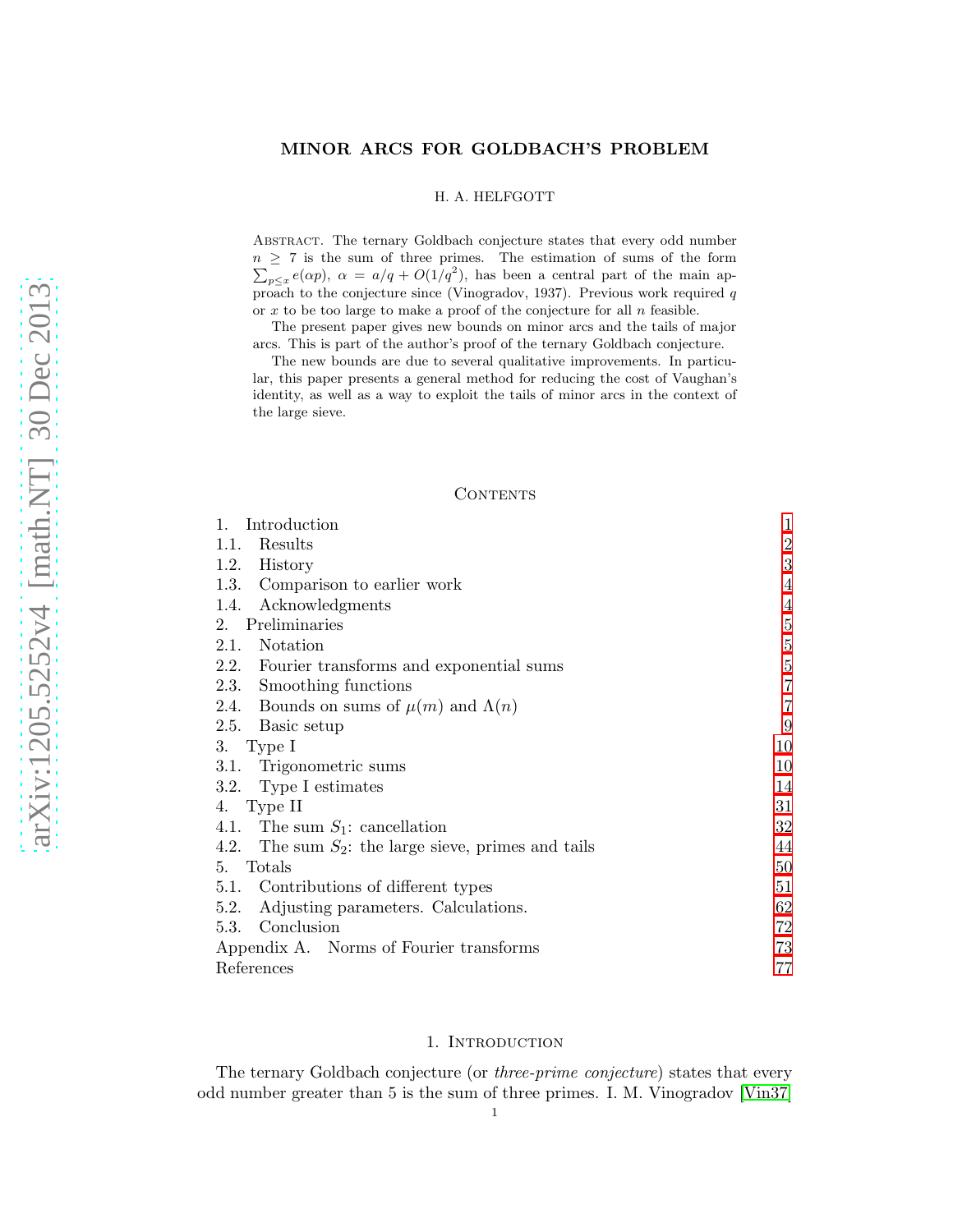showed in 1937 that every odd integer larger than a very large constant C is indeed the sum of three primes. His work was based on the study of exponential sums

$$
\sum_{n\leq N}\Lambda(n)e(\alpha n)
$$

and their use within the circle method.

Unfortunately, further work has so far reduced C only to  $e^{3100}$  ([\[LW02\]](#page-77-0); see also  $[CW89]$ , which is still much too large for all odd integers up to C to be checked numerically. The main problem has been that existing bounds for [\(1.1\)](#page-1-1) in the *minor arc* regime – namely,  $\alpha = a/q + O(1/q^2)$ ,  $gcd(a,q) = 1$ , q relatively large – have not been strong enough.

<span id="page-1-1"></span>The present paper gives new bounds on smoothed exponential sums

(1.1) 
$$
S_{\eta}(\alpha, x) = \sum_{n} \Lambda(n) e(\alpha n) \eta(n/x).
$$

These bounds are clearly stronger than those on smoothed or unsmoothed exponential sums in the previous literature, including the bounds of [\[Tao\]](#page-78-1). (See also work by Ramaré  $[Ram10]$ .)

In particular, on all arcs around  $a/q$ ,  $q > 1.5 \cdot 10^5$  odd or  $q > 3 \cdot 10^5$  even, the bounds are of the strength required for a full solution to the three-prime conjecture. The same holds on the tails of arcs around  $a/q$  for smaller q.

(The remaining arcs – namely, those around  $a/q$ , q small – are the major arcs; they are treated in the companion paper [\[Hela\]](#page-77-3).)

The quality of the results here is due to several new ideas of general applicability. In particular, §[4.1](#page-31-0) introduces a way to obtain cancellation from Vaughan's identity. Vaughan's identity is a two-log gambit, in that it introduces two convolutions (each of them at a cost of log) and offers a great deal of flexibility in compensation. One of the ideas in the present paper is that at least one of two logs can be successfully recovered after having been given away in the first stage of the proof. This reduces the cost of the use of this basic identity in this and, presumably, many other problems.

We will also see how to exploit being on the tail of a major arc, whether in the large sieve (Lemma [4.3,](#page-43-1) Prop. [4.6\)](#page-48-0) or in other contexts.

There are also several technical improvements that make a qualitative difference; see the discussions at the beginning of §[3](#page-9-0) and §[4.](#page-30-0) Considering smoothed sums – now a common idea – also helps. (Smooth sums here go back to Hardy-Littlewood [\[HL23\]](#page-77-4) – both in the general context of the circle method and in the context of Goldbach's ternary problem. In recent work on the problem, they reappear in [\[Tao\]](#page-78-1).)

<span id="page-1-0"></span>1.1. Results. The main bound we are about to see is essentially proportional to  $((\log q)/\sqrt{\phi(q)})\cdot x$ . The term  $\delta_0$  serves to improve the bound when we are on the tail of an arc.

Main Theorem. Let  $x \ge x_0$ ,  $x_0 = 2.16 \cdot 10^{20}$ . Let  $S_\eta(\alpha, x)$  be as in [\(1.1\)](#page-1-1), with  $\eta$ defined in [\(1.4\)](#page-2-1). Let  $2\alpha = a/q + \delta/x$ ,  $q \leq Q$ ,  $gcd(a,q) = 1$ ,  $|\delta/x| \leq 1/qQ$ , where  $Q = (3/4)x^{2/3}$ . If  $q \leq x^{1/3}/6$ , then

$$
(1.2) \qquad |S_{\eta}(\alpha, x)| \le \frac{R_{x, \delta_0 q} \log \delta_0 q + 0.5}{\sqrt{\delta_0 \phi(q)}} \cdot x + \frac{2.5x}{\sqrt{\delta_0 q}} + \frac{2x}{\delta_0 q} \cdot L_{x, \delta_0, q} + 3.2x^{5/6},
$$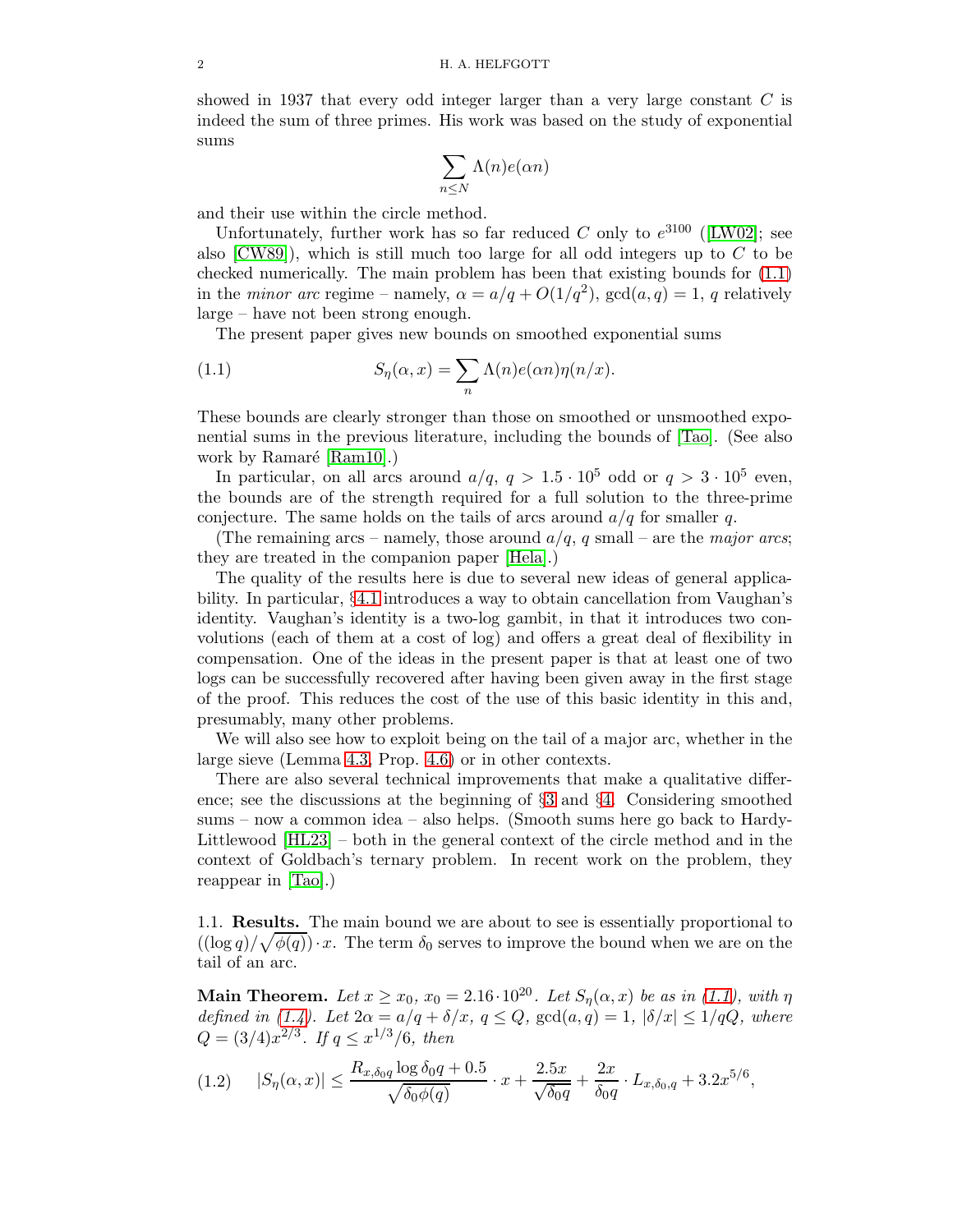where

(1.3)  

$$
\delta_0 = \max(2, |\delta|/4), \qquad R_{x,t} = 0.27125 \log \left( 1 + \frac{\log 4t}{2 \log \frac{9x^{1/3}}{2.004t}} \right) + 0.41415
$$

$$
L_{x,\delta,q} = \min \left( \frac{\log \delta^{\frac{7}{4}} q^{\frac{13}{4}} + \frac{80}{9}}{\phi(q)/q}, \frac{5}{6} \log x + \frac{50}{9} \right) + \log q^{\frac{80}{9}} \delta^{\frac{16}{9}} + \frac{111}{5}.
$$

If  $q > x^{1/3}/6$ , then

<span id="page-2-1"></span>
$$
|S_{\eta}(\alpha, x)| \le 0.2727x^{5/6} (\log x)^{3/2} + 1218x^{2/3} \log x.
$$

The factor  $R_{x,t}$  is small in practice; for instance, for  $x = 10^{25}$  and  $\delta_0 q = 5 \cdot 10^5$ (typical "difficult" values),  $R_{x,\delta_0q}$  equals  $0.59648...$ .

The classical choice<sup>[1](#page-2-2)</sup> for  $\eta$  in [\(1.1\)](#page-1-1) is  $\eta(t) = 1$  for  $t \le 1$ ,  $\eta(t) = 0$  for  $t > 1$ , which, of course, is not smooth, or even continuous. We use

(1.4) 
$$
\eta(t) = \eta_2(t) = 4 \max(\log 2 - |\log 2t|, 0),
$$

as in Tao [\[Tao\]](#page-78-1), in part for purposes of comparison. (This is the multiplicative convolution of the characteristic function of an interval with itself.) Nearly all work should be applicable to any other sufficiently smooth function  $\eta$  of fast decay. It is important that  $\hat{\eta}$  decay at least quadratically.

<span id="page-2-0"></span>1.2. History. The following notes are here to provide some background; no claim to completeness is made.

Vinogradov's proof [\[Vin37\]](#page-78-0) was based on his novel estimates for exponential sums over primes. Most work on the problem since then, including essentially all work with explicit constants, has been based on estimates for exponential sums; there are some elegant proofs based on cancellation in other kinds of sums ([\[HB85\]](#page-77-5), [\[IK04,](#page-77-6) §19]), but they have not been made to yield practical estimates.

The earliest explicit result is that of Vinogradov's student Borodzin (1939). Vaughan [\[Vau77\]](#page-78-2) greatly simplified the proof by introducing what is now called Vaughan's identity.

The current record is that of Liu and Wang [\[LW02\]](#page-77-0): the best previous result was that of [\[CW89\]](#page-77-1). Other recent work falls into the following categories.

Conditional results. The ternary Goldbach conjecture has been proven under the assumption of the generalized Riemann hypothesis [\[DEtRZ97\]](#page-77-7).

Ineffective results. An example is the bound given by Buttkewitz [\[But11\]](#page-77-8). The issue is usually a reliance on the Siegel-Walfisz theorem. In general, to obtain effective bounds with good constants, it is best to avoid analytic results on Lfunctions with large conductor. (The present paper implicitly uses known results on the Riemann  $\zeta$  function, but uses nothing at all about other *L*-functions.)

Results based on Vaughan's identity. Vaughan's identity [\[Vau77\]](#page-78-2) greatly simplified matters; most textbook treatments are by now based on it. The minor-arc treatment in [\[Tao\]](#page-78-1) updates this approach to current technical standards (smoothing), while taking advantage of its flexibility (letting variable ranges depend on  $q$ ).

Results based on log-free identities. Using Vaughan's identity implies losing a factor of  $(\log x)^2$  (or  $(\log q)^2$ , as in [\[Tao\]](#page-78-1)) in the first step. It thus makes sense to consider other identities that do not involve such a loss. Most approaches before

<span id="page-2-2"></span> $1$ Or, more precisely, the choice made by Vinogradov and followed by most of the literature since him. Hardy and Littlewood [\[HL23\]](#page-77-4) worked with  $\eta(t) = e^{-t}$ .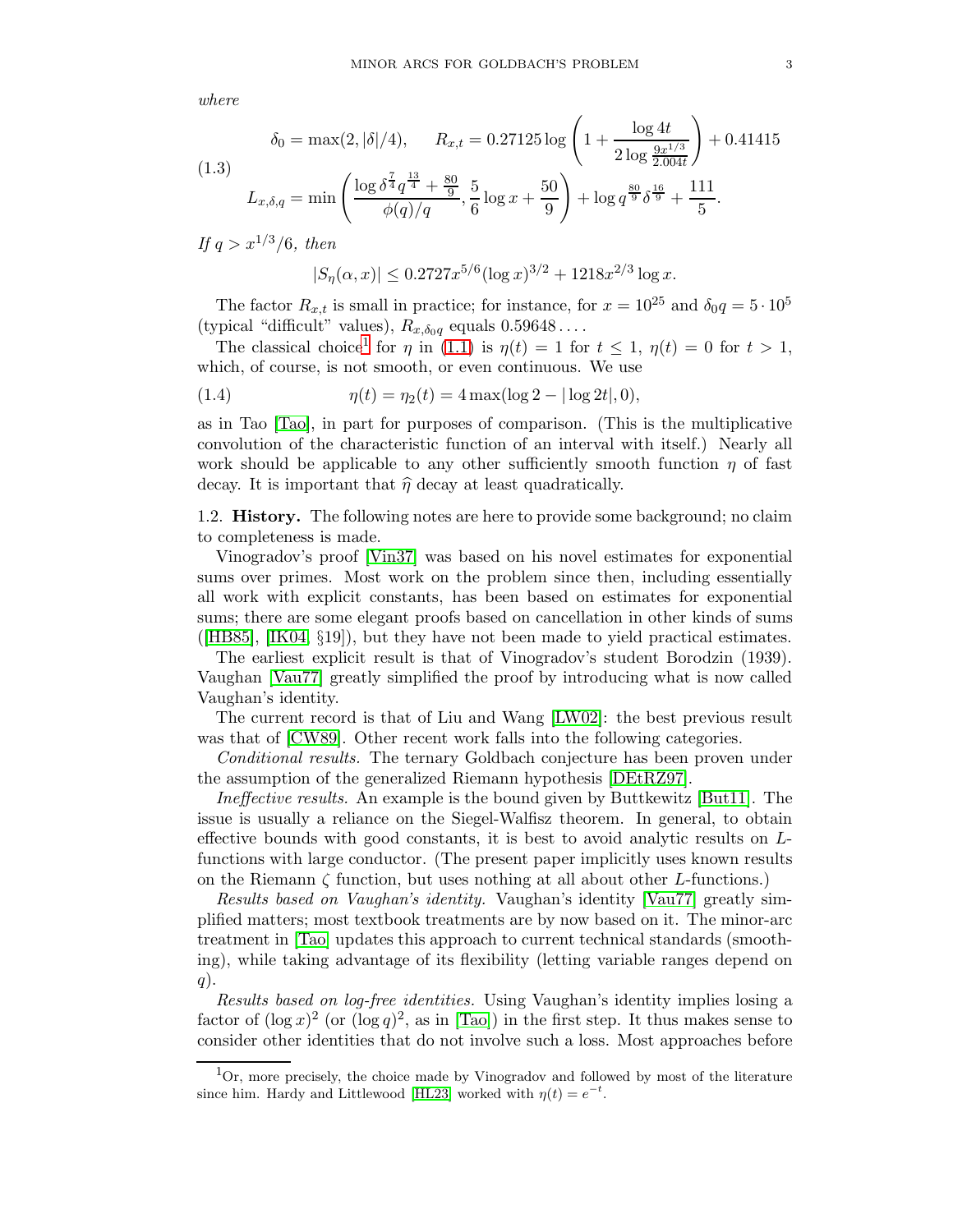| $q_0$              | $ S_{\eta}(a/q,x) $<br>HH | $ S_{\eta}(a/q,x) $<br>Tao |
|--------------------|---------------------------|----------------------------|
| $10^{5}$           | 0.04522                   | 0.34475                    |
| $1.5 \cdot 10^{5}$ | 0.03821                   | 0.28836                    |
| $2.5 \cdot 10^5$   | 0.03097                   | 0.23194                    |
| $5 \cdot 10^5$     | 0.02336                   | 0.17416                    |
| $7.5 \cdot 10^5$   | 0.01984                   | 0.14775                    |
| 10 <sup>6</sup>    | 0.01767                   | 0.13159                    |
| $10^{7}$           | 0.00716                   | 0.05251                    |

<span id="page-3-2"></span>TABLE 1. Worst-case upper bounds on  $x^{-1}|S_n(a/2q, x)|$  for  $q \ge$  $q_0, |\delta| \leq 8$ ,  $x = 10^{27}$ . The trivial bound is 1.

Vaughan's identity involved larger losses, but already [\[Vin37,](#page-78-0) §9] is relatively economical, at least for very large x. The work of Daboussi [\[Dab96\]](#page-77-9) and Daboussi and Rivat [\[DR01\]](#page-77-10) explores other identities. (A reading of [\[DR01\]](#page-77-10) gave part of the initial inspiration for the present work.) Ramaré's work  $\lbrack Ram10 \rbrack$  – asymptotically the best to date – is based on the Diamond-Steinig inequality (for  $k$  large).

\* \* \*

The author's work on the subject leading to the present paper was at first based on the (log-free) Bombieri-Selberg identity  $(k = 3)$ , but has now been redone with Vaughan's identity in its foundations. This is feasible thanks to the factor of log regained in §[4.1.](#page-31-0)

<span id="page-3-0"></span>1.3. Comparison to earlier work. Table [1](#page-3-2) compares the bounds for the ratio  $|S_n(a/q, x)|/x$  given by this paper and by [\[Tao\]](#page-78-1) for  $x = 10^{27}$  and different values of q. We are comparing worst cases:  $\phi(q)$  as small as possible (q divisible by  $2 \cdot 3 \cdot 5 \cdots$ ) in the result here, and q divisible by 4 (implying  $4\alpha \sim a/(q/4)$ ) in Tao's result. The main term in the result in this paper improves slowly with increasing x; the results in [\[Tao\]](#page-78-1) worsen slowly with increasing x.

The qualitative gain with respect to [\[Tao\]](#page-78-1) is about  $\log(q)\sqrt{\phi(q)/q}$ , which is  $\sim \log(q)/\sqrt{e^{\gamma}(\log\log q)}$  in the worst case.

The results in [\[DR01\]](#page-77-10) are unfortunately worse than the trivial bound in this range. Ramaré's results ([\[Ram10,](#page-77-2) Thm. 3], [\[Ramd,](#page-77-11) Thm. 6]) are not applicable within the range, since neither of the conditions  $\log q \leq (1/50)(\log x)^{1/3}, q \leq x^{1/48}$ is satisfied. Ramaré's bound in  $[Ram, Thm. 6]$  is

<span id="page-3-3"></span>(1.5) 
$$
\left| \sum_{x < n \leq 2x} \Lambda(n) e(an/q) \right| \leq 13000 \frac{\sqrt{q}}{\phi(q)} x
$$

for  $20 \le q \le x^{1/48}$ . We should underline that, while both the constant 13000 and the condition  $q \leq x^{1/48}$  keep [\(1.5\)](#page-3-3) from being immediately useful in the present context, [\(1.5\)](#page-3-3) is asymptotically better than the results here as  $q \to \infty$ . (Indeed, qualitatively speaking, the form of [\(1.5\)](#page-3-3) is the best one can expect from results derived by the family of methods stemming from [\[Vin37\]](#page-78-0).) There is also unpublished work by Ramaré (ca. 1993) with better constants for  $q \ll$  $(\log x/\log \log x)^4$ .

<span id="page-3-1"></span>1.4. Acknowledgments. The author is very thankful to  $O$ . Ramaré for his crucial help and feedback, and to D. Platt for his prompt and helpful answers. He is also much indebted to A. Booker, B. Green, H. Kadiri, T. Tao and M. Watkins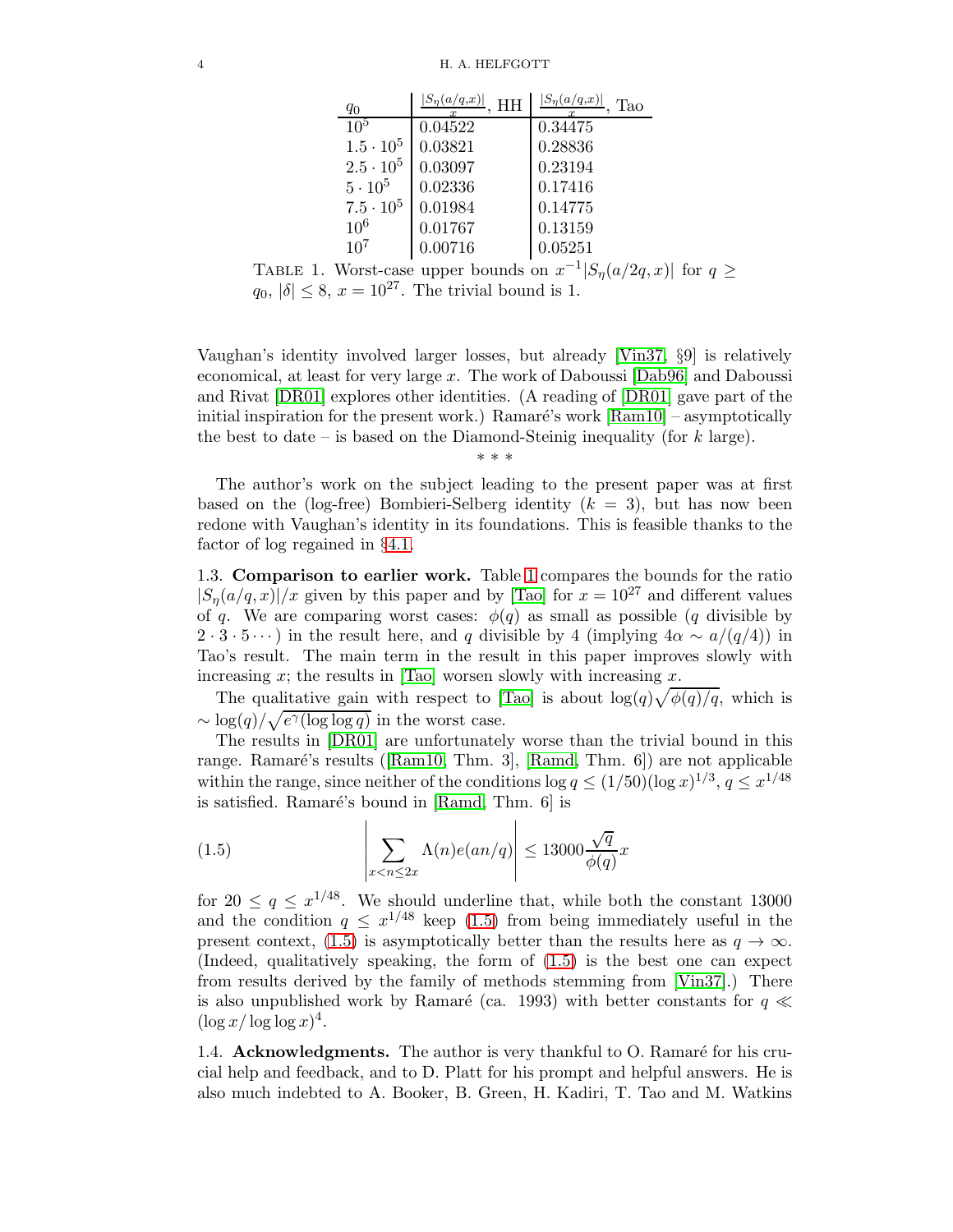Travel and other expenses were funded in part by the Adams Prize and the Philip Leverhulme Prize. The author's work on the problem started at the Université de Montréal (CRM) in 2006; he is grateful to both the Université de Montréal and the Ecole Normale Supérieure for providing pleasant working environments.

The present work would most likely not have been possible without free and publicly available software: Maxima, PARI, Gnuplot, QEPCAD, SAGE, and, of course, LATEX, Emacs, the gcc compiler and GNU/Linux in general.

## 2. Preliminaries

<span id="page-4-1"></span><span id="page-4-0"></span>2.1. Notation. Given positive integers m, n, we say  $m|n^{\infty}$  if every prime dividing m also divides n. We say a positive integer n is *square-full* if, for every prime p dividing n, the square  $p^2$  also divides n. (In particular, 1 is square-full.) We say *n* is *square-free* if  $p^2 \nmid n$  for every prime *p*. For *p* prime, *n* a non-zero integer, we define  $v_p(n)$  to be the largest non-negative integer  $\alpha$  such that  $p^{\alpha}|n$ .

When we write  $\sum_n$ , we mean  $\sum_{n=1}^{\infty}$ , unless the contrary is stated. As usual,  $\mu$ ,  $\Lambda$ ,  $\tau$  and  $\sigma$  denote the Moebius function, the von Mangoldt function, the divisor function and the sum-of-divisors function, respectively.

As is customary, we write  $e(x)$  for  $e^{2\pi ix}$ . We write  $|f|_r$  for the  $L_r$  norm of a function  $f$ .

We write  $O^*(R)$  to mean a quantity at most R in absolute value.

<span id="page-4-2"></span>2.2. Fourier transforms and exponential sums. The Fourier transform on R is normalized here as follows:

<span id="page-4-3"></span>
$$
\widehat{f}(t) = \int_{-\infty}^{\infty} e(-xt)f(x)dx.
$$

If f is compactly supported (or of fast decay) and piecewise continuous,  $\hat{f}(t)$  =  $\hat{f}'(t)/(2\pi i t)$  by integration by parts. Iterating, we obtain that, if f is compactly supported, continuous and piecewise  $C^1$ , then

(2.1) 
$$
\widehat{f}(t) = O^* \left( \frac{|\widehat{f''}|_{\infty}}{(2\pi t)^2} \right) = O^* \left( \frac{|f''|_1}{(2\pi t)^2} \right),
$$

and so  $\hat{f}$  decays at least quadratically.

The following bound is standard (see, e.g., [\[Tao,](#page-78-1) Lemma 3.1]): for  $\alpha \in \mathbb{R}/\mathbb{Z}$ and  $f : \mathbb{R} \to \mathbb{C}$  compactly supported and piecewise continuous,

<span id="page-4-4"></span>(2.2) 
$$
\left|\sum_{n\in\mathbb{Z}}f(n)e(\alpha n)\right|\leq \min\left(|f|_1+\frac{1}{2}|f'|_1,\frac{\frac{1}{2}|f'|_1}{|\sin(\pi\alpha)|}\right).
$$

(The first bound follows from  $\sum_{n\in\mathbb{Z}}|f(n)| \leq |f|_1 + (1/2)|f'|_1$ , which, in turn is a quick consequence of the fundamental theorem of calculus; the second bound is proven by summation by parts.) The alternative bound  $(1/4)|f''|_1/|\sin(\pi\alpha)|^2$ given in [\[Tao,](#page-78-1) Lemma 3.1] (for f continuous and piecewise  $C<sup>1</sup>$ ) can usually be improved by the following estimate.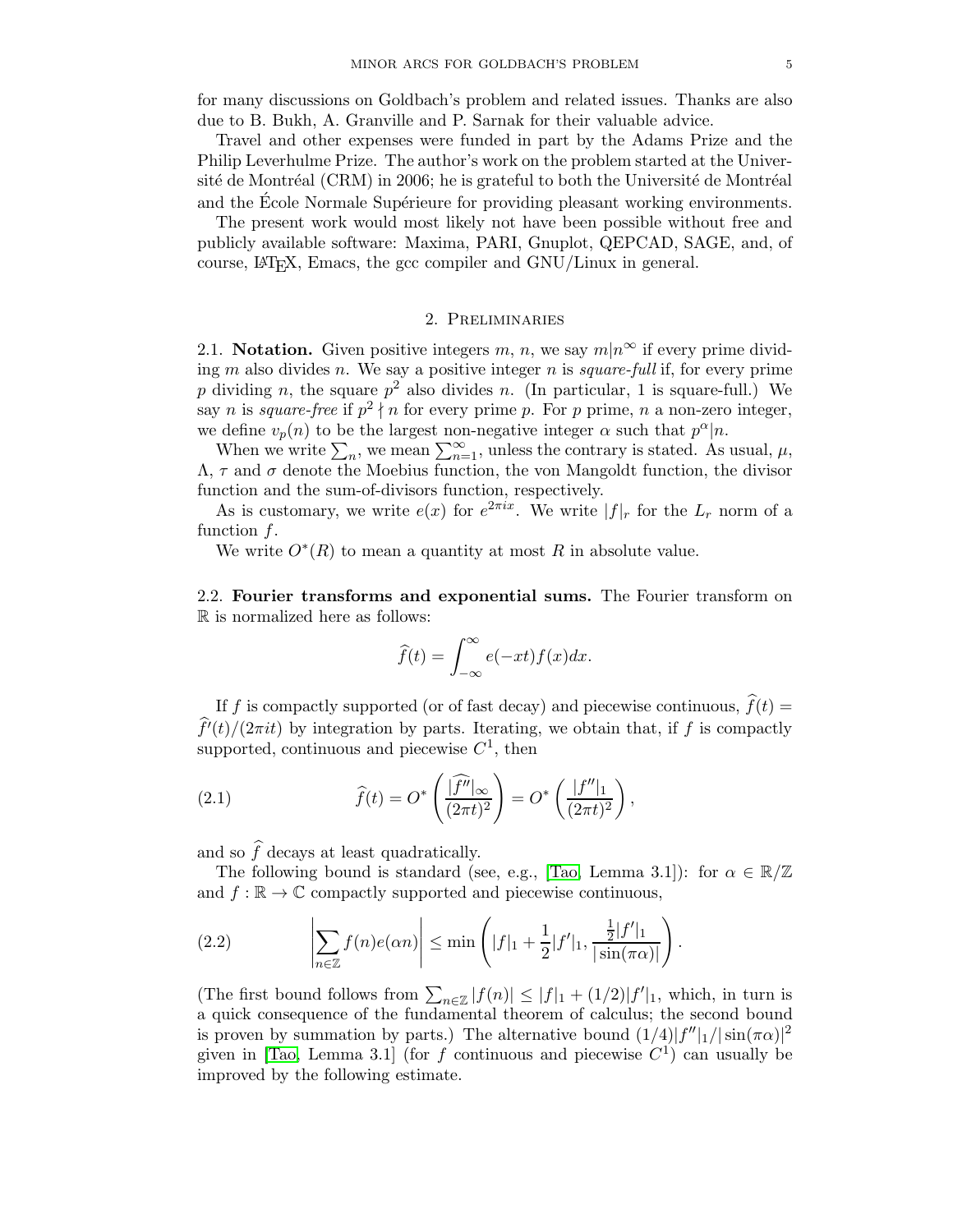<span id="page-5-1"></span>**Lemma 2.1.** Let  $f : \mathbb{R} \to \mathbb{C}$  be compactly supported, continuous and piecewise  $C^1$ . Then

(2.3) 
$$
\left| \sum_{n \in \mathbb{Z}} f(n) e(\alpha n) \right| \leq \frac{\frac{1}{4} |\widehat{f}^n|_{\infty}}{(\sin \alpha \pi)^2}
$$

for every  $\alpha \in \mathbb{R}$ .

As usual, the assumption of compact support could be easily relaxed to an assumption of fast decay.

Proof. By the Poisson summation formula,

<span id="page-5-0"></span>
$$
\sum_{n=-\infty}^{\infty} f(n)e(\alpha n) = \sum_{n=-\infty}^{\infty} \widehat{f}(n-\alpha).
$$

Since  $f(t) = f'(t)/(2\pi i t),$ 

$$
\sum_{n=-\infty}^{\infty} \widehat{f}(n-\alpha) = \sum_{n=-\infty}^{\infty} \frac{\widehat{f}'(n-\alpha)}{2\pi i(n-\alpha)} = \sum_{n=-\infty}^{\infty} \frac{\widehat{f}''(n-\alpha)}{(2\pi i(n-\alpha))^2}.
$$

By Euler's formula  $\pi \cot s\pi = 1/s + \sum_{n=1}^{\infty} (1/(n+s) - 1/(n-s)),$ 

(2.4) 
$$
\sum_{n=-\infty}^{\infty} \frac{1}{(n+s)^2} = -(\pi \cot s\pi)' = \frac{\pi^2}{(\sin s\pi)^2}.
$$

Hence

$$
\left|\sum_{n=-\infty}^{\infty} \widehat{f}(n-\alpha)\right| \leq |\widehat{f}''|_{\infty} \sum_{n=-\infty}^{\infty} \frac{1}{(2\pi(n-\alpha))^2} = |\widehat{f}''|_{\infty} \cdot \frac{1}{(2\pi)^2} \cdot \frac{\pi^2}{(\sin \alpha \pi)^2}.
$$

The trivial bound  $|f''|_{\infty} \leq |f''|_1$ , applied to [\(2.3\)](#page-5-0), recovers the bound in [\[Tao,](#page-78-1) Lemma 3.1]. In order to do better, we will give a tighter bound for  $|\widehat{f''}|_{\infty}$  when  $f = \eta_2$  in Appendix [A.](#page-72-0)

Integrals of multiples of  $f''$  (in particular,  $|f''|_1$  and  $f''$ ) can still be made sense of when  $f''$  is undefined at a finite number of points, provided  $f$  is understood as a distribution (and  $f'$  has finite total variation). This is the case, in particular, for  $f = \eta_2$ .

\* \* \*

When we need to estimate  $\sum_n f(n)$  precisely, we will use the Poisson summation formula:

$$
\sum_n f(n) = \sum_n \widehat{f}(n).
$$

We will not have to worry about convergence here, since we will apply the Poisson summation formula only to compactly supported functions  $f$  whose Fourier transforms decay at least quadratically.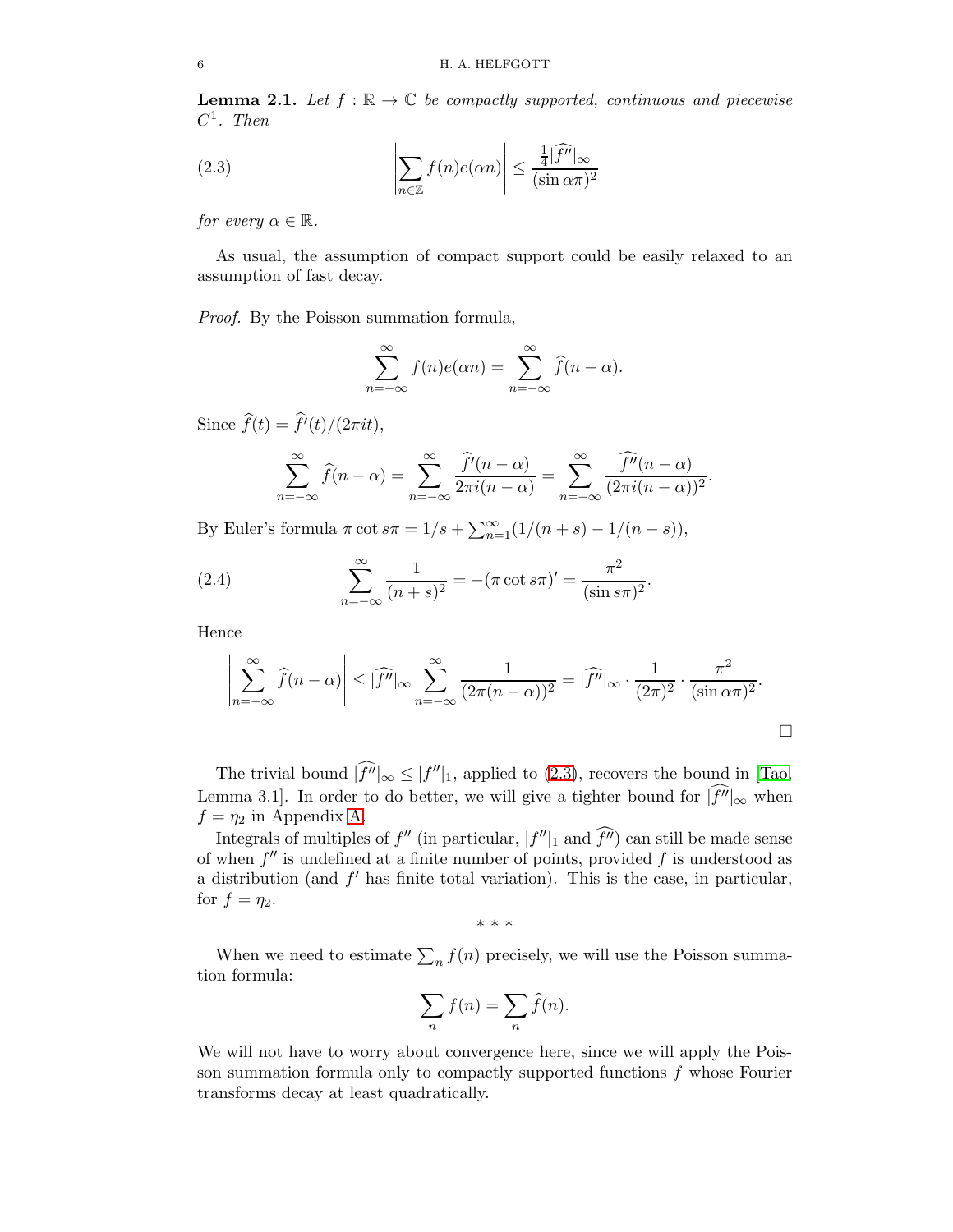<span id="page-6-0"></span>2.3. **Smoothing functions.** For the smoothing function  $\eta_2$  in [\(1.4\)](#page-2-1),

(2.5) 
$$
|\eta_2|_1 = 1, \quad |\eta_2'|_1 = 8 \log 2, \quad |\eta_2''|_1 = 48,
$$

as per [\[Tao,](#page-78-1) (5.9)–(5.13)]. Similarly, for  $\eta_{2,\rho}(t) = \log(\rho t)\eta_2(t)$ , where  $\rho \geq 4$ ,

$$
|\eta_{2,\rho}|_1 < \log(\rho)|\eta_2|_1 = \log(\rho)
$$
\n
$$
|\eta'_{2,\rho}|_1 = 2\eta_{2,\rho}(1/2) = 2\log(\rho/2)\eta_2(1/2) < (8\log 2)\log \rho,
$$
\n
$$
|\eta''_{2,\rho}|_1 = 4\log(\rho/4) + |2\log \rho - 4\log(\rho/4)| + |4\log 2 - 4\log \rho|
$$
\n
$$
+ |\log \rho - 4\log 2| + |\log \rho| < 48\log \rho.
$$

(In the first inequality, we are using the fact that  $\log(\rho t)$  is always positive (and less than  $log(\rho)$ ) when t is in the support of  $\eta_2$ .)

Write  $\log^+ x$  for  $\max(\log x, 0)$ .

<span id="page-6-1"></span>2.4. Bounds on sums of  $\mu(m)$  and  $\Lambda(n)$ . We will need explicit bounds on  $\sum_{n\leq N}\mu(n)/n$  and related sums involving  $\mu$ . The situation here is less welldeveloped than for sums involving  $\Lambda$ . The main reason is that the complexanalytic approach to estimating  $\sum_{n\leq N} \mu(n)$  would involve  $1/\zeta(s)$  rather than  $\zeta'(s)/\zeta(s)$ , and thus strong explicit bounds on the residues of  $1/\zeta(s)$  would be needed.

Fortunately all we need is a saving of  $(\log n)$  or  $(\log n)^2$  on the trivial bound. This is provided by the following.

 $(1)$  (Granville-Ramaré [\[GR96\]](#page-77-12), Lemma 10.2)

<span id="page-6-4"></span><span id="page-6-3"></span> $\mathbf{L}$ 

(2.7) 
$$
\left| \sum_{n \leq x : \gcd(n,q)=1} \frac{\mu(n)}{n} \right| \leq 1
$$

for all  $x, q \geq 1$ ,

 $(2)$  (Ramaré [\[Ramc\]](#page-77-13); cf. El Marraki [\[EM95\]](#page-77-14), [\[EM96\]](#page-77-15))

(2.8) 
$$
\left| \sum_{n \le x} \frac{\mu(n)}{n} \right| \le \frac{0.03}{\log x}
$$

for  $x \ge 11815$ .

 $(3)$  (Ramaré [\[Rama\]](#page-77-16))

(2.9) 
$$
\sum_{n \leq x: \gcd(n,q)=1} \frac{\mu(n)}{n} = O^* \left( \frac{1}{\log x/q} \cdot \frac{4}{5} \frac{q}{\phi(q)} \right)
$$

for all x and all  $q \leq x$ ;

(2.10) 
$$
\sum_{n \le x:\gcd(n,q)=1} \frac{\mu(n)}{n} \log \frac{x}{n} = O^*\left(1.00303 \frac{q}{\phi(q)}\right)
$$

<span id="page-6-2"></span>for all  $x$  and all  $q$ .

Improvements on these bounds would lead to improvements on type I estimates, but not in what are the worst terms overall at this point.

A computation carried out by the author has proven the following inequality for all real  $x \leq 10^{12}$ :

$$
(2.11) \qquad \qquad \left| \sum_{n \le x} \frac{\mu(n)}{n} \right| \le \sqrt{\frac{2}{x}}
$$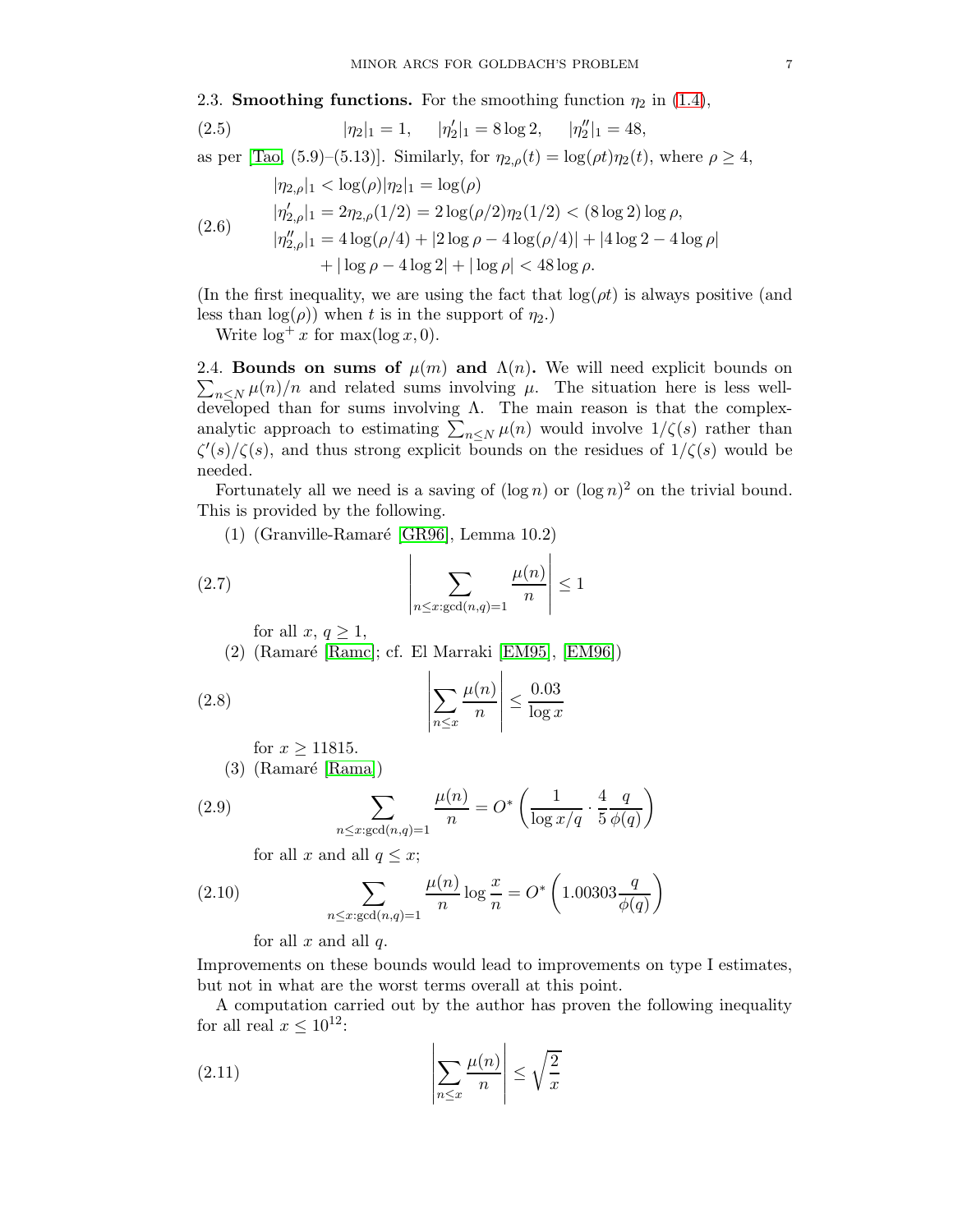The computation was rigorous, in that it used D. Platt's implementation [\[Pla11\]](#page-77-17) of double-precision interval arithmetic based on Lambov's [\[Lam08\]](#page-77-18) ideas. For the sake of verification, we record that

$$
5.42625 \cdot 10^{-8} \le \sum_{n \le 10^{12}} \frac{\mu(n)}{n} \le 5.42898 \cdot 10^{-8}.
$$

Computations also show that the stronger bound

<span id="page-7-1"></span>
$$
\left|\sum_{n\leq x}\frac{\mu(n)}{n}\right|\leq \frac{1}{2\sqrt{x}}
$$

holds for all  $3 \le x \le 7727068587$ , but not for  $x = 7727068588 - \epsilon$ .

Earlier, numerical work carried out by Olivier Ramaré [\[Ramb\]](#page-77-19) had shown that  $(2.11)$  holds for all  $x \le 10^{10}$ .

We will make reference to various bounds on  $\Lambda(n)$  in the literature. The following bound can be easily derived from [\[RS62,](#page-78-3) (3.23)], supplemented by a quick calculation of the contribution of powers of primes  $p < 32$ :

(2.12) 
$$
\sum_{n \leq x} \frac{\Lambda(n)}{n} \leq \log x.
$$

We can derive a bound in the other direction from [\[RS62,](#page-78-3)  $(3.21)$ ] (for  $x > 1000$ , adding the contribution of all prime powers  $\leq 1000$  and a numerical verification for  $x \leq 1000$ :

(2.13) 
$$
\sum_{n \leq x} \frac{\Lambda(n)}{n} \geq \log x - \log \frac{3}{\sqrt{2}}
$$

We also use the following older bounds:

(1) By the second table in [\[RR96,](#page-77-20) p. 423], supplemented by a computation for  $2 \cdot 10^6 \le V \le 4 \cdot 10^6$ ,

.

(2.14) 
$$
\sum_{n \le y} \Lambda(n) \le 1.0004y
$$

for 
$$
y \ge 2 \cdot 10^6
$$
.  
(2)

(2.15) 
$$
\sum_{n\leq y} \Lambda(n) < 1.03883y
$$

<span id="page-7-2"></span><span id="page-7-0"></span>for every  $y > 0$  [\[RS62,](#page-78-3) Thm. 12].

For all  $y > 663$ ,

(2.16) 
$$
\sum_{n \le y} \Lambda(n)n < 1.03884 \frac{y^2}{2},
$$

where we use  $(2.15)$  and partial summation for  $y > 200000$ , and a computation for  $663 < y < 200000$ . Using instead the second table in [\[RR96,](#page-77-20) p. 423], together with computations for small  $y < 10^7$  and partial summation, we get that

(2.17) 
$$
\sum_{n \le y} \Lambda(n)n < 1.0008 \frac{y^2}{2}
$$

for  $y > 1.6 \cdot 10^6$ .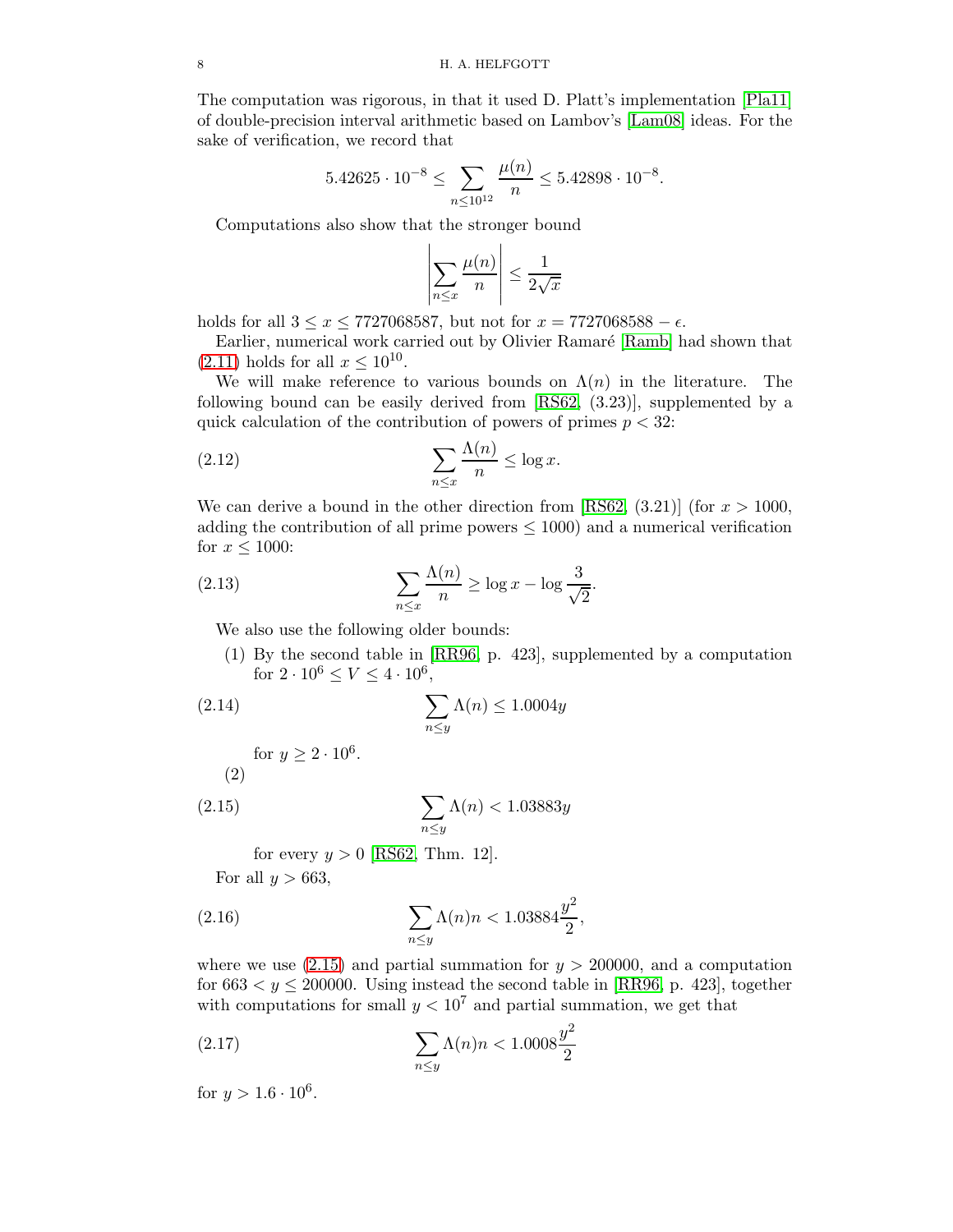Similarly,

(2.18) 
$$
\sum_{n\leq y} \Lambda(n) < 2 \cdot 1.0004\sqrt{y}
$$

for all  $y \geq 1$ .

It is also true that

(2.19) 
$$
\sum_{y/2 < p \le y} (\log p)^2 \le \frac{1}{2} y (\log y)
$$

for  $y \ge 117$ : this holds for  $y \ge 2 \cdot 758699$  by [\[RS75,](#page-78-4) Cor. 2] (applied to  $x = y$ ,  $x = y/2$  and  $x = 2y/3$  and for  $117 \le y < 2 \cdot 758699$  by direct computation.

<span id="page-8-0"></span>2.5. Basic setup. We begin by applying Vaughan's identity [\[Vau77\]](#page-78-2): for any function  $\eta : \mathbb{R} \to \mathbb{R}$ , any completely multiplicative function  $f : \mathbb{Z}^+ \to \mathbb{C}$  and any  $x > 0, U, V \geq 0,$ 

(2.20) 
$$
\sum_{n} \Lambda(n) f(n) e(\alpha n) \eta(n/x) = S_{I,1} - S_{I,2} + S_{II} + S_{0,\infty},
$$

where

$$
S_{I,1} = \sum_{m \leq U} \mu(m) f(m) \sum_{n} (\log n) e(\alpha mn) f(n) \eta(mn/x),
$$
  
\n
$$
S_{I,2} = \sum_{d \leq V} \Lambda(d) f(d) \sum_{m \leq U} \mu(m) f(m) \sum_{n} e(\alpha dmn) f(n) \eta(dmn/x),
$$
  
\n(2.21)  
\n
$$
S_{II} = \sum_{m > U} f(m) \left( \sum_{\substack{d > U \\ d|m}} \mu(d) \right) \sum_{n > V} \Lambda(n) e(\alpha mn) f(n) \eta(mn/x),
$$
  
\n
$$
S_{0,\infty} = \sum_{n \leq V} \Lambda(n) e(\alpha n) f(n) \eta(n/x).
$$

The proof is essentially an application of the Möbius inversion formula; see, e.g., [\[IK04,](#page-77-6) §13.4]. In practice, we will use the function

(2.22) 
$$
f(n) = \begin{cases} 1 & \text{if } \gcd(n, v) = 1, \\ 0 & \text{otherwise,} \end{cases}
$$

where v is a small, positive, square-free integer. (Our final choice will be  $v = 2$ .) Then

(2.23) 
$$
S_{\eta}(x,\alpha) = S_{I,1} - S_{I,2} + S_{II} + S_{0,\infty} + S_{0,w},
$$

where  $S_{\eta}(x,\alpha)$  is as in [\(1.1\)](#page-1-1) and

$$
S_{0,v} = \sum_{n|v} \Lambda(n) e(\alpha n) \eta(n/x).
$$

The sums  $S_{I,1}, S_{I,2}$  are called "of type I" (or linear), the sum  $S_{II}$  is called "of type II" (or bilinear). The sum  $S_0$  is in general negligible; for our later choice of V and  $\eta$ , it will be in fact 0. The sum  $S_{0,v}$  will be negligible as well.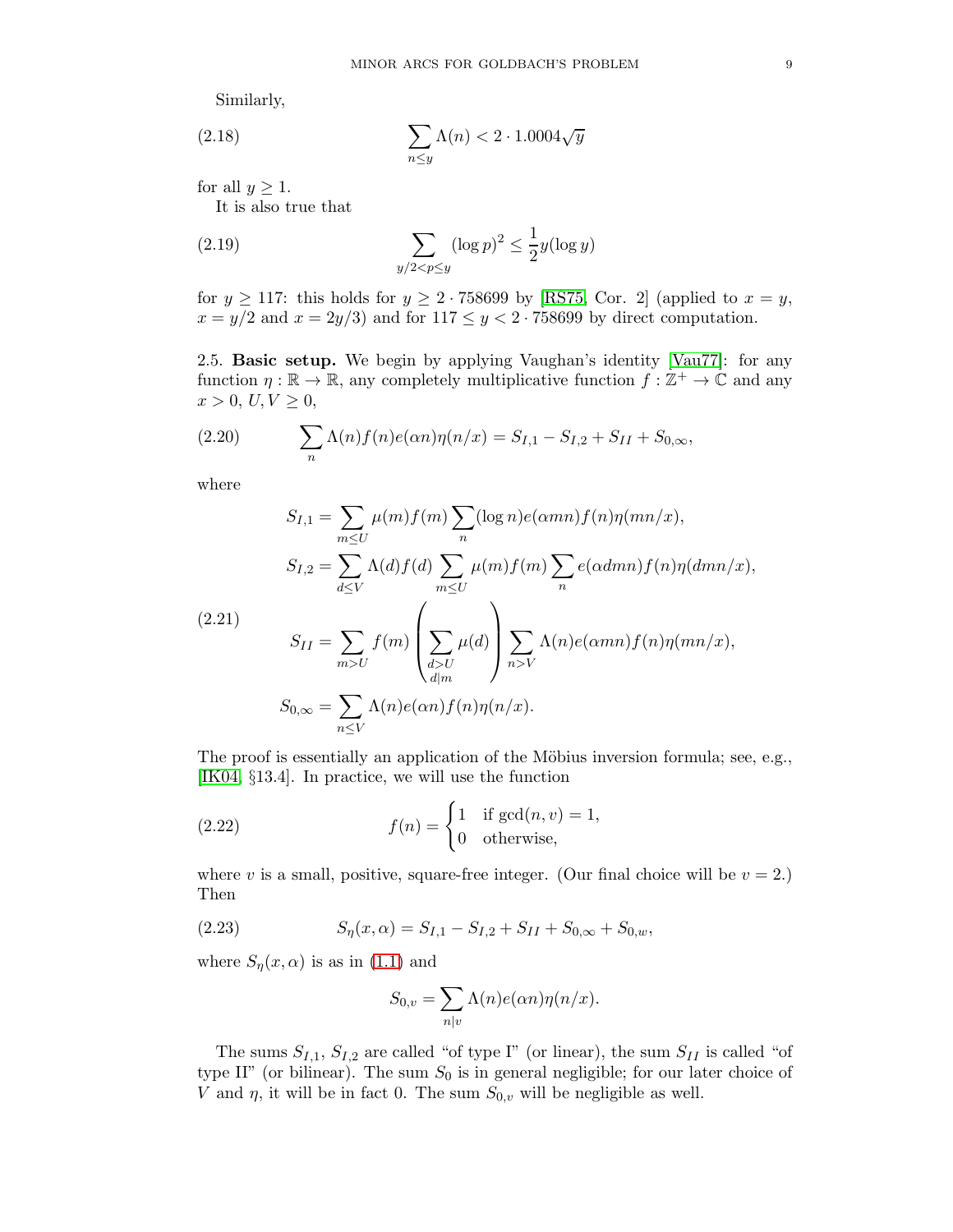#### <span id="page-9-0"></span>10 H. A. HELFGOTT

#### 3. Type I

There are here three main improvements in comparison to standard treatments:

- (1) The terms with m divisible by q get taken out and treated separately by analytic means. This all but eliminates what would otherwise be the main term.
- (2) For large m, the other terms get handled by improved estimates on trigonometric sums.
- (3) The "error" term  $\delta/x = \alpha a/q$  is used to our advantage. This happens both through the Poisson summation formula and through the use of two successive approximations.

<span id="page-9-1"></span>3.1. Trigonometric sums. The following lemmas on trigonometric sums improve on the best Vinogradov-type lemmas in the literature. (By this, we mean results of the type of Lemma 8a and Lemma 8b in [\[Vin04,](#page-78-5) Ch. I]. See, in particular, the work of Daboussi and Rivat [\[DR01,](#page-77-10) Lemma 1].) The main idea is to switch between different types of approximation within the sum, rather than just choosing between bounding all terms either trivially (by  $A$ ) or non-trivially (by  $C/|\sin(\pi \alpha n)|^2$  $C/|\sin(\pi \alpha n)|^2$ ). There will also<sup>2</sup> be improvements in our applications stem-ming from the fact that Lemmas [3.1](#page-9-3) and Lemma [3.2](#page-11-0) take quadratic  $(|\sin(\pi \alpha n)|^2)$ rather than linear ( $|\sin(\pi \alpha n)|$ ) inputs.

<span id="page-9-3"></span>**Lemma 3.1.** Let  $\alpha = a/q + \beta/qQ$ ,  $gcd(a,q) = 1, |\beta| \leq 1, q \leq Q$ . Then, for any  $A, C \geq 0$ ,

<span id="page-9-4"></span>
$$
(3.1)\qquad \sum_{y
$$

*Proof.* We start by letting  $m_0 = \lfloor y \rfloor + \lfloor (q+1)/2 \rfloor$ ,  $j = n - m_0$ , so that j ranges in the interval  $(-q/2, q/2]$ . We write

$$
\alpha n = \frac{aj+c}{q} + \delta_1(j) + \delta_2 \mod 1,
$$

where  $|\delta_1(j)|$  and  $|\delta_2|$  are both  $\leq 1/2q$ ; we can assume  $\delta_2 \geq 0$ . The variable  $r = aj + c \mod q$  occupies each residue class mod p exactly once.

One option is to bound the terms corresponding to  $r = 0, -1$  by A each and all the other terms by  $C/|\sin(\pi\alpha n)|^2$ . The terms corresponding to  $r = -k$  and  $r = k - 1$   $(2 \leq k \leq q/2)$  contribute at most

$$
\frac{1}{\sin^2 \frac{\pi}{q}(k-\frac{1}{2}-q\delta_2)} + \frac{1}{\sin^2 \frac{\pi}{q}(k-\frac{3}{2}+q\delta_2)} \le \frac{1}{\sin^2 \frac{\pi}{q}(k-\frac{1}{2})} + \frac{1}{\sin^2 \frac{\pi}{q}(k-\frac{3}{2})},
$$

since  $x \mapsto \frac{1}{(\sin x)^2}$  is convex-up on  $(0, \infty)$ . Hence the terms with  $r \neq 0, 1$  contribute at most

$$
\frac{1}{\left(\sin \frac{\pi}{2q}\right)^2} + 2 \sum_{2 \le r \le \frac{q}{2}} \frac{1}{\left(\sin \frac{\pi}{q}(r - 1/2)\right)^2} \le \frac{1}{\left(\sin \frac{\pi}{2q}\right)^2} + 2 \int_1^{q/2} \frac{1}{\left(\sin \frac{\pi}{q}x\right)^2},
$$

<span id="page-9-2"></span><sup>&</sup>lt;sup>2</sup>This is a change with respect to the first version of this paper's preprint [\[Helb\]](#page-77-21). The version of Lemma [3.1](#page-9-3) there has, however, the advantage of being immediately comparable to results in the literature.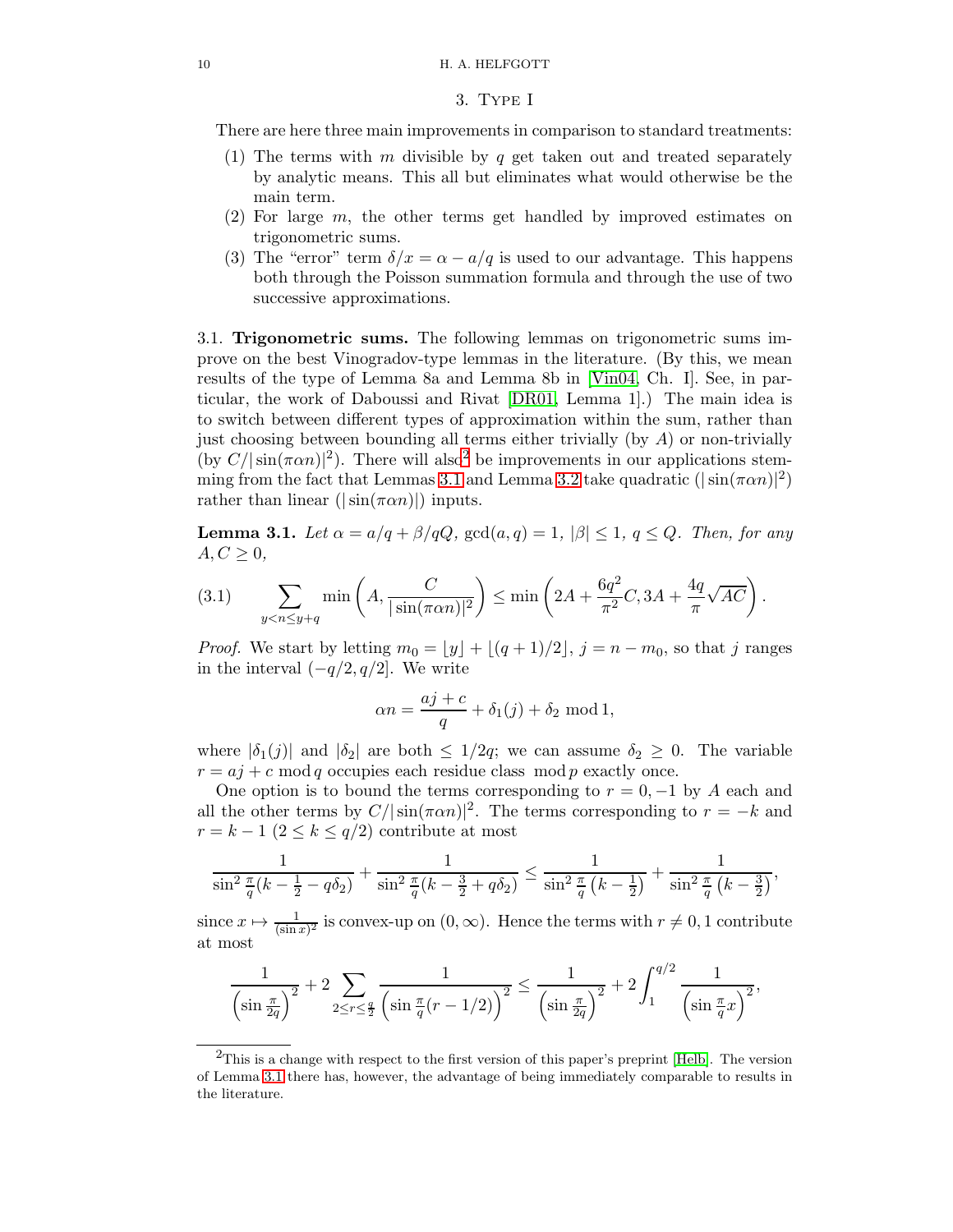where we use again the convexity of  $x \mapsto 1/(\sin x)^2$ . (We can assume  $q > 2$ , as otherwise we have no terms other than  $r = 0, 1$ .) Now

$$
\int_{1}^{q/2} \frac{1}{\left(\sin \frac{\pi}{q}x\right)^2} dx = \frac{q}{\pi} \int_{\frac{\pi}{q}}^{\frac{\pi}{2}} \frac{1}{(\sin u)^2} du = \frac{q}{\pi} \cot \frac{\pi}{q}.
$$

Hence

$$
\sum_{y < n \le y+q} \min\left(A, \frac{C}{(\sin \pi \alpha n)^2}\right) \le 2A + \frac{C}{\left(\sin \frac{\pi}{2q}\right)^2} + C \cdot \frac{2q}{\pi} \cot \frac{\pi}{q}.
$$

Now, by [\[AS64,](#page-76-1) (4.3.68)] and [AS64, (4.3.70)], for  $t \in (-\pi, \pi)$ ,

<span id="page-10-1"></span>(3.2) 
$$
\frac{t}{\sin t} = 1 + \sum_{k \ge 0} a_{2k+1} t^{2k+2} = 1 + \frac{t^2}{6} + \dots
$$

$$
t \cot t = 1 - \sum_{k \ge 0} b_{2k+1} t^{2k+2} = 1 - \frac{t^2}{3} - \frac{t^4}{45} - \dots,
$$

where  $a_{2k+1} \geq 0$ ,  $b_{2k+1} \geq 0$ . Thus, for  $t \in [0, t_0]$ ,  $t_0 < \pi$ ,

(3.3) 
$$
\left(\frac{t}{\sin t}\right)^2 = 1 + \frac{t^2}{3} + c_0(t)t^4 \le 1 + \frac{t^2}{3} + c_0(t_0)t^4,
$$

where

$$
c_0(t) = \frac{1}{t^4} \left( \left( \frac{t}{\sin t} \right)^2 - \left( 1 + \frac{t^2}{3} \right) \right),
$$

which is an increasing function because  $a_{2k+1} \geq 0$ . For  $t_0 = \pi/4$ ,  $c_0(t_0) \leq$ 0.074807. Hence,

$$
\frac{t^2}{\sin^2 t} + t \cot 2t \le \left(1 + \frac{t^2}{3} + c_0 \left(\frac{\pi}{4}\right) t^4\right) + \left(\frac{1}{2} - \frac{2t^2}{3} - \frac{8t^4}{45}\right)
$$

$$
= \frac{3}{2} - \frac{t^2}{3} + \left(c_0 \left(\frac{\pi}{4}\right) - \frac{8}{45}\right) t^4 \le \frac{3}{2} - \frac{t^2}{3} \le \frac{3}{2}
$$

for  $t \in [0, \pi/4]$ .

Therefore, the left side of [\(3.1\)](#page-9-4) is at most

$$
2A + C \cdot \left(\frac{2q}{\pi}\right)^2 \cdot \frac{3}{2} = 2A + \frac{6}{\pi^2} C q^2.
$$

The following is an alternative approach yielding the other estimate in [\(3.1\)](#page-9-4). We bound the terms corresponding to  $r = 0$ ,  $r = -1$ ,  $r = 1$  by A each. We let  $r = \pm r'$  for r' ranging from 2 to  $q/2$ . We obtain that the sum is at most

<span id="page-10-0"></span>(3.4)  

$$
3A + \sum_{2 \le r' \le q/2} \min\left(A, \frac{C}{\left(\sin \frac{\pi}{q} \left(r' - \frac{1}{2} - q\delta_2\right)\right)^2}\right) + \sum_{2 \le r' \le q/2} \min\left(A, \frac{C}{\left(\sin \frac{\pi}{q} \left(r' - \frac{1}{2} + q\delta_2\right)\right)^2}\right).
$$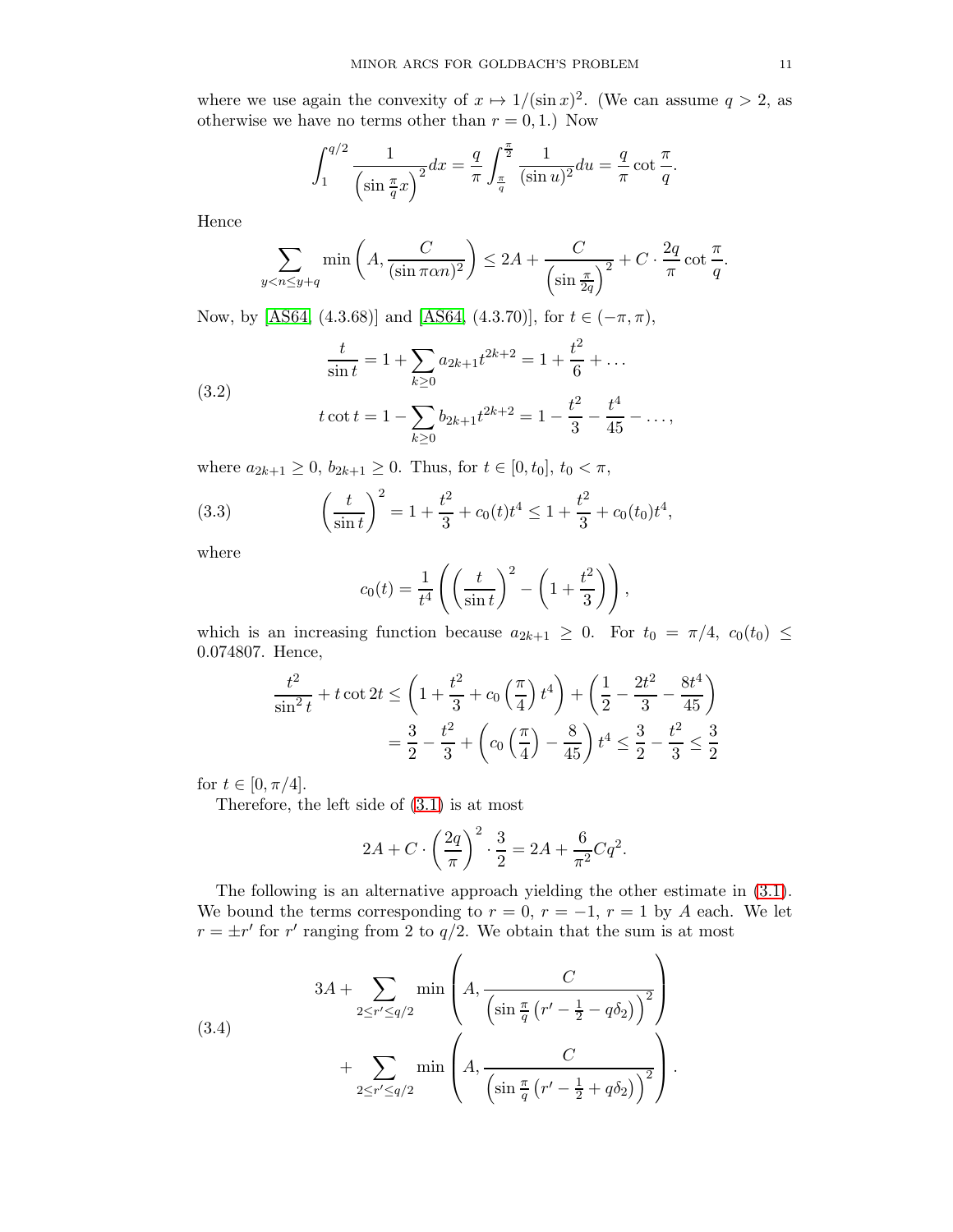We bound a term  $\min(A, C/\sin((\pi/q)(r'-1/2 \pm q\delta_2))^2)$  by A if and only if  $C/\sin((\pi/q)(r'-1\pm q\delta_2))^2 \geq A$ . The number of such terms is

$$
\leq \max(0, \lfloor (q/\pi) \arcsin(\sqrt{C/A}) \mp q\delta_2 \rfloor),
$$

and thus at most  $(2q/\pi)\arcsin(\sqrt{C/A})$  in total. (Recall that  $q\delta_2 \leq 1/2$ .) Each other term gets bounded by the integral of  $C/\sin^2(\pi \alpha/q)$  from  $r'-1 \pm q\delta_2$  ( $\geq$  $(q/\pi)\arcsin(\sqrt{C/A})$  to  $r' \pm q\delta_2$ , by convexity. Thus [\(3.4\)](#page-10-0) is at most

$$
3A + \frac{2q}{\pi}A \arcsin \sqrt{\frac{C}{A}} + 2 \int_{\frac{q}{\pi}}^{q/2} \frac{C}{\sinh \sqrt{\frac{C}{A}}} \frac{C}{\sinh^2 \frac{\pi t}{q}} dt
$$
  

$$
\leq 3A + \frac{2q}{\pi}A \arcsin \sqrt{\frac{C}{A}} + \frac{2q}{\pi}C\sqrt{\frac{A}{C} - 1}
$$

We can easily show (taking derivatives) that  $\arcsin x + x(1 - x^2) \leq 2x$  for  $0 \leq x \leq 1$ . Setting  $x = C/A$ , we see that this implies that

$$
3A + \frac{2q}{\pi}A \arcsin \sqrt{\frac{C}{A}} + \frac{2q}{\pi}C\sqrt{\frac{A}{C} - 1} \le 3A + \frac{4q}{\pi}\sqrt{AC}.
$$

(If  $C/A > 1$ , then  $3A + (4q/\pi)\sqrt{AC}$  is greater than  $Aq$ , which is an obvious upper bound for the left side of  $(3.1)$ .)

<span id="page-11-0"></span>**Lemma 3.2.** Let  $\alpha = a/q + \beta/qQ$ ,  $gcd(a, q) = 1$ ,  $|\beta| \le 1$ ,  $q \le Q$ . Let  $y_2 > y_1 \ge 0$ . If  $y_2 - y_1 \leq q$  and  $y_2 \leq Q/2$ , then, for any  $A, C \geq 0$ ,

<span id="page-11-1"></span>(3.5) 
$$
\sum_{\substack{y_1 < n \le y_2 \\ q \nmid n}} \min\left(A, \frac{C}{|\sin(\pi \alpha n)|^2}\right) \le \min\left(\frac{20}{3\pi^2} Cq^2, 2A + \frac{4q}{\pi}\sqrt{AC}\right).
$$

*Proof.* Clearly, an equals  $a n/q + (n/Q)\beta/q$ ; since  $y_2 \leq Q/2$ , this means that  $|\alpha n - a n/q| \leq 1/2q$  for  $n \leq y_2$ ; moreover, again for  $n \leq y_2$ , the sign of  $\alpha n - a n/q$ remains constant. Hence the left side of [\(3.5\)](#page-11-1) is at most

$$
\sum_{r=1}^{q/2} \min\left(A, \frac{C}{(\sin \frac{\pi}{q}(r-1/2))^2}\right) + \sum_{r=1}^{q/2} \min\left(A, \frac{C}{(\sin \frac{\pi}{q}r)^2}\right).
$$

Proceeding as in the proof of Lemma [3.1,](#page-9-3) we obtain a bound of at most

$$
C\left(\frac{1}{(\sin \frac{\pi}{2q})^2} + \frac{1}{(\sin \frac{\pi}{q})^2} + \frac{q}{\pi} \cot \frac{\pi}{q} + \frac{q}{\pi} \cot \frac{3\pi}{2q}\right)
$$

for  $q \ge 2$ . (If  $q = 1$ , then the left-side of [\(3.5\)](#page-11-1) is trivially zero.) Now, by [\(3.2\)](#page-10-1),

$$
\frac{t^2}{(\sin t)^2} + \frac{t}{2}\cot 2t \le \left(1 + \frac{t^2}{3} + c_0\left(\frac{\pi}{4}\right)t^4\right) + \frac{1}{4}\left(1 - \frac{4t^2}{3} - \frac{16t^4}{45}\right)
$$

$$
\le \frac{5}{4} + \left(c_0\left(\frac{\pi}{4}\right) - \frac{4}{45}\right)t^4 \le \frac{5}{4}
$$

for  $t \in [0, \pi/4]$ , and

$$
\frac{t^2}{(\sin t)^2} + t \cot \frac{3t}{2} \le \left(1 + \frac{t^2}{3} + c_0 \left(\frac{\pi}{2}\right) t^4\right) + \frac{2}{3} \left(1 - \frac{3t^2}{4} - \frac{81t^4}{2^4 \cdot 45}\right)
$$

$$
\le \frac{5}{3} + \left(-\frac{1}{6} + \left(c_0 \left(\frac{\pi}{2}\right) - \frac{27}{360}\right) \left(\frac{\pi}{2}\right)^2\right) t^2 \le \frac{5}{3}
$$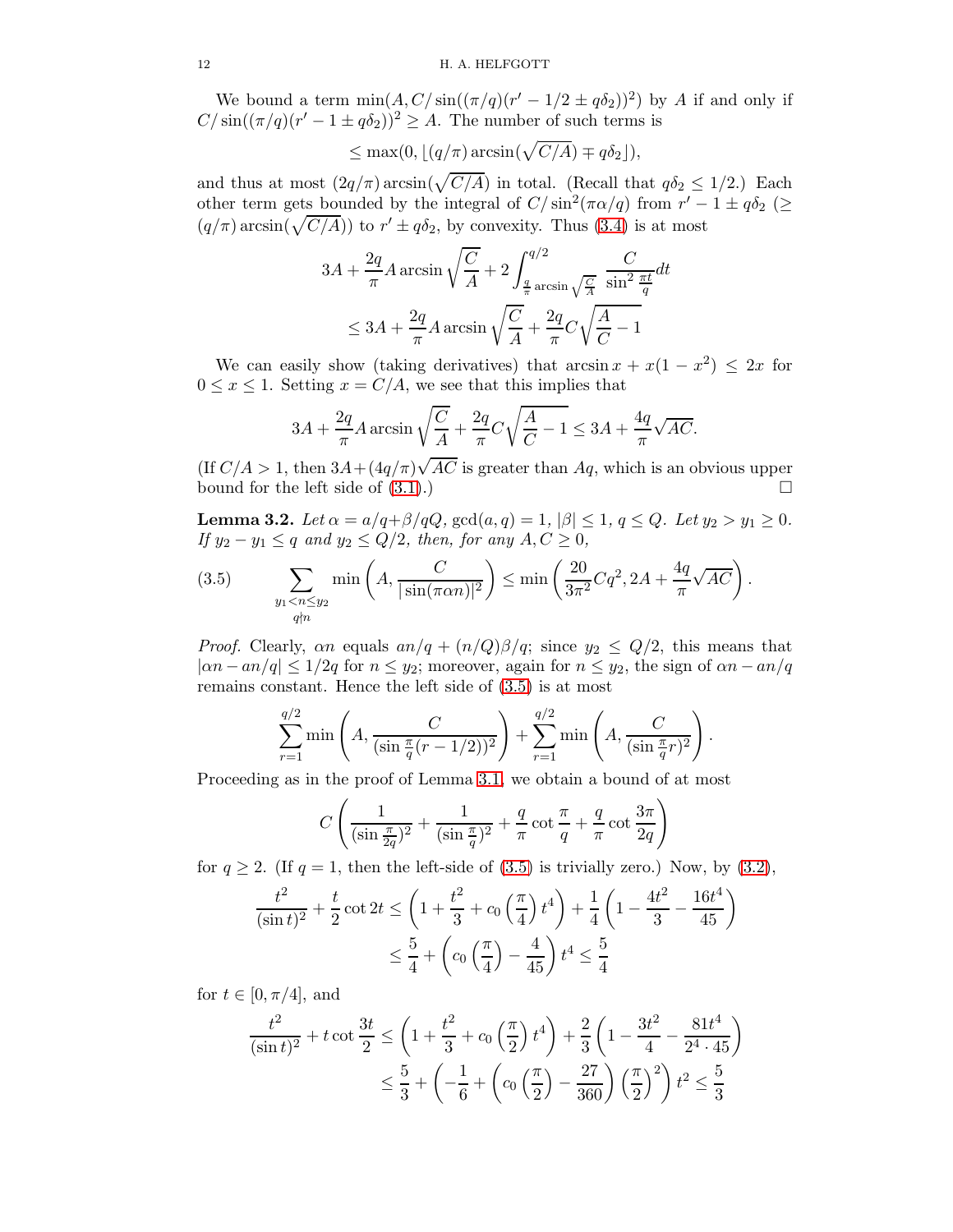for  $t \in [0, \pi/2]$ . Hence,

$$
\left(\frac{1}{(\sin \frac{\pi}{2q})^2} + \frac{1}{(\sin \frac{\pi}{q})^2} + \frac{q}{\pi} \cot \frac{\pi}{q} + \frac{q}{\pi} \cot \frac{3\pi}{2q}\right) \le \left(\frac{2q}{\pi}\right)^2 \cdot \frac{5}{4} + \left(\frac{q}{\pi}\right)^2 \cdot \frac{5}{3} \le \frac{20}{3\pi^2} q^2.
$$

Alternatively, we can follow the second approach in the proof of Lemma [3.1,](#page-9-3) and obtain an upper bound of  $2A + (4q/\pi)\sqrt{AC}$ .

The following bound will be useful when the constant A in an application of Lemma [3.2](#page-11-0) would be too large. (This tends to happen for  $n$  small.)

<span id="page-12-2"></span>**Lemma 3.3.** Let  $\alpha = a/q + \beta/qQ$ ,  $gcd(a, q) = 1$ ,  $|\beta| \le 1$ ,  $q \le Q$ . Let  $y_2 > y_1 \ge 0$ . If  $y_2 - y_1 \leq q$  and  $y_2 \leq Q/2$ , then, for any  $B, C \geq 0$ ,

<span id="page-12-0"></span>(3.6) 
$$
\sum_{\substack{y_1 < n \le y_2 \\ q \nmid n}} \min \left( \frac{B}{|\sin(\pi \alpha n)|}, \frac{C}{|\sin(\pi \alpha n)|^2} \right) \le 2B \frac{q}{\pi} \max \left( 2, \log \frac{Ce^3q}{B\pi} \right).
$$

The upper bound  $\leq (2Bq/\pi)\log(2e^2q/\pi)$  is also valid.

Proof. As in the proof of Lemma [3.2,](#page-11-0) we can bound the left side of  $(3.6)$  by

$$
2\sum_{r=1}^{q/2} \min\left(\frac{B}{\sin\frac{\pi}{q}\left(r-\frac{1}{2}\right)}, \frac{C}{\sin^2\frac{\pi}{q}\left(r-\frac{1}{2}\right)}\right).
$$

Assume  $B\sin(\pi/q) \leq C \leq B$ . By the convexity of  $1/\sin(t)$  and  $1/\sin(t)^2$  for  $t \in (0, \pi/2],$ 

$$
\sum_{r=1}^{q/2} \min\left(\frac{B}{\sin\frac{\pi}{q}\left(r-\frac{1}{2}\right)}, \frac{C}{\sin^2\frac{\pi}{q}\left(r-\frac{1}{2}\right)}\right)
$$
\n
$$
\leq \frac{B}{\sin\frac{\pi}{2q}} + \int_{1}^{\frac{q}{\pi}\arcsin\frac{G}{B}} \frac{B}{\sin\frac{\pi}{q}t} dt + \int_{\frac{q}{\pi}\arcsin\frac{G}{B}}^{q/2} \frac{1}{\sin^2\frac{\pi}{q}t} dt
$$
\n
$$
\leq \frac{B}{\sin\frac{\pi}{2q}} + \frac{q}{\pi} \left(B\left(\log \tan\left(\frac{1}{2}\arcsin\frac{C}{B}\right) - \log \tan\frac{\pi}{2q}\right) + C\cot\arcsin\frac{C}{B}\right)
$$
\n
$$
\leq \frac{B}{\sin\frac{\pi}{2q}} + \frac{q}{\pi} \left(B\left(\log\cot\frac{\pi}{2q} - \log\frac{C}{B - \sqrt{B^2 - C^2}}\right) + \sqrt{B^2 - C^2}\right).
$$

Now, for all  $t \in (0, \pi/2)$ ,

$$
\frac{2}{\sin t} + \frac{1}{t} \log \cot t < \frac{1}{t} \log \left( \frac{e^2}{t} \right);
$$

we can verify this by comparing series. Thus

<span id="page-12-1"></span>
$$
\frac{B}{\sin \frac{\pi}{2q}} + \frac{q}{\pi} B \log \cot \frac{\pi}{2q} \leq B \frac{q}{\pi} \log \frac{2e^2q}{\pi}
$$

for  $q \ge 2$ . (If  $q = 1$ , the sum on the left of [\(3.6\)](#page-12-0) is empty, and so the bound we are trying to prove is trivial.) We also have

(3.7) 
$$
t \log(t - \sqrt{t^2 - 1}) + \sqrt{t^2 - 1} < -t \log 2t + t
$$

 $\Box$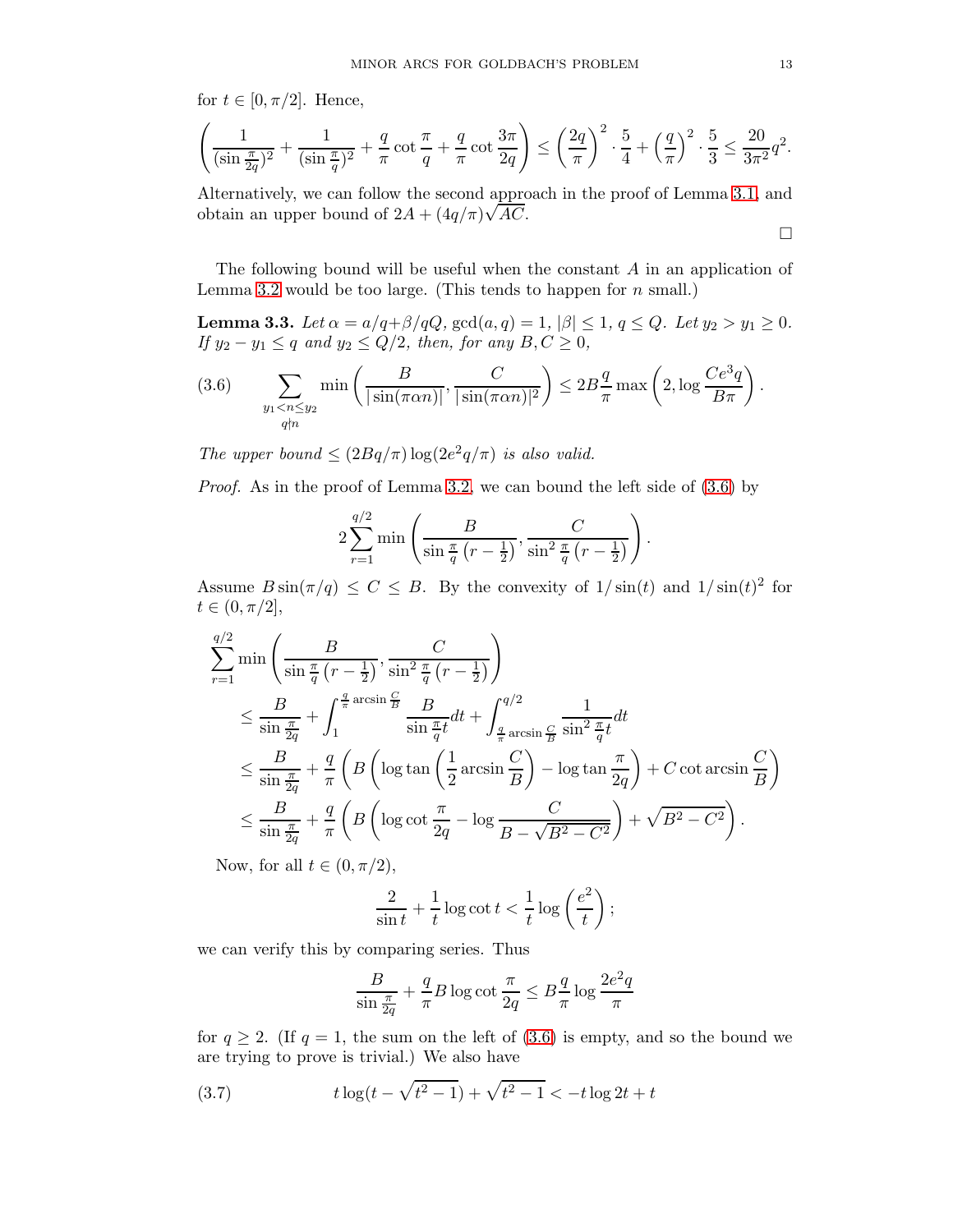for  $t \geq 1$  (as this is equivalent to  $\log(2t^2(1-\sqrt{1-t^{-2}})) < 1-\sqrt{1-t^{-2}}$ , which we check easily after changing variables to  $\delta = 1 - \sqrt{1 - t^{-2}}$ . Hence

$$
\frac{B}{\sin\frac{\pi}{2q}} + \frac{q}{\pi} \left( B \left( \log \cot \frac{\pi}{2q} - \log \frac{C}{B - \sqrt{B^2 - C^2}} \right) + \sqrt{B^2 - C^2} \right)
$$

$$
\leq B \frac{q}{\pi} \log \frac{2e^2q}{\pi} + \frac{q}{\pi} \left( B - B \log \frac{2B}{C} \right) \leq B \frac{q}{\pi} \log \frac{Ce^3q}{B\pi}
$$

for  $q \geq 2$ .

Given any C, we can apply the above with  $C = B$  instead, as, for any  $t > 0$ ,  $\min(B/t, C/t^2) \le B/t \le \min(B/t, B/t^2)$ . (We refrain from applying [\(3.7\)](#page-12-1) so as to avoid worsening a constant.) If  $C < B \sin \pi / q$  (or even if  $C < (\pi / q)B$ ), we relax the input to  $C = B \sin \pi / q$  and go through the above.

<span id="page-13-0"></span>[3](#page-13-1).2. Type I estimates. Our main type I estimate is the following.<sup>3</sup> One of the main innovations is the manner in which the "main term" (m divisible by q) is separated; we are able to keep error terms small thanks to the particular way in which we switch between two different approximations.

(These are not necessarily successive approximations in the sense of continued fractions; we do not want to assume that the approximation  $a/q$  we are given arises from a continued fraction, and at any rate we need more control on the denominator  $q'$  of the new approximation  $a'/q'$  than continued fractions would furnish.)

<span id="page-13-2"></span>**Lemma 3.4.** Let  $\alpha = a/q + \delta/x$ ,  $gcd(a, q) = 1$ ,  $|\delta/x| \le 1/qQ_0$ ,  $q \le Q_0$ ,  $Q_0 \ge 16$ . Let  $\eta$  be continuous, piecewise  $C^2$  and compactly supported, with  $|\eta|_1 = 1$  and  $\eta'' \in L_1$ . Let  $c_0 \geq |\eta''|_{\infty}$ .

Let  $1 \le D \le x$ . Then, if  $|\delta| \le 1/2c_2$ , where  $c_2 = (3\pi/5\sqrt{c_0})(1+\sqrt{13/3})$ , the absolute value of

<span id="page-13-3"></span>(3.8) 
$$
\sum_{m \leq D} \mu(m) \sum_{n} e(\alpha mn) \eta\left(\frac{mn}{x}\right)
$$

is at most

<span id="page-13-4"></span>
$$
(3.9) \frac{x}{q} \min\left(1, \frac{c_0}{(2\pi\delta)^2}\right) \left| \sum_{\substack{m \le \frac{M}{q} \\ \gcd(m,q)=1}} \frac{\mu(m)}{m} \right| + O^* \left( c_0 \left( \frac{1}{4} - \frac{1}{\pi^2} \right) \left( \frac{D^2}{2xq} + \frac{D}{2x} \right) \right)
$$

plus

(3.10) 
$$
\frac{2\sqrt{c_0c_1}}{\pi}D + 3c_1\frac{x}{q}\log^+\frac{D}{c_2x/q} + \frac{\sqrt{c_0c_1}}{\pi}q\log^+\frac{D}{q/2} + \frac{\sqrt{c_1c_2}}{\pi}q\log^+\frac{D}{q/2} + \frac{3c_1}{\pi} + \frac{55c_0c_2}{\pi}q\log^+\frac{1}{2}\left(\frac{2\sqrt{3c_0c_1}}{\pi} + \frac{3c_1}{c_2} + \frac{55c_0c_2}{12\pi^2}\right)q,
$$

where  $c_1 = 1 + |\eta'|_1/(2x/D)$  and  $M \in [\min(Q_0/2, D), D]$ . The same bound holds if  $|\delta| \geq 1/2c_2$  but  $D \leq Q_0/2$ .

<span id="page-13-1"></span><sup>&</sup>lt;sup>3</sup>The current version of Lemma [3.4](#page-13-2) is an improvement over that included in the first preprint of this paper.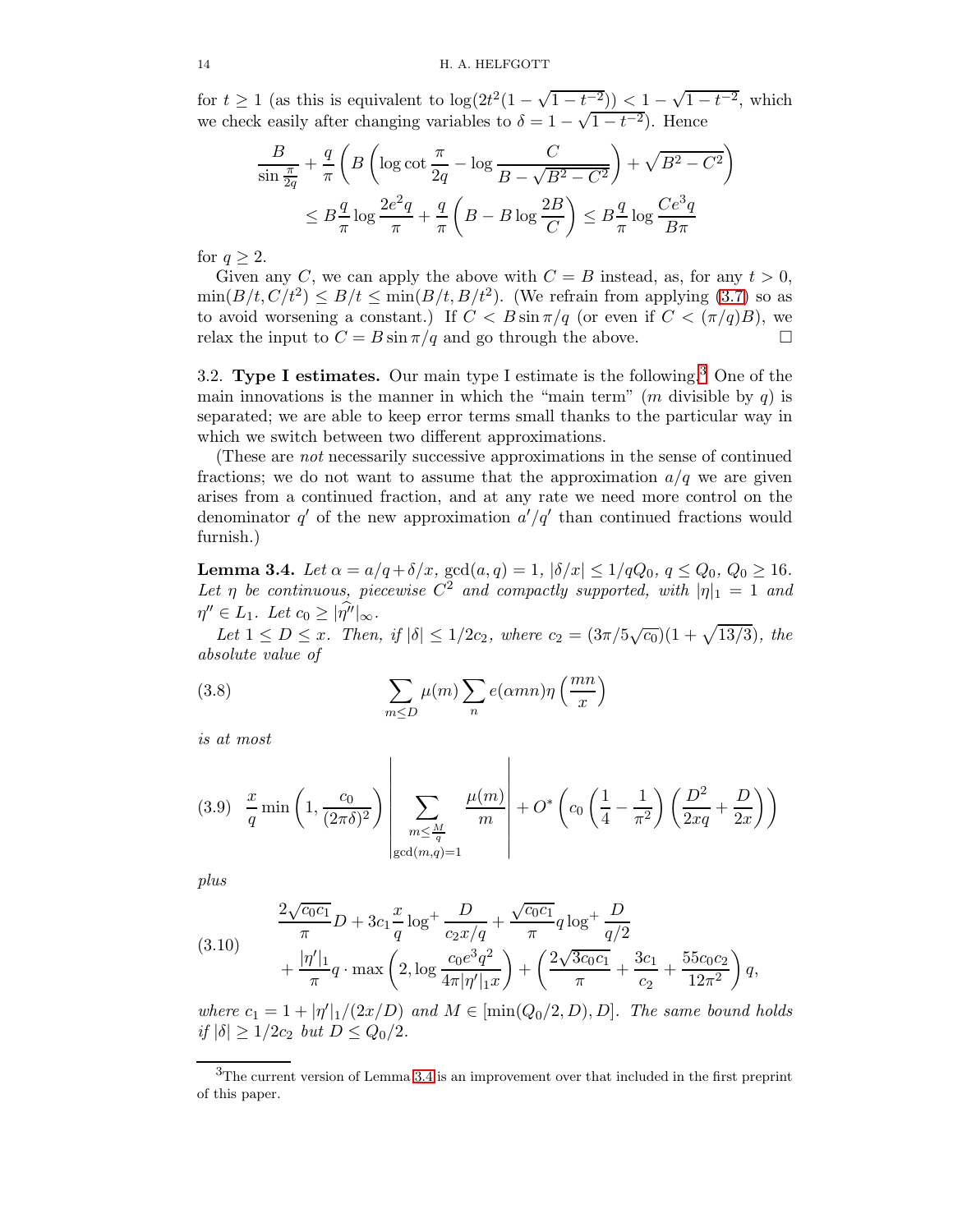In general, if  $|\delta| \geq 1/2c_2$ , the absolute value of [\(3.8\)](#page-13-3) is at most [\(3.9\)](#page-13-4) plus

(3.11) 
$$
\frac{2\sqrt{c_0c_1}}{\pi} \left(D + (1+\epsilon)\min\left(\left\lfloor\frac{x}{|\delta|q}\right\rfloor + 1, 2D\right)\left(\varpi_{\epsilon} + \frac{1}{2}\log^+\frac{2D}{\frac{x}{|\delta|q}}\right)\right) + 3c_1\left(2 + \frac{(1+\epsilon)}{\epsilon}\log^+\frac{2D}{\frac{x}{|\delta|q}}\right)\frac{x}{Q_0} + \frac{35c_0c_2}{6\pi^2}q,
$$

for  $\epsilon \in (0,1]$  arbitrary, where  $\omega_{\epsilon} = \sqrt{3+2\epsilon} + ((1+\sqrt{13/3})/4-1)/(2(1+\epsilon)).$ 

In [\(3.9\)](#page-13-4), min(1,  $c_0/(2\pi\delta)^2$ ) always equals 1 when  $|\delta| \leq 1/2c_2$  (since  $(3/5)(1 +$  $\sqrt{13/3}$ ) > 1).

*Proof.* Let  $Q = \lfloor x/|\delta q| \rfloor$ . Then  $\alpha = a/q + O^*(1/qQ)$  and  $q \le Q$ . (If  $\delta = 0$ , we let  $Q = \infty$  and ignore the rest of the paragraph, since then we will never need Q' or the alternative approximation  $a'/q'$ . Let  $Q' = [(1 + \epsilon)Q] \ge Q + 1$ . Then  $\alpha$  is not  $a/q + O^*(1/qQ')$ , and so there must be a different approximation  $a'/q'$ ,  $gcd(a', q') = 1$ ,  $q' \leq Q'$  such that  $\alpha = a'/q' + O^*(1/q'Q')$  (since such an approximation always exists). Obviously,  $|a/q - a'/q'| \ge 1/qq'$ , yet, at the same time,  $|a/q - a'/q'| \le 1/qQ + 1/q'Q' \le 1/qQ + 1/((1+\epsilon)q'Q)$ . Hence  $q'/Q + q/((1+\epsilon)Q) \geq 1$ , and so  $q' \geq Q - q/(1+\epsilon) \geq (\epsilon/(1+\epsilon))Q$ . (Note also that  $(\epsilon/(1+\epsilon))Q \geq (2|\delta q|/x) \cdot \lfloor x/\delta q \rfloor > 1$ , and so  $q' \geq 2$ .

Lemma [3.2](#page-11-0) will enable us to treat separately the contribution from terms with m divisible by q and m not divisible by q, provided that  $m \leq Q/2$ . Let  $M =$  $\min(Q/2, D)$ . We start by considering all terms with  $m \leq M$  divisible by q. Then  $e(\alpha mn)$  equals  $e((\delta m/x)n)$ . By Poisson summation,

$$
\sum_{n} e(\alpha mn)\eta(mn/x) = \sum_{n} \hat{f}(n),
$$

where  $f(u) = e((\delta m/x)u)\eta((m/x)u)$ . Now

$$
\widehat{f}(n) = \int e(-un)f(u)du = \frac{x}{m} \int e\left(\left(\delta - \frac{xn}{m}\right)u\right) \eta(u)du = \frac{x}{m}\widehat{\eta}\left(\frac{x}{m}n - \delta\right).
$$

By assumption,  $m \leq M \leq Q/2 \leq x/2|\delta q|$ , and so  $|x/m| \geq 2|\delta q| \geq 2\delta$ . Thus, by  $(2.1),$  $(2.1),$ 

(3.12) 
$$
\sum_{n} \widehat{f}(n) = \frac{x}{m} \left( \widehat{\eta}(-\delta) + \sum_{n \neq 0} \widehat{\eta} \left( \frac{nx}{m} - \delta \right) \right)
$$

$$
= \frac{x}{m} \left( \widehat{\eta}(-\delta) + O^* \left( \sum_{n \neq 0} \frac{1}{\left( 2\pi \left( \frac{nx}{m} - \delta \right) \right)^2} \right) \cdot \left| \widehat{\eta}'' \right|_{\infty} \right)
$$

$$
= \frac{x}{m} \widehat{\eta}(-\delta) + \frac{m}{x} \frac{c_0}{(2\pi)^2} O^* \left( \max_{|r| \le \frac{1}{2}} \sum_{n \neq 0} \frac{1}{(n-r)^2} \right).
$$

Since  $x \mapsto 1/x^2$  is convex on  $\mathbb{R}^+$ ,

$$
\max_{|r| \le \frac{1}{2}} \sum_{n \neq 0} \frac{1}{(n-r)^2} = \sum_{n \neq 0} \frac{1}{\left(n - \frac{1}{2}\right)^2} = \pi^2 - 4.
$$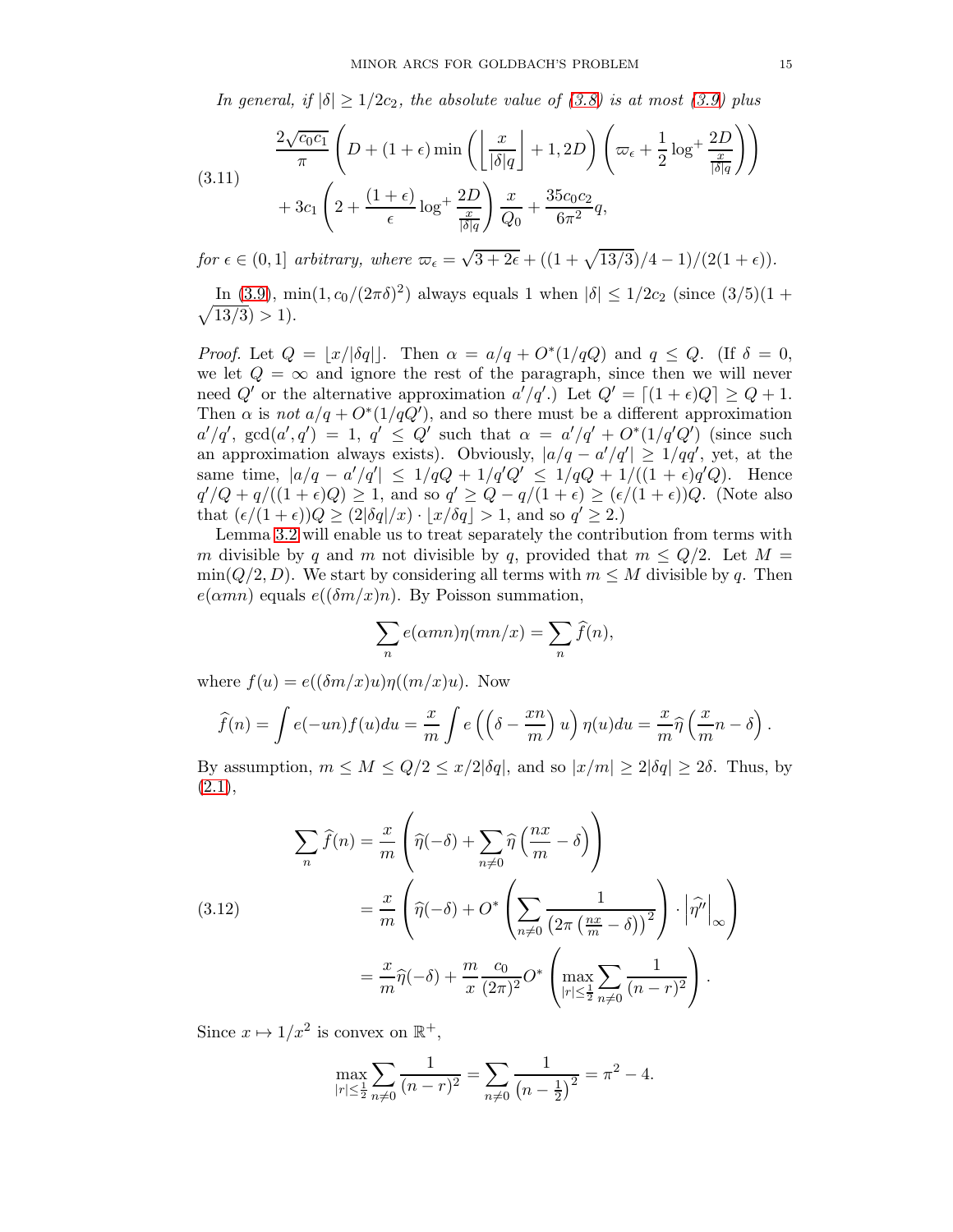Therefore, the sum of all terms with  $m \leq M$  and  $q|m$  is

$$
\sum_{m \le M} \frac{x}{m} \widehat{\eta}(-\delta) + \sum_{m \le M} \frac{m}{x} \frac{c_0}{(2\pi)^2} (\pi^2 - 4)
$$
  

$$
= \frac{x\mu(q)}{q} \cdot \widehat{\eta}(-\delta) \cdot \sum_{\substack{m \le \frac{M}{q} \\ \gcd(m,q)=1}} \frac{\mu(m)}{m}
$$
  
+  $O^* \left( \mu(q)^2 c_0 \left( \frac{1}{4} - \frac{1}{\pi^2} \right) \left( \frac{D^2}{2xq} + \frac{D}{2x} \right) \right).$ 

.

We bound  $|\hat{\eta}(-\delta)|$  by [\(2.1\)](#page-4-3). Let

$$
T_m(\alpha) = \sum_n e(\alpha mn) \eta\left(\frac{mn}{x}\right).
$$

Then, by [\(2.2\)](#page-4-4) and Lemma [2.1,](#page-5-1)

<span id="page-15-0"></span>(3.13) 
$$
|T_m(\alpha)| \le \min\left(\frac{x}{m} + \frac{1}{2}|\eta'|_1, \frac{\frac{1}{2}|\eta'|_1}{|\sin(\pi m\alpha)|}, \frac{m}{x}\frac{c_0}{4}\frac{1}{(\sin \pi m\alpha)^2}\right).
$$

<span id="page-15-2"></span>For any  $y_2 > y_1 > 0$  with  $y_2 - y_1 \leq q$  and  $y_2 \leq Q/2$ , [\(3.13\)](#page-15-0) gives us that

(3.14) 
$$
\sum_{\substack{y_1 < m \le y_2 \\ q \nmid m}} |T_m(\alpha)| \le \sum_{\substack{y_1 < m \le y_2 \\ q \nmid m}} \min\left(A, \frac{C}{(\sin \pi m\alpha)^2}\right)
$$

for  $A = (x/y_1)(1+|\eta'|_1/(2(x/y_1)))$  and  $C = (c_0/4)(y_2/x)$ . We must now estimate the sum

<span id="page-15-1"></span>(3.15) 
$$
\sum_{\substack{m \le M \\ q \nmid m}} |T_m(\alpha)| + \sum_{\substack{Q \\ 2 < m \le D}} |T_m(\alpha)|.
$$

To bound the terms with  $m \leq M$ , we can use Lemma [3.2.](#page-11-0) The question is then which one is smaller: the first or the second bound given by Lemma [3.2?](#page-11-0) A brief calculation gives that the second bound is smaller (and hence preferable) exactly when  $\sqrt{C/A} > (3\pi/10q)(1+\sqrt{13/3})$ . Since  $\sqrt{C/A} \sim (\sqrt{c_0}/2)m/x$ , this means that it is sensible to prefer the second bound in Lemma [3.2](#page-11-0) when  $m > c_2x/q$ , where  $c_2 = (3\pi/5\sqrt{c_0})(1+\sqrt{13/3}).$ 

It thus makes sense to ask: does  $Q/2 \leq c_2 x/q$  (so that  $m \leq M$  implies  $m \leq$  $c_2x/q$ ? This question divides our work into two basic cases.

Case (a).  $\delta$  large:  $|\delta| \ge 1/2c_2$ , where  $c_2 = (3\pi/5\sqrt{c_0})(1+\sqrt{13/3})$ . Then  $Q/2 \leq c_2x/q$ ; this will induce us to bound the first sum in [\(3.15\)](#page-15-1) by the very first bound in Lemma [3.2.](#page-11-0)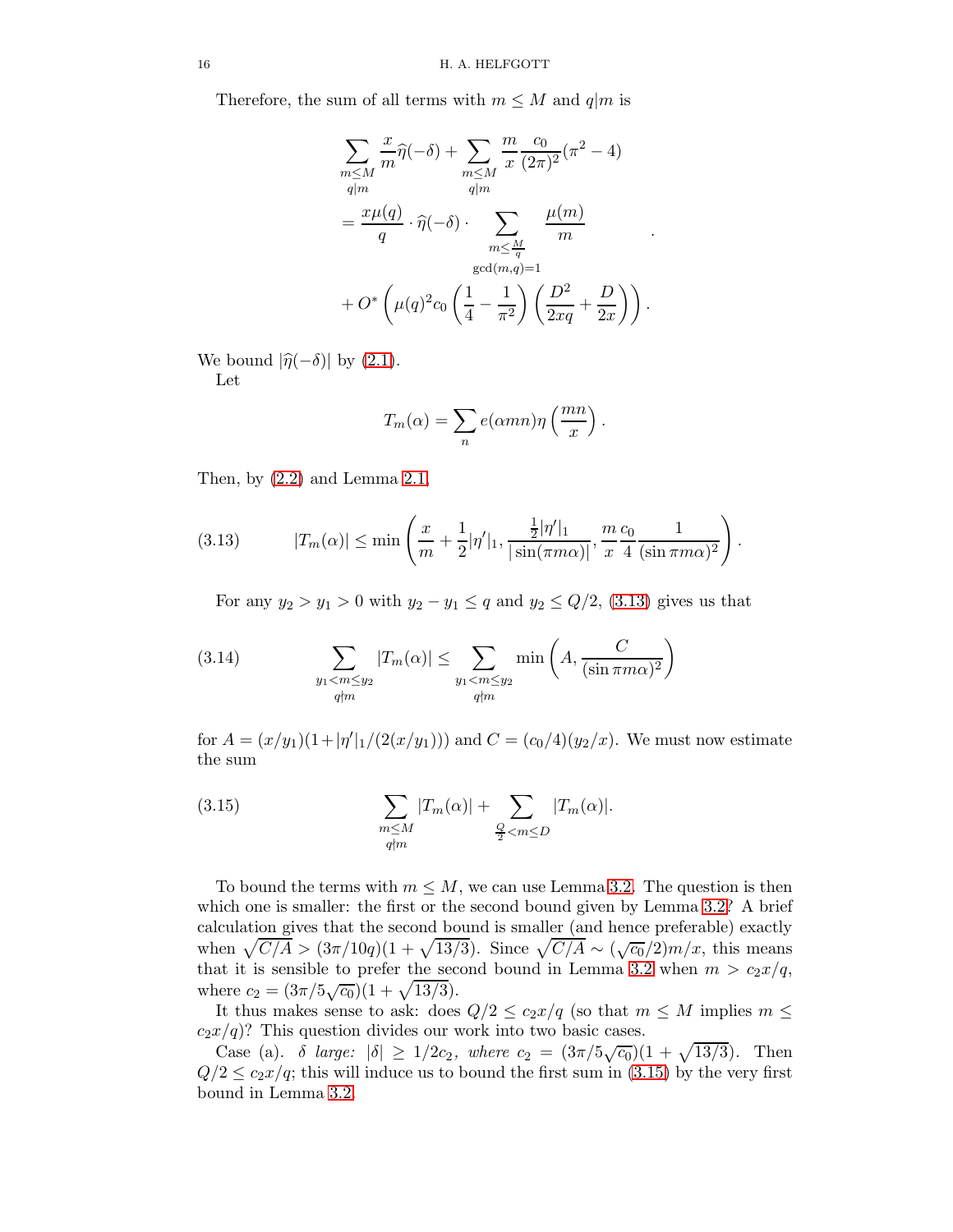Recall that  $M = min(Q/2, D)$ , and so  $M \leq c_2x/q$ . By [\(3.14\)](#page-15-2) and Lemma [3.2,](#page-11-0) (3.16)

<span id="page-16-0"></span>
$$
\sum_{\substack{1 \le m \le M \\ q \nmid m}} |T_m(\alpha)| \le \sum_{j=0}^{\infty} \sum_{\substack{jq < m \le \min((j+1)q,M) \\ q \nmid m}} \min\left(\frac{x}{jq+1} + \frac{|\eta'|_1}{2}, \frac{\frac{c_0}{4} \frac{(j+1)q}{x}}{(\sin \pi m\alpha)^2}\right)
$$
  

$$
\le \frac{20}{3\pi^2} \frac{c_0 q^3}{4x} \sum_{0 \le j \le \frac{M}{q}} (j+1) \le \frac{20}{3\pi^2} \frac{c_0 q^3}{4x} \cdot \left(\frac{1}{2} \frac{M^2}{q^2} + \frac{3}{2} \frac{c_2 x}{q^2} + 1\right)
$$
  

$$
\le \frac{5c_0 c_2}{6\pi^2} M + \frac{5c_0 q}{3\pi^2} \left(\frac{3}{2} c_2 + \frac{q^2}{x}\right) \le \frac{5c_0 c_2}{6\pi^2} M + \frac{35c_0 c_2}{6\pi^2} q,
$$

where, to bound the smaller terms, we are using the inequality  $Q/2 \leq c_2x/q$ , and where we are also using the observation that, since  $|\delta/x| \leq 1/qQ_0$ , the assumption  $|\delta| \geq 1/2c_2$  implies that  $q \leq 2c_2x/Q_0$ ; moreover, since  $q \leq Q_0$ , this gives us that  $q^2 \leq 2c_2x$ . In the main term, we are bounding  $qM^2/x$  from above by  $M \cdot qQ/2x \leq M/2\delta \leq c_2M$ .

If  $D \leq (Q+1)/2$ , then  $M \geq |D|$  and so [\(3.16\)](#page-16-0) is all we need. Assume from now on that  $D > (Q+1)/2$ . The first sum in [\(3.15\)](#page-15-1) is then bounded by [\(3.16\)](#page-16-0) (with  $M = Q/2$ ). To bound the second sum in [\(3.15\)](#page-15-1), we use the approximation  $a'/q'$  instead of  $a/q$ . By [\(3.14\)](#page-15-2) (without the restriction  $q \nmid m$ ) and Lemma [3.1,](#page-9-3)

$$
\begin{split} & \sum_{Q/2 < m \leq D} |T_m(\alpha)| \leq \sum_{j=0}^{\infty} \sum_{jq'+\frac{Q}{2} < m \leq \min((j+1)q'+Q/2,D)} |T_m(\alpha)| \\ & \leq \sum_{j=0}^{\left \lfloor \frac{D-(Q+1)/2}{q'} \right \rfloor} \left( 3c_1 \frac{x}{jq'+\frac{Q+1}{2}} + \frac{4q'}{\pi} \sqrt{\frac{c_1c_0}{4}} \frac{x}{jq'+(Q+1)/2} \frac{(j+1)q'+Q/2}{x} \right) \\ & \leq \sum_{j=0}^{\left \lfloor \frac{D-(Q+1)/2}{q'} \right \rfloor} \left( 3c_1 \frac{x}{jq'+\frac{Q+1}{2}} + \frac{4q'}{\pi} \sqrt{\frac{c_1c_0}{4} \left( 1 + \frac{q'}{jq'+(Q+1)/2} \right) } \right), \end{split}
$$

where we recall that  $c_1 = 1 + |\eta'|_1/(2x/D)$ . Since  $q' \geq (\epsilon/(1+\epsilon))Q$ ,

<span id="page-16-1"></span>
$$
(3.17) \sum_{j=0}^{\left\lfloor \frac{D-(Q+1)/2}{q'}\right\rfloor} \frac{x}{jq' + \frac{Q+1}{2}} \le \frac{x}{Q/2} + \frac{x}{q'} \int_{\frac{Q+1}{2}}^{D} \frac{1}{t} dt \le \frac{2x}{Q} + \frac{(1+\epsilon)x}{\epsilon Q} \log^+ \frac{D}{\frac{Q+1}{2}}.
$$

Recall now that  $q' \leq (1+\epsilon)Q + 1 \leq (1+\epsilon)(Q+1)$ . Therefore, (3.18)

<span id="page-16-2"></span>
$$
q' \sum_{j=0}^{\lfloor \frac{D-(Q+1)/2}{q'}\rfloor} \sqrt{1 + \frac{q'}{jq' + (Q+1)/2}} \le q' \sqrt{1 + \frac{(1+\epsilon)Q+1}{(Q+1)/2}} + \int_{\frac{Q+1}{2}}^{D} \sqrt{1 + \frac{q'}{t}} dt
$$
  

$$
\le q' \sqrt{3 + 2\epsilon} + \left(D - \frac{Q+1}{2}\right) + \frac{q'}{2} \log^+ \frac{D}{\frac{Q+1}{2}}.
$$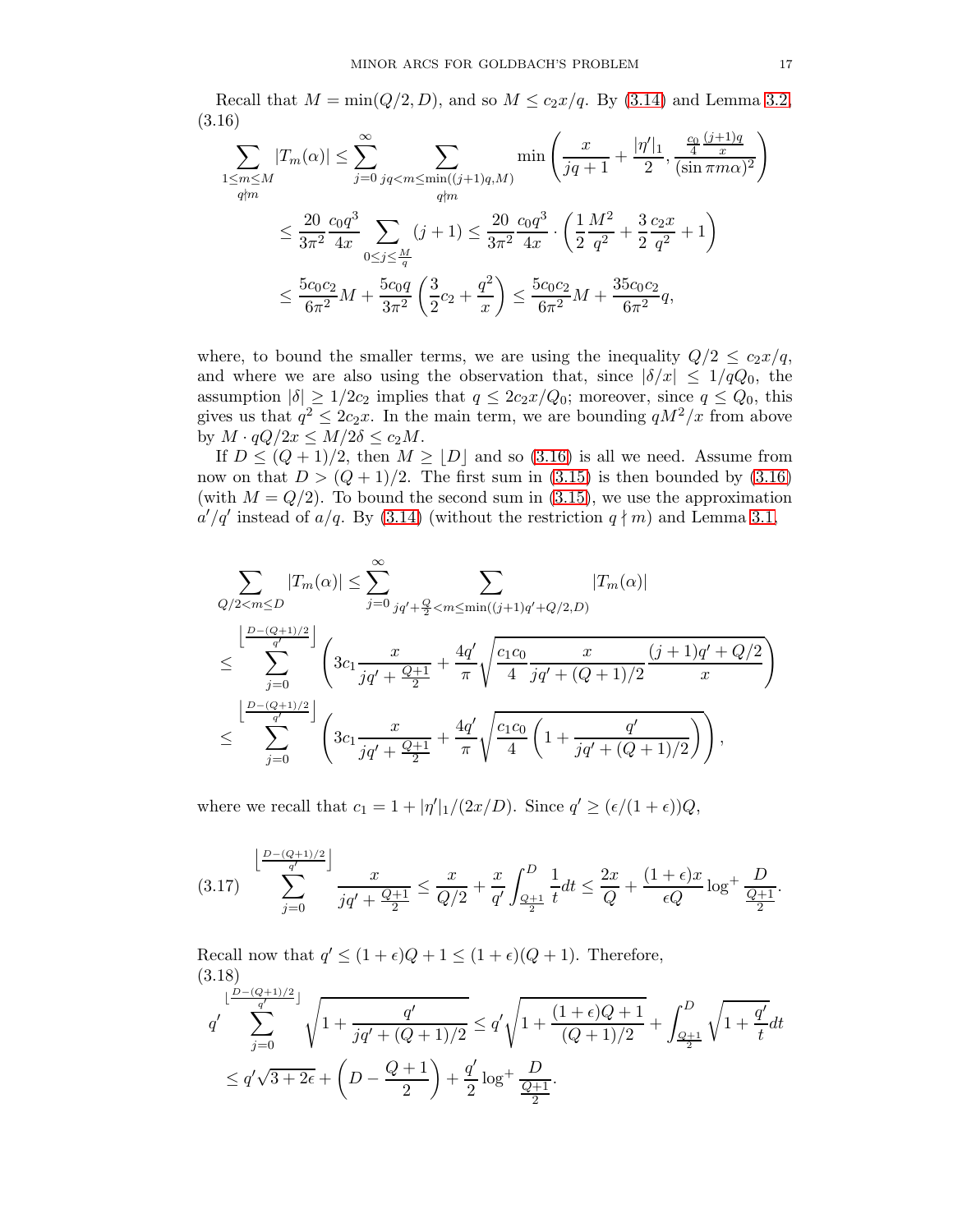We conclude that  $\sum_{Q/2 < m \leq D} |T_m(\alpha)|$  is at most (3.19)

<span id="page-17-3"></span>
$$
\frac{2\sqrt{c_0c_1}}{\pi} \left( D + \left( (1+\epsilon)\sqrt{3+2\epsilon} - \frac{1}{2} \right) (Q+1) + \frac{(1+\epsilon)Q+1}{2} \log^+ \frac{D}{\frac{Q+1}{2}} \right)
$$

$$
+ 3c_1 \left( 2 + \frac{(1+\epsilon)}{\epsilon} \log^+ \frac{D}{\frac{Q+1}{2}} \right) \frac{x}{Q}
$$

We sum this to  $(3.16)$  (with  $M = Q/2$ ), and obtain that  $(3.15)$  is at most

<span id="page-17-0"></span>(3.20)  

$$
\frac{2\sqrt{c_0c_1}}{\pi} \left( D + (1+\epsilon)(Q+1) \left( \varpi_{\epsilon} + \frac{1}{2} \log^+ \frac{D}{\frac{Q+1}{2}} \right) \right)
$$

$$
+ 3c_1 \left( 2 + \frac{(1+\epsilon)}{\epsilon} \log \frac{D}{\frac{Q+1}{2}} \right) \frac{x}{Q} + \frac{35c_0c_2}{6\pi^2} q,
$$

where we are bounding

(3.21)

<span id="page-17-4"></span>
$$
\frac{5c_0c_2}{6\pi^2} = \frac{5c_0}{6\pi^2} \frac{3\pi}{5\sqrt{c_0}} \left( 1 + \sqrt{\frac{13}{3}} \right) = \frac{\sqrt{c_0}}{2\pi} \left( 1 + \sqrt{\frac{13}{3}} \right) \le \frac{2\sqrt{c_0c_1}}{\pi} \cdot \frac{1}{4} \left( 1 + \sqrt{\frac{13}{3}} \right)
$$

and defining

<span id="page-17-5"></span>(3.22) 
$$
\varpi_{\epsilon} = \sqrt{3+2\epsilon} + \left(\frac{1}{4}\left(1+\sqrt{\frac{13}{3}}\right)-1\right)\frac{1}{2(1+\epsilon)}
$$

(Note that  $\omega_{\epsilon} < \sqrt{3}$  for  $\epsilon < 0.1741$ ). A quick check against [\(3.16\)](#page-16-0) shows that [\(3.20\)](#page-17-0) is valid also when  $D \leq Q/2$ , even when  $Q+1$  is replaced by min $(Q+1, 2D)$ . We bound Q from above by  $x/|\delta|q$  and  $\log^+ D/((Q+1)/2)$  by  $\log^+ 2D/(x/|\delta|q+1)$ , and obtain the result.

.

Case (b):  $|\delta|$  small:  $|\delta| \leq 1/2c_2$  or  $D \leq Q_0/2$ . Then  $\min(c_2x/q, D) \leq Q/2$ . We start by bounding the first  $q/2$  terms in [\(3.15\)](#page-15-1) by [\(3.13\)](#page-15-0) and Lemma [3.3:](#page-12-2)

<span id="page-17-1"></span>(3.23) 
$$
\sum_{m \le q/2} |T_m(\alpha)| \le \sum_{m \le q/2} \min \left( \frac{\frac{1}{2} |\eta'|_1}{|\sin(\pi m \alpha)|}, \frac{c_0 q/8x}{|\sin(\pi m \alpha)|^2} \right) \le \frac{|\eta'|_1}{\pi} q \max \left( 2, \log \frac{c_0 e^3 q^2}{4\pi |\eta'|_1 x} \right).
$$

If  $q^2 < 2c_2x$ , we estimate the terms with  $q/2 < m \leq c_2x/q$  by Lemma [3.2,](#page-11-0) which is applicable because  $min(c_2x/q, D) < Q/2$ : (3.24)

<span id="page-17-2"></span>
$$
\sum_{\substack{\frac{q}{2} < m \le D' \\ q \nmid m}} |T_m(\alpha)| \le \sum_{j=1}^{\infty} \sum_{\substack{(j-\frac{1}{2})q < m \le (j+\frac{1}{2})q}} \min\left(\frac{x}{(j-\frac{1}{2})q} + \frac{|\eta_1'|}{2}, \frac{\frac{c_0}{4} \frac{(j+1/2)q}{x}}{(\sin \pi m\alpha)^2}\right)
$$
  
\n
$$
\le \frac{20}{3\pi^2} \frac{c_0 q^3}{4x} \sum_{1 \le j \le \frac{D'}{q} + \frac{1}{2}} \left(j + \frac{1}{2}\right) \le \frac{20}{3\pi^2} \frac{c_0 q^3}{4x} \left(\frac{c_2 x}{2q^2} \frac{D'}{q} + \frac{3}{2} \left(\frac{c_2 x}{q^2}\right) + \frac{5}{8}\right)
$$
  
\n
$$
\le \frac{5c_0}{6\pi^2} \left(c_2 D' + 3c_2 q + \frac{5}{4} \frac{q^3}{x}\right) \le \frac{5c_0 c_2}{6\pi^2} \left(D' + \frac{11}{2}q\right),
$$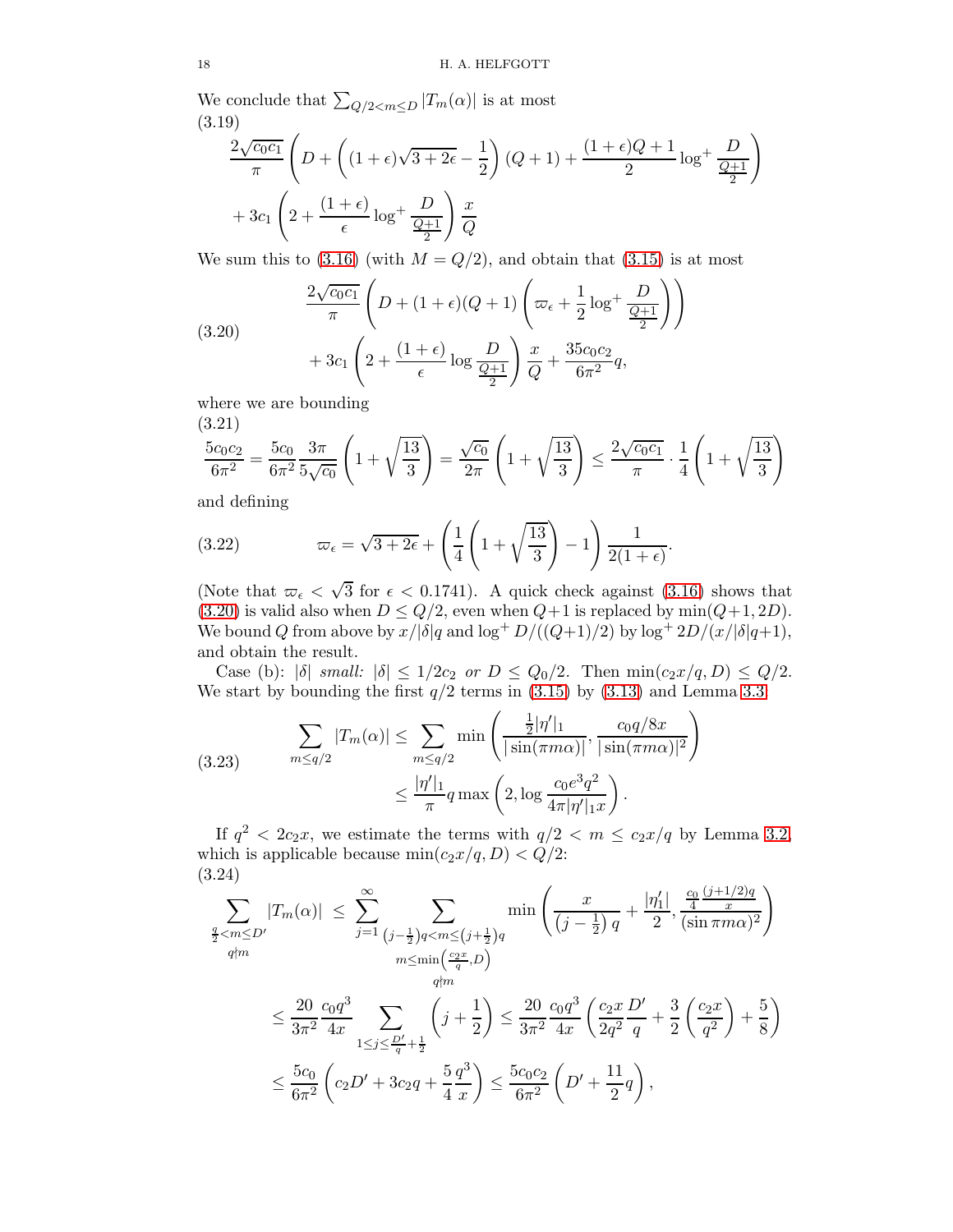where we write  $D' = min(c_2x/q, D)$ . If  $c_2x/q \ge D$ , we stop here. Assume that  $c_2x/q < D$ . Let  $R = \max(c_2x/q, q/2)$ . The terms we have already estimated are precisely those with  $m \leq R$ . We bound the terms  $R < m \leq D$  by the second bound in Lemma [3.1:](#page-9-3)

<span id="page-18-3"></span>
$$
\sum_{R < m \le D} |T_m(\alpha)| \le \sum_{j=0}^{\infty} \sum_{\substack{m > jq + R \\ m \le \min((j+1)q + R, D)}} \min\left(\frac{c_1 x}{jq + R}, \frac{\frac{c_0 (j+1)q + R}{4}}{(i \sin \pi m \alpha)^2}\right)
$$
\n
$$
\le \sum_{j=0}^{\left\lfloor \frac{1}{q}(D-R)\right\rfloor} \frac{3c_1 x}{jq + R} + \frac{4q}{\pi} \sqrt{\frac{c_1 c_0}{4} \left(1 + \frac{q}{jq + R}\right)}
$$

(Note there is no need to use two successive approximations  $a/q$ ,  $a'/q'$  as in case (a). We are also including all terms with m divisible by  $q$ , as we may, since  $|T_m(\alpha)|$  is non-negative.) Now, much as before,

<span id="page-18-1"></span>
$$
(3.26) \qquad \sum_{j=0}^{\left\lfloor \frac{1}{q}(D-R) \right\rfloor} \frac{x}{jq+R} \le \frac{x}{R} + \frac{x}{q} \int_{R}^{D} \frac{1}{t} dt \le \min\left(\frac{q}{c_2}, \frac{2x}{q}\right) + \frac{x}{q} \log^+\frac{D}{c_2x/q},
$$

and

<span id="page-18-4"></span>
$$
\sum_{j=0}^{\left\lfloor\frac{1}{q}(D-R)\right\rfloor}\sqrt{1+\frac{q}{jq+R}}\le\sqrt{1+\frac{q}{R}}+\frac{1}{q}\int_R^D\sqrt{1+\frac{q}{t}}dt\le\sqrt{3}+\frac{D-R}{q}+\frac{1}{2}\log^+\frac{D}{q/2}.
$$

We sum with  $(3.23)$  and  $(3.24)$ , and we obtain that  $(3.15)$  is at most

<span id="page-18-0"></span>(3.28) 
$$
\frac{2\sqrt{c_0c_1}}{\pi} \left(\sqrt{3}q + D + \frac{q}{2}\log^+\frac{D}{q/2}\right) + \left(3c_1\log^+\frac{D}{c_2x/q}\right)\frac{x}{q} + 3c_1\min\left(\frac{q}{c_2},\frac{2x}{q}\right) + \frac{55c_0c_2}{12\pi^2}q + \frac{|\eta'|_1}{\pi}q \cdot \max\left(2, \log\frac{c_0e^3q^2}{4\pi|\eta'|_{1}x}\right),
$$

where we are using the fact that  $5c_0c_2/6\pi^2 < 2\sqrt{c_0c_1}/\pi$ . A quick check against [\(3.24\)](#page-17-2) shows that (because of the fact just stated) [\(3.28\)](#page-18-0) is also valid when  $c_2x/q \geq D$ .  $D.$ 

We will need a version of Lemma [3.4](#page-13-2) with  $m$  and  $n$  restricted to the odd numbers. (We will barely be using the restriction of  $m$ , whereas the restriction on  $n$  is both (a) slightly harder to deal with, (b) something that can be turned to our advantage.)

<span id="page-18-2"></span>**Lemma 3.5.** Let  $\alpha \in \mathbb{R}/\mathbb{Z}$  with  $2\alpha = a/q + \delta/x$ ,  $gcd(a,q) = 1$ ,  $|\delta/x| \leq 1/qQ_0$ ,  $q \leq Q_0, Q_0 \geq 16$ . Let  $\eta$  be continuous, piecewise  $C^2$  and compactly supported, with  $|\eta|_1 = 1$  and  $\eta'' \in L_1$ . Let  $c_0 \geq |\eta''|_{\infty}$ .

Let  $1 \le D \le x$ . Then, if  $|\delta| \le 1/2c_2$ , where  $c_2 = 6\pi/5\sqrt{c_0}$ , the absolute value of

(3.29) 
$$
\sum_{\substack{m \le D \\ m \text{ odd}}} \mu(m) \sum_{n \text{ odd}} e(\alpha mn) \eta\left(\frac{mn}{x}\right)
$$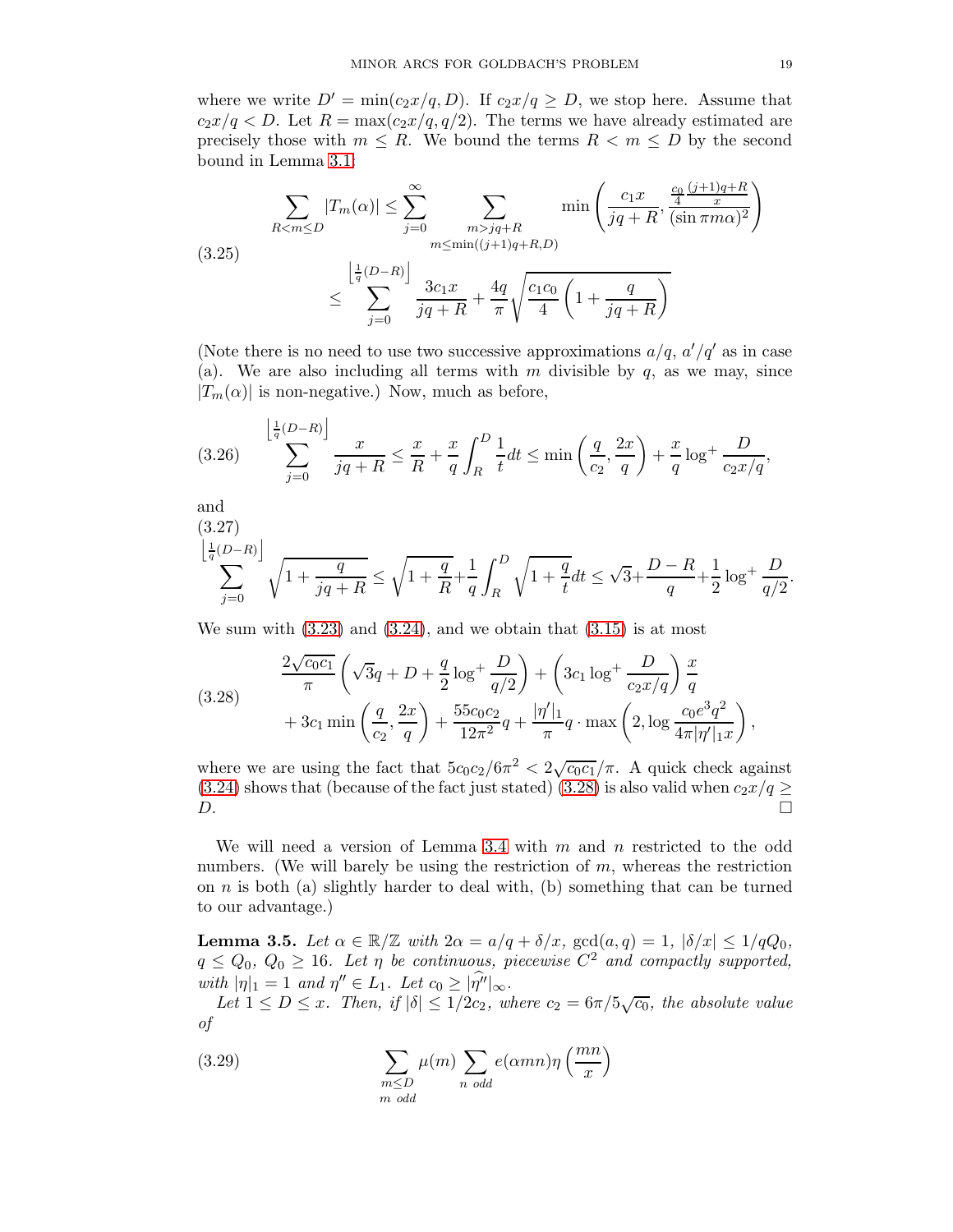is at most (3.30)

<span id="page-19-0"></span>
$$
\frac{x}{2q} \min\left(1, \frac{c_0}{(\pi \delta)^2}\right) \left| \sum_{\substack{m \leq \frac{M}{q} \\ \gcd(m, 2q) = 1}} \frac{\mu(m)}{m} \right| + O^* \left( \frac{c_0 q}{x} \left( \frac{1}{8} - \frac{1}{2\pi^2} \right) \left( \frac{D}{q} + 1 \right)^2 \right)
$$

plus

(3.31) 
$$
\frac{2\sqrt{c_0c_1}}{\pi}D + \frac{3c_1}{2}\frac{x}{q}\log^+\frac{D}{c_2x/q} + \frac{\sqrt{c_0c_1}}{\pi}q\log^+\frac{D}{q/2} + \frac{2|\eta'|_1}{\pi}q\cdot\max\left(1,\log\frac{c_0e^3q^2}{4\pi|\eta'|_1x}\right) + \left(\frac{2\sqrt{3c_0c_1}}{\pi} + \frac{3c_1}{2c_2} + \frac{55c_0c_2}{6\pi^2}\right)q,
$$

where  $c_1 = 1 + |\eta'|_1/(x/D)$  and  $M \in [\min(Q_0/2, D), D]$ . The same bound holds if  $|\delta| \ge 1/2c_2$  but  $D \le Q_0/2$ .

In general, if  $|\delta| \geq 1/2c_2$ , the absolute value of [\(3.8\)](#page-13-3) is at most [\(3.30\)](#page-19-0) plus

$$
(3.32) \frac{2\sqrt{c_0c_1}}{\pi} \left( D + (1+\epsilon)\min\left( \left\lfloor \frac{x}{|\delta|q} \right\rfloor + 1, 2D \right) \left( \sqrt{3+2\epsilon} + \frac{1}{2}\log^+ \frac{2D}{\frac{x}{|\delta|q}} \right) \right) + \frac{3}{2}c_1 \left( 2 + \frac{(1+\epsilon)}{\epsilon} \log^+ \frac{2D}{\frac{x}{|\delta|q}} \right) \frac{x}{Q_0} + \frac{35c_0c_2}{3\pi^2} q,
$$

for  $\epsilon \in (0,1]$  arbitrary.

If  $q$  is even, the sum  $(3.30)$  can be replaced by 0.

Proof. The proof is almost exactly that of Lemma [3.4;](#page-13-2) we go over the differences. The parameters  $Q, Q', a', q'$  and M are defined just as before (with  $2\alpha$  wherever we had  $\alpha$ ).

Let us first consider  $m \leq M$  odd and divisible by q. (Of course, this case arises only if q is odd.) For  $n = 2r + 1$ ,

$$
e(\alpha mn) = e(\alpha m(2r+1)) = e(2\alpha rm)e(\alpha m) = e\left(\frac{\delta}{x}rm\right)e\left(\left(\frac{a}{2q} + \frac{\delta}{2x} + \frac{\kappa}{2}\right)m\right)
$$

$$
= e\left(\frac{\delta(2r+1)}{2x}m\right)e\left(\frac{a+\kappa q}{2}\frac{m}{q}\right) = \kappa'e\left(\frac{\delta(2r+1)}{2x}m\right),
$$

where  $\kappa \in \{0,1\}$  and  $\kappa' = e((a + \kappa q)/2) \in \{-1,1\}$  are independent of m and n. Hence, by Poisson summation,

<span id="page-19-1"></span>(3.33) 
$$
\sum_{n \text{ odd}} e(\alpha mn)\eta(mn/x) = \kappa' \sum_{n \text{ odd}} e((\delta m/2x)n)\eta(mn/x)
$$

$$
= \frac{\kappa'}{2} \left( \sum_{n} \hat{f}(n) - \sum_{n} \hat{f}(n+1/2) \right),
$$

where  $f(u) = e((\delta m/2x)u)\eta((m/x)u)$ . Now

$$
\widehat{f}(t) = \frac{x}{m}\widehat{\eta}\left(\frac{x}{m}t - \frac{\delta}{2}\right).
$$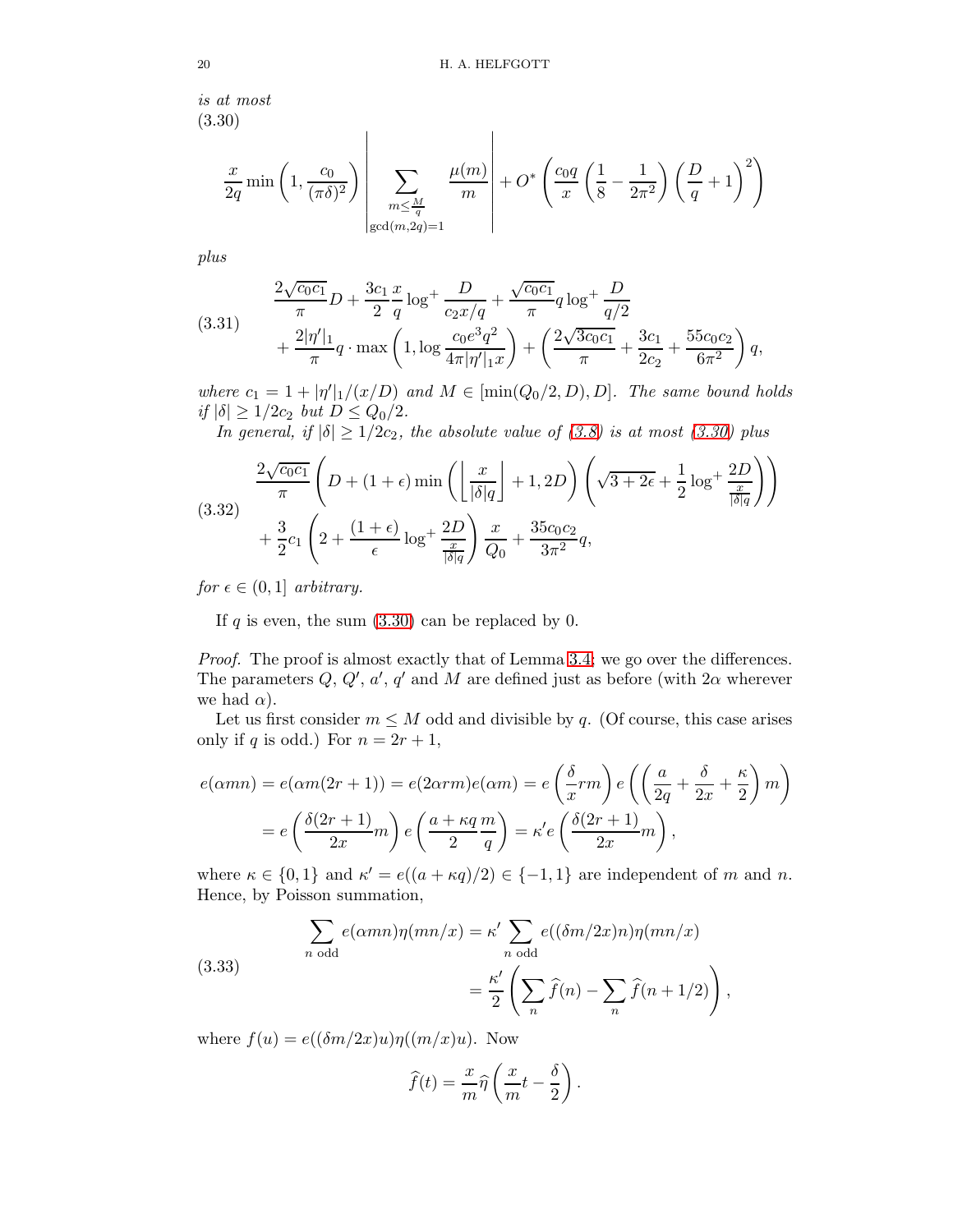Just as before,  $|x/m| \geq 2|\delta q| \geq 2\delta$ . Thus (3.34)

<span id="page-20-0"></span>
$$
\frac{1}{2}\left|\sum_{n}\widehat{f}(n) - \sum_{n}\widehat{f}(n+1/2)\right| \leq \frac{x}{m}\left(\frac{1}{2}\left|\widehat{\eta}\left(-\frac{\delta}{2}\right)\right| + \frac{1}{2}\sum_{n\neq 0}\left|\widehat{\eta}\left(\frac{x}{m}\frac{n}{2} - \frac{\delta}{2}\right)\right|\right)
$$

$$
= \frac{x}{m}\left(\frac{1}{2}\left|\widehat{\eta}\left(-\frac{\delta}{2}\right)\right| + \frac{1}{2}\cdot O^*\left(\sum_{n\neq 0}\frac{1}{\left(\pi\left(\frac{nx}{m} - \delta\right)\right)^2}\right)\cdot \left|\widehat{\eta}^{\prime\prime}\right|_{\infty}\right)
$$

$$
= \frac{x}{2m}\left|\widehat{\eta}\left(-\frac{\delta}{2}\right)\right| + \frac{m}{x}\frac{c_0}{2\pi^2}(\pi^2 - 4)x.
$$

The contribution of the second term in the last line of [\(3.34\)](#page-20-0) is

$$
\sum_{\substack{m \le M \\ m \text{ odd} \\ q|m}} \frac{m}{x} \frac{c_0}{2\pi^2} (\pi^2 - 4) = \frac{q}{x} \frac{c_0}{2\pi^2} (\pi^2 - 4) \cdot \sum_{\substack{m \le M/q \\ m \text{ odd}}} m = \frac{qc_0}{x} \left(\frac{1}{8} - \frac{1}{2\pi^2}\right) \left(\frac{M}{q} + 1\right)^2.
$$

Hence, the absolute value of the sum of all terms with  $m \leq M$  and  $q|m$  is given by [\(3.30\)](#page-19-0).

.

We define  $T_{m,\circ}(\alpha)$  by

(3.35) 
$$
T_{m,\circ}(\alpha) = \sum_{n \text{ odd}} e(\alpha mn)\eta\left(\frac{mn}{x}\right)
$$

Changing variables by  $n = 2r + 1$ , we see that

<span id="page-20-2"></span>
$$
|T_{m,\circ}(\alpha)| = \left| \sum_{r} e(2\alpha \cdot mr) \eta(m(2r+1)/x) \right|.
$$

Hence, instead of [\(3.13\)](#page-15-0), we get that

<span id="page-20-3"></span>
$$
(3.36) \t |T_{m,\circ}(\alpha)| \le \min\left(\frac{x}{2m} + \frac{1}{2}|\eta'|_1, \frac{\frac{1}{2}|\eta'|_1}{|\sin(2\pi m\alpha)|}, \frac{m}{x}\frac{c_0}{2}\frac{1}{(\sin 2\pi m\alpha)^2}\right).
$$

We obtain [\(3.14\)](#page-15-2), but with  $T_{m,\circ}$  instead of  $T_m$ ,  $A = (x/2y_1)(1+|\eta'|_1/(x/y_1))$  and  $C = (c_0/2)(y_2/x)$ , and so  $c_1 = 1 + |\eta'|_1/(x/D)$ .

The rest of the proof of Lemma [3.4](#page-13-2) carries almost over word-by-word. (For the sake of simplicity, we do not really try to take advantage of the odd support of m here.) Since C has doubled, it would seem to make sense to reset the value of  $c_2$  to be  $c_2 = (3\pi/5\sqrt{2c_0})(1+\sqrt{13/3})$ ; this would cause complications related to the fact that  $5c_0c_2/3\pi^2$  would become larger than  $2\sqrt{c_0}/\pi$ , and so we set  $c_2$  to the slightly smaller value  $c_2 = 6\pi/5\sqrt{c_0}$  instead. This implies

<span id="page-20-1"></span>(3.37) 
$$
\frac{5c_0c_2}{3\pi^2} = \frac{2\sqrt{c_0}}{\pi}.
$$

The bound from  $(3.16)$  gets multiplied by 2 (but the value of  $c_2$  has changed), the second line in  $(3.19)$  gets halved,  $(3.21)$  gets replaced by  $(3.37)$ , the second term in the maximum in the second line of [\(3.23\)](#page-17-1) gets doubled, the bound from  $(3.24)$  gets doubled, and the bound from  $(3.26)$  gets halved.

We will also need a version of Lemma [3.4](#page-13-2) (or rather Lemma [3.5;](#page-18-2) we will decide to work with the restriction that n and m be odd) with a factor of  $(\log n)$  within the inner sum.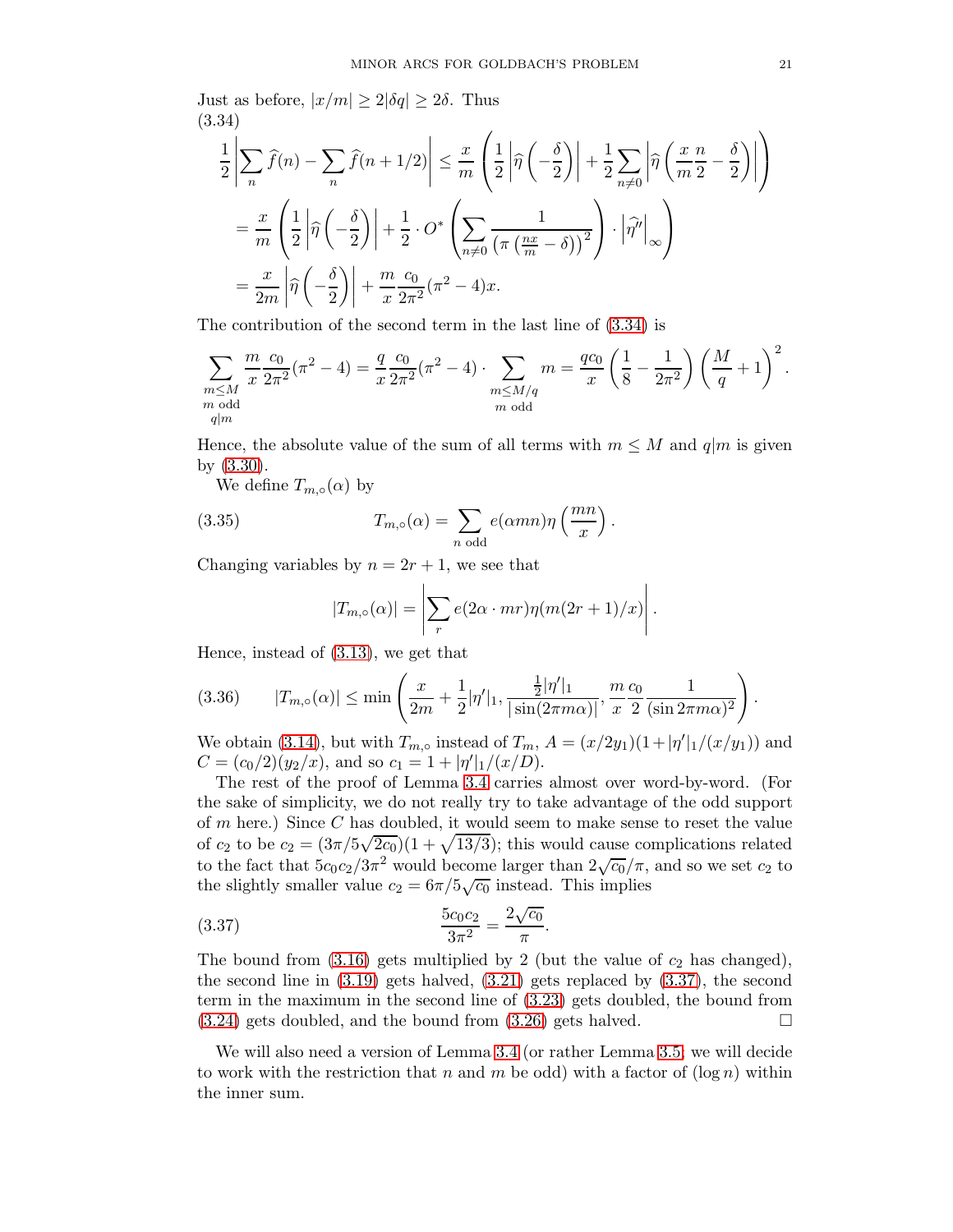**Lemma 3.6.** Let  $\alpha \in \mathbb{R}/\mathbb{Z}$  with  $2\alpha = a/q + \delta/x$ ,  $gcd(a,q) = 1$ ,  $|\delta/x| \leq 1/qQ_0$ ,  $q \leq Q_0, Q_0 \geq \max(16, 2\sqrt{x})$ . Let  $\eta$  be continuous, piecewise  $C^2$  and compactly supported, with  $|\eta|_1 = 1$  and  $\eta'' \in L_1$ . Let  $c_0 \geq |\eta''|_{\infty}$ . Assume that, for any  $\rho \ge \rho_0$ ,  $\rho_0$  a constant, the function  $\eta_{(\rho)}(t) = \log(\rho t) \eta(t)$  satisfies

<span id="page-21-1"></span>
$$
(3.38) \t\t |\eta_{(\rho)}|_1 \leq \log(\rho)|\eta|_1, \t |\eta'_{(\rho)}|_1 \leq \log(\rho)|\eta'|_1, \t |\widehat{\eta''_{(\rho)}}|_{\infty} \leq c_0 \log(\rho)
$$

Let  $\sqrt{3} \le D \le \min(x/\rho_0, x/e)$ . Then, if  $|\delta| \le 1/2c_2$ , where  $c_2 = 6\pi/5\sqrt{c_0}$ , the absolute value of

<span id="page-21-0"></span>(3.39) 
$$
\sum_{\substack{m \le D \\ m \text{ odd}}} \mu(m) \sum_{\substack{n \\ n \text{ odd}}} (\log n) e(\alpha mn) \eta\left(\frac{mn}{x}\right)
$$

is at most (3.40)

$$
\frac{x}{q} \min\left(1, \frac{c_0/\delta^2}{(2\pi)^2}\right) \left| \sum_{\substack{m \leq \frac{M}{q} \\ \gcd(m,q)=1}} \frac{\mu(m)}{m} \log \frac{x}{mq} \right| + \frac{x}{q} |\widehat{\log \eta}(-\delta)| \left| \sum_{\substack{m \leq \frac{M}{q} \\ \gcd(m,q)=1}} \frac{\mu(m)}{m} \right|
$$
  
+  $O^* \left( c_0 \left( \frac{1}{2} - \frac{2}{\pi^2} \right) \left( \frac{D^2}{4qx} \log \frac{e^{1/2}x}{D} + \frac{1}{e} \right) \right)$ 

plus

$$
(3.41)
$$
\n
$$
\frac{2\sqrt{c_0c_1}}{\pi}D\log\frac{ex}{D} + \frac{3c_1}{2}\frac{x}{q}\log^+\frac{D}{c_2x/q}\log\frac{q}{c_2}
$$
\n
$$
+ \left(\frac{2|\eta'|_1}{\pi}\max\left(1,\log\frac{c_0e^3q^2}{4\pi|\eta'|_{1x}}\right)\log x + \frac{2\sqrt{c_0c_1}}{\pi}\left(\sqrt{3} + \frac{1}{2}\log^+\frac{D}{q/2}\right)\log\frac{q}{c_2}\right)q + \frac{3c_1}{2}\sqrt{\frac{2x}{c_2}}\log\frac{2x}{c_2} + \frac{20c_0c_2^{3/2}}{3\pi^2}\sqrt{2x}\log\frac{2\sqrt{ex}}{c_2}
$$

for  $c_1 = 1 + |\eta'|_1/(x/D)$ . The same bound holds if  $|\delta| \ge 1/2c_2$  but  $D \le Q_0/2$ . In general, if  $|\delta| \geq 1/2c_2$ , the absolute value of [\(3.39\)](#page-21-0) is at most (3.42)

<span id="page-21-2"></span>
$$
\frac{2\sqrt{c_0c_1}}{\pi} D \log \frac{ex}{D} +
$$
\n
$$
\frac{2\sqrt{c_0c_1}}{\pi} (1+\epsilon) \left(\frac{x}{|\delta|q}+1\right) \left(\sqrt{3+2\epsilon} \cdot \log^+ 2\sqrt{e} |\delta|q + \frac{1}{2} \log^+ \frac{2D}{\frac{x}{|\delta|q}} \log^+ 2|\delta|q\right)
$$
\n
$$
+ \left(\frac{3c_1}{4} \left(\frac{2}{\sqrt{5}} + \frac{1+\epsilon}{2\epsilon} \log x\right) + \frac{40}{3} \sqrt{2}c_0c_2^{3/2}\right) \sqrt{x} \log x
$$

for  $\epsilon \in (0,1]$ .

*Proof.* Define  $Q, Q', M, a'$  and  $q'$  as in the proof of Lemma [3.4.](#page-13-2) The same method of proof works as for Lemma [3.4;](#page-13-2) we go over the differences. When applying Poisson summation or [\(2.2\)](#page-4-4), use  $\eta(x/m)(t) = (\log xt/m)\eta(t)$  instead of  $\eta(t)$ . Then use the bounds in [\(3.38\)](#page-21-1) with  $\rho = x/m$ ; in particular,

$$
|\widehat{\eta''_{(x/m)}}|_{\infty} \le c_0 \log \frac{x}{m}.
$$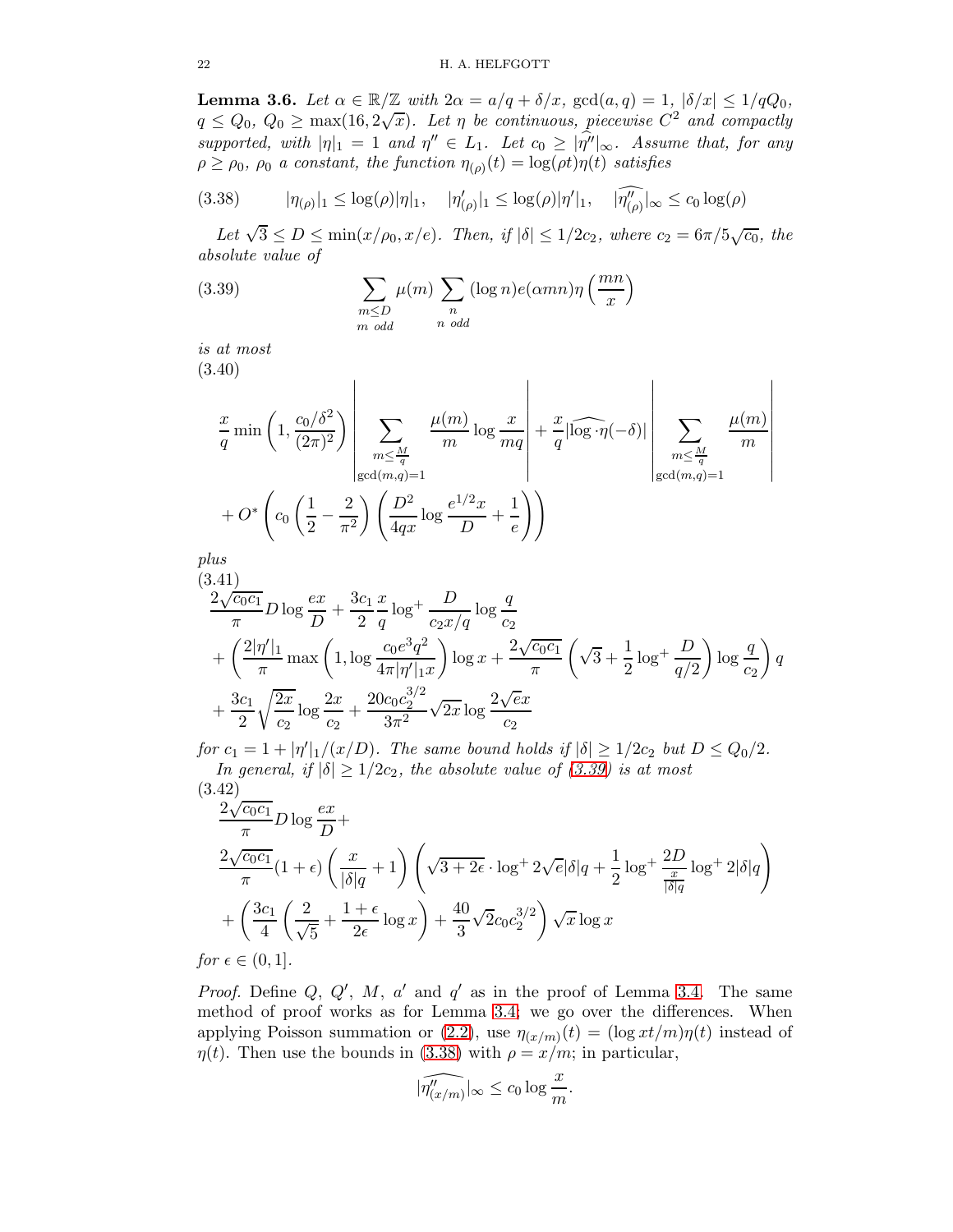For  $f(u) = e((\delta m/2x)u)(\log u)\eta((m/x)u)$ ,

$$
\widehat{f}(t) = \frac{x}{m} \widehat{\eta(x/m)} \left( \frac{x}{m} t - \frac{\delta}{2} \right)
$$

and so

$$
\frac{1}{2} \sum_{n} \left| \widehat{f}(n/2) \right| \leq \frac{x}{m} \left( \frac{1}{2} \left| \widehat{\eta(x/m)} \left( -\frac{\delta}{2} \right) \right| + \frac{1}{2} \sum_{n \neq 0} \left| \widehat{\eta} \left( \frac{x}{m} \frac{n}{2} - \frac{\delta}{2} \right) \right| \right)
$$
  
=  $\frac{1}{2} \frac{x}{m} \left( \widehat{\log} \cdot \widehat{\eta} \left( -\frac{\delta}{2} \right) + \log \left( \frac{x}{m} \right) \widehat{\eta} \left( -\frac{\delta}{2} \right) \right) + \frac{m}{x} \left( \log \frac{x}{m} \right) \frac{c_0}{2\pi^2} (\pi^2 - 4).$ 

The part of the main term involving  $log(x/m)$  becomes

$$
\frac{x\widehat{\eta}(-\delta)}{2} \sum_{\substack{m \le M \\ m \text{ odd} \\ q|m}} \frac{\mu(m)}{m} \log\left(\frac{x}{m}\right) = \frac{x\mu(q)}{q} \widehat{\eta}(-\delta) \cdot \sum_{\substack{m \le M/q \\ \gcd(m, 2q) = 1}} \frac{\mu(m)}{m} \log\left(\frac{x}{mq}\right)
$$

for q odd. (We can see that this, like the rest of the main term, vanishes for  $m$ even.)

In the term in front of  $\pi^2 - 4$ , we find the sum

$$
\sum_{\substack{m \le M \\ m \text{ odd} \\ q|m}} \frac{m}{x} \log\left(\frac{x}{m}\right) \le \frac{M}{x} \log\frac{x}{M} + \frac{q}{2} \int_0^{M/q} t \log\frac{x/q}{t} dt = \frac{M}{x} \log\frac{x}{M} + \frac{M^2}{4qx} \log\frac{e^{1/2}x}{M},
$$

where we use the fact that  $t \mapsto t \log(x/t)$  is increasing for  $t \leq x/e$ . By the same fact (and by  $M \le D$ ),  $(M^2/q) \log(e^{1/2}x/M) \le (D^2/q) \log(e^{1/2}x/D)$ . It is also easy to see that  $(M/x) \log(x/M) \leq 1/e$  (since  $M \leq D \leq x$ ).

The basic estimate for the rest of the proof (replacing [\(3.13\)](#page-15-0)) is

$$
T_{m,\circ}(\alpha) = \sum_{n \text{ odd}} e(\alpha mn)(\log n)\eta\left(\frac{mn}{x}\right) = \sum_{n \text{ odd}} e(\alpha mn)\eta_{(x/m)}\left(\frac{mn}{x}\right)
$$

$$
= O^* \left( \min \left( \frac{x}{2m} |\eta_{(x/m)}|_1 + \frac{|\eta'_{(x/m)}|_1}{2}, \frac{\frac{1}{2} |\eta'_{(x/m)}|_1}{|\sin(2\pi m\alpha)|}, \frac{m}{x} \frac{\frac{1}{2} |\eta''_{(x/m)}|_{\infty}}{(\sin 2\pi m\alpha)^2} \right) \right)
$$

$$
= O^* \left( \log \frac{x}{m} \cdot \min \left( \frac{x}{2m} + \frac{|\eta'|_1}{2}, \frac{\frac{1}{2} |\eta'|_1}{|\sin(2\pi m\alpha)|}, \frac{m}{x} \frac{c_0}{2} \frac{1}{(\sin 2\pi m\alpha)^2} \right) \right).
$$

<span id="page-22-0"></span>We wish to bound

(3.43) 
$$
\sum_{\substack{m \le M \\ q \nmid m}} |T_{m,\circ}(\alpha)| + \sum_{\substack{Q \\ 2 < m \le D}} |T_{m,\circ}(\alpha)|.
$$

Just as in the proofs of Lemmas [3.4](#page-13-2) and [3.5,](#page-18-2) we give two bounds, one valid for  $|\delta|$  large  $(|\delta| \geq 1/2c_2)$  and the other for  $\delta$  small  $(|\delta| \leq 1/2c_2)$ . Again as in the proof of Lemma [3.5,](#page-18-2) we ignore the condition that  $m$  is odd in  $(3.15)$ .

Consider the case of  $|\delta|$  large first. Instead of [\(3.16\)](#page-16-0), we have

(3.44) 
$$
\sum_{\substack{1 \le m \le M \\ q \nmid m}} |T_m(\alpha)| \le \frac{40}{3\pi^2} \frac{c_0 q^3}{2x} \sum_{0 \le j \le \frac{M}{q}} (j+1) \log \frac{x}{jq+1}.
$$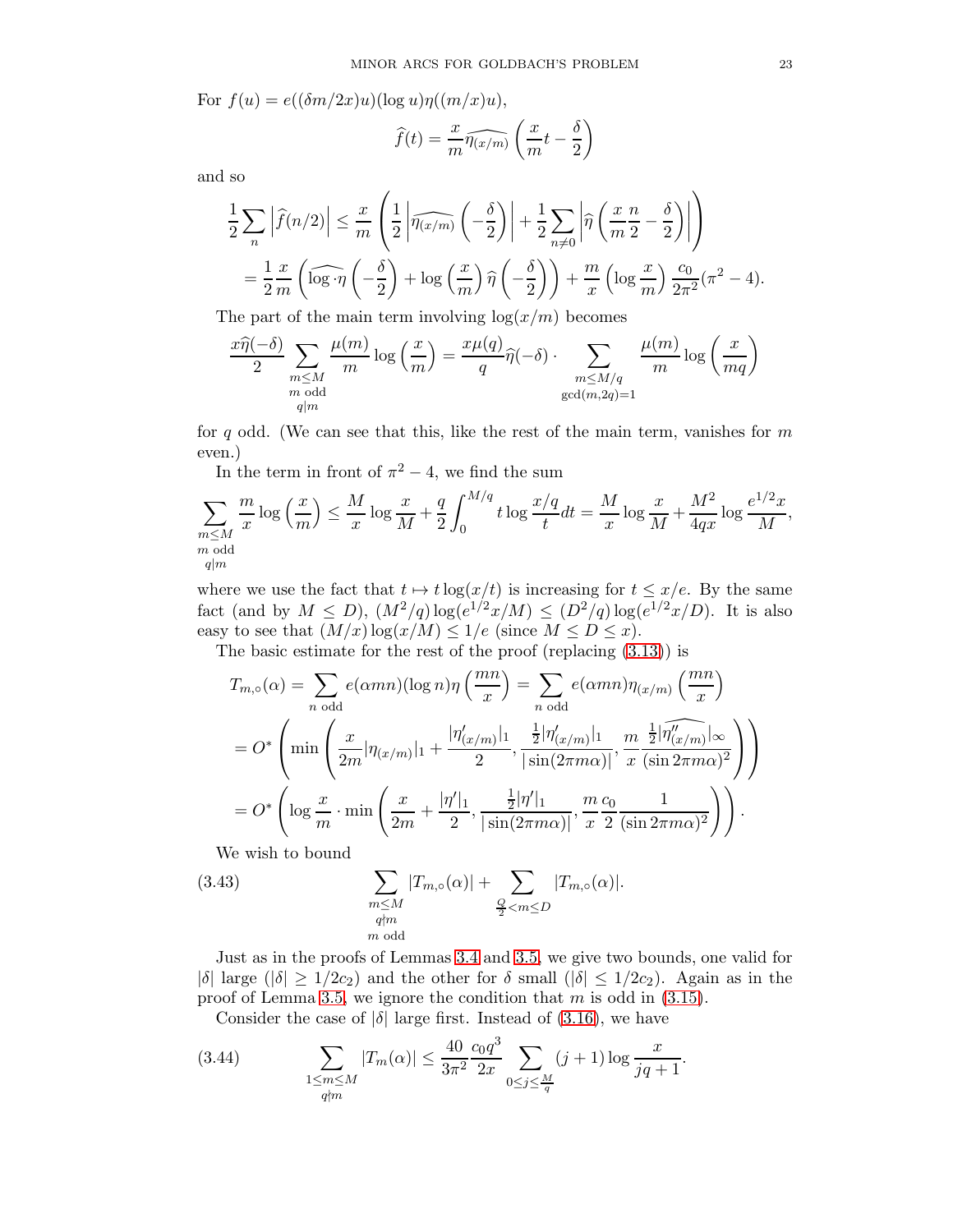Since

$$
\sum_{0 \le j \le \frac{M}{q}} (j+1) \log \frac{x}{jq+1} \le \log x + \frac{M}{q} \log \frac{x}{M} + \sum_{1 \le j \le \frac{M}{q}} \log \frac{x}{jq} + \sum_{1 \le j \le \frac{M}{q}-1} j \log \frac{x}{jq}
$$
  

$$
\le \log x + \frac{M}{q} \log \frac{x}{M} + \int_0^{\frac{M}{q}} \log \frac{x}{tq} dt + \int_1^{\frac{M}{q}} t \log \frac{x}{tq} dt
$$
  

$$
\le \log x + \left(\frac{2M}{q} + \frac{M^2}{2q^2}\right) \log \frac{e^{1/2}x}{M},
$$

this means that

<span id="page-23-0"></span>(3.45) 
$$
\sum_{\substack{1 \le m \le M \\ q \nmid m}} |T_m(\alpha)| \le \frac{40}{3\pi^2} \frac{c_0 q^3}{4x} \left( \log x + \left( \frac{2M}{q} + \frac{M^2}{2q^2} \right) \log \frac{e^{1/2} x}{M} \right)
$$

$$
\le \frac{5c_0 c_2}{3\pi^2} M \log \frac{\sqrt{e}x}{M} + \frac{40}{3} \sqrt{2} c_0 c_2^{3/2} \sqrt{x} \log x,
$$

where we are using the bounds  $M \leq Q/2 \leq c_2x/q$  and  $q^2 \leq 2c_2x$  (just as in  $(3.16)$ ). Instead of  $(3.17)$ , we have

$$
\sum_{j=0}^{\left\lfloor \frac{D-(Q+1)/2}{q'}\right\rfloor} \left( \log \frac{x}{jq' + \frac{Q+1}{2}} \right) \frac{x}{jq' + \frac{Q+1}{2}} \le \frac{x}{Q/2} \log \frac{2x}{Q} + \frac{x}{q'} \int_{\frac{Q+1}{2}}^{D} \log \frac{x}{t} \frac{dt}{t}
$$

$$
\le \frac{2x}{Q} \log \frac{2x}{Q} + \frac{x}{q'} \log \frac{2x}{Q} \log^+ \frac{2D}{Q};
$$

recall that the coefficient in front of this sum will be halved by the condition that  $n$  is odd. Instead of  $(3.18)$ , we obtain

$$
q' \sum_{j=0}^{\lfloor \frac{D-(Q+1)/2}{q'}\rfloor} \sqrt{1 + \frac{q'}{jq' + (Q+1)/2}} \left( \log \frac{x}{jq' + \frac{Q+1}{2}} \right)
$$
  

$$
\leq q' \sqrt{3 + 2\epsilon} \cdot \log \frac{2x}{Q+1} + \int_{\frac{Q+1}{2}}^{D} \left( 1 + \frac{q'}{2t} \right) \left( \log \frac{x}{t} \right) dt
$$
  

$$
\leq q' \sqrt{3 + 2\epsilon} \cdot \log \frac{2x}{Q+1} + D \log \frac{ex}{D} - \frac{Q+1}{2} \log \frac{2ex}{Q+1} + \frac{q'}{2} \log \frac{2x}{Q+1} \log \frac{2D}{Q+1}.
$$

(The bound  $\int_a^b \log(x/t) dt/t \leq \log(x/a) \log(b/a)$  will be more practical than the exact expression for the integral.) Hence  $\sum_{Q/2 \le m \le D} |T_m(\alpha)|$  is at most

$$
\frac{2\sqrt{c_0c_1}}{\pi}D\log\frac{ex}{D} \n+ \frac{2\sqrt{c_0c_1}}{\pi}\left((1+\epsilon)\sqrt{3+2\epsilon}+\frac{(1+\epsilon)}{2}\log\frac{2D}{Q+1}\right)(Q+1)\log\frac{2x}{Q+1} \n- \frac{2\sqrt{c_0c_1}}{\pi}\cdot\frac{Q+1}{2}\log\frac{2ex}{Q+1}+\frac{3c_1}{2}\left(\frac{2}{\sqrt{5}}+\frac{1+\epsilon}{\epsilon}\log^+\frac{D}{Q/2}\right)\sqrt{x}\log\sqrt{x}.
$$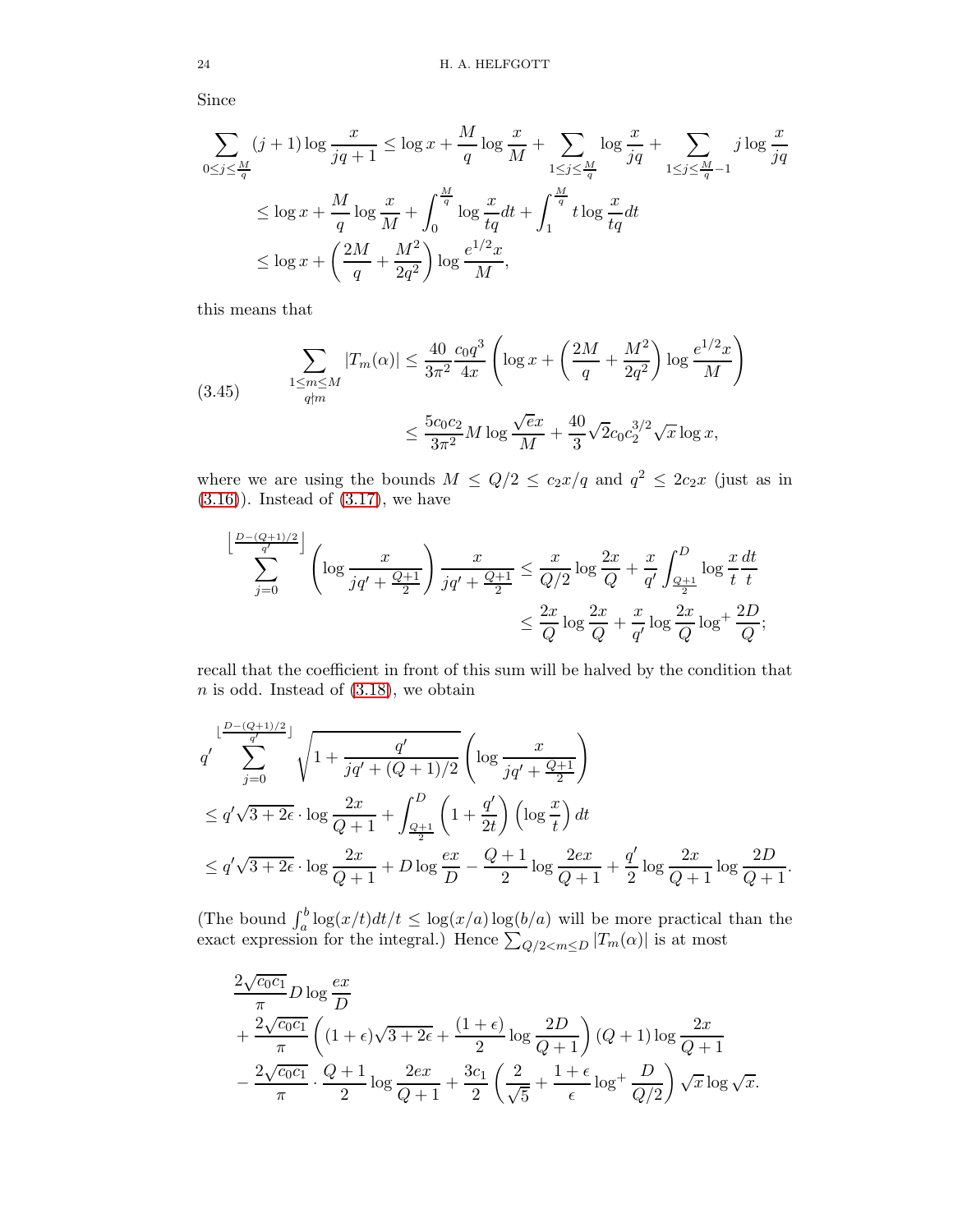Summing this to [\(3.45\)](#page-23-0) (with  $M = Q/2$ ), and using [\(3.21\)](#page-17-4) and [\(3.22\)](#page-17-5) as before, we obtain that [\(3.43\)](#page-22-0) is at most

$$
\frac{2\sqrt{c_0c_1}}{\pi} D \log \frac{ex}{D} \n+ \frac{2\sqrt{c_0c_1}}{\pi} (1+\epsilon)(Q+1) \left(\sqrt{3+2\epsilon} \log^+\frac{2\sqrt{ex}}{Q+1} + \frac{1}{2} \log^+\frac{2D}{Q+1} \log^+\frac{2x}{Q+1}\right) \n+ \frac{3c_1}{2} \left(\frac{2}{\sqrt{5}} + \frac{1+\epsilon}{\epsilon} \log^+\frac{D}{Q/2}\right) \sqrt{x} \log \sqrt{x} + \frac{40}{3} \sqrt{2} c_0 c_2^{3/2} \sqrt{x} \log x.
$$

<span id="page-24-0"></span>Now we go over the case of  $|\delta|$  small (or  $D \leq Q_0/2$ ). Instead of [\(3.23\)](#page-17-1), we have

(3.46) 
$$
\sum_{m \le q/2} |T_{m,\circ}(\alpha)| \le \frac{2|\eta'|_1}{\pi} q \max\left(1, \log \frac{c_0 e^3 q^2}{4\pi |\eta'|_1 x}\right) \log x.
$$

Suppose  $q^2 < 2c_2x$ . Instead of [\(3.24\)](#page-17-2), we have (3.47)

<span id="page-24-1"></span>
$$
\sum_{\substack{q \to \infty \\ q \nmid m}} |T_{m,\circ}(\alpha)| \le \frac{40}{3\pi^2} \frac{c_0 q^3}{6x} \sum_{1 \le j \le \frac{D'}{q} + \frac{1}{2}} \left( j + \frac{1}{2} \right) \log \frac{x}{\left( j - \frac{1}{2} \right) q}
$$
\n
$$
\le \frac{10c_0 q^3}{3\pi^2 x} \left( \log \frac{2x}{q} + \frac{1}{q} \int_0^{D'} \log \frac{x}{t} dt + \frac{1}{q} \int_0^{D'} t \log \frac{x}{t} dt + \frac{D'}{q} \log \frac{x}{D'} \right)
$$
\n
$$
= \frac{10c_0 q^3}{3\pi^2 x} \left( \log \frac{2x}{q} + \left( \frac{2D'}{q} + \frac{(D')^2}{2q^2} \right) \log \frac{\sqrt{e}x}{D'} \right)
$$
\n
$$
\le \frac{5c_0 c_2}{3\pi^2} \left( 4\sqrt{2c_2 x} \log \frac{2x}{q} + 4\sqrt{2c_2 x} \log \frac{\sqrt{e}x}{D'} + D' \log \frac{\sqrt{e}x}{D'} \right)
$$
\n
$$
\le \frac{5c_0 c_2}{3\pi^2} \left( D' \log \frac{\sqrt{e}x}{D'} + 4\sqrt{2c_2 x} \log \frac{2\sqrt{e}}{c_2} x \right)
$$

where  $D' = \min(c_2x/q, D)$ . (We are using the bounds  $q^3/x \leq (2c_2)^{3/2}$ ,  $D'q^2/x \leq$  $c_2q < c_2^{3/2}\sqrt{2x}$  and  $D'q/x \le c_2$ .) Instead of [\(3.25\)](#page-18-3), we have

$$
\sum_{R < m \le D} |T_{m, \circ}(\alpha)| \le \sum_{j=0}^{\left\lfloor \frac{1}{q}(D-R) \right\rfloor} \left( \frac{\frac{3c_1}{2}x}{jq+R} + \frac{4q}{\pi} \sqrt{\frac{c_1c_0}{4} \left( 1 + \frac{q}{jq+R} \right)} \right) \log \frac{x}{jq+R},
$$

where  $R = \max(c_2x/q, q/2)$ . We can simply reuse [\(3.26\)](#page-18-1), multiplying it by  $\log x/R$ ; we replace [\(3.27\)](#page-18-4) by

$$
q \sum_{j=0}^{\left\lfloor \frac{1}{q}(D-R)\right\rfloor} \sqrt{1 + \frac{q}{jq+R}} \log \frac{x}{jq+R} \le q\sqrt{1 + \frac{q}{R}} \log \frac{x}{R} + \int_R^D \sqrt{1 + \frac{q}{t}} \log \frac{x}{t} dt
$$
  

$$
\le \sqrt{3}q \log \frac{q}{c_2} + \left(D \log \frac{ex}{D} - R \log \frac{ex}{R}\right) + \frac{q}{2} \log \frac{q}{c_2} \log^+ \frac{D}{R}.
$$

We sum with  $(3.46)$  and  $(3.47)$ , and obtain  $(3.42)$  as an upper bound for  $(3.43)$ .  $\Box$ 

We will apply the following only for  $q$  relatively large.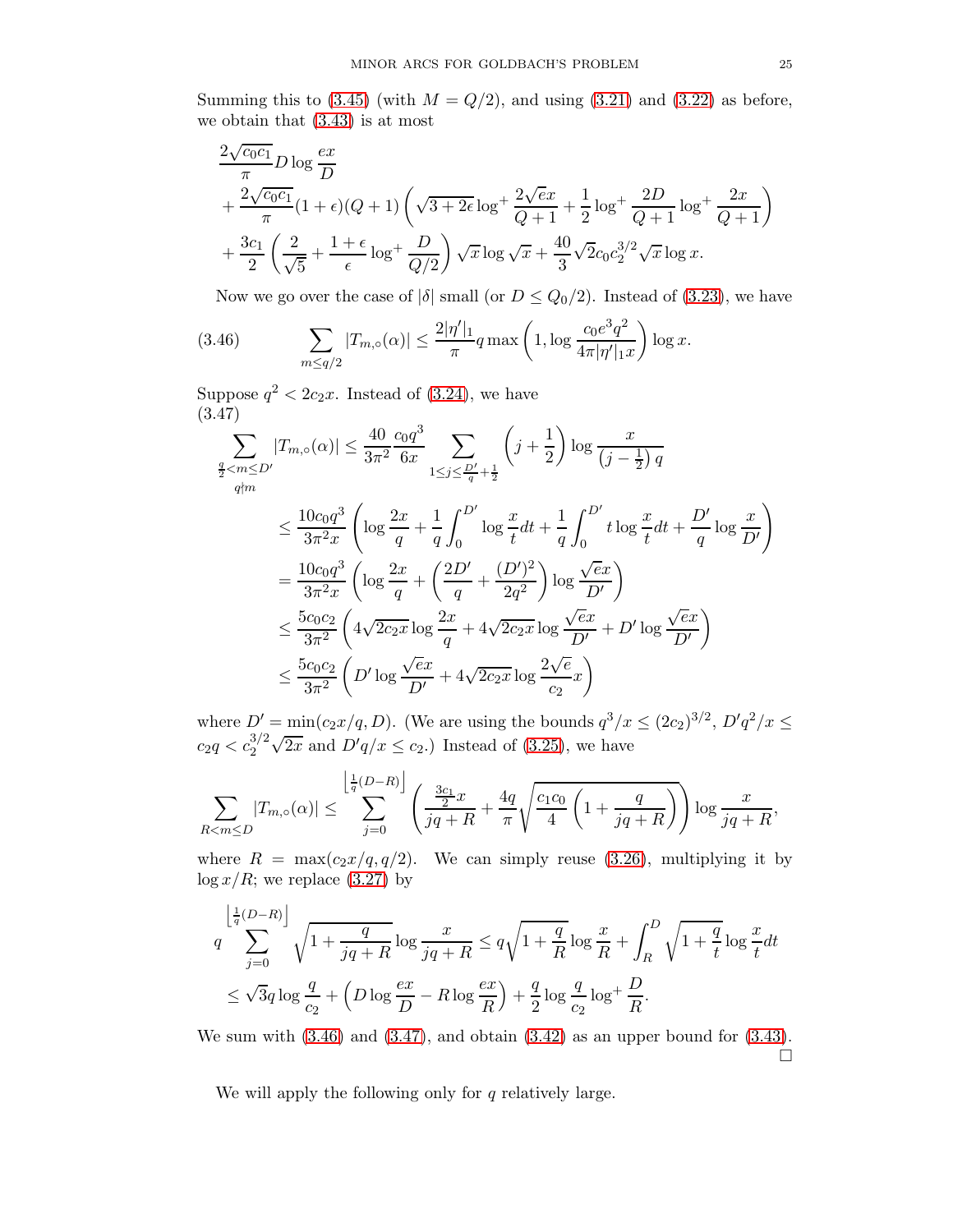**Lemma 3.7.** Let  $\alpha \in \mathbb{R}/\mathbb{Z}$  with  $2\alpha = a/q + \delta/x$ ,  $gcd(a,q) = 1$ ,  $|\delta/x| \leq 1/qQ_0$ ,  $q \leq Q_0, Q_0 \geq \max(2e, 2\sqrt{x})$ . Let  $\eta$  be continuous, piecewise  $C^2$  and compactly supported, with  $|\eta|_1 = 1$  and  $\eta'' \in L_1$ . Let  $c_0 \geq |\hat{\eta''}|_{\infty}$ . Let  $c_2 = 6\pi/5\sqrt{c_0}$ . Assume that  $x \geq e^2 c_2/2$ .

Let  $U, V \ge 1$  satisfy  $UV + (19/18)Q_0 \le x/5.6$ . Then, if  $|\delta| \le 1/2c_2$ , the absolute value of

<span id="page-25-0"></span>(3.48) 
$$
\sum_{\substack{v \le V \\ v \text{ odd}}} \Lambda(v) \sum_{\substack{u \le U \\ u \text{ odd}}} \mu(u) \sum_{\substack{n \\ n \text{ odd}}} e(\alpha vun) \eta(vun/x)
$$

is at most

<span id="page-25-1"></span>(3.49) 
$$
\frac{x}{2q} \min\left(1, \frac{c_0}{(\pi \delta)^2}\right) \log Vq + O^*\left(\frac{1}{4} - \frac{1}{\pi^2}\right) \cdot c_0 \left(\frac{D^2 \log V}{2qx} + \frac{3c_4}{2} \frac{UV^2}{x} + \frac{(U+1)^2 V}{2x} \log q\right)
$$

plus

$$
(3.50) \qquad \frac{2\sqrt{c_0c_1}}{\pi} \left( D \log \frac{D}{\sqrt{e}} + q \left( \sqrt{3} \log \frac{c_2 x}{q} + \frac{\log D}{2} \log^+ \frac{D}{q/2} \right) \right) \n+ \frac{3c_1}{2} \frac{x}{q} \log D \log^+ \frac{D}{c_2 x/q} + \frac{2|\eta'|_1}{\pi} q \max \left( 1, \log \frac{c_0 e^3 q^2}{4\pi |\eta'|_1 x} \right) \log \frac{q}{2} \n+ \frac{3c_1}{2\sqrt{2c_2}} \sqrt{x} \log \frac{c_2 x}{2} + \frac{25c_0}{4\pi^2} (2c_2)^{3/2} \sqrt{x} \log x,
$$

where  $D = UV$  and  $c_1 = 1 + |\eta'|_1/(2x/D)$  and  $c_4 = 1.03884$ . The same bound holds if  $|\delta| \geq 1/2c_2$  but  $D \leq Q_0/2$ .

In general, if  $|\delta| \geq 1/2c_2$ , the absolute value of  $(3.48)$  is at most  $(3.49)$  plus (3.51)

$$
\frac{2\sqrt{c_0c_1}}{\pi} D \log \frac{D}{e}
$$
  
+
$$
\frac{2\sqrt{c_0c_1}}{\pi} (1+\epsilon) \left(\frac{x}{|\delta|q}+1\right) \left((\sqrt{3+2\epsilon}-1) \log \frac{\frac{x}{|\delta|q}+1}{\sqrt{2}}+\frac{1}{2} \log D \log^2 \frac{e^2 D}{\frac{x}{|\delta|q}}\right)
$$
  
+
$$
\left(\frac{3c_1}{2} \left(\frac{1}{2}+\frac{3(1+\epsilon)}{16\epsilon} \log x\right)+\frac{20c_0}{3\pi^2} (2c_2)^{3/2}\right) \sqrt{x} \log x
$$

*for*  $\epsilon \in (0,1]$ .

*Proof.* We proceed essentially as in Lemma [3.4](#page-13-2) and Lemma [3.5.](#page-18-2) Let  $Q$ ,  $q'$  and  $Q'$  be as in the proof of Lemma [3.5,](#page-18-2) that is, with  $2\alpha$  where Lemma [3.4](#page-13-2) uses  $\alpha$ .

Let  $M = min(UV, Q/2)$ . We first consider the terms with  $uv \leq M$ , u and v odd, uv divisible by q. If q is even, there are no such terms. Assume q is odd. Then, by [\(3.33\)](#page-19-1) and [\(3.34\)](#page-20-0), the absolute value of the contribution of these terms is at most

<span id="page-25-2"></span>
$$
(3.52) \sum_{\substack{a \le M \\ a \text{ odd} \\ q|a}} \left( \sum_{\substack{v|a \\ v|a}} \Lambda(v) \mu(a/v) \right) \left( \frac{x\widehat{\eta}(-\delta/2)}{2a} + O\left(\frac{a}{x} \frac{|\widehat{\eta''}|_{\infty}}{2\pi^2} \cdot (\pi^2 - 4) \right) \right).
$$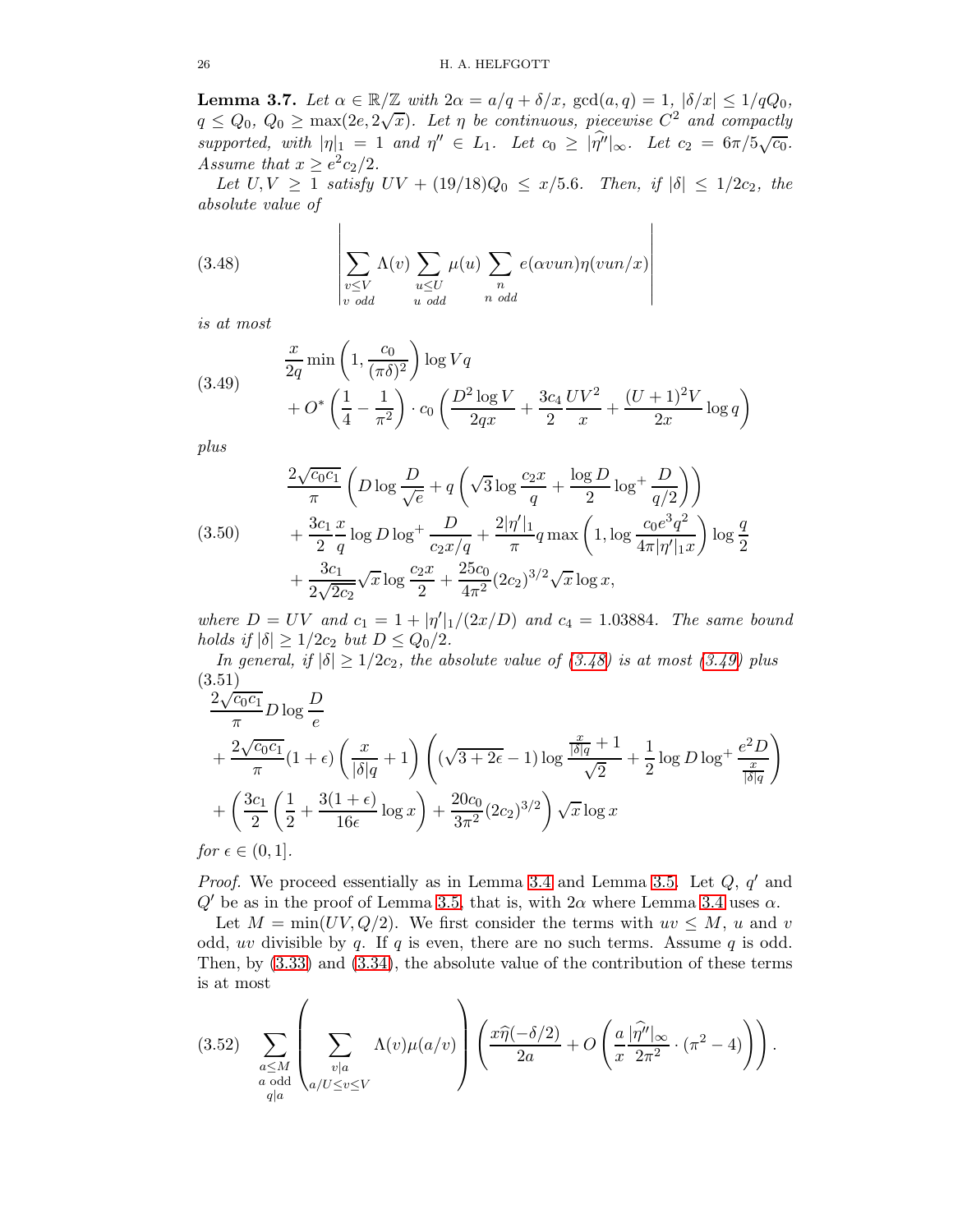Now

$$
\sum_{\substack{a \leq M \\ a|a}} \sum_{\substack{v|a \\ v|a \\ v \text{ odd}}} \frac{\Lambda(v)\mu(a/v)}{a}
$$
\n
$$
= \sum_{\substack{v \leq V \\ v \text{ odd}}} \frac{\Lambda(v)}{v} \sum_{u \leq \min(U,M/V)} \frac{\mu(u)}{u} + \sum_{\substack{p^{\alpha} \leq V \\ p \text{ odd}}} \frac{\Lambda(p^{\alpha})}{p^{\alpha}} \sum_{\substack{u \leq \min(U,M/V) \\ u \text{ odd}}} \frac{\mu(u)}{u}
$$
\n
$$
= \frac{\mu(q)}{q} \sum_{\substack{v \leq V \\ v \text{ odd}}} \frac{\Lambda(v)}{v} \sum_{\substack{u \leq \min(U/q, M/Vq) \\ \gcd(u, 2q) = 1}} \frac{\mu(u)}{u}
$$
\n
$$
+ \frac{\mu\left(\frac{q}{\gcd(q, p^{\alpha})}\right)}{q} \sum_{\substack{p^{\alpha} \leq V \\ p \text{ odd}}} \frac{\Lambda(p^{\alpha})}{p^{\alpha}/\gcd(q, p^{\alpha})} \sum_{\substack{u \leq \min(\frac{U}{q/\gcd(q, p^{\alpha})}, \frac{M/V}{q/\gcd(q, p^{\alpha}))} \\ u \text{ odd}}} \frac{\mu(u)}{u}
$$
\n
$$
= \frac{1}{q} \cdot O^* \left( \sum_{\substack{v \leq V \\ v \leq V}} \frac{\Lambda(v)}{v} + \sum_{\substack{p^{\alpha} \leq V \\ p^{\alpha} \neq v}} \frac{\log p}{p^{\alpha}/\gcd(q, p^{\alpha})} \right),
$$
\n
$$
= \frac{1}{q} \cdot O^* \left( \sum_{\substack{v \leq V \\ \gcd(v, 2q) = 1}} \frac{\Lambda(v)}{v} + \sum_{\substack{p^{\alpha} \leq V \\ p^{\alpha} \neq v}} \frac{\log p}{p^{\alpha}/\gcd(q, p^{\alpha})} \right),
$$

where we are using  $(2.7)$  to bound the sums on  $u$  by 1. We notice that

$$
\sum_{\substack{p^{\alpha} \leq V \\ p \text{ odd}}} \frac{\log p}{p^{\alpha}/\gcd(q, p^{\alpha})} \leq \sum_{\substack{p \text{ odd} \\ p \mid q}} (\log p) \left( v_p(q) + \sum_{\substack{\alpha > v_p(q) \\ p^{\alpha} \leq V}} \frac{1}{p^{\alpha - v_p(q)}} \right)
$$

$$
\leq \log q + \sum_{\substack{p \text{ odd} \\ p \mid q}} (\log p) \sum_{\substack{\beta > 0 \\ p^{\beta} \leq \frac{V}{p^{\alpha}(\beta)}}} \frac{\log p}{p^{\beta}} \leq \log q + \sum_{\substack{v \leq V \\ v \text{ odd} \\ \gcd(v,q)=1}} \frac{\Lambda(v)}{v},
$$

and so

$$
\sum_{\substack{a \le M \\ a \text{ odd}}} \sum_{\substack{v|a \\ a/dd}} \frac{\Lambda(v)\mu(a/v)}{a} = \frac{1}{q} \cdot O^* \left( \log q + \sum_{\substack{v \le V \\ \gcd(v,2)=1}} \frac{\Lambda(v)}{v} \right)
$$

$$
= \frac{1}{q} \cdot O^* (\log q + \log V)
$$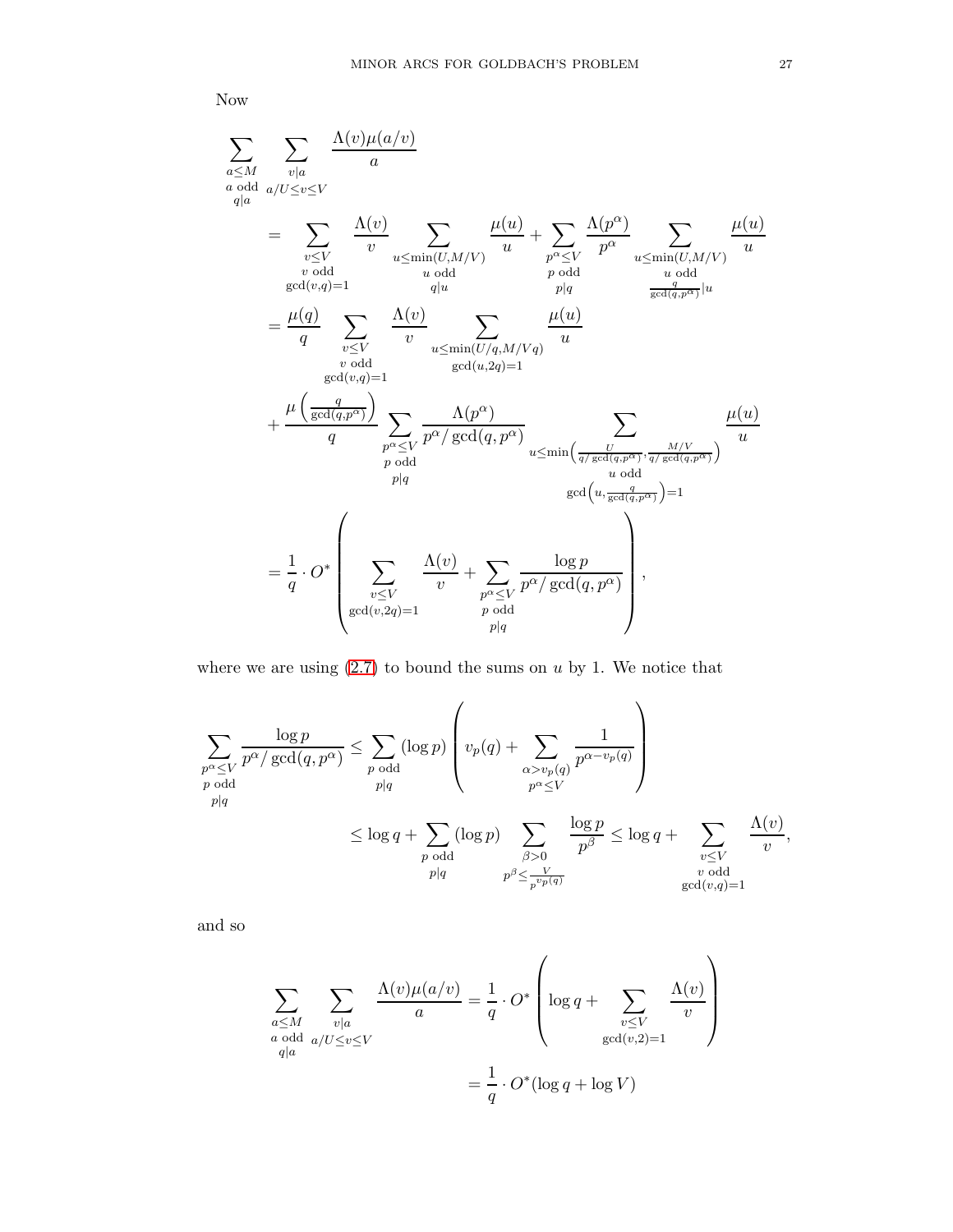by [\(2.12\)](#page-7-1). The absolute value of the sum of the terms with  $\hat{\eta}(-\delta/2)$  in [\(3.52\)](#page-25-2) is thus at most

<span id="page-27-0"></span>
$$
\frac{x}{q} \frac{\widehat{\eta}(-\delta/2)}{2} (\log q + \log V) \le \frac{x}{2q} \min\left(1, \frac{c_0}{(\pi \delta)^2}\right) \log Vq,
$$

where we are bounding  $\hat{\eta}(-\delta/2)$  by [\(2.1\)](#page-4-3).

The other terms in [\(3.52\)](#page-25-2) contribute at most

(3.53) 
$$
(\pi^2 - 4) \frac{|\hat{\eta''}|_{\infty}}{2\pi^2} \frac{1}{x} \sum_{\substack{u \leq U \\ uv \text{ odd} \\ uv \leq M, \ q|uv}} \Lambda(v)uv.
$$

$$
\lim_{\substack{uv \leq M \\ u \text{ sq-free}}} \Lambda(v)uv.
$$

For any  $R$ ,  $\sum_{u \le R, u \text{ odd}, q|u} \le R^2/4q + 3R/4$ . Using the estimates [\(2.12\)](#page-7-1), [\(2.15\)](#page-7-0) and  $(2.16)$ , we obtain that the double sum in  $(3.53)$  is at most (3.54)

$$
\sum_{\substack{v \le V \\ \gcd(v, 2q) = 1}} \Lambda(v)v \sum_{\substack{u \le \min(U, M/v) \\ u \text{ odd}}} u + \sum_{\substack{p^{\alpha} \le V \\ p \text{ odd}}} (\log p)p^{\alpha} \sum_{\substack{u \le U \\ u \text{ odd} \\ u \text{ odd}}} u
$$
\n
$$
\le \sum_{\substack{v \le V \\ \gcd(v, 2q) = 1}} \Lambda(v)v \cdot \left(\frac{(M/v)^2}{4q} + \frac{3M}{4v}\right) + \sum_{\substack{p^{\alpha} \le V \\ p \text{ odd}}} (\log p)p^{\alpha} \cdot \frac{(U+1)^2}{4}
$$
\n
$$
\le \frac{M^2 \log V}{4q} + \frac{3c_4}{4}MV + \frac{(U+1)^2}{4}V \log q,
$$

where  $c_4 = 1.03884$ .

From this point onwards, we use the easy bound

$$
\left|\sum_{\substack{v|a\\a/U \le v \le V}} \Lambda(v)\mu(a/v)\right| \le \log a.
$$

What we must bound now is

<span id="page-27-1"></span>(3.55) 
$$
\sum_{\substack{m \leq UV \\ m \text{ odd} \\ q \nmid m \text{ or } m > M}} (\log m) \sum_{n \text{ odd}} e(\alpha mn) \eta(mn/x).
$$

The inner sum is the same as the sum  $T_{m, o}(\alpha)$  in [\(3.35\)](#page-20-2); we will be using the bound  $(3.36)$ . Much as before, we will be able to ignore the condition that m is odd.

Let  $D = UV$ . What remains to do is similar to what we did in the proof of Lemma [3.4](#page-13-2) (or Lemma [3.5\)](#page-18-2).

Case (a).  $\delta$  large:  $|\delta| \geq 1/2c_2$ . Instead of [\(3.16\)](#page-16-0), we have

$$
\sum_{\substack{1 \le m \le M \\ q \nmid m}} (\log m)|T_{m,\circ}(\alpha)| \le \frac{40}{3\pi^2} \frac{c_0 q^3}{4x} \sum_{0 \le j \le \frac{M}{q}} (j+1) \log(j+1) q,
$$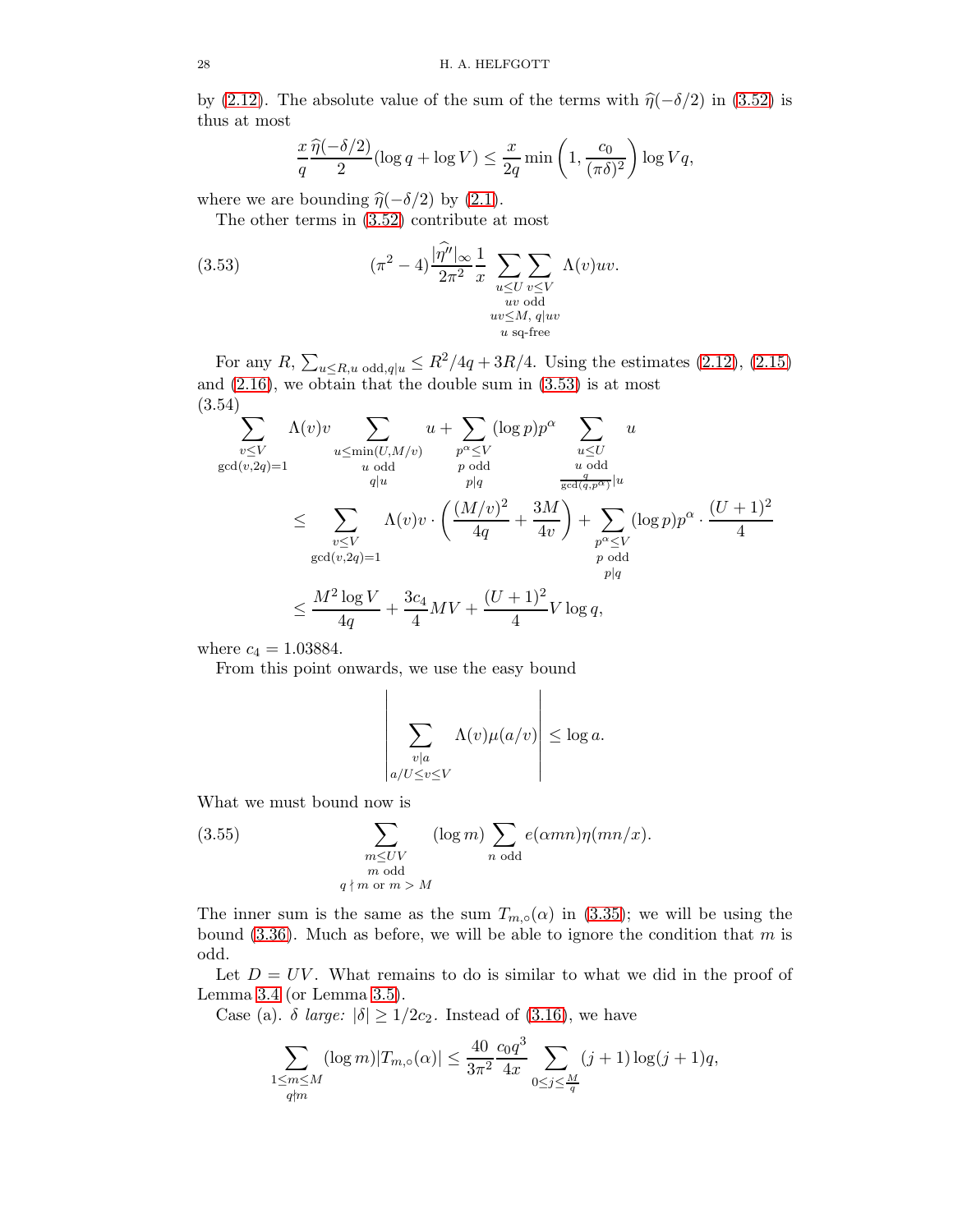and, since  $M \le \min(c_2 x/q, D)$ ,  $q \le \sqrt{2c_2 x}$  (just as in the proof of Lemma [3.4\)](#page-13-2) and

$$
\sum_{0 \le j \le \frac{M}{q}} (j+1) \log(j+1) q \le \frac{M}{q} \log M + \left(\frac{M}{q} + 1\right) \log(M+1) + \frac{1}{q^2} \int_0^M t \log t \, dt
$$
  

$$
\le \left(2\frac{M}{q} + 1\right) \log x + \frac{M^2}{2q^2} \log \frac{M}{\sqrt{e}},
$$

we conclude that

<span id="page-28-0"></span>(3.56) 
$$
\sum_{\substack{1 \le m \le M \\ q \nmid m}} |T_{m,\circ}(\alpha)| \le \frac{5c_0c_2}{3\pi^2} M \log \frac{M}{\sqrt{e}} + \frac{20c_0}{3\pi^2} (2c_2)^{3/2} \sqrt{x} \log x.
$$

Instead of [\(3.17\)](#page-16-1), we have

$$
\sum_{j=0}^{\lfloor \frac{D-(Q+1)/2}{q'}\rfloor} \frac{x}{jq' + \frac{Q+1}{2}} \log\left(jq' + \frac{Q+1}{2}\right) \le \frac{x}{\frac{Q+1}{2}} \log\frac{Q+1}{2} + \frac{x}{q'} \int_{\frac{Q+1}{2}}^D \frac{\log t}{t} dt
$$
  

$$
\le \frac{2x}{Q} \log\frac{Q}{2} + \frac{(1+\epsilon)x}{2\epsilon Q} \left( (\log D)^2 - \left(\log\frac{Q}{2}\right)^2 \right).
$$

Instead of [\(3.18\)](#page-16-2), we estimate

$$
q' \sum_{j=0}^{\left\lfloor \frac{D-\frac{Q+1}{q'}}{q'}\right\rfloor} \left( \log \left( \frac{Q+1}{2} + jq' \right) \right) \sqrt{1 + \frac{q'}{jq' + \frac{Q+1}{2}}} \n\le q' \left( \log D + (\sqrt{3+2\epsilon} - 1) \log \frac{Q+1}{2} \right) + \int_{\frac{Q+1}{2}}^{D} \log t \, dt + \int_{\frac{Q+1}{2}}^{D} \frac{q' \log t}{2t} dt \n\le q' \left( \log D + (\sqrt{3+2\epsilon} - 1) \log \frac{Q+1}{2} \right) + \left( D \log \frac{D}{e} - \frac{Q+1}{2} \log \frac{Q+1}{2e} \right) \n+ \frac{q'}{2} \log D \log^+ \frac{D}{\frac{Q+1}{2}}.
$$

We conclude that, when  $D \ge Q/2$ , the sum  $\sum_{Q/2 \le m \le D} (\log m) |T_m(\alpha)|$  is at most

$$
\frac{2\sqrt{c_0c_1}}{\pi} \left( D \log \frac{D}{e} + (Q+1) \left( (1+\epsilon)(\sqrt{3+2\epsilon}-1) \log \frac{Q+1}{2} - \frac{1}{2} \log \frac{Q+1}{2e} \right) \right)
$$
  
+ 
$$
\frac{\sqrt{c_0c_1}}{\pi} (Q+1)(1+\epsilon) \log D \log^+ \frac{e^2 D}{\frac{Q+1}{2}}
$$
  
+ 
$$
\frac{3c_1}{2} \left( \frac{2x}{Q} \log \frac{Q}{2} + \frac{(1+\epsilon)x}{2\epsilon Q} \left( (\log D)^2 - \left( \log \frac{Q}{2} \right)^2 \right) \right).
$$

We must now add this to [\(3.56\)](#page-28-0). Since

$$
(1 + \epsilon)(\sqrt{3 + 2\epsilon} - 1)\log\sqrt{2} - \frac{1}{2}\log 2e + \frac{1 + \sqrt{13/3}}{2}\log 2\sqrt{e} > 0
$$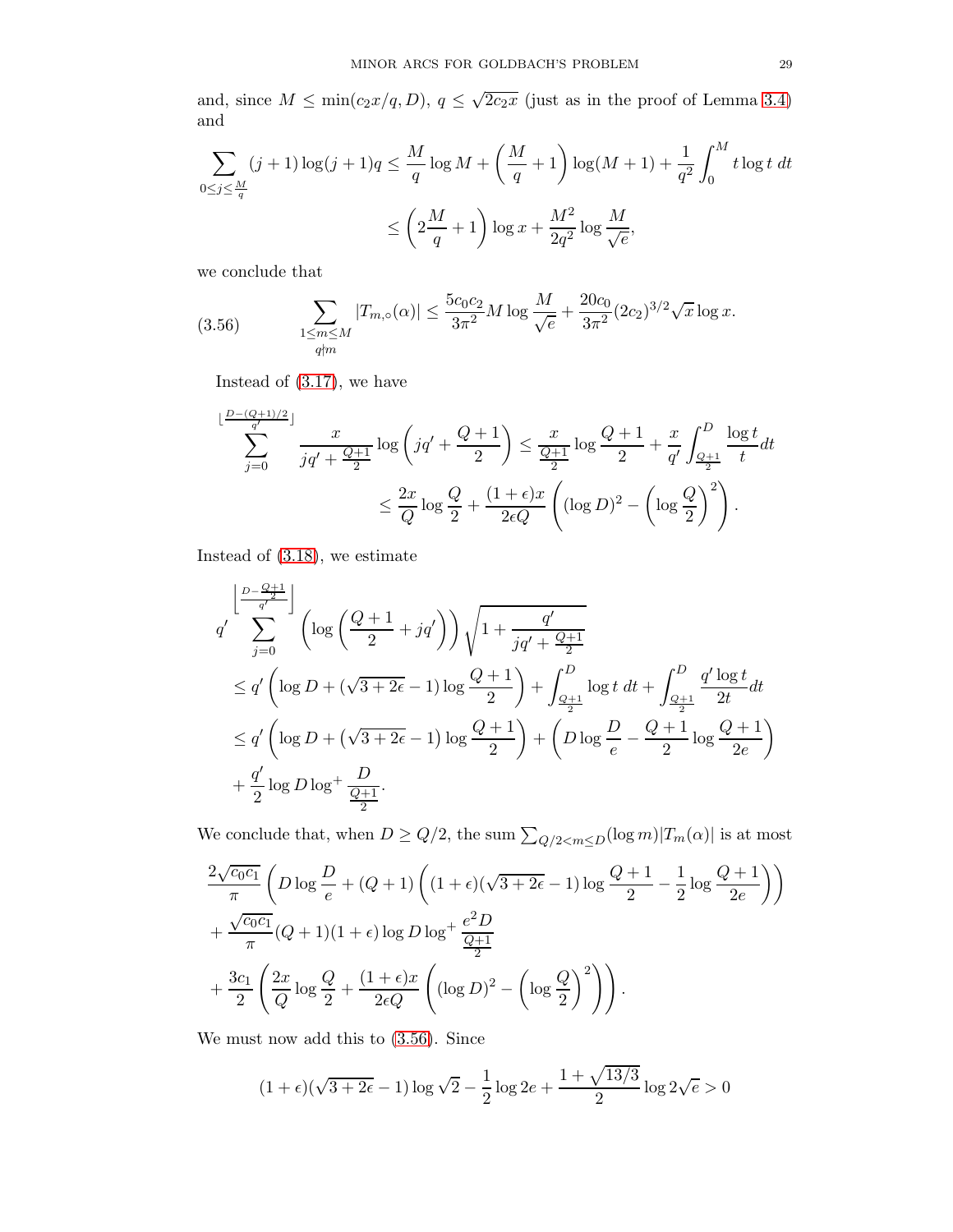and  $Q \ge 2\sqrt{x}$ , we conclude that [\(3.55\)](#page-27-1) is at most (3.57)

$$
\frac{2\sqrt{c_0c_1}}{\pi} D \log \frac{D}{e}
$$
  
+  $\frac{2\sqrt{c_0c_1}}{\pi} (1+\epsilon)(Q+1) \left( (\sqrt{3+2\epsilon}-1) \log \frac{Q+1}{\sqrt{2}} + \frac{1}{2} \log D \log^+ \frac{e^2 D}{\frac{Q+1}{2}} \right)$   
+  $\left( \frac{3c_1}{2} \left( \frac{1}{2} + \frac{3(1+\epsilon)}{16\epsilon} \log x \right) + \frac{20c_0}{3\pi^2} (2c_2)^{3/2} \right) \sqrt{x} \log x.$ 

Case (b). δ small:  $|\delta| \leq 1/2c_2$  or  $D \leq Q_0/2$ . The analogue of [\(3.23\)](#page-17-1) is a bound of

$$
\leq \frac{2|\eta'|_1}{\pi} q \max\left(1, \log \frac{c_0 e^3 q^2}{4\pi |\eta'|_1 x}\right) \log \frac{q}{2}
$$

for the terms with  $m \le q/2$ . If  $q^2 < 2c_2x$ , then, much as in [\(3.24\)](#page-17-2), we have

$$
\sum_{\substack{\frac{q}{2} < m \le D' \\ q \nmid m}} |T_{m,0}(\alpha)| (\log m) \le \frac{10}{\pi^2} \frac{c_0 q^3}{3x} \sum_{1 \le j \le \frac{D'}{q} + \frac{1}{2}} \left( j + \frac{1}{2} \right) \log(j + 1/2) q
$$
\n
$$
\le \frac{10}{\pi^2} \frac{c_0 q}{3x} \int_q^{D' + \frac{3}{2}q} x \log x \, dx.
$$

Since

$$
\int_{q}^{D'+\frac{3}{2}q} x \log x \, dx = \frac{1}{2} \left( D' + \frac{3}{2}q \right)^2 \log \frac{D' + \frac{3}{2}q}{\sqrt{e}} - \frac{1}{2} q^2 \log \frac{q}{\sqrt{e}}
$$
  
=  $\left( \frac{1}{2} D'^2 + \frac{3}{2} D'q \right) \left( \log \frac{D'}{\sqrt{e}} + \frac{3}{2} \frac{q}{D'} \right) + \frac{9}{8} q^2 \log \frac{D' + \frac{3}{2}q}{\sqrt{e}} - \frac{1}{2} q^2 \log \frac{q}{\sqrt{e}}$   
=  $\frac{1}{2} D'^2 \log \frac{D'}{\sqrt{e}} + \frac{3}{2} D'q \log D' + \frac{9}{8} q^2 \left( \frac{2}{9} + \frac{3}{2} + \log \left( D' + \frac{19}{18} q \right) \right),$ 

where  $D' = min(c_2x/q, D)$ , and since the assumption  $(UV + (19/18)Q_0) \leq x/5.6$ implies that  $(2/9 + 3/2 + \log(D' + (19/18)q)) \leq x$ , we conclude that

<span id="page-29-0"></span>
$$
\sum_{\substack{q \leq m \leq D' \\ q \nmid m}} |T_{m,\circ}(\alpha)| (\log m)
$$
\n
$$
\leq \frac{5c_0 c_2}{3\pi^2} D' \log \frac{D'}{\sqrt{e}} + \frac{10c_0}{3\pi^2} \left(\frac{3}{4} (2c_2)^{3/2} \sqrt{x} \log x + \frac{9}{8} (2c_2)^{3/2} \sqrt{x} \log x\right)
$$
\n
$$
\leq \frac{5c_0 c_2}{3\pi^2} D' \log \frac{D'}{\sqrt{e}} + \frac{25c_0}{4\pi^2} (2c_2)^{3/2} \sqrt{x} \log x.
$$

Let  $R = \max(c_2x/q, q/2)$ . We bound the terms  $R < m \le D$  as in [\(3.25\)](#page-18-3), with a factor of  $log(jq + R)$  inside the sum. The analogues of [\(3.26\)](#page-18-1) and [\(3.27\)](#page-18-4) are

<span id="page-29-1"></span>(3.60) 
$$
\sum_{j=0}^{\left\lfloor \frac{1}{q}(D-R) \right\rfloor} \frac{x}{jq+R} \log(jq+R) \le \frac{x}{R} \log R + \frac{x}{q} \int_{R}^{D} \frac{\log t}{t} dt
$$

$$
\le \sqrt{\frac{2x}{c_2}} \log \sqrt{\frac{c_2 x}{2}} + \frac{x}{q} \log D \log^+ \frac{D}{R},
$$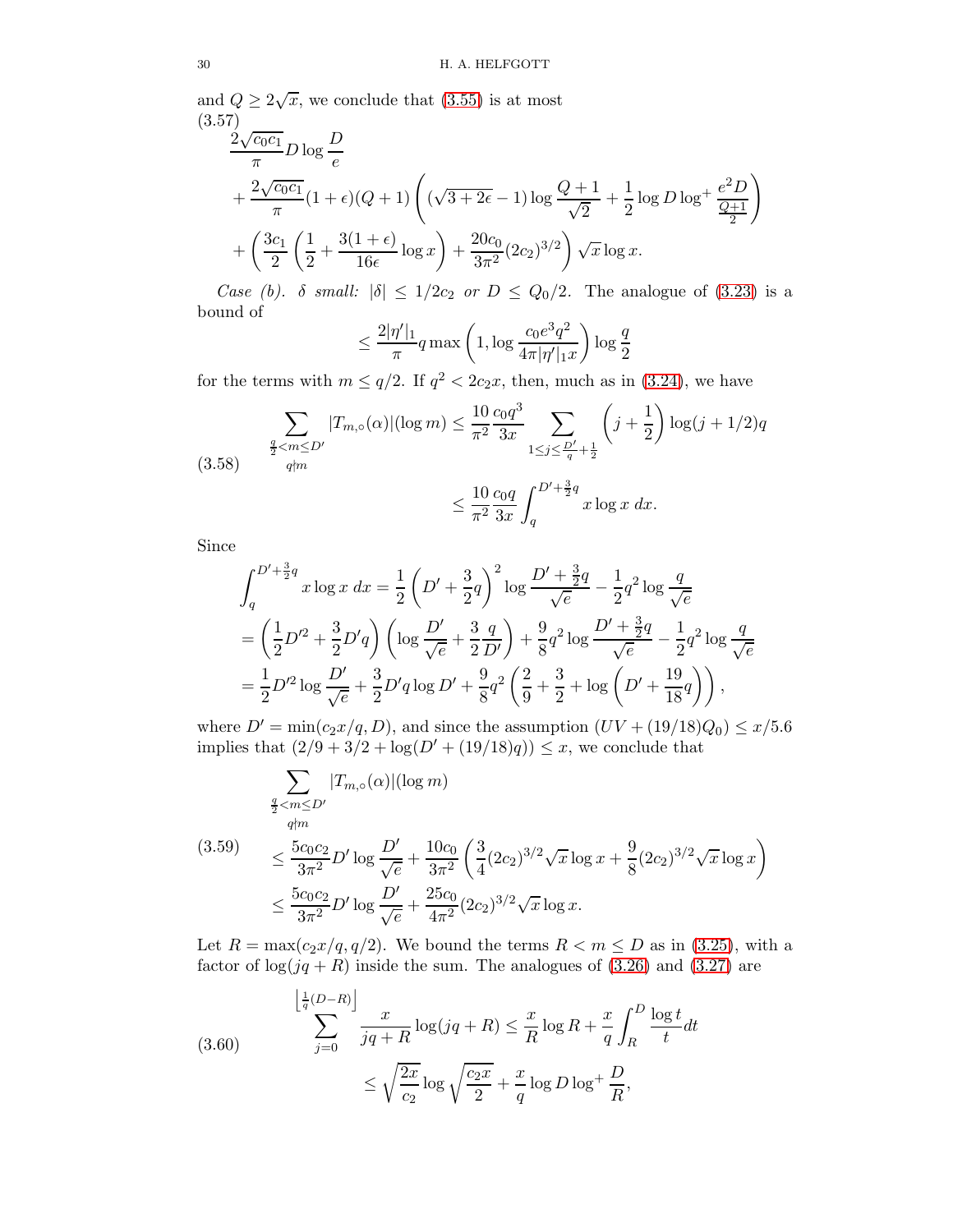where we use the assumption that  $x \geq e^2c/2$ , and

<span id="page-30-1"></span>(3.61)
$$
\sum_{j=0}^{\left\lfloor \frac{1}{q}(D-R)\right\rfloor} \log(jq+R)\sqrt{1+\frac{q}{jq+R}} \leq \sqrt{3}\log R + \frac{1}{q}\left(D\log\frac{D}{e} - R\log\frac{R}{e}\right) + \frac{1}{2}\log D\log\frac{D}{R}
$$

(or 0 if  $D < R$ ). We sum with [\(3.59\)](#page-29-0) and the terms with  $m \leq q/2$ , and obtain, for  $D' = c_2 x / q = R$ ,

$$
\frac{2\sqrt{c_0c_1}}{\pi} \left( D \log \frac{D}{\sqrt{e}} + q \left( \sqrt{3} \log \frac{c_2x}{q} + \frac{\log D}{2} \log^+ \frac{D}{q/2} \right) \right) \n+ \frac{3c_1}{2} \frac{x}{q} \log D \log^+ \frac{D}{c_2 x/q} + \frac{2|\eta'|_1}{\pi} q \max \left( 1, \log \frac{c_0 e^3 q^2}{4\pi |\eta'|_1 x} \right) \log \frac{q}{2} \n+ \frac{3c_1}{2\sqrt{2c_2}} \sqrt{x} \log \frac{c_2 x}{2} + \frac{25c_0}{4\pi^2} (2c_2)^{3/2} \sqrt{x} \log x,
$$

<span id="page-30-0"></span>which, it is easy to check, is also valid even if  $D' = D$  (in which case [\(3.60\)](#page-29-1) and [\(3.61\)](#page-30-1) do not appear) or  $R = q/2$  (in which case [\(3.59\)](#page-29-0) does not appear).  $\Box$ 

## 4. Type II

<span id="page-30-5"></span>We must now consider the sum

(4.1) 
$$
S_{II} = \sum_{\substack{m > U \\ \gcd(m,v)=1}} \left( \sum_{\substack{d > U \\ d|m}} \mu(d) \right) \sum_{\substack{n > V \\ \gcd(n,v)=1}} \Lambda(n) e(\alpha mn) \eta(mn/x).
$$

<span id="page-30-2"></span>Here the main improvements over classical treatments are as follows:

(1) obtaining cancellation in the term

$$
\sum_{\substack{d>U\\d|m}} \mu(d)
$$

leading to a gain of a factor of log;

- (2) using a large sieve for primes, getting rid of a further log;
- (3) exploiting, via a non-conventional application of the principle of the large sieve (Lemma [4.3\)](#page-43-1), the fact that  $\alpha$  is in the tail of an interval (when that is the case).

Some of the techniques developed for [\(1\)](#page-30-2) should be applicable to other instances of Vaughan's identity in the literature.

It is technically helpful to express  $\eta$  as the (multiplicative) convolution of two functions of compact support – preferrably the same function:

<span id="page-30-3"></span>(4.2) 
$$
\eta(x) = \int_0^\infty \eta_1(t) \eta_1(x/t) \frac{dt}{t}.
$$

For the smoothing function  $\eta(t) = \eta_2(t) = 4 \max(\log 2 - |\log 2t|, 0)$ , [\(4.2\)](#page-30-3) holds with

<span id="page-30-4"></span>(4.3) 
$$
\eta_1(t) = \begin{cases} 2 & \text{if } t \in (1/2, 1] \\ 0 & \text{otherwise.} \end{cases}
$$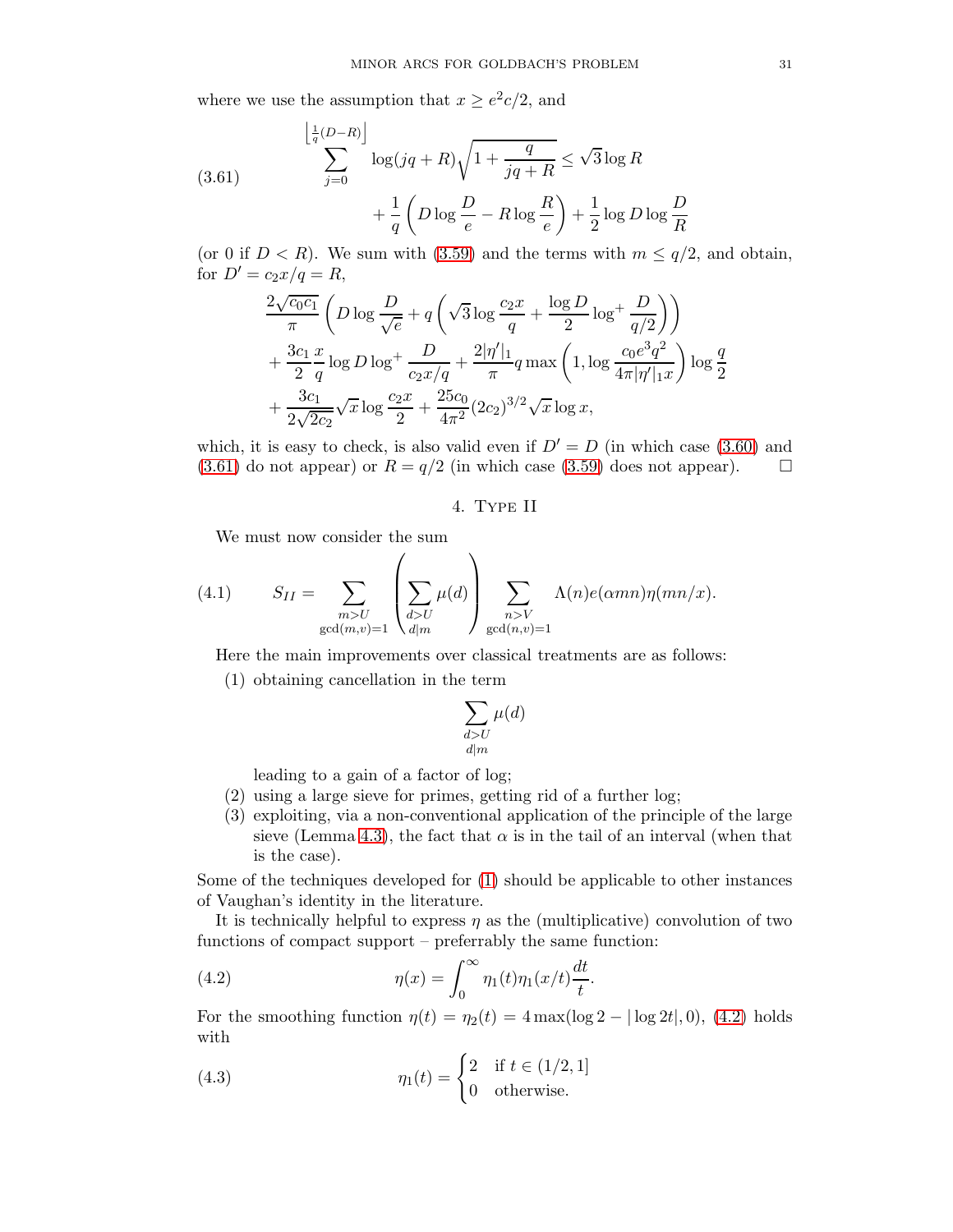We will work with  $\eta_1(t)$  as in [\(4.3\)](#page-30-4) for convenience, yet what follows should carry over to other (non-negative) choices of  $\eta_1$ .

By  $(4.2)$ , the sum  $(4.1)$  equals (4.4)

<span id="page-31-2"></span>
$$
4\int_0^\infty \sum_{\substack{m>U \text{gcd}(m,v)=1}} \left( \sum_{d>U} \mu(d) \right) \sum_{\substack{n>V \text{gcd}(n,v)=1}} \Lambda(n)e(\alpha mn)\eta_1(t)\eta_1\left(\frac{mn/x}{t}\right) \frac{dt}{t}
$$

$$
= 4\int_V^{x/U} \sum_{\substack{m \ge x \left(\frac{x}{2W},U\right) < m \le \frac{x}{W} \\ \gcd(m,v)=1}} \left( \sum_{d>U} \mu(d) \right) \sum_{\substack{m \ge x \left(\frac{W}{2V}\right) < n \le W \\ \gcd(n,v)=1}} \Lambda(n)e(\alpha mn) \frac{dW}{W}
$$

by the substitution  $t = (m/x)W$ . (We can assume  $V \leq W \leq x/U$  because otherwise one of the sums in [\(4.5\)](#page-31-1) is empty.)

We separate  $n$  prime and  $n$  non-prime. By Cauchy-Schwarz, the expres-sion within the integral in [\(4.4\)](#page-31-2) is then at most  $\sqrt{S_1(U, W) \cdot S_2(U, V, W)}$  +  $\sqrt{S_1(U,W) \cdot S_3(W)}$ , where

<span id="page-31-1"></span>
$$
S_{1}(U, W) = \sum_{\substack{\max(\frac{x}{2W}, U) < m \leq \frac{x}{W} \\ \gcd(m, v) = 1}} \left( \sum_{\substack{d > U \\ d|m}} \mu(d) \right)^{2},
$$
\n
$$
S_{2}(U, V, W) = \sum_{\substack{\max(\frac{x}{2W}, U) < m \leq \frac{x}{W} \\ \gcd(m, v) = 1}} \left| \sum_{\substack{\max(V, \frac{W}{2}) < p \leq W \\ \gcd(p, v) = 1}} (\log p) e(\alpha mp) \right|^{2}.
$$

and

(4.6)  
\n
$$
S_3(W) = \sum_{\substack{\frac{x}{2W} < m \le \frac{x}{W} \\ \gcd(m,v)=1}} \left| \sum_{\substack{n \le W \\ n \text{ non-prime}}} \Lambda(n) \right|^2
$$
\n
$$
= \sum_{\substack{\frac{x}{2W} < m \le \frac{x}{W} \\ \gcd(m,v)=1}} \left( 1.42620 W^{1/2} \right)^2 \le 1.0171x + 2.0341W
$$

(by [\[RS62,](#page-78-3) Thm. 13]). We will assume  $V \leq w$ ; thus the condition  $gcd(p, v) = 1$ will be fulfilled automatically and can be removed.

The contribution of  $S_3(W)$  will be negligible. We must bound  $S_1(U, W)$  and  $S_2(U, V, W)$  from above.

# <span id="page-31-0"></span>4.1. The sum  $S_1$ : cancellation. We shall bound

$$
S_1(U,W)=\sum_{\substack{\max(U,x/2W)U\\ d|m}}\mu(d)\right)^2.
$$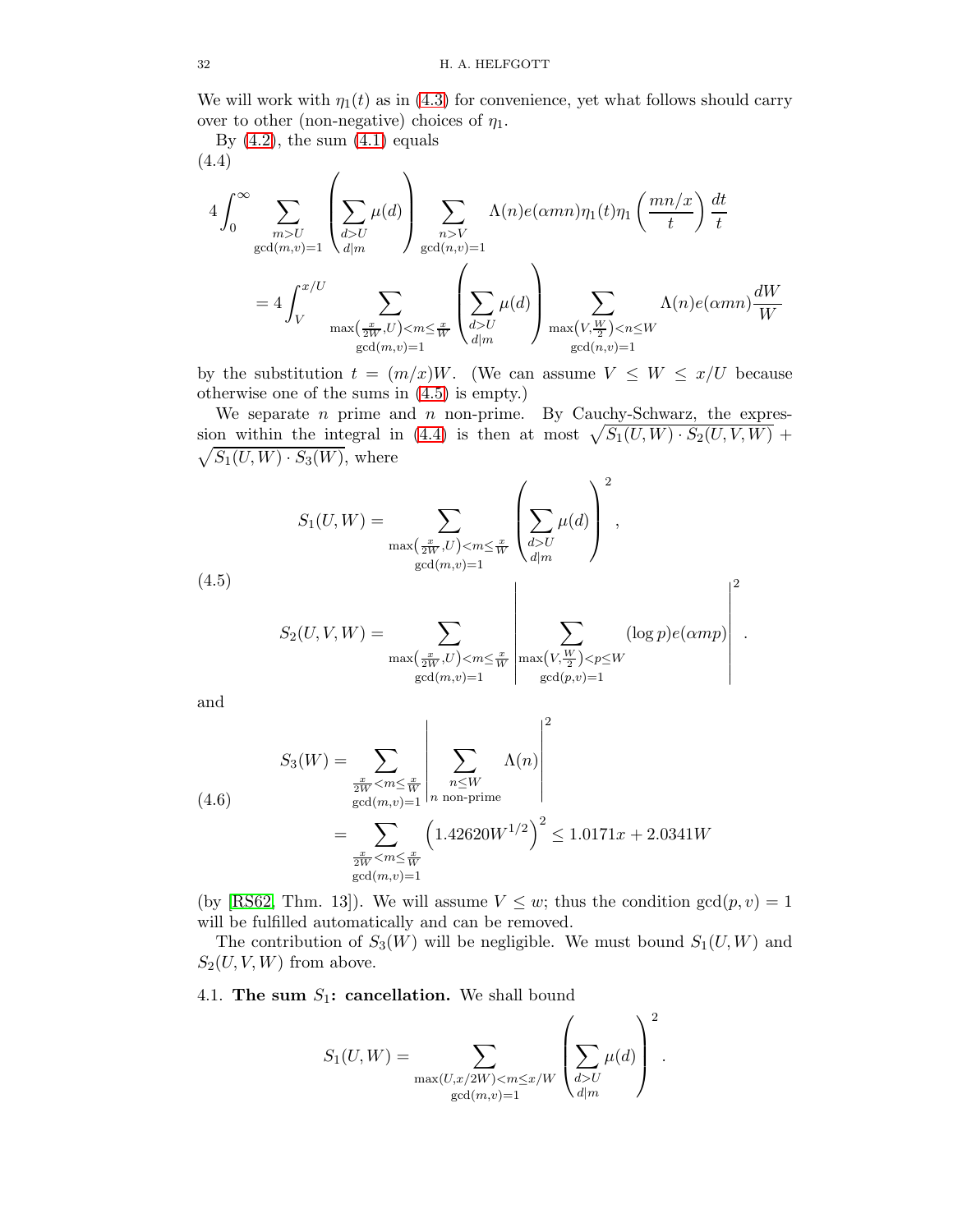There will be what is perhaps a surprising amount of cancellation: the expression within the sum will be bounded by a constant on average.

4.1.1. Reduction to a sum with  $\mu$ . We can write (4.7)

<span id="page-32-0"></span>
$$
\sum_{\substack{\max(U,x/2W)< m\leq x/W\\ \gcd(m,v)=1}}\left(\sum_{d>U}\mu(d)\right)^2 = \sum_{\substack{\frac{x}{2W}< m\leq \frac{x}{W}\\ \gcd(m,v)=1}}\sum_{\substack{d|m\\ \gcd(m,v)=1}}\mu(d_1 > U)\mu(d_2 > U)\\ \sum_{\substack{d|m\\ \gcd(r_1,r_2)=1}}\mu(d_1) \sum_{\substack{d|m\\ \gcd(l,r_1r_2)=1}}\mu(d_1) \mu(r_2l)\sum_{\substack{\frac{x}{2W}< m\leq \frac{x}{W}\\ \gcd(r_1,r_2)=1}}\mu(r_1l)\mu(r_2l)\sum_{\substack{\frac{x}{2W}< m\leq \frac{x}{W}\\ r_1r_2l|m\\ \gcd(r_1r_2,v)=1}}\frac{1}{\gcd(r_1r_2,v)=1} \pi_1l,r_2l > U
$$

where we write  $d_1 = r_1l$ ,  $d_2 = r_2l$ ,  $l = \gcd(d_1, d_2)$ . (The inequality  $r_1 < x/WU$ comes from  $r_1r_2l|m, m \leq x/W, r_2l > U; r_2 < x/WU$  is proven in the same way.) Now [\(4.7\)](#page-32-0) equals

<span id="page-32-4"></span>(4.8) 
$$
\sum_{\substack{s < \frac{x}{WU}}} \sum_{\substack{r_1 < \frac{x}{WUs} \ r_2 \le \frac{x}{WUs} \\ \gcd(s,v)=1}} \mu(r_1)\mu(r_2) \sum_{\substack{\max\left(\frac{U}{\min(r_1,r_2)}, \frac{x/W}{2r_1r_2s}\right) < l \le \frac{x/W}{r_1r_2s} \\ \gcd(r_1r_2,v)=1}} 1,
$$

where we have set  $s = m/(r_1r_2l)$ .

<span id="page-32-3"></span>**Lemma 4.1.** Let  $z, y > 0$ . Then

<span id="page-32-2"></span>(4.9) 
$$
\sum_{\substack{r_1 < y \ r_2 < y \\ \gcd(r_1, r_2) = 1}} \mu(r_1) \mu(r_2) \sum_{\substack{ \text{min}\left(\frac{z}{\min(r_1, r_2)}, \frac{z}{2r_1 r_2}\right) < l \le \frac{z}{r_1 r_2} \\ \gcd(l, r_1 r_2) = 1, (\mu(l))^2 = 1}} 1
$$
\n
$$
\sum_{\substack{ \gcd(r_1 r_2, v) = 1 \\ \gcd(l, v) = 1}} \mu(r_1) \mu(r_2) \sum_{\substack{ \text{min}(r_1, r_2) = 1, (\mu(l))^2 = 1 \\ \gcd(l, v) = 1}} 1
$$

equals

<span id="page-32-1"></span>
$$
\frac{6z}{\pi^2} \frac{v}{\sigma(v)} \sum_{r_1 < y} \sum_{r_2 < y} \frac{\mu(r_1)\mu(r_2)}{\sigma(r_1)\sigma(r_2)} \left(1 - \max\left(\frac{1}{2}, \frac{r_1}{y}, \frac{r_2}{y}\right)\right)
$$
\n
$$
\frac{\text{gcd}(r_1, r_2) = 1}{\text{gcd}(r_1, r_2, v) = 1}
$$
\n
$$
+ O^* \left(5.08 \zeta \left(\frac{3}{2}\right)^2 y\sqrt{z} \cdot \prod_{p|v} \left(1 + \frac{1}{\sqrt{p}}\right) \left(1 - \frac{1}{p^{3/2}}\right)^2\right).
$$

If  $v = 2$ , the error term in  $(4.10)$  can be replaced by

(4.11) 
$$
O^*\left(1.27\zeta\left(\frac{3}{2}\right)^2 y\sqrt{z} \cdot \left(1 + \frac{1}{\sqrt{2}}\right)\left(1 - \frac{1}{2^{3/2}}\right)^2\right).
$$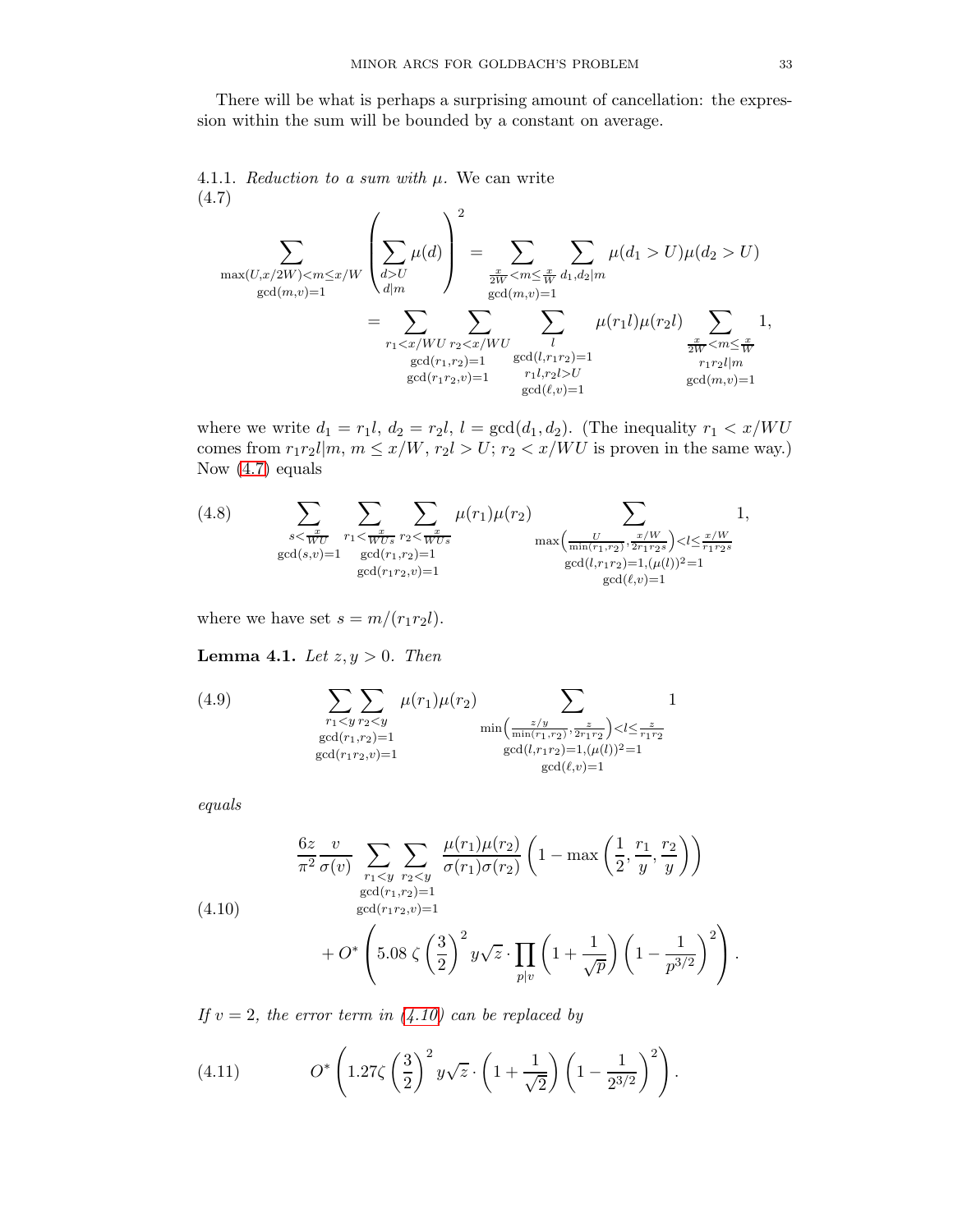*Proof.* By Möbius inversion,  $(4.9)$  equals

<span id="page-33-0"></span>
$$
\sum_{\substack{r_1 < y \\ \gcd(r_1, r_2) = 1}} \sum_{\substack{r_2 < y \\ \gcd(r_1, r_2) = 1}} \mu(r_1)\mu(r_2) \sum_{\substack{l \le \frac{z}{r_1 r_2} \\ \gcd(l, v) = 1}} \sum_{\substack{d_1 | r_1, d_2 | r_2 \\ d_1 d_2 | l}} \mu(d_1)\mu(d_2)
$$
\n
$$
\sum_{\substack{c_2 / y \\ \gcd(l, v) = 1}} \mu(d_1)\mu(d_2)
$$
\n
$$
\sum_{\substack{d_1 | r_1, d_2 | l \\ \gcd(l, v) = 1}} \mu(d_1)\mu(d_2)
$$
\n
$$
\sum_{\substack{d_1 | v \\ d_2 | l}} \mu(d_1)\mu(d_2)
$$
\n
$$
\sum_{\substack{d_1 | v \\ d_2 | l}} \mu(d_1)\mu(d_2)
$$
\n
$$
\sum_{\substack{d_1 | v \\ \gcd(m, r_1 r_2 v) = 1}} \mu(d_1)\mu(d_2)
$$

We can change the order of summation of  $r_i$  and  $d_i$  by defining  $s_i = r_i/d_i$ , and we can also use the obvious fact that the number of integers in an interval  $(a, b]$ divisible by d is  $(b-a)/d+O^*(1)$ . Thus [\(4.12\)](#page-33-0) equals (4.13)

<span id="page-33-1"></span>
$$
\sum_{\substack{d_1, d_2 < y \\ \gcd(d_1, d_2) = 1}} \mu(d_1)\mu(d_2) \sum_{\substack{s_1 < y/d_1 \\ s_2 < y/d_2 \\ \gcd(d_1d_2, v) = 1}} \mu(d_1s_1)\mu(d_2s_2)
$$
\n
$$
\sum_{\substack{s_2 < y/d_2 \\ \gcd(s_1s_2, v) = 1}} \mu(d_1s_1)\mu(d_2s_2)
$$
\n
$$
\sum_{\substack{s_2 < y/d_2 \\ \gcd(s_1s_2, v) = 1}} \mu(d_1s_1)\mu(d_2s_2)
$$
\n
$$
\sum_{\substack{s_2 < y/d_2 \\ \gcd(s_1s_2, v) = 1}} \mu(d_1s_1)\mu(d_2s_2)
$$
\n
$$
\sum_{\substack{s_2 < y/d_2 \\ \gcd(m,d_1s_1d_2s_2v) = 1}} \mu(d_1s_1)\mu(d_2s_2)
$$

plus

<span id="page-33-3"></span>(4.14) 
$$
O^* \left( \sum_{\substack{d_1, d_2 < y \\ \gcd(d_1 d_2, v) = 1}} \sum_{\substack{s_1 < y/d_1 \\ s_2 < y/d_2}} \sum_{\substack{d_3 | v \\ d_4 | v}} \sum_{m \le \sqrt{\frac{z}{d_1^2 s_1 d_2^2 s_2 d_3}}} 1 \right)
$$

 $\sqrt{z/(d_1^2 s d_2^2 s_2)}$  , we obtain (reintroducing the variables  $r_i = d_i s_i)$ If we complete the innermost sum in [\(4.13\)](#page-33-1) by removing the condition  $m \leq$ 

.

<span id="page-33-2"></span>
$$
z \cdot \sum_{\substack{r_1, r_2 < y \\ \gcd(r_1, r_2) = 1}} \frac{\mu(r_1)\mu(r_2)}{r_1 r_2} \left(1 - \max\left(\frac{1}{2}, \frac{r_1}{y}, \frac{r_2}{y}\right)\right)
$$
\n
$$
(4.15) \quad \gcd(r_1 r_2, v) = 1
$$
\n
$$
\sum_{\substack{d_1 | r_1 \ d_3 | v \\ d_2 | r_2}} \sum_{\substack{m \\ \gcd(m, r_1 r_2 v) = 1}} \frac{\mu(d_1)\mu(d_2)\mu(m)\mu(d_3)}{d_1 d_2 d_3 m^2}
$$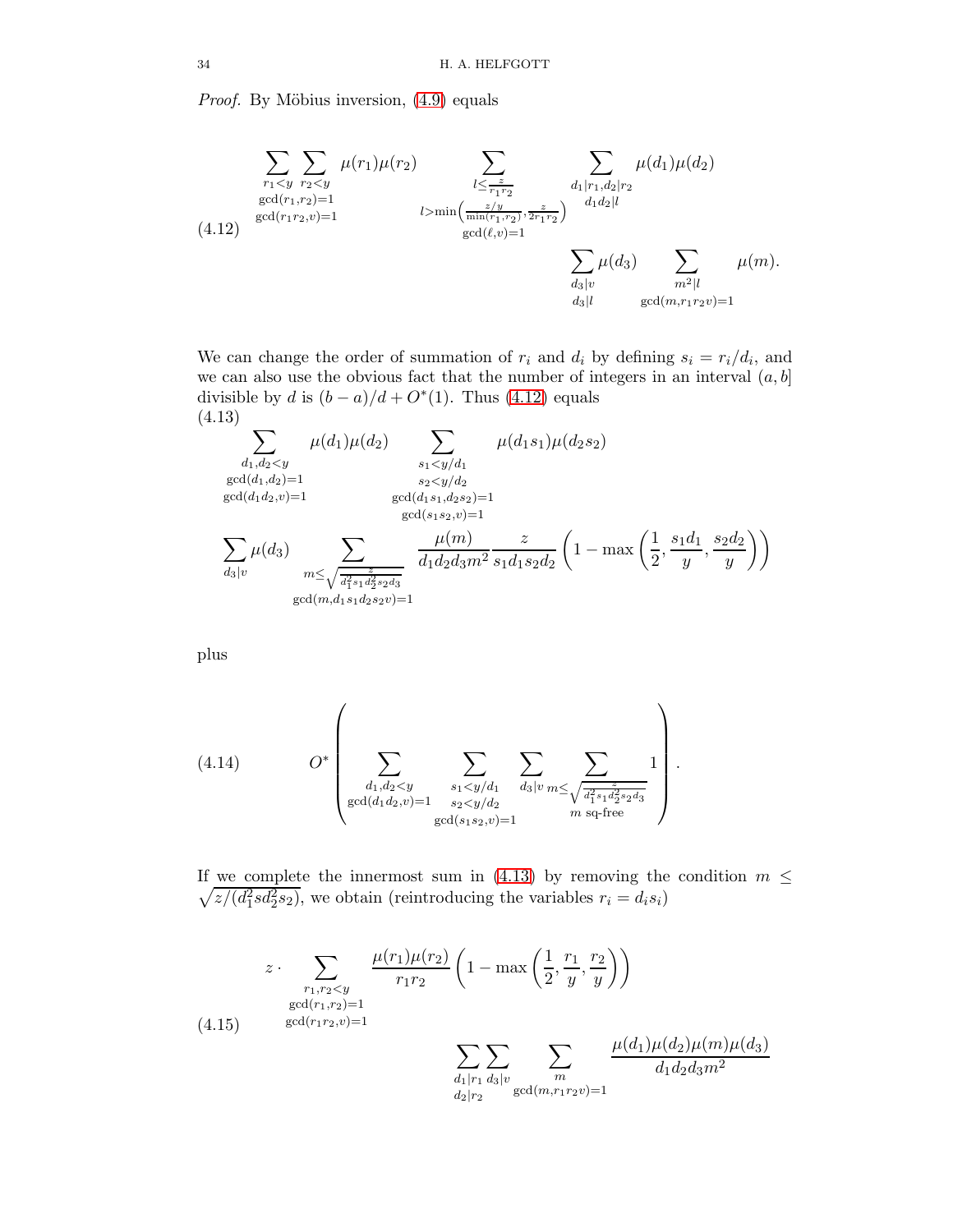times  $z$ . Now  $(4.15)$  equals

$$
\sum_{\substack{r_1, r_2 < y \\ \gcd(r_1, r_2) = 1}} \frac{\mu(r_1)\mu(r_2)z}{r_1r_2} \left(1 - \max\left(\frac{1}{2}, \frac{r_1}{y}, \frac{r_2}{y}\right)\right) \prod_{\substack{p | r_1 r_2 v \\ p \nmid v}} \left(1 - \frac{1}{p}\right) \prod_{\substack{p | r_1 r_2 \\ p \nmid v}} \left(1 - \frac{1}{p^2}\right)
$$
\n
$$
= \frac{6z}{\pi^2} \frac{v}{\sigma(v)} \sum_{\substack{r_1, r_2 < y \\ \gcd(r_1, r_2) = 1}} \frac{\mu(r_1)\mu(r_2)}{\sigma(r_1)\sigma(r_2)} \left(1 - \max\left(\frac{1}{2}, \frac{r_1}{y}, \frac{r_2}{y}\right)\right),
$$
\n
$$
\sum_{\substack{gcd(r_1, r_2) = 1 \\ \gcd(r_1 r_2, v) = 1}} \frac{\mu(r_1)\mu(r_2)}{\sigma(r_1)\sigma(r_2)} \left(1 - \max\left(\frac{1}{2}, \frac{r_1}{y}, \frac{r_2}{y}\right)\right),
$$

i.e., the main term in [\(4.10\)](#page-32-1). It remains to estimate the terms used to complete the sum; their total is, by definition, given exactly by [\(4.13\)](#page-33-1) with the inequality  $m \leq \sqrt{z/(d_1^2 s d_2^2 s_2 d_3)}$  changed to  $m > \sqrt{z/(d_1^2 s d_2^2 s_2 d_3)}$ . This is a total of size at most

(4.16) 
$$
\frac{1}{2} \sum_{\substack{d_1, d_2 < y \\ \gcd(d_1 d_2, v) = 1}} \sum_{\substack{s_1 < y/d_1 \\ s_2 < y/d_2}} \sum_{\substack{d_3 | v m > \sqrt{\frac{z}{d_1^2 s_1 d_2^2 s_2 d_3}^2}}} \frac{1}{d_1 d_2 d_3 m^2} \frac{z}{s_1 d_1 s_2 d_2}.
$$

Adding this to [\(4.14\)](#page-33-3), we obtain, as our total error term,

(4.17) 
$$
\sum_{\substack{d_1, d_2 < y \\ \gcd(d_1 d_2, v) = 1}} \sum_{\substack{s_1 < y/d_1 \\ s_2 < y/d_2 \\ \gcd(s_1 s_2, v) = 1}} \sum_{d_3 \mid v} f\left(\sqrt{\frac{z}{d_1^2 s_1 d_2^2 s_2 d_3}}\right),
$$

where

<span id="page-34-0"></span>
$$
f(x) := \sum_{\substack{m \le x \\ m \text{ sq-free}}} 1 + \frac{1}{2} \sum_{\substack{m > x \\ m \text{ sq-free}}} \frac{x^2}{m^2}.
$$

It is easy to see that  $f(x)/x$  has a local maximum exactly when x is a square-free (positive) integer. We can hence check that

$$
f(x) \le \frac{1}{2} \left( 2 + 2 \left( \frac{\zeta(2)}{\zeta(4)} - 1.25 \right) \right) x = 1.26981 \dots x
$$

for all  $x \geq 0$  by checking all integers smaller than a constant and using  $\{m :$ m sq-free}  $\subset \{m: 4 \nmid m\}$  and  $1.5 \cdot (3/4) < 1.26981$  to bound f from below for x larger than a constant. Therefore, [\(4.17\)](#page-34-0) is at most

1.27 
$$
\sum_{\substack{d_1, d_2 < y \\ \gcd(d_1 d_2, v) = 1}} \sum_{\substack{s_1 < y/d_1 \\ s_2 < y/d_2 \\ \gcd(s_1 s_2, v) = 1}} \sum_{\substack{d_3 \mid v \\ d_4 \mid v}} \sqrt{\frac{z}{d_1^2 s_1 d_2^2 s_2 d_3}}
$$

$$
= 1.27\sqrt{z} \prod_{p \mid v} \left(1 + \frac{1}{\sqrt{p}}\right) \cdot \left(\sum_{\substack{d < y \\ \gcd(d, v) = 1}} \sum_{\substack{s < y/d \\ \gcd(s, v) = 1}} \frac{1}{d\sqrt{s}}\right)^2.
$$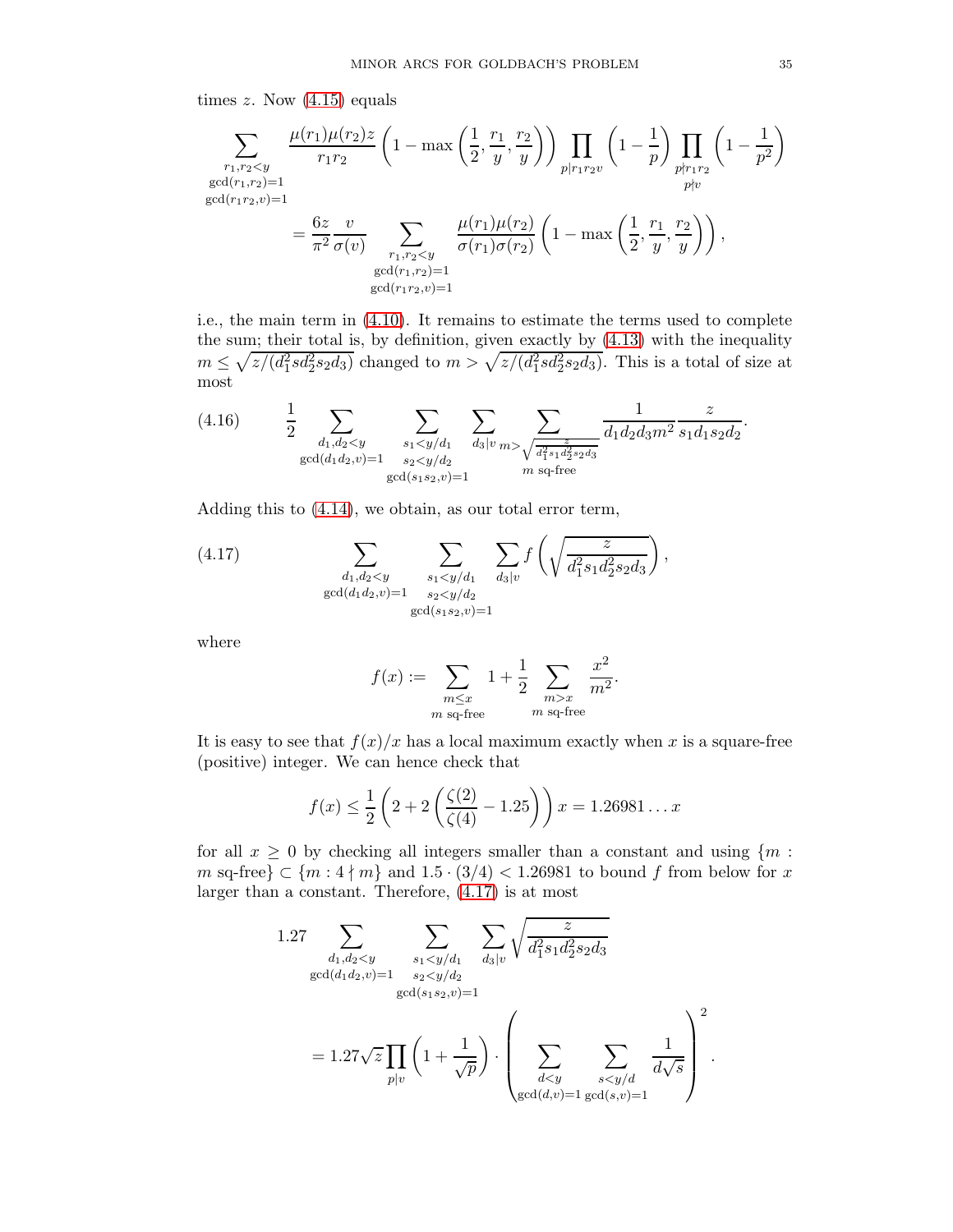We can bound the double sum simply by

$$
\sum_{\substack{d
$$

Alternatively, if  $v = 2$ , we bound

$$
\sum_{\substack{s
$$

and thus

$$
\sum_{\substack{d
$$

Applying Lemma [4.1](#page-32-3) with  $y = S/s$  and  $z = x/Ws$ , where  $S = x/WU$ , we obtain that [\(4.8\)](#page-32-4) equals (4.18)

<span id="page-35-0"></span>
$$
\frac{6x}{\pi^2 W} \frac{v}{\sigma(v)} \sum_{s < S} \frac{1}{s} \sum_{r_1 < S/s} \sum_{r_2 < S/s} \frac{\mu(r_1)\mu(r_2)}{\sigma(r_1)\sigma(r_2)} \left(1 - \max\left(\frac{1}{2}, \frac{r_1}{S/s}, \frac{r_2}{S/s}\right)\right)
$$
\n
$$
\frac{\text{gcd}(s,v)=1}{\text{gcd}(r_1,r_2,v)=1}
$$
\n
$$
+ O^* \left(5.04\zeta \left(\frac{3}{2}\right)^3 S \sqrt{\frac{x}{W}} \prod_{p|v} \left(1 + \frac{1}{\sqrt{p}}\right) \left(1 - \frac{1}{p^{3/2}}\right)^3\right),
$$

with 5.04 replaced by 1.27 if  $v = 2$ . The main term in [\(4.18\)](#page-35-0) can be written as

<span id="page-35-1"></span>(4.19) 
$$
\frac{6x}{\pi^2 W} \frac{v}{\sigma(v)} \sum_{\substack{s \leq S \\ \gcd(s,v)=1}} \frac{1}{s} \int_{1/2}^1 \sum_{\substack{r_1 \leq \frac{uS}{s} \\ \gcd(r_1,r_2)=1}} \sum_{\substack{r_2 \leq \frac{uS}{s} \\ \gcd(r_1,r_2)=1}} \frac{\mu(r_1)\mu(r_2)}{\sigma(r_1)\sigma(r_2)} du.
$$

From now on, we will focus on the cases  $v = 1$  and  $v = 2$  for simplicity. (Higher values of  $v$  do not seem to be really profitable in the last analysis.)

4.1.2. Explicit bounds for a sum with  $\mu$ . We must estimate the expression within parentheses in [\(4.19\)](#page-35-1). It is not too hard to show that it tends to 0; the first part of the proof of Lemma [4.2](#page-35-2) will reduce this to the fact that  $\sum_n \mu(n)/n = 0$ . Obtaining good bounds is a more delicate matter. For our purposes, we will need the expression to converge to 0 at least as fast as  $1/(\log)^2$ , with a good constant in front. For this task, the bound [\(2.8\)](#page-6-4) on  $\sum_{n \leq x} \mu(n)/n$  is enough.

<span id="page-35-2"></span>Lemma 4.2. Let

$$
g_{v}(x) := \sum_{\substack{r_1 \le x}} \sum_{\substack{r_2 \le x \\ \gcd(r_1, r_2) = 1}} \frac{\mu(r_1)\mu(r_2)}{\sigma(r_1)\sigma(r_2)},
$$
  
 
$$
\gcd(r_1r_2,v) = 1
$$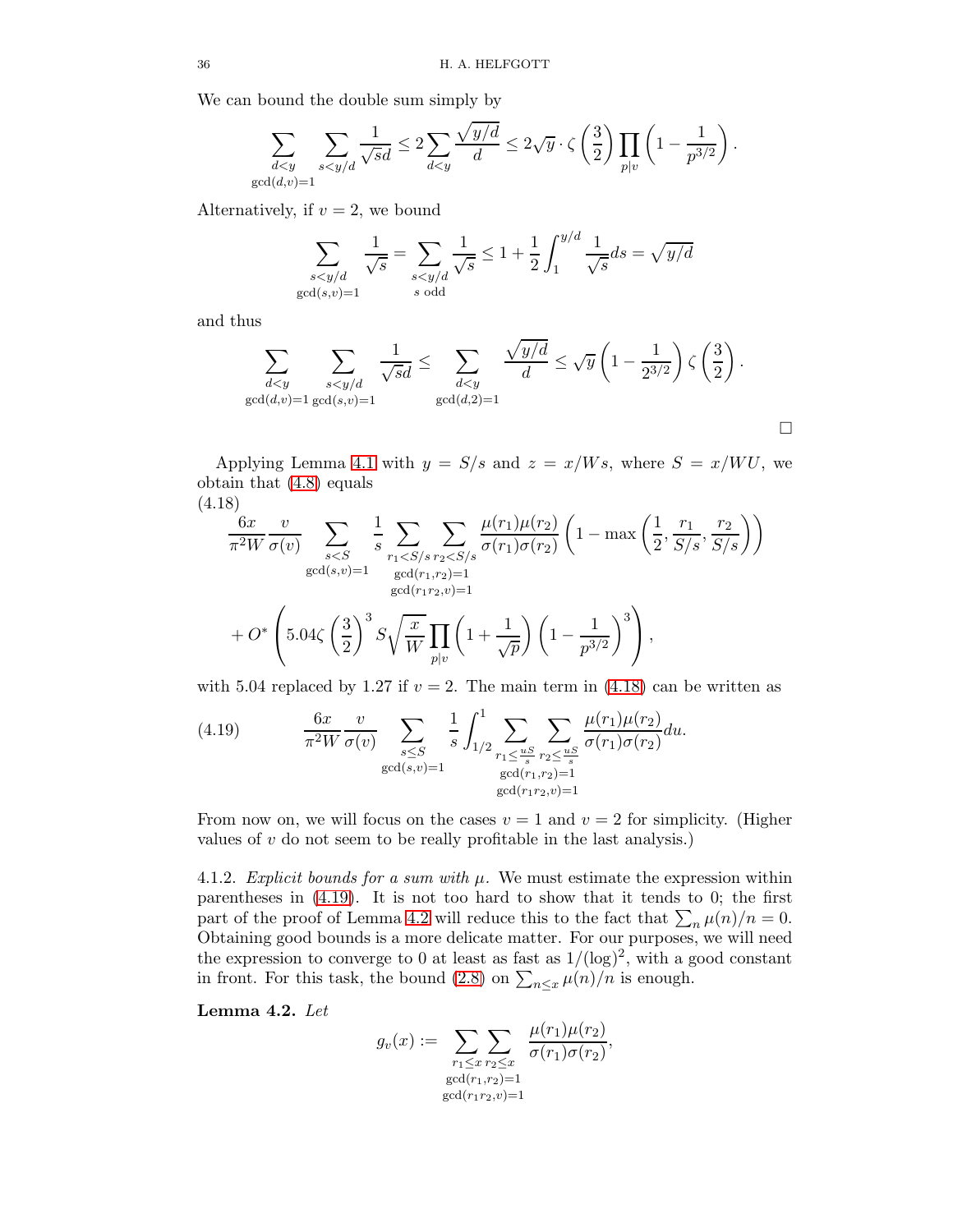where  $v = 1$  or  $v = 2$ . Then

$$
|g_1(x)| \le \begin{cases} 1/x & \text{if } 33 \le x \le 10^6, \\ \frac{1}{x}(111.536 + 55.768 \log x) & \text{if } 10^6 \le x < 10^{10}, \\ \frac{0.0044325}{(\log x)^2} + \frac{0.1079}{\sqrt{x}} & \text{if } x \ge 10^{10}, \end{cases}
$$
  

$$
|g_2(x)| \le \begin{cases} 2.1/x & \text{if } 33 \le x \le 10^6, \\ \frac{1}{x}(1634.34 + 817.168 \log x) & \text{if } 10^6 \le x < 10^{10}, \\ \frac{0.038128}{(\log x)^2} + \frac{0.2046}{\sqrt{x}}. & \text{if } x \ge 10^{10}. \end{cases}
$$

Tbe proof involves what may be called a version of Rankin's trick, using Dirichlet series and the behavior of  $\zeta(s)$  near  $s = 1$ . The statements for  $x \leq 10^6$  are proven by direct computation.<sup>[4](#page-36-0)</sup>

Proof. Clearly

$$
g(x) = \sum_{\substack{r_1 \leq x}} \sum_{\substack{r_2 \leq x}} \left( \sum_{d | \gcd(r_1, r_2)} \mu(d) \right) \frac{\mu(r_1)\mu(r_2)}{\sigma(r_1)\sigma(r_2)}
$$
  
\n
$$
= \sum_{\substack{d \leq x}} \mu(d) \sum_{\substack{r_1 \leq x}} \sum_{\substack{r_2 \leq x}} \frac{\mu(r_1)\mu(r_2)}{\sigma(r_1)\sigma(r_2)}
$$
  
\n
$$
\gcd(d,v) = 1 \qquad \deg(d(r_1, r_2, v)) = 1
$$
  
\n
$$
= \sum_{\substack{d \leq x}} \frac{\mu(d)}{(\sigma(d))^2} \sum_{\substack{u_1 \leq x/d \\ \gcd(u_1, dv) = 1}} \sum_{\substack{u_2 \leq x/d \\ \gcd(u_2, dv) = 1}} \frac{\mu(u_1)\mu(u_2)}{\sigma(u_1)\sigma(u_2)}
$$
  
\n
$$
= \sum_{\substack{d \leq x}} \frac{\mu(d)}{(\sigma(d))^2} \left( \sum_{\substack{r \leq x/d \\ \gcd(r, dv) = 1}} \frac{\mu(r)}{\sigma(r)} \right)^2.
$$

Moreover,

$$
\sum_{r \leq x/d} \frac{\mu(r)}{\sigma(r)} = \sum_{\substack{r \leq x/d \\ \gcd(r, dv) = 1}} \frac{\mu(r)}{r} \sum_{d'|r} \prod_{p|d'} \left(\frac{p}{p+1} - 1\right)
$$

$$
= \sum_{\substack{d' \leq x/d \\ \mu(d')^2 = 1}} \left(\prod_{p|d'} \frac{-1}{p+1}\right) \sum_{\substack{r \leq x/d \\ \gcd(r, dv) = 1}} \frac{\mu(r)}{r}
$$

$$
= \sum_{\substack{d' \leq x/d \\ \mu(d')^2 = 1}} \frac{1}{d' \sigma(d')} \sum_{\substack{r \leq x/dd' \\ \gcd(r, dd'v) = 1}} \frac{\mu(r)}{r}
$$

$$
= \sum_{\substack{d' \leq x/d \\ \mu(d')^2 = 1}} \frac{1}{d' \sigma(d')} \sum_{\substack{r \leq x/dd' \\ \gcd(r, dd'v) = 1}} \frac{\mu(r)}{r}
$$

<span id="page-36-0"></span> $^4\!{\rm Using}$  D. Platt's implementation [\[Pla11\]](#page-77-0) of double-precision interval arithmetic. (In fact, one gets  $2.0895071/x$  instead of  $2.1/x$ .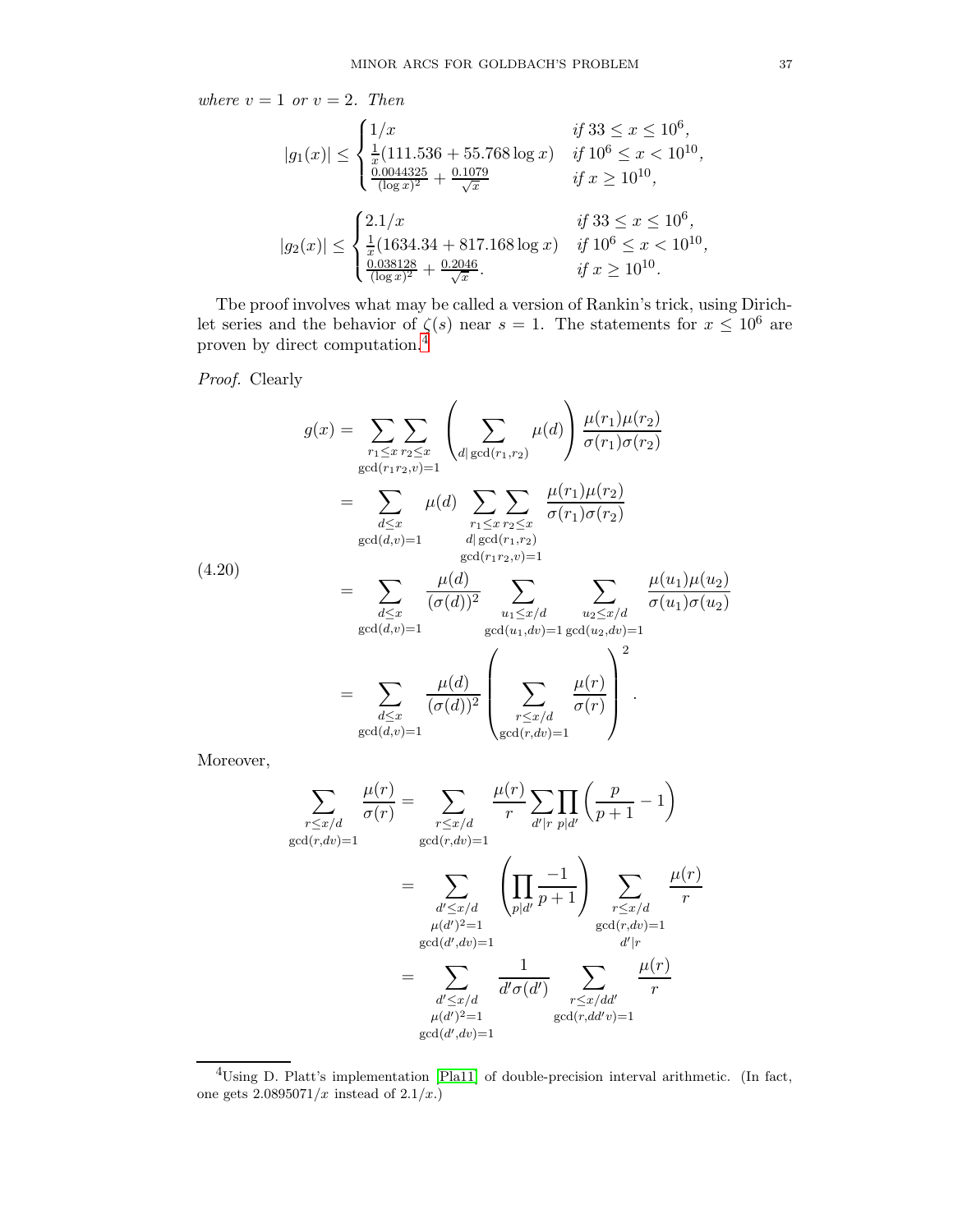and

$$
\sum_{\substack{r \leq x/dd' \\ \gcd(r, dd'v)=1}} \frac{\mu(r)}{r} = \sum_{\substack{d'' \leq x/dd' \\ d''|(dd'v)^\infty}} \frac{1}{d''} \sum_{r \leq x/dd'd''} \frac{\mu(r)}{r}.
$$

Hence

(4.21)

<span id="page-37-0"></span>
$$
|g(x)| \leq \sum_{\substack{d \leq x \\ \gcd(d,v)=1}} \frac{(\mu(d))^2}{(\sigma(d))^2} \left( \sum_{\substack{d' \leq x/d \\ \mu(d')^2 = 1 \\ \gcd(d',dv)=1}} \frac{1}{d' \sigma(d')} \sum_{\substack{d'' \leq x/dd' \\ d'' | (dd'v)^{\infty}}} \frac{1}{d''} f(x/dd'd'') \right)^2,
$$

where  $f(t) =$  $\sum_{r\leq t}\mu(r)/r\Big|$ .

We intend to bound the function  $f(t)$  by a linear combination of terms of the form  $t^{-\delta}$ ,  $\delta \in [0, 1/2)$ . Thus it makes sense now to estimate  $F_v(s_1, s_2, x)$ , defined to be the quantity

$$
\sum_{\substack{d \\ \gcd(d,v)=1}} \frac{(\mu(d))^2}{(\sigma(d))^2} \left( \sum_{\substack{d'_1 \\ \gcd(d'_1, dv)=1}} \frac{\mu(d'_1)^2}{d'_1 \sigma(d'_1)} \sum_{\substack{d''_1 | (dd'_1 v)^\infty \\ d''_1}} \frac{1}{d''_1} \cdot (dd'_1 d''_1)^{1-s_1} \right) \cdot \left( \sum_{\substack{d'_2 \\ \gcd(d'_2, dv)=1}} \frac{\mu(d'_2)^2}{d'_2 \sigma(d'_2)} \sum_{\substack{d''_2 | (dd'_2 v)^\infty}} \frac{1}{d''_2} \cdot (dd'_2 d''_2)^{1-s_2} \right).
$$

for  $s_1, s_2 \in [1/2, 1]$ . This is equal to

$$
\sum_{d} \frac{\mu(d)^2}{d^{s_1+s_2}} \prod_{p|d} \frac{1}{(1+p^{-1})^2 (1-p^{-s_1}) \prod_{p|v} \frac{1}{(1-p^{-s_1})(1-p^{-s_2})} (1-p^{-s_2})}
$$

$$
\cdot \left(\sum_{\substack{d' \\ \gcd(d',dv)=1}} \frac{\mu(d')^2}{(d')^{s_1+1}} \prod_{p'|d'} \frac{1}{(1+p'^{-1})(1-p'^{-s_1})}\right)
$$

$$
\cdot \left(\sum_{\substack{d' \\ \gcd(d',dv)=1}} \frac{\mu(d')^2}{(d')^{s_2+1}} \prod_{p'|d'} \frac{1}{(1+p'^{-1})(1-p'^{-s_2})}\right),
$$

which in turn can easily be seen to equal

(4.22) 
$$
\prod_{p \nmid v} \left( 1 + \frac{p^{-s_1} p^{-s_2}}{(1 - p^{-s_1} + p^{-1})(1 - p^{-s_2} + p^{-1})} \right) \prod_{p \mid v} \frac{1}{(1 - p^{-s_1})(1 - p^{-s_2})} \cdot \prod_{p \nmid v} \left( 1 + \frac{p^{-1} p^{-s_1}}{(1 + p^{-1})(1 - p^{-s_1})} \right) \cdot \prod_{p \nmid v} \left( 1 + \frac{p^{-1} p^{-s_2}}{(1 + p^{-1})(1 - p^{-s_2})} \right)
$$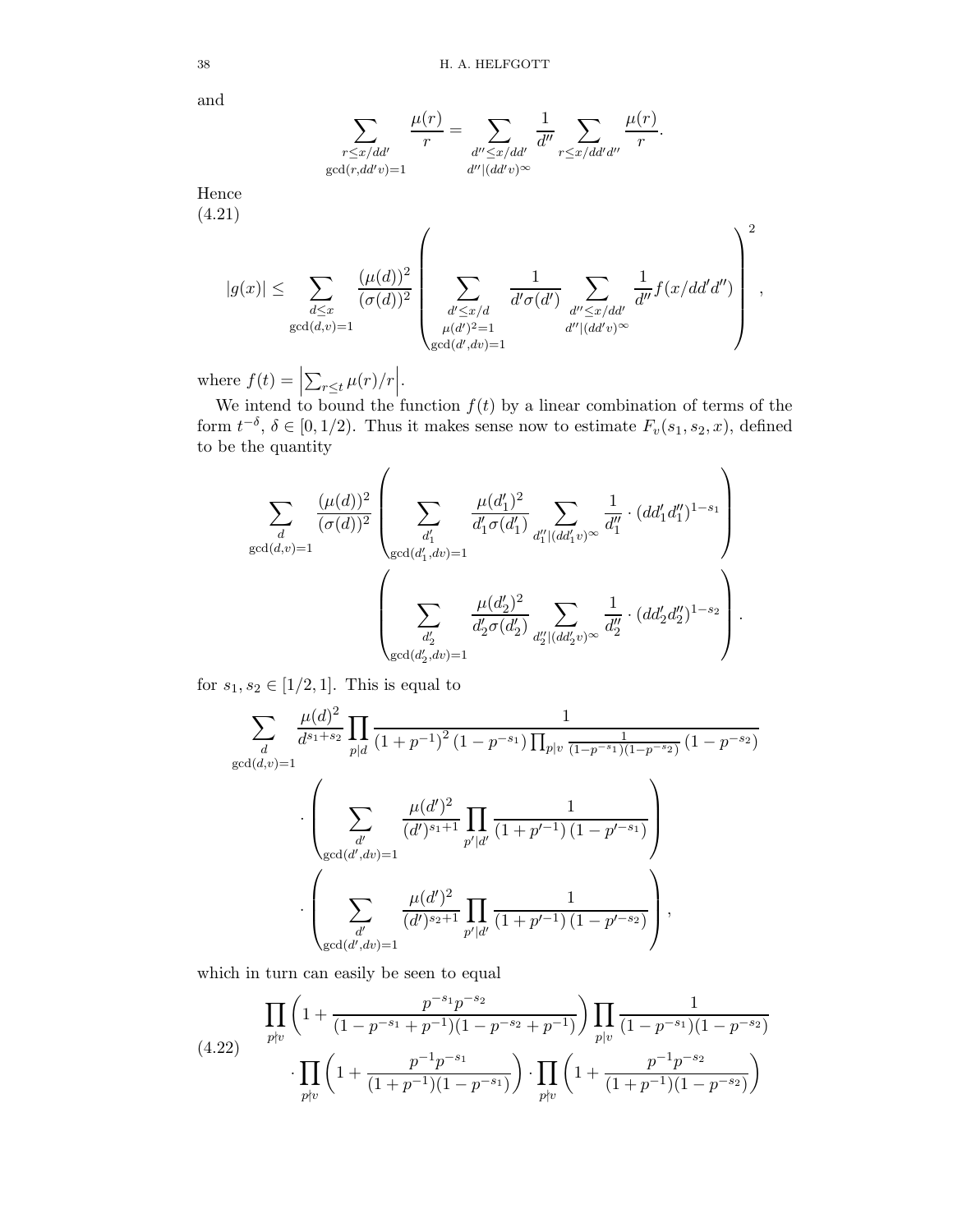Now, for any  $0 < x \le y \le x^{1/2} < 1$ ,

$$
(1+x-y)(1-xy)(1-xy^2)-(1+x)(1-y)(1-x^3)=(x-y)(y^2-x)(xy-x-1)x\leq 0,
$$
  
and so

(4.23)

$$
1 + \frac{xy}{(1+x)(1-y)} = \frac{(1+x-y)(1-xy)(1-xy^2)}{(1+x)(1-y)(1-xy)(1-xy^2)} \le \frac{(1-x^3)}{(1-xy)(1-xy^2)}
$$

<span id="page-38-0"></span>For any  $x \le y_1, y_2 < 1$  with  $y_1^2 \le x, y_2^2 \le x$ ,

$$
(4.24) \t 1 + \frac{y_1 y_2}{(1 - y_1 + x)(1 - y_2 + x)} \le \frac{(1 - x^3)^2 (1 - x^4)}{(1 - y_1 y_2)(1 - y_1 y_2^2)(1 - y_1^2 y_2)}.
$$

This can be checked as follows: multiplying by the denominators and changing variables to x,  $s = y_1 + y_2$  and  $r = y_1y_2$ , we obtain an inequality where the left side, quadratic on s with positive leading coefficient, must be less than or equal to the right side, which is linear on s. The left side minus the right side can be maximal for given  $x$ ,  $r$  only when  $s$  is maximal or minimal. This happens when  $y_1 = y_2$  or when either  $y_i = \sqrt{x}$  or  $y_i = x$  for at least one of  $i = 1, 2$ . In each of these cases, we have reduced [\(4.24\)](#page-38-0) to an inequality in two variables that can be proven automatically<sup>[5](#page-38-1)</sup> by a quantifier-elimination program; the author has used QEPCAD [\[HB11\]](#page-77-1) to do this.

Hence  $F_v(s_1, s_2, x)$  is at most

<span id="page-38-3"></span>
$$
\prod_{p \nmid v} \frac{(1-p^{-3})^2 (1-p^{-4})}{(1-p^{-s_1-s_2})(1-p^{-2s_1-s_2})(1-p^{-s_1-2s_2})} \cdot \prod_{p \mid v} \frac{1}{(1-p^{-s_1})(1-p^{-s_2})}
$$
\n
$$
\cdot \prod_{p \nmid v} \frac{1-p^{-3}}{(1+p^{-s_1-1})(1+p^{-2s_1-1})} \prod_{p \nmid v} \frac{1-p^{-3}}{(1+p^{-s_2-1})(1+p^{-2s_2-1})}
$$
\n
$$
= C_{v,s_1,s_2} \cdot \frac{\zeta(s_1+1)\zeta(s_2+1)\zeta(2s_1+1)\zeta(2s_2+1)}{\zeta(3)^4\zeta(4)(\zeta(s_1+s_2)\zeta(2s_1+s_2)\zeta(s_1+2s_2))^{-1}},
$$

where

$$
C_{v,s_1,s_2} = \begin{cases} 1 & \text{if } v = 1, \\ \frac{(1-2^{-s_1-2s_2})(1+2^{-s_1-1})(1+2^{-2s_1-1})(1+2^{-s_2-1})(1+2^{-2s_2-1})}{(1-2^{-s_1+s_2})^{-1}(1-2^{-2s_1-s_2})^{-1}(1-2^{-s_1})(1-2^{-s_2})(1-2^{-3})^4(1-2^{-4})} & \text{if } v = 2. \end{cases}
$$

<span id="page-38-2"></span>For  $1 \le t \le x$ , [\(2.8\)](#page-6-0) and [\(2.11\)](#page-6-1) imply

(4.26) 
$$
f(t) \le \begin{cases} \sqrt{\frac{2}{t}} & \text{if } x \le 10^{10} \\ \sqrt{\frac{2}{t}} + \frac{0.03}{\log x} \left(\frac{x}{t}\right)^{\frac{\log \log 10^{10}}{\log x - \log 10^{10}}} & \text{if } x > 10^{10}, \end{cases}
$$

where we are using the fact that  $\log x$  is convex-down. Note that, again by convexity,

$$
\frac{\log \log x - \log \log 10^{10}}{\log x - \log 10^{10}} < (\log t)'|_{t = \log 10^{10}} = \frac{1}{\log 10^{10}} = 0.0434294\ldots
$$

Obviously,  $\sqrt{2/t}$  in [\(4.26\)](#page-38-2) can be replaced by  $(2/t)^{1/2-\epsilon}$  for any  $\epsilon \ge 0$ .

.

<span id="page-38-1"></span><sup>&</sup>lt;sup>5</sup>In practice, the case  $y_i = \sqrt{x}$  leads to a polynomial of high degree, and quantifier elimination increases sharply in complexity as the degree increases; a stronger inequality of lower degree (with  $(1 - 3x^3)$  instead of  $(1 - x^3)^2 (1 - x^4)$ ) was given to QEPCAD to prove in this case.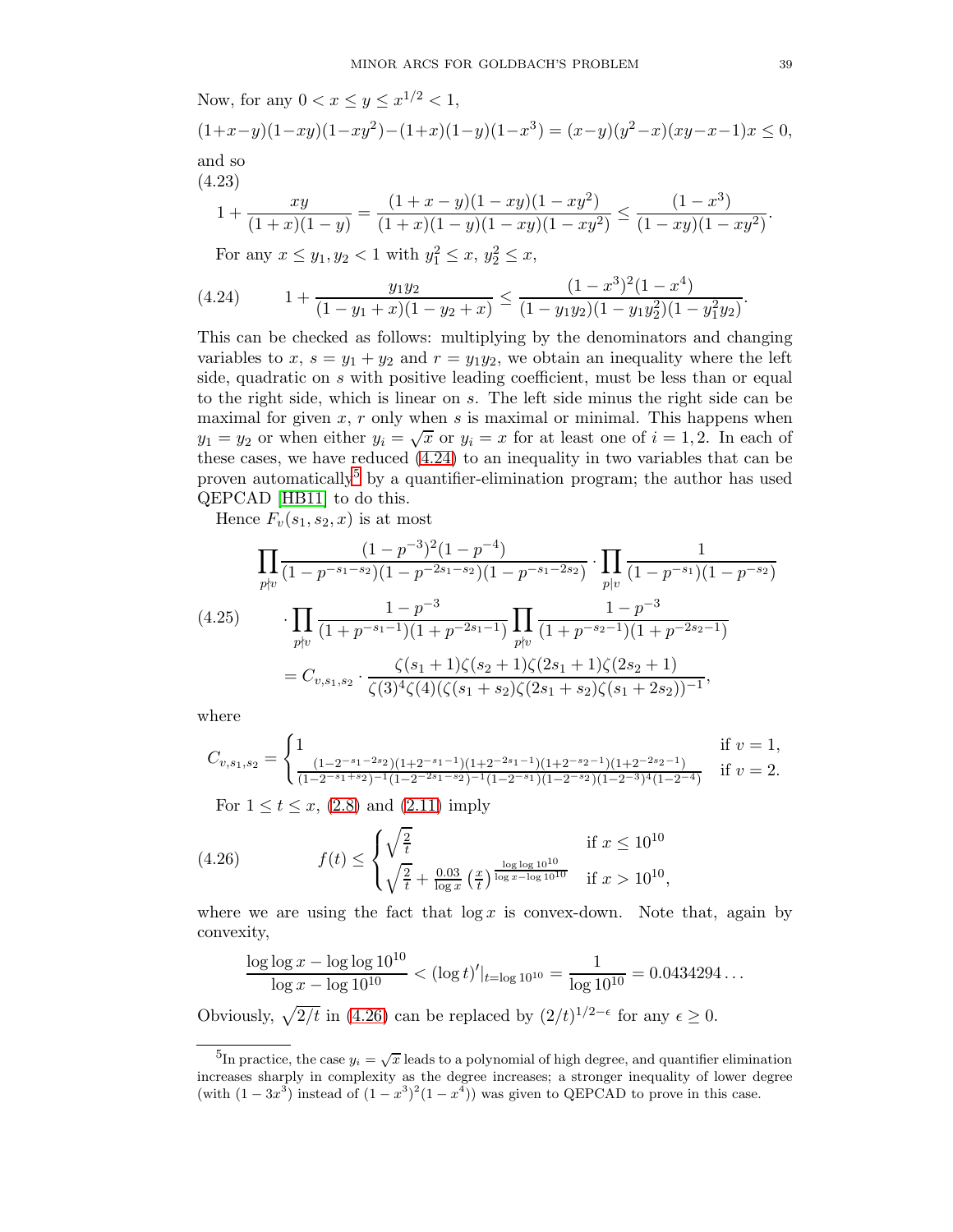By [\(4.21\)](#page-37-0) and [\(4.26\)](#page-38-2),

$$
|g_v(x)| \le \left(\frac{2}{x}\right)^{1-2\epsilon} F_v(1/2 + \epsilon, 1/2 + \epsilon, x)
$$

for  $x \le 10^{10}$ . We set  $\epsilon = 1/\log x$  and obtain from [\(4.25\)](#page-38-3) that

(4.27) 
$$
F_v(1/2 + \epsilon, 1/2 + \epsilon, x) \leq C_{v, \frac{1}{2} + \epsilon, \frac{1}{2} + \epsilon} \frac{\zeta(1 + 2\epsilon)\zeta(3/2)^4 \zeta(2)^2}{\zeta(3)^4 \zeta(4)} \leq 55.768 \cdot C_{v, \frac{1}{2} + \epsilon, \frac{1}{2} + \epsilon} \cdot \left(1 + \frac{\log x}{2}\right),
$$

where we use the easy bound  $\zeta(s) < 1 + 1/(s-1)$  obtained by

$$
\sum n^s < 1 + \int_1^\infty t^s dt.
$$

(For sharper bounds, see [\[BR02\]](#page-76-0).) Now

$$
C_{2,\frac{1}{2}+\epsilon,\frac{1}{2}+\epsilon} \le \frac{(1-2^{-3/2-\epsilon})^2(1+2^{-3/2})^2(1+2^{-2})^2(1-2^{-1-2\epsilon})}{(1-2^{-1/2})^2(1-2^{-3})^4(1-2^{-4})} \le 14.652983,
$$

whereas  $C_{1,\frac{1}{2}+\epsilon,\frac{1}{2}+\epsilon} = 1$ . (We are assuming  $x \ge 10^6$ , and so  $\epsilon \le 1/(\log 10^6)$ .) Hence

$$
|g_v(x)| \le \begin{cases} \frac{1}{x}(111.536 + 55.768 \log x) & \text{if } v = 1, \\ \frac{1}{x}(1634.34 + 817.168 \log x) & \text{if } v = 2. \end{cases}
$$

for  $10^6 \le x < 10^{10}$ .

For general x, we must use the second bound in [\(4.26\)](#page-38-2). Define  $c = 1/(\log 10^{10})$ . We see that, if  $x > 10^{10}$ ,

$$
|g_v(x)| \le \frac{0.03^2}{(\log x)^2} F_1(1 - c, 1 - c) \cdot C_{v, 1 - c, 1 - c}
$$

$$
+ 2 \cdot \frac{\sqrt{2}}{\sqrt{x}} \frac{0.03}{\log x} F(1 - c, 1/2) \cdot C_{v, 1 - c, 1/2}
$$

$$
+ \frac{1}{x} (111.536 + 55.768 \log x) \cdot C_{v, \frac{1}{2} + \epsilon, \frac{1}{2} + \epsilon}
$$

For  $v = 1$ , this gives

$$
|g_1(x)| \le \frac{0.0044325}{(\log x)^2} + \frac{2.1626}{\sqrt{x}\log x} + \frac{1}{x}(111.536 + 55.768 \log x)
$$
  

$$
\le \frac{0.0044325}{(\log x)^2} + \frac{0.1079}{\sqrt{x}};
$$

for  $v = 2$ , we obtain

$$
|g_2(x)| \le \frac{0.038128}{(\log x)^2} + \frac{25.607}{\sqrt{x} \log x} + \frac{1}{x} (1634.34 + 817.168 \log x)
$$
  

$$
\le \frac{0.038128}{(\log x)^2} + \frac{0.2046}{\sqrt{x}}.
$$

.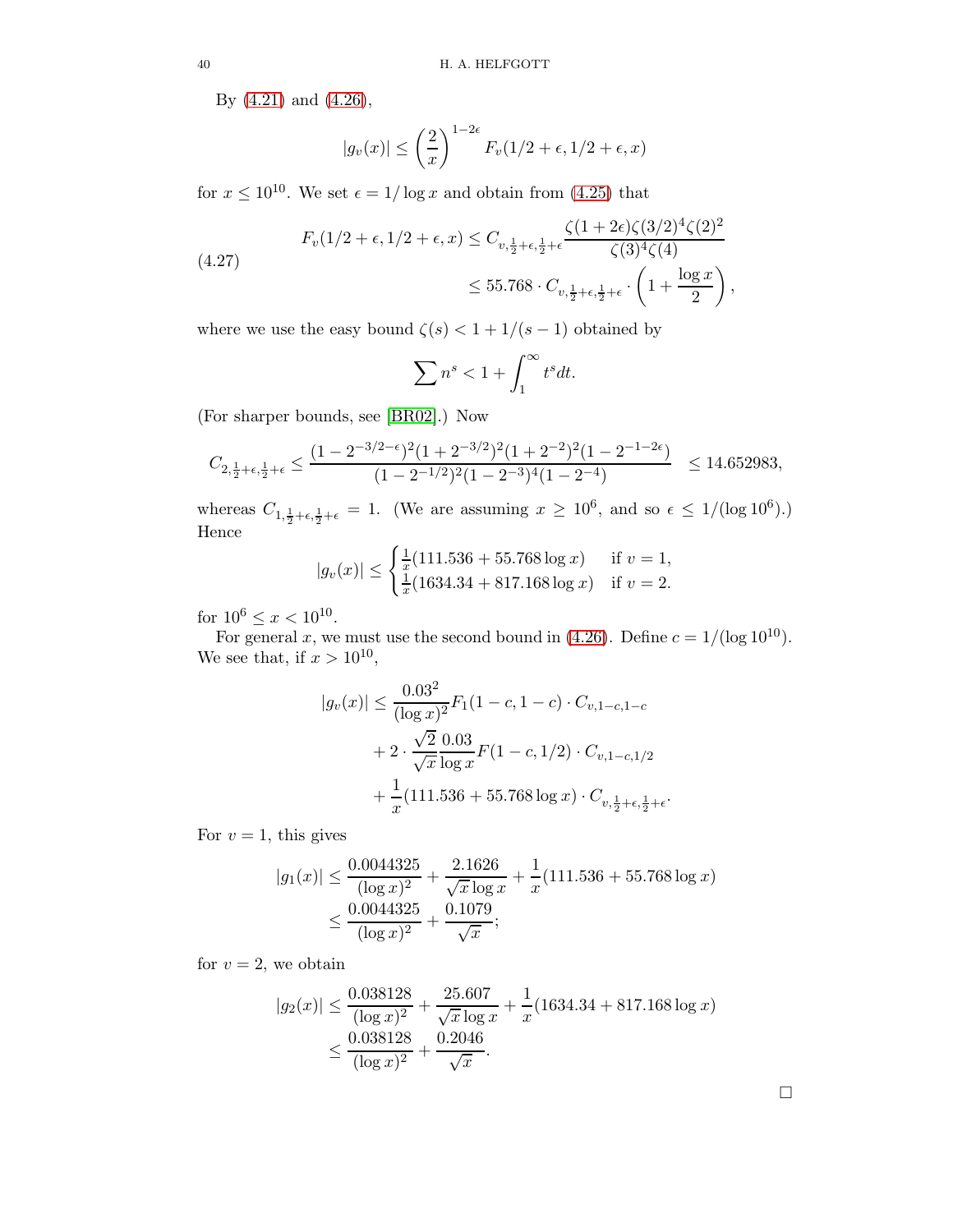4.1.3. Estimating the triple sum. We will now be able to bound the triple sum in [\(4.19\)](#page-35-0), viz.,

<span id="page-40-0"></span>(4.28) 
$$
\sum_{\substack{s \le S \\ \gcd(s,v)=1}} \frac{1}{s} \int_{1/2}^1 g_v(uS/s) du,
$$

where  $g_v$  is as in Lemma [4.2.](#page-35-1)

As we will soon see, Lemma [4.2](#page-35-1) that [\(4.28\)](#page-40-0) is bounded by a constant (essentially because the integral  $\int_0^{1/2} 1/t(\log t)^2$  converges). We must give as good a constant as we can, since it will affect the largest term in the final result.

Clearly  $g_v(R) = g_v([R])$ . The contribution of each  $g_v(m)$ ,  $1 \leq m \leq S$ , to  $(4.28)$  is exactly  $g_v(m)$  times (4.29)

<span id="page-40-1"></span>X S <sup>m</sup>+1 <s<sup>≤</sup> <sup>S</sup> m 1 s gcd(s,v)=1 Z <sup>1</sup> ms/S du + X S <sup>2</sup><sup>m</sup> <s<sup>≤</sup> <sup>S</sup> m+1 1 s gcd(s,v)=1 Z (m+1)s/S ms/S du + X S 2(m+1) <s<sup>≤</sup> <sup>S</sup> 2m 1 s gcd(s,v)=1 Z (m+1)s/S 1/2 du = X S <sup>m</sup>+1 <s≤ S m gcd(s,v)=1 1 s − m S + X S <sup>2</sup><sup>m</sup> <s≤ S m+1 gcd(s,v)=1 1 S + X S 2(m+1) <s≤ S 2m gcd(s,v)=1 m + 1 S − 1 2s .

Write  $f(t) = 1/S$  for  $S/2m < t \leq S/(m+1)$ ,  $f(t) = 0$  for  $t > S/m$  or  $t <$  $S/2(m+1)$ ,  $f(t) = 1/t - m/S$  for  $S/(m+1) < t \leq S/m$  and  $f(t) = (m+1)/S - 1/2t$ for  $S/2(m+1) < t \leq S/2m$ ; then  $(4.29)$  equals  $\sum_{n:\gcd(n,v)=1} f(n)$ . By Euler-Maclaurin (second order), (4.30)

<span id="page-40-2"></span>
$$
\sum_{n} f(n) = \int_{-\infty}^{\infty} f(x) - \frac{1}{2} B_2(\{x\}) f''(x) dx = \int_{-\infty}^{\infty} f(x) + O^* \left( \frac{1}{12} |f''(x)| \right) dx
$$

$$
= \int_{-\infty}^{\infty} f(x) dx + \frac{1}{6} \cdot O^* \left( \left| f' \left( \frac{3}{2m} \right) \right| + \left| f' \left( \frac{s}{m+1} \right) \right| \right)
$$

$$
= \frac{1}{2} \log \left( 1 + \frac{1}{m} \right) + \frac{1}{6} \cdot O^* \left( \left( \frac{2m}{s} \right)^2 + \left( \frac{m+1}{s} \right)^2 \right).
$$

Similarly,

$$
\sum_{n \text{ odd}} f(n) = \int_{-\infty}^{\infty} f(2x+1) - \frac{1}{2} B_2(\{x\}) \frac{d^2 f(2x+1)}{dx^2} dx \n= \frac{1}{2} \int_{-\infty}^{\infty} f(x) dx - 2 \int_{-\infty}^{\infty} \frac{1}{2} B_2 \left( \left\{ \frac{x-1}{2} \right\} \right) f''(x) dx \n= \frac{1}{2} \int_{-\infty}^{\infty} f(x) dx + \frac{1}{6} \int_{-\infty}^{\infty} O^* \left( |f''(x)| \right) dx \n= \frac{1}{4} \log \left( 1 + \frac{1}{m} \right) + \frac{1}{3} \cdot O^* \left( \left( \frac{2m}{s} \right)^2 + \left( \frac{m+1}{s} \right)^2 \right).
$$

We use these expressions for  $m \leq C_0$ , where  $C_0 \geq 33$  is a constant to be computed later; they will give us the main term. For  $m > C_0$ , we use the bounds on  $|g(m)|$  that Lemma [4.2](#page-35-1) gives us.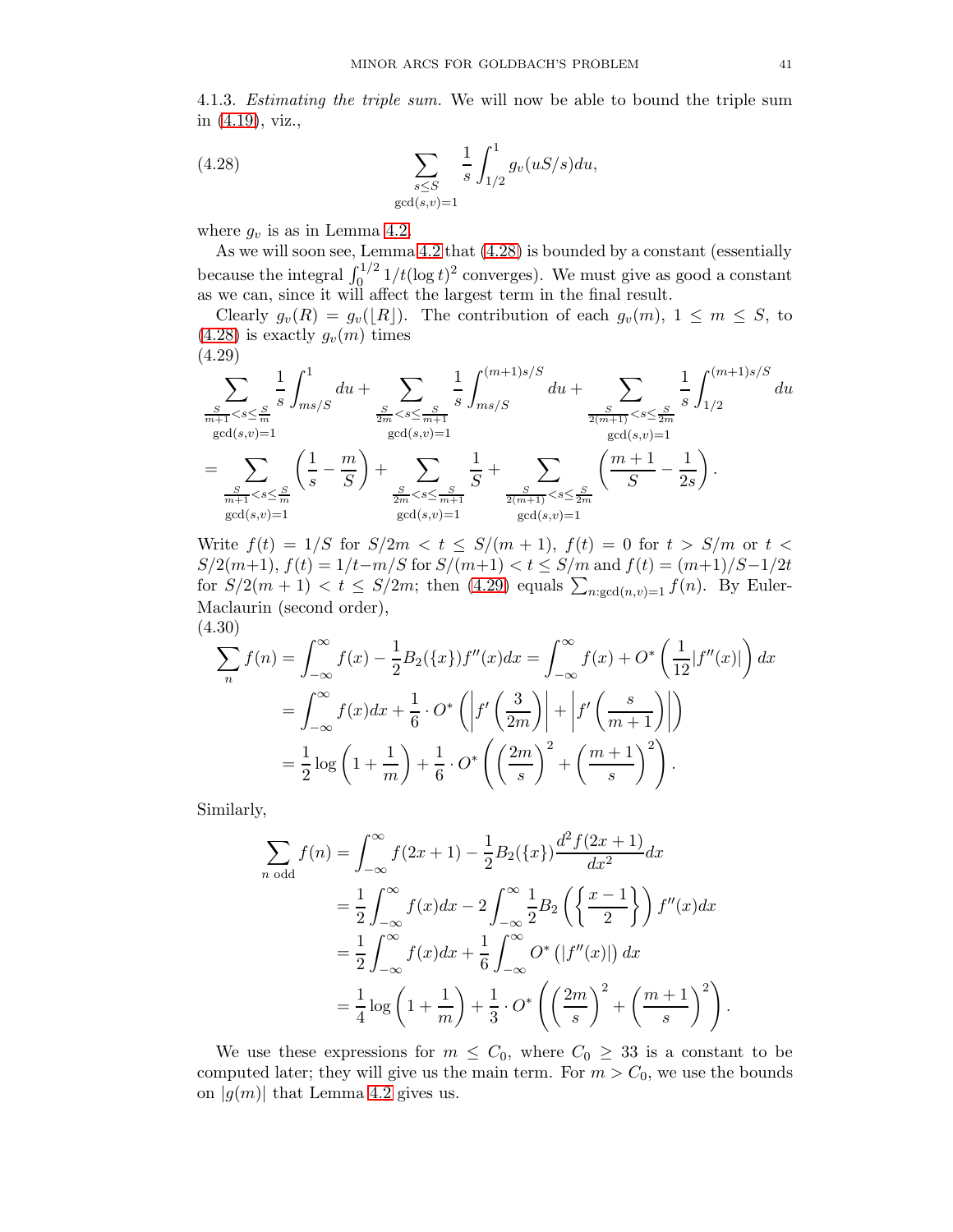### 42 H. A. HELFGOTT

(Starting now and for the rest of the paper, we will focus on the cases  $v = 1$ ,  $v = 2$  when giving explicit computational estimates. All of our procedures would allow higher values of  $v$  as well, but, as will become clear much later, the gains from higher values of  $v$  are offset by losses and complications elsewhere.)

Let us estimate [\(4.28\)](#page-40-0). Let

$$
c_{v,0} = \begin{cases} 1/6 & \text{if } v = 1, \\ 1/3 & \text{if } v = 2, \end{cases} \quad c_{v,1} = \begin{cases} 1 & \text{if } v = 1, \\ 2.5 & \text{if } v = 2, \end{cases}
$$

$$
c_{v,2} = \begin{cases} 55.768 \dots & \text{if } v = 1, \\ 817.168 \dots & \text{if } v = 2, \end{cases} \quad c_{v,3} = \begin{cases} 111.536 \dots & \text{if } v = 1, \\ 1634.34 \dots & \text{if } v = 2, \end{cases}
$$

$$
c_{v,4} = \begin{cases} 0.0044325 \dots & \text{if } v = 1, \\ 0.038128 \dots & \text{if } v = 2, \end{cases} \quad c_{v,5} = \begin{cases} 0.1079 \dots & \text{if } v = 1, \\ 0.2046 \dots & \text{if } v = 2. \end{cases}
$$

Then [\(4.28\)](#page-40-0) equals

$$
\sum_{m \leq C_0} g_v(m) \cdot \left(\frac{\phi(v)}{2v} \log \left(1 + \frac{1}{m}\right) + O^* \left(c_{v,0} \frac{5m^2 + 2m + 1}{S^2}\right)\right)
$$
  
+ 
$$
\sum_{S/10^6 \leq s < S/C_0} \frac{1}{s} \int_{1/2}^1 O^* \left(\frac{c_{v,1}}{uS/s}\right) du
$$
  
+ 
$$
\sum_{S/10^{10} \leq s < S/10^6} \frac{1}{s} \int_{1/2}^1 O^* \left(\frac{c_{v,2} \log(uS/s) + c_{v,3}}{uS/s}\right) du
$$
  
+ 
$$
\sum_{s < S/10^{10}} \frac{1}{s} \int_{1/2}^1 O^* \left(\frac{c_{v,4}}{(\log uS/s)^2} + \frac{c_{v,5}}{\sqrt{uS/s}}\right) du,
$$

which is

$$
\sum_{m \leq C_0} g_v(m) \cdot \frac{\phi(v)}{2v} \log \left( 1 + \frac{1}{m} \right) + \sum_{m \leq C_0} |g(m)| \cdot O^* \left( c_{v,0} \frac{5m^2 + 2m + 1}{S^2} \right)
$$
  
+  $O^* \left( c_{v,1} \frac{\log 2}{C_0} + \frac{\log 2}{10^6} \left( c_{v,3} + c_{v,2} (1 + \log 10^6) \right) + \frac{2 - \sqrt{2}}{10^{10/2}} c_{v,5} \right)$   
+  $O^* \left( \sum_{s < S/10^{10}} \frac{c_{v,4/2}}{s (\log S/2s)^2} \right)$ 

for  $S \ge (C_0 + 1)$ . Note that  $\sum_{s \le S/10^{10}} \frac{1}{s(\log S)}$  $\frac{1}{s(\log S/2s)^2}=\int_0^{\frac{2}{10^{10}}}$ 1  $\frac{1}{t(\log t)^2}dt$ . Now

$$
\frac{c_{v,4}}{2} \int_0^{2/10^{10}} \frac{1}{t(\log t)^2} dt = \frac{c_{v,4}/2}{\log(10^{10}/2)} = \begin{cases} 0.00009923\dots & \text{if } v = 1\\ 0.000853636\dots & \text{if } v = 2. \end{cases}
$$

and

$$
\frac{\log 2}{10^6} (c_{v,3} + c_{v,2}(1 + \log 10^6)) + \frac{2 - \sqrt{2}}{10^5} c_{v,5} = \begin{cases} 0.0006506 \dots & \text{if } v = 1\\ 0.009525 \dots & \text{if } v = 2. \end{cases}
$$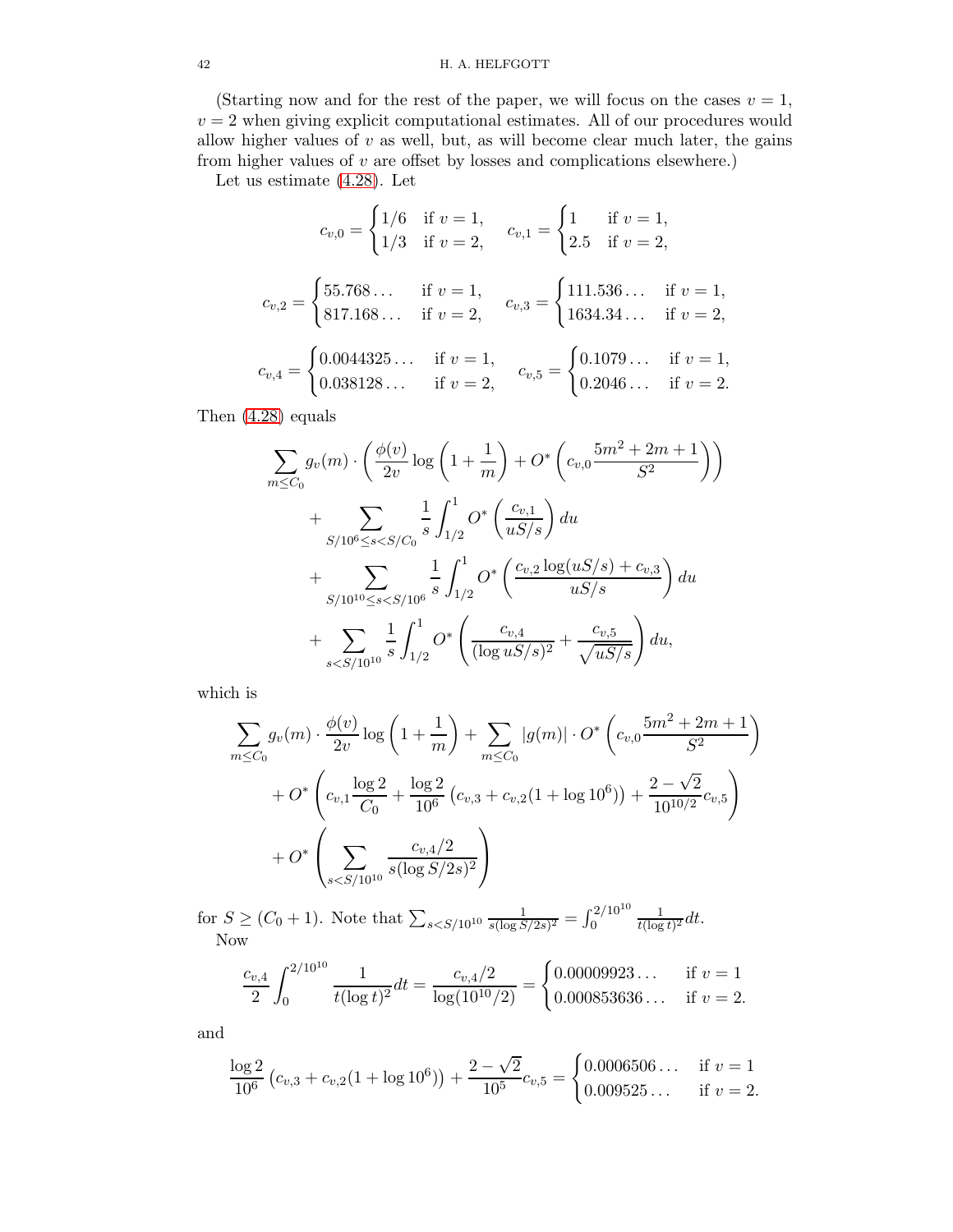For  $C_0 = 10000$ ,

$$
\frac{\phi(v)}{v} \frac{1}{2} \sum_{m \le C_0} g_v(m) \cdot \log\left(1 + \frac{1}{m}\right) = \begin{cases} 0.362482 \dots & \text{if } v = 1, \\ 0.360576 \dots & \text{if } v = 2, \end{cases}
$$
  

$$
c_{v,0} \sum_{m \le C_0} |g_v(m)| (5m^2 + 2m + 1) \le \begin{cases} 6204066.5 \dots & \text{if } v = 1, \\ 15911340.1 \dots & \text{if } v = 2, \end{cases}
$$

and

$$
c_{v,1} \cdot (\log 2)/C_0 = \begin{cases} 0.00006931\ldots & \text{if } v = 1, \\ 0.00017328\ldots & \text{if } v = 2. \end{cases}
$$

<span id="page-42-0"></span>Thus, for  $S \geq 100000$ ,

(4.31) 
$$
\sum_{s \le S} \frac{1}{s} \int_{1/2}^1 g_v(uS/s) du \le \begin{cases} 0.36393 & \text{if } v = 1, \\ 0.37273 & \text{if } v = 2. \end{cases}
$$
gcd(s,v)=1

For  $S < 100000$ , we proceed as above, but using the exact expression  $(4.29)$ instead of [\(4.30\)](#page-40-2). Note [\(4.29\)](#page-40-1) is of the form  $f_{s,m,1}(S) + f_{s,m,2}(S)/S$ , where both  $f_{s,m,1}(S)$  and  $f_{s,m,2}(S)$  depend only on  $\lfloor S \rfloor$  (and on s and m). Summing over  $m \leq S$ , we obtain a bound of the form

$$
\sum_{\substack{s \le S \\ \gcd(s,v)=1}} \frac{1}{s} \int_{1/2}^1 g_v(uS/s) du \le G_v(S)
$$

with

$$
G_v(S) = K_{v,1}(|S|) + K_{v,2}(|S|)/S,
$$

where  $K_{v,1}(n)$  and  $K_{v,2}(n)$  can be computed explicitly for each integer n. (For example,  $G_v(S) = 1 - 1/S$  for  $1 \le S < 2$  and  $G_v(S) = 0$  for  $S < 1$ .

It is easy to check numerically that this implies that [\(4.31\)](#page-42-0) holds not just for  $S \ge 100000$  but also for  $40 \le S < 100000$  (if  $v = 1$ ) or  $16 \le S < 100000$  (if  $v = 2$ ). Using the fact that  $G_v(S)$  is non-negative, we can compare  $\int_1^T G_v(S) dS/S$ with  $\log(T + 1/N)$  for each  $T \in [2, 40] \cap \frac{1}{N}$  $\frac{1}{N}\mathbb{Z}$  (N a large integer) to show, again numerically, that

<span id="page-42-1"></span>(4.32) 
$$
\int_{1}^{T} G_{v}(S) \frac{dS}{S} \leq \begin{cases} 0.3698 \log T & \text{if } v = 1, \\ 0.37273 \log T & \text{if } v = 2. \end{cases}
$$

(We use  $N = 100000$  for  $v = 1$ ; already  $N = 10$  gives us the answer above for  $v = 2$ . Indeed, computations suggest the better bound 0.358 instead of 0.37273; we are committed to using 0.37273 because of [\(4.31\)](#page-42-0).)

<span id="page-42-2"></span>Multiplying by  $6v/\pi^2 \sigma(v)$ , we conclude that

(4.33) 
$$
S_1(U, W) = \frac{x}{W} \cdot H_1\left(\frac{x}{WU}\right) + O^*\left(5.08\zeta(3/2)^3 \frac{x^{3/2}}{W^{3/2}U}\right)
$$

if  $v = 1$ ,

<span id="page-42-3"></span>(4.34) 
$$
S_1(U, W) = \frac{x}{W} \cdot H_2\left(\frac{x}{WU}\right) + O^*\left(1.27\zeta(3/2)^3 \frac{x^{3/2}}{W^{3/2}U}\right)
$$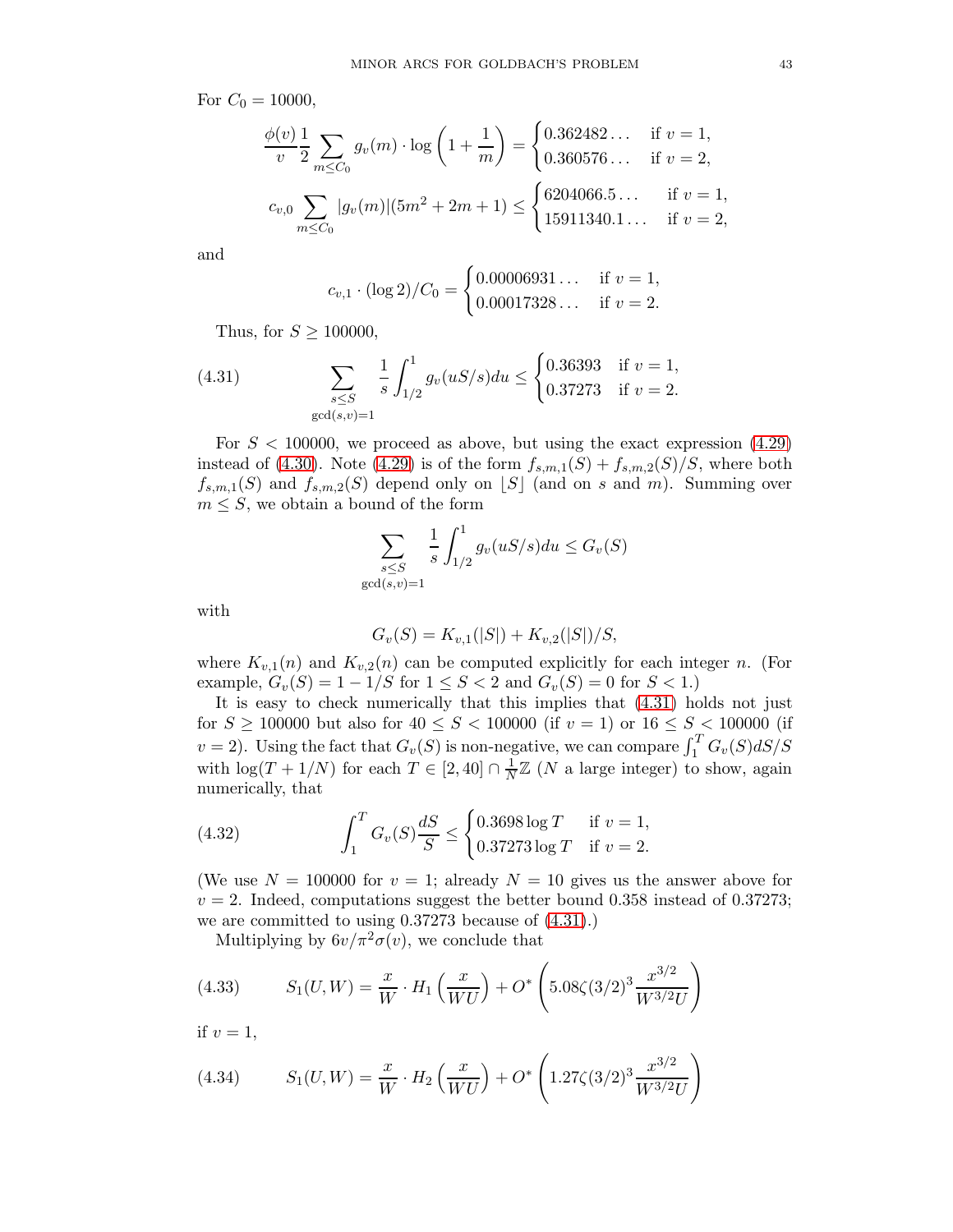if  $v = 2$ , where (4.35)

<span id="page-43-3"></span>
$$
H_1(S) = \begin{cases} \frac{6}{\pi^2} G_1(S) & \text{if } 1 \le S < 40, \\ 0.22125 & \text{if } S \ge 40, \end{cases} \qquad H_2(s) = \begin{cases} \frac{4}{\pi^2} G_2(S) & \text{if } 1 \le S < 16, \\ 0.15107 & \text{if } S \ge 16. \end{cases}
$$

Hence (by [\(4.32\)](#page-42-1))

<span id="page-43-2"></span>(4.36) 
$$
\int_{1}^{T} H_{v}(S) \frac{dS}{S} \leq \begin{cases} 0.22482 \log T & \text{if } v = 1, \\ 0.15107 \log T & \text{if } v = 2; \end{cases}
$$

moreover,  $H_1(S) \leq 3/\pi^2$ ,  $H_2(S) \leq 2/\pi^2$  for all S. \* \* \*

*Note.* There is another way to obtain cancellation on  $\mu$ , applicable when  $(x/W) > Uq$  (as is unfortunately never the case in our main application). For this alternative to be taken, one must either apply Cauchy-Schwarz on  $n$  rather than m (resulting in exponential sums over  $m$ ) or lump together all m near each other and in the same congruence class modulo q before applying Cauchy-Schwarz on m (one can indeed do this if  $\delta$  is small). We could then write

$$
\sum_{\substack{m\sim W\\m\equiv r \bmod q}} \sum_{\substack{d|m\\d>U}} \mu(d) = -\sum_{\substack{m\sim W\\m\equiv r \bmod q}} \sum_{\substack{d|m\\d\leq U}} \mu(d) = -\sum_{d\leq U} \mu(d) (W/qd + O(1))
$$

and obtain cancellation on d. If  $Uq \geq (x/W)$ , however, the error term dominates.

# 4.2. The sum  $S_2$ : the large sieve, primes and tails. We must now bound

<span id="page-43-1"></span>(4.37) 
$$
S_2(U', W', W) = \sum_{\substack{U' < m \leq \frac{x}{W} \\ \gcd(m, v) = 1}} \left| \sum_{W' < p \leq W} (\log p) e(\alpha m p) \right|^2.
$$

for  $U' = \max(U, x/2W), W' = \max(V, W/2)$ . (The condition  $gcd(p, v) = 1$  will be fulfilled automatically by the assumption  $V > v$ .

From a modern perspective, this is clearly a case for a large sieve. It is also clear that we ought to try to apply a large sieve for sequences of prime support. What is subtler here is how to do things well for very large q (i.e.,  $x/q$  small). This is in some sense a dual problem to that of  $q$  small, but it poses additional complications; for example, it is not obvious how to take advantage of prime support for very large q.

As in type I, we avoid this entire issue by forbidding  $q$  large and then taking advantage of the error term  $\delta/x$  in the approximation  $\alpha = \frac{a}{q} + \frac{\delta}{x}$ . This is one of the main innovations here. Note this alternative method will allow us to take advantage of prime support.

A key situation to study is that of frequencies  $\alpha_i$  clustering around given rationals  $a/q$  while nevertheless keeping at a certain small distance from each other.

<span id="page-43-0"></span>**Lemma 4.3.** Let  $q \ge 1$ . Let  $\alpha_1, \alpha_2, \ldots, \alpha_k \in \mathbb{R}/\mathbb{Z}$  be of the form  $\alpha_i = a_i/q + v_i$ ,  $0 \leq a_i < q$ , where the elements  $v_i \in \mathbb{R}$  all lie in an interval of length  $v > 0$ , and where  $a_i = a_j$  implies  $|v_i - v_j| > \nu > 0$ . Assume  $\nu + \nu \leq 1/q$ . Then, for any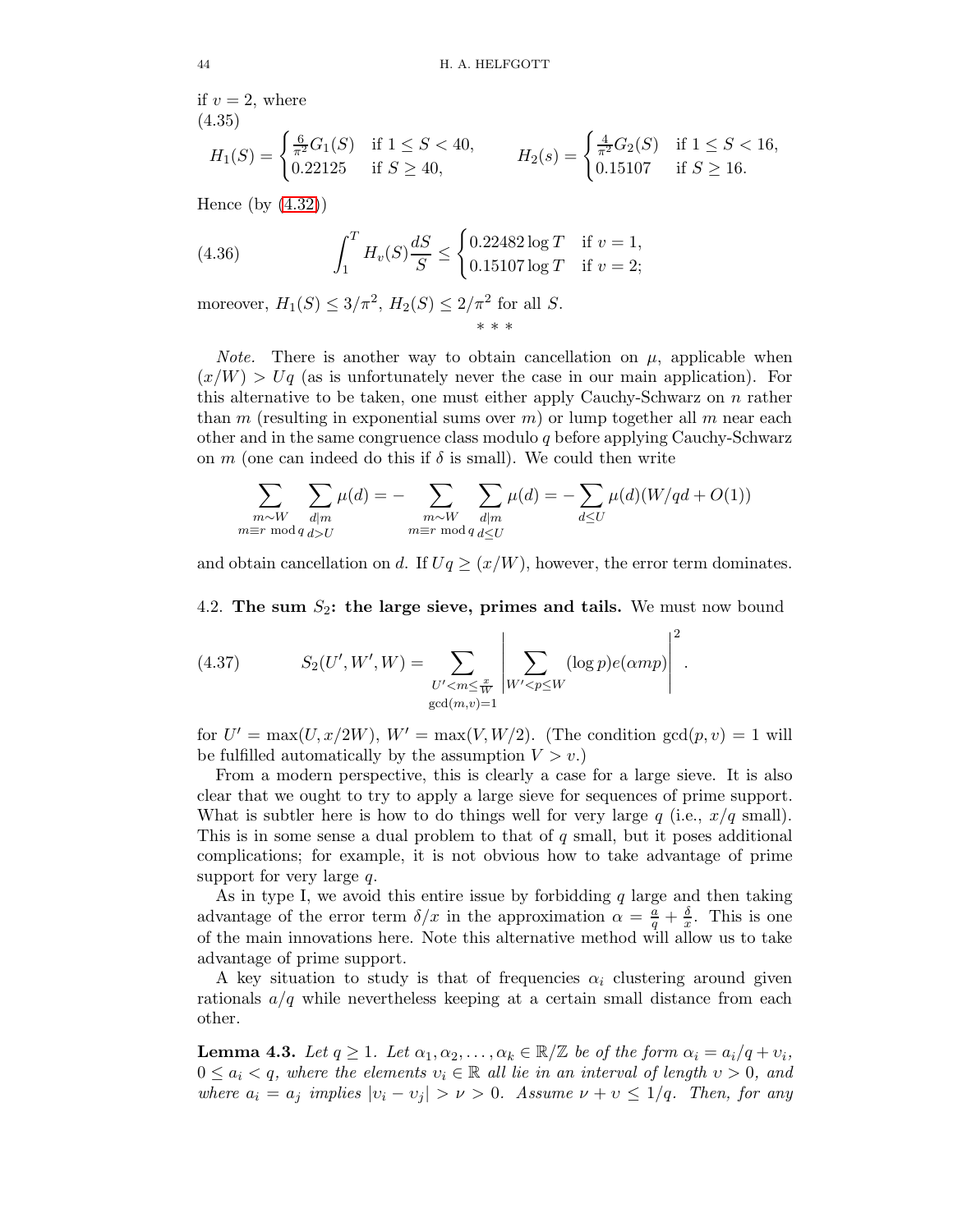<span id="page-44-0"></span>
$$
W, W' \ge 1, W' \ge W/2,
$$
  
\n(4.38) 
$$
\sum_{i=1}^{k} \left| \sum_{W' < p \le W} (\log p) e(\alpha_i p) \right|^2 \le \min \left( 1, \frac{2q}{\phi(q)} \frac{1}{\log ((q(\nu + \nu))^{-1})} \right) \cdot (W - W' + \nu^{-1}) \sum_{W' < p \le W} (\log p)^2.
$$

*Proof.* For any distinct i, j, the angles  $\alpha_i$ ,  $\alpha_j$  are separated by at least  $\nu$  (if  $a_i = a_j$  or at least  $1/q - |v_i - v_j| \ge 1/q - v \ge \nu$  (if  $a_i \ne a_j$ ). Hence we can apply the large sieve (in the optimal  $N + \delta^{-1} - 1$  form due to Selberg [\[Sel91\]](#page-78-0) and Montgomery-Vaughan [\[MV74\]](#page-77-2)) and obtain the bound in [\(4.38\)](#page-44-0) with 1 instead of  $min(1, \ldots)$  immediately.

We can also apply Montgomery's inequality ([\[Mon68\]](#page-77-3), [\[Hux72\]](#page-77-4); see the expo-sitions in [\[Mon71,](#page-77-5) pp. 27–29] and [\[IK04,](#page-77-6)  $\S7.4$ ]). This gives us that the left side of  $(4.38)$  is at most

<span id="page-44-1"></span>(4.39)  

$$
\left(\sum_{\substack{r\leq R\\ \gcd(r,q)=1}}\frac{(\mu(r))^2}{\phi(r)}\right)^{-1}\sum_{\substack{r\leq R\\ \gcd(r,q)=1}}\sum_{\substack{a'\bmod r\\ \gcd(a',r)=1}}\sum_{i=1}^k\left|\sum_{W'
$$

If we add all possible fractions of the form  $a'/r$ ,  $r \leq R$ ,  $gcd(r, q) = 1$ , to the fractions  $a_i/q$ , we obtain fractions that are separated by at least  $1/qR^2$ . If  $\nu+\nu \geq$  $1/qR^2$ , then the resulting angles  $\alpha_i + a'/r$  are still separated by at least  $\nu$ . Thus we can apply the large sieve to [\(4.39\)](#page-44-1); setting  $R = 1/\sqrt{(\nu + \nu)q}$ , we see that we gain a factor of (4.40)

$$
\sum_{\substack{r \le R \\ \gcd(r,q)=1}} \frac{(\mu(r))^2}{\phi(r)} \ge \frac{\phi(q)}{q} \sum_{r \le R} \frac{(\mu(r))^2}{\phi(r)} \ge \frac{\phi(q)}{q} \sum_{d \le R} \frac{1}{d} \ge \frac{\phi(q)}{2q} \log((q(\nu+\nu))^{-1}),
$$

since  $\sum_{d\leq R} 1/d \geq \log(R)$  for all  $R \geq 1$  (integer or not).

Let us first give a bound on sums of the type of  $S_2(U, V, W)$  using prime support but not the error terms (or Lemma [4.3\)](#page-43-0).

<span id="page-44-4"></span>**Lemma 4.4.** Let 
$$
W \ge 1
$$
,  $W' \ge W/2$ . Let  $\alpha = a/q + O^*(1/qQ)$ ,  $q \le Q$ . Then  
\n
$$
\sum_{A_0 < m \le A_1} \left| \sum_{W' < p \le W} (\log p) e(\alpha m p) \right|^2
$$
\n
$$
\le \left[ \frac{A_1 - A_0}{\min(q, \lceil Q/2 \rceil)} \right] \cdot (W - W' + 2q) \sum_{W' < p \le W} (\log p)^2.
$$

<span id="page-44-3"></span>If  $q \lt W/2$  and  $Q \geq 3.5W$ , the following bound also holds:

<span id="page-44-2"></span>(4.42) 
$$
\sum_{A_0 < m \le A_1} \left| \sum_{W' < p \le W} (\log p) e(\alpha m p) \right|^2 \le \left\lceil \frac{A_1 - A_0}{q} \right\rceil \cdot \frac{q}{\phi(q)} \frac{W}{\log(W/2q)} \cdot \sum_{W' < p \le W} (\log p)^2.
$$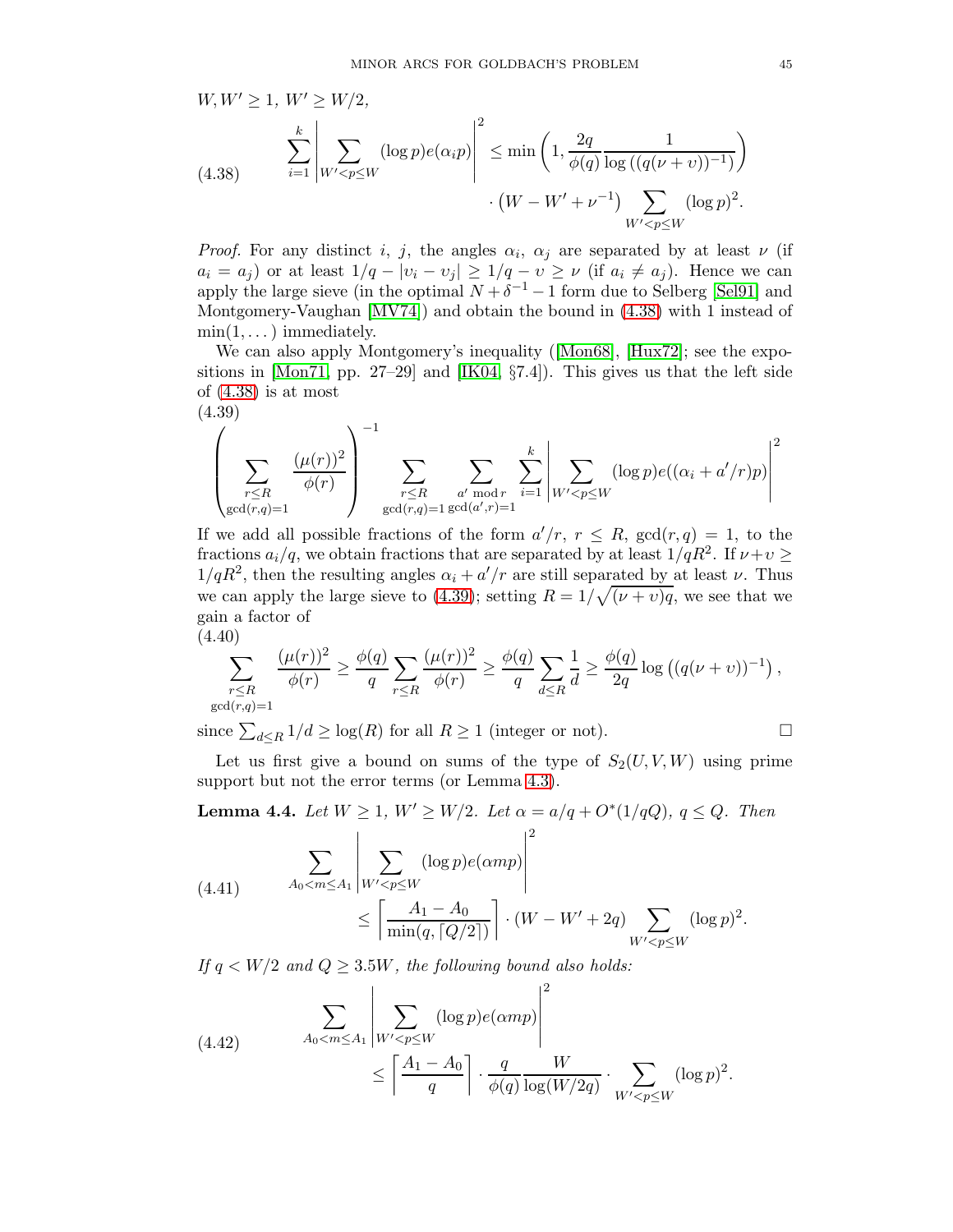If  $A_1 - A_0 \leq \varrho q$  and  $q \leq \rho Q$ ,  $\varrho$ ,  $\rho \in [0,1]$ , the following bound also holds:

<span id="page-45-0"></span>(4.43) 
$$
\sum_{A_0 < m \le A_1} \left| \sum_{W' < p \le W} (\log p) e(\alpha m p) \right|^2 \le (W - W' + q/(1 - \varrho \rho)) \sum_{W' < p \le W} (\log p)^2.
$$

The inequality [\(4.42\)](#page-44-2) can be stronger than (4.42) only when  $q \lt W/7.2638...$ (if q is odd) or  $q \lt W/92.514...$  (if q is even).

*Proof.* Let  $k = \min(q, [Q/2]) \geq [q/2]$ . We split  $(A_0, A_1]$  into  $[(A_1 - A_0)/k]$ blocks of at most k consecutive integers  $m_0 + 1, m_0 + 2, \ldots$  For  $m, m'$  in such a block,  $\alpha m$  and  $\alpha m'$  are separated by a distance of at least

$$
|\{(a/q)(m-m')\}| - O^*(k/qQ) = 1/q - O^*(1/2q) \ge 1/2q.
$$

By the large sieve

$$
(4.44) \sum_{a=1}^{q} \left| \sum_{W' < p \le W} (\log p) e(\alpha (m_0 + a)p) \right|^2 \le ((W - W') + 2q) \sum_{W' < p \le W} (\log p)^2.
$$

We obtain [\(4.41\)](#page-44-3) by summing over all  $[(A_1 - A_0)/k]$  blocks.

If  $A_1 - A_0 \leq |\varrho q|$  and  $q \leq \rho Q$ ,  $\varrho, \varrho \in [0, 1]$ , we obtain [\(4.43\)](#page-45-0) simply by applying the large sieve without splitting the interval  $A_0 < m \leq A_1$ .

Let us now prove [\(4.42\)](#page-44-2). We will use Montgomery's inequality, followed by Montgomery and Vaughan's large sieve with weights. An angle  $a/q + a'_1/r_1$  is separated from other angles  $a'/q + a'_2/r_2$   $(r_1, r_2 \le R, \gcd(a_i, r_i) = 1)$  by at least  $1/qr_1R$ , rather than just  $1/qR^2$ . We will choose R so that  $qR^2 < Q$ ; this implies  $1/Q < 1/qR^2 \leq 1/qr_1R$ .

By Montgomery's inequality [\[IK04,](#page-77-6) Lemma 7.15], applied (for each  $1 \le a \le q$ ) to  $S(\alpha) = \sum_n a_n e(\alpha n)$  with  $a_n = \log(n)e(\alpha(m_0 + a)n)$  if n is prime and  $a_n = 0$ otherwise,

<span id="page-45-1"></span>(4.45)  

$$
\frac{1}{\phi(r)} \left| \sum_{W' < p \le W} (\log p) e(\alpha(m_0 + a)p) \right|^2
$$

$$
\le \sum_{\substack{a' \bmod r \\ \gcd(a', r) = 1}} \left| \sum_{W' < p \le W} (\log p) e\left(\left(\alpha(m_0 + a) + \frac{a'}{r}\right)p\right) \right|^2.
$$

for each square-free  $r \leq W'$ . We multiply both sides of [\(4.45\)](#page-45-1) by  $(W/2 +$  $(3/2)(1/qrR - 1/Q)^{-1}$  and sum over all  $a = 0, 1, ..., q - 1$  and all squarefree  $r \leq R$  coprime to q; we will later make sure that  $R \leq W'$ . We obtain that

<span id="page-45-2"></span>(4.46) 
$$
\sum_{\substack{r \leq R \\ \gcd(r,q)=1}} \left( \frac{W}{2} + \frac{3}{2} \left( \frac{1}{qrR} - \frac{1}{Q} \right)^{-1} \right)^{-1} \frac{\mu(r)^2}{\phi(r)}
$$

$$
\cdot \sum_{a=1}^q \left| \sum_{W' < p \leq W} (\log p) e(\alpha(m_0 + a)p) \right|^2
$$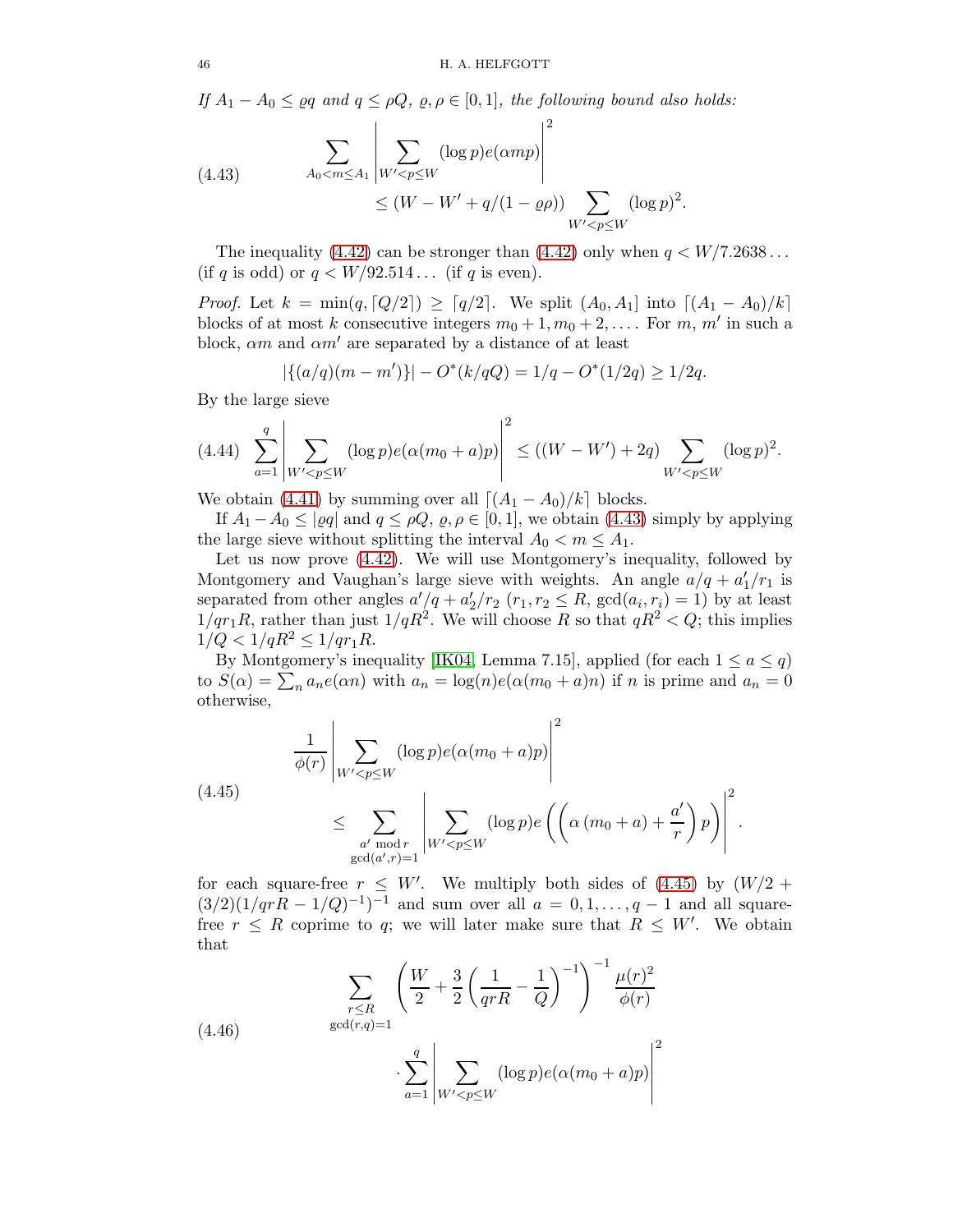is at most

<span id="page-46-0"></span>
$$
\sum_{\substack{r \le R \\ \gcd(r,q)=1}} \left( \frac{W}{2} + \frac{3}{2} \left( \frac{1}{qrR} - \frac{1}{Q} \right)^{-1} \right)^{-1}
$$
\n
$$
(4.47) \qquad \text{r sq-free}
$$
\n
$$
\sum_{a=1}^{q} \sum_{\substack{a' \bmod r \\ \gcd(a',r)=1}} \left| \sum_{W' < p \le W} (\log p) e\left( \left( \alpha \left( m_0 + a \right) + \frac{a'}{r} \right) p \right) \right|^2
$$

We now apply the large sieve with weights  $\text{[MV73, (1.6)]}$ , recalling that each angle  $\alpha(m_0 + a) + a'/r$  is separated from the others by at least  $1/qrR - 1/Q$ ; we obtain that [\(4.47\)](#page-46-0) is at most  $\sum_{W' < p \leq W} (\log p)^2$ . It remains to estimate the sum in the first line of  $(4.46)$ . (We are following here a procedure analogous to that used in [\[MV73\]](#page-77-7) to prove the Brun-Titchmarsh theorem.)

Assume first that  $q \leq W/13.5$ . Set

(4.48) 
$$
R = \left(\sigma \frac{W}{q}\right)^{1/2},
$$

where  $\sigma = 1/2e^{2.0.25068} = 0.30285...$  It is clear that  $qR^2 < Q, q < W'$  and  $R \geq 2$ . Moreover, for  $r \leq R$ ,

$$
\frac{1}{Q} \le \frac{1}{3.5W} \le \frac{\sigma}{3.5} \frac{1}{\sigma W} = \frac{\sigma}{3.5} \frac{1}{qR^2} \le \frac{\sigma/3.5}{qrR}.
$$

Hence

$$
\frac{W}{2} + \frac{3}{2} \left( \frac{1}{qrR} - \frac{1}{Q} \right)^{-1} \le \frac{W}{2} + \frac{3}{2} \frac{qrR}{1 - \sigma/3.5} = \frac{W}{2} + \frac{3r}{2(1 - \frac{\sigma}{3.5})R} \cdot 2\sigma \frac{W}{2}
$$

$$
= \frac{W}{2} \left( 1 + \frac{3\sigma}{1 - \sigma/3.5} \frac{rW}{R} \right) < \frac{W}{2} \left( 1 + \frac{rW}{R} \right)
$$

and so

$$
\sum_{\substack{r \le R \\ \gcd(r,q)=1}} \left( \frac{W}{2} + \frac{3}{2} \left( \frac{1}{qrR} - \frac{1}{Q} \right)^{-1} \right)^{-1} \frac{\mu(r)^2}{\phi(r)} \n\ge \frac{2}{W} \sum_{\substack{r \le R \\ \gcd(r,q)=1}} (1 + rR^{-1})^{-1} \frac{\mu(r)^2}{\phi(r)} \ge \frac{2}{W} \frac{\phi(q)}{q} \sum_{r \le R} (1 + rR^{-1})^{-1} \frac{\mu(r)^2}{\phi(r)}.
$$

For  $R \geq 2$ ,

$$
\sum_{r \le R} (1 + rR^{-1})^{-1} \frac{\mu(r)^2}{\phi(r)} > \log R + 0.25068;
$$

this is true for  $R \ge 100$  by [\[MV73,](#page-77-7) Lemma 8] and easily verifiable numerically for  $2 \leq R < 100$ . (It suffices to verify this for R integer with  $r < R$  instead of  $r \leq R$ , as that is the worst case.)

Now

$$
\log R = \frac{1}{2} \left( \log \frac{W}{2q} + \log 2\sigma \right) = \frac{1}{2} \log \frac{W}{2q} - 0.25068.
$$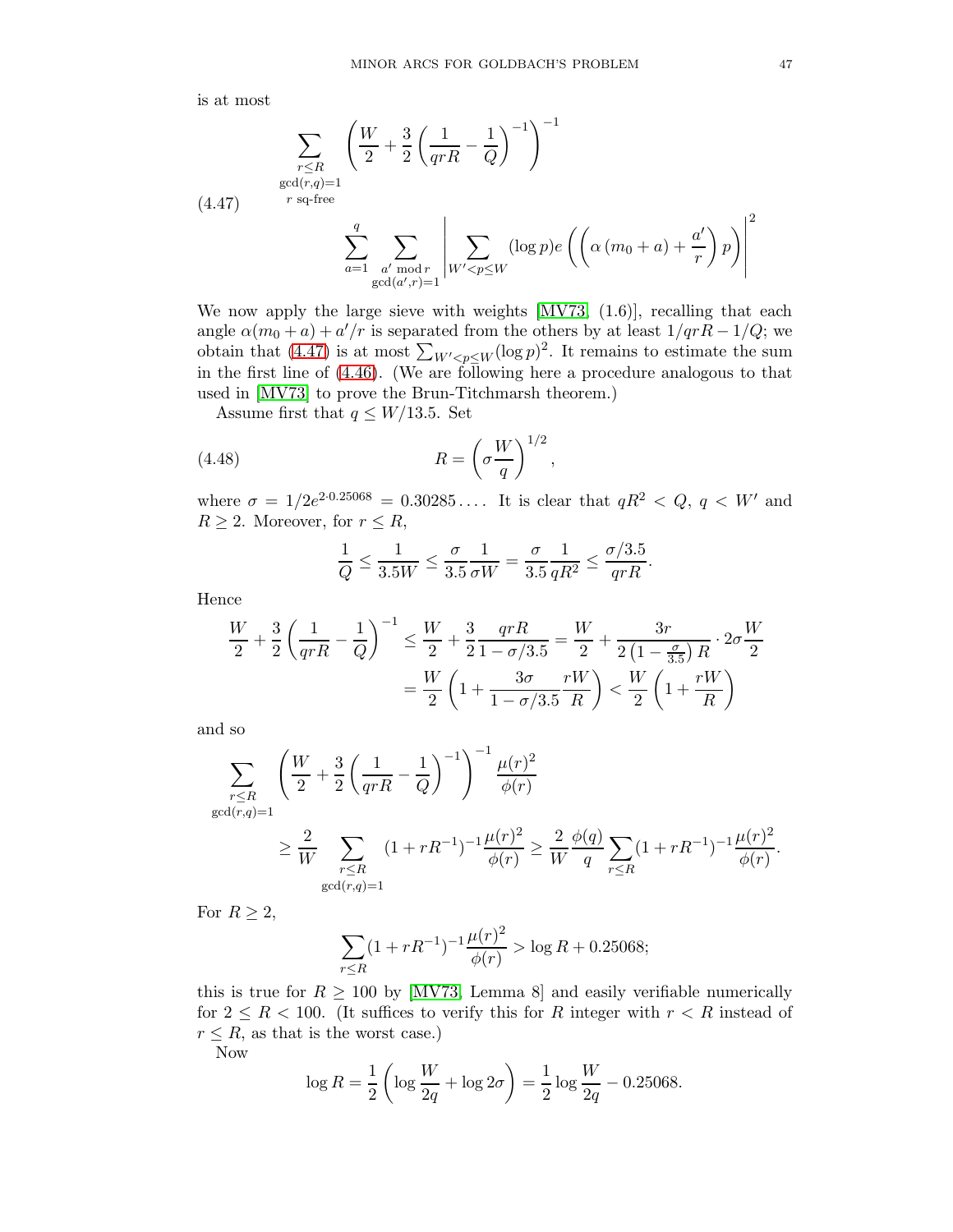Hence

$$
\sum_{r \le R} (1 + rR^{-1})^{-1} \frac{\mu(r)^2}{\phi(r)} > \frac{1}{2} \log \frac{W}{2q}
$$

and the statement follows.

Now consider the case  $q > W/13.5$ . If q is even, then, in this range, inequality [\(4.41\)](#page-44-3) is always better than [\(4.42\)](#page-44-2), and so we are done. Assume, then, that  $W/13.5 < q \leq W/2$  and q is odd. We set  $R = 2$ ; clearly  $qR^2 < W \leq Q$  and  $q \lt W/2 \leq W'$ , and so this choice of R is valid. It remains to check that

$$
\frac{1}{\frac{W}{2} + \frac{3}{2} \left(\frac{1}{2q} - \frac{1}{Q}\right)^{-1}} + \frac{1}{\frac{W}{2} + \frac{3}{2} \left(\frac{1}{4q} - \frac{1}{Q}\right)^{-1}} \ge \frac{1}{W} \log \frac{W}{2q}.
$$

This follows because

$$
\frac{1}{\frac{1}{2} + \frac{3}{2} \left(\frac{t}{2} - \frac{1}{3.5}\right)^{-1}} + \frac{1}{\frac{1}{2} + \frac{3}{2} \left(\frac{t}{4} - \frac{1}{3.5}\right)^{-1}} \ge \log \frac{t}{2}
$$
all  $2 \le t \le 13.5$ .

for  $\varepsilon$ 

We need a version of Lemma [4.4](#page-44-4) with m restricted to the odd numbers.

**Lemma 4.5.** Let  $W \ge 1$ ,  $W' \ge W/2$ . Let  $2\alpha = a/q + O^*(1/qQ)$ ,  $q \le Q$ . Then

<span id="page-47-0"></span>(4.49) 
$$
\sum_{\substack{A_0 < m \le A_1 \\ m \text{ odd}}} \left| \sum_{W' < p \le W} (\log p) e(\alpha m p) \right|^2
$$
\n
$$
\le \left[ \frac{A_1 - A_0}{\min(2q, Q)} \right] \cdot (W - W' + 2q) \sum_{W' < p \le W} (\log p)^2.
$$

If  $q \lt W/2$  and  $Q \geq 3.5W$ , the following bound also holds:

<span id="page-47-2"></span>(4.50) 
$$
\sum_{\substack{A_0 < m \le A_1 \\ m \text{ odd}}} \left| \sum_{W' < p \le W} (\log p) e(\alpha m p) \right|^2
$$
\n
$$
\le \left\lceil \frac{A_1 - A_0}{2q} \right\rceil \cdot \frac{q}{\phi(q)} \frac{W}{\log(W/2q)} \cdot \sum_{W' < p \le W} (\log p)^2.
$$

If  $A_1 - A_0 \leq 2\varrho q$  and  $q \leq \rho Q$ ,  $\varrho$ ,  $\rho \in [0, 1]$ , the following bound also holds:

<span id="page-47-1"></span>(4.51) 
$$
\sum_{A_0 < m \le A_1} \left| \sum_{W' < p \le W} (\log p) e(\alpha m p) \right|^2 \le (W - W' + q/(1 - \varrho \rho)) \sum_{W' < p \le W} (\log p)^2.
$$

*Proof.* We follow the proof of Lemma [4.4,](#page-44-4) noting the differences. Let  $k =$  $\min(q, [Q/2]) \geq [q/2]$ , just as before. We split  $(A_0, A_1]$  into  $[(A_1 - A_0)/k]$ blocks of at most 2k consecutive integers; any such block contains at most k odd numbers. For odd m, m' in such a block,  $\alpha m$  and  $\alpha m'$  are separated by a distance of

$$
|\{\alpha(m-m')\}| = |\left\{2\alpha \frac{m-m'}{2}\right\}| = |\{(a/q)k\}| - O^*(k/qQ) \ge 1/2q.
$$

$$
\Box
$$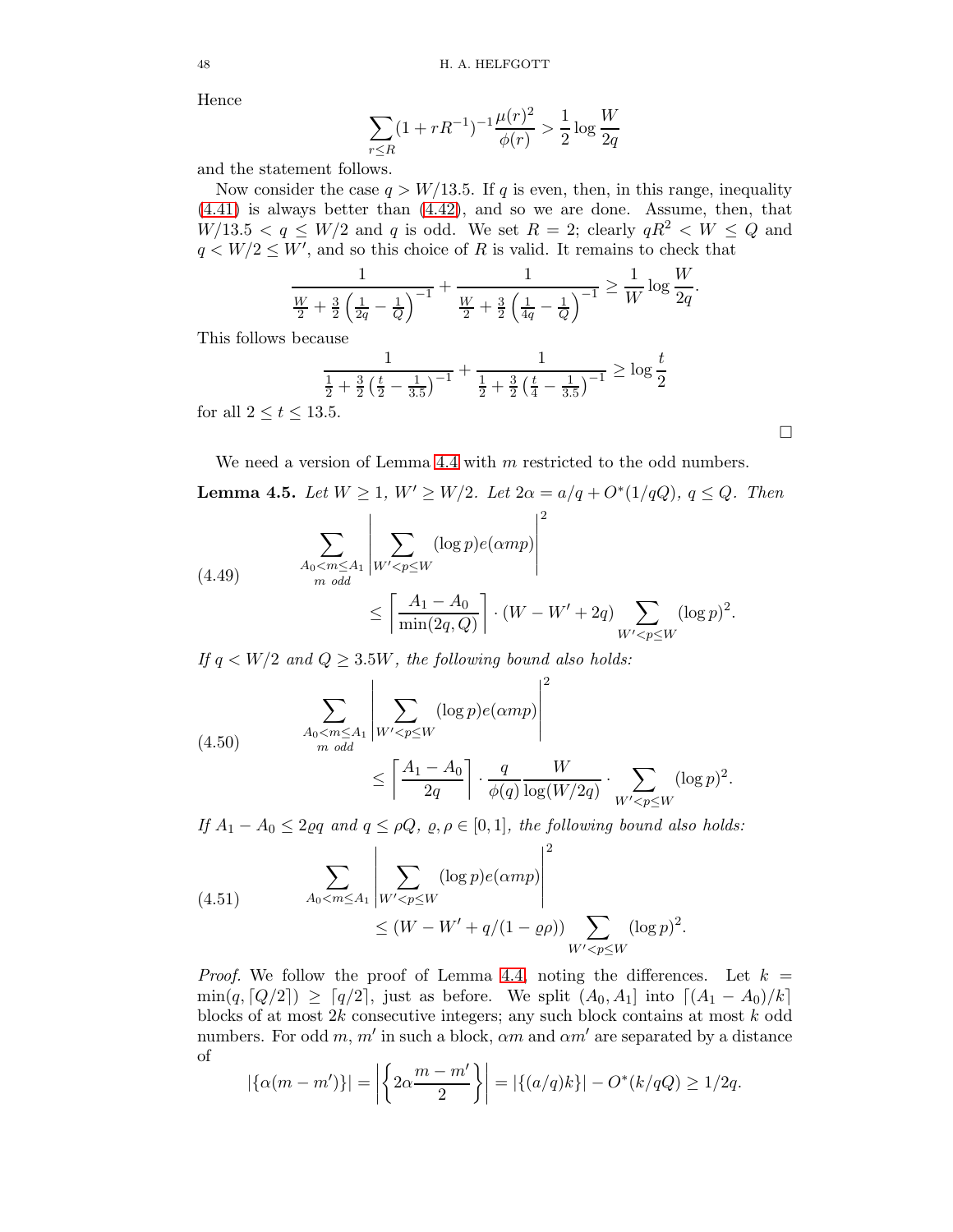We obtain  $(4.49)$  and  $(4.51)$  just as we obtained  $(4.41)$  and  $(4.43)$  before. To obtain [\(4.50\)](#page-47-2), proceed again as before, noting that the angles we are working with can be labelled as  $\alpha(m_0 + 2a)$ ,  $0 \le a < q$ .

The idea now (for large  $\delta$ ) is that, if  $\delta$  is not negligible, then, as m increases,  $\alpha$ m loops around the circle  $\mathbb{R}/\mathbb{Z}$  roughly repeats itself every q steps – but with a slight displacement. This displacement gives rise to a configuration to which Lemma [4.3](#page-43-0) is applicable.

<span id="page-48-4"></span>**Proposition 4.6.** Let  $x \geq W \geq 1$ ,  $W' \geq W/2$ ,  $U' \geq x/2W$ . Let  $Q \geq 3.5W$ . Let  $2\alpha = a/q + \delta/x$ ,  $gcd(a,q) = 1, |\delta/x| \leq 1/qQ$ ,  $q \leq Q$ . Let  $S_2(U',W',W)$  be as in  $(4.37)$  with  $v = 2$ .

For 
$$
q \le \rho Q
$$
, where  $\rho \in [0, 1]$ ,  
(4.52)  

$$
S_2(U', W', W) \le \left( \max(1, 2\rho) \left( \frac{x}{8q} + \frac{x}{2W} \right) + \frac{W}{2} + 2q \right) \cdot \sum_{W' < p \le W} (\log p)^2
$$

<span id="page-48-2"></span>If  $q \langle W/2, \rangle$ (4.53)

<span id="page-48-1"></span>
$$
S_2(U',W',W) \le \left(\frac{x}{4\phi(q)}\frac{1}{\log(W/2q)} + \frac{q}{\phi(q)}\frac{W}{\log(W/2q)}\right) \cdot \sum_{W' < p \le W} (\log p)^2.
$$

<span id="page-48-0"></span>If  $W > x/4q$ , the following bound also holds:

(4.54) 
$$
S_2(U', W', W) \le \left(\frac{W}{2} + \frac{q}{1 - x/4Wq}\right) \sum_{W' < p \le W} (\log p)^2.
$$

If  $\delta \neq 0$  and  $x/4W + q \leq x/|\delta|q$ , (4.55)

<span id="page-48-5"></span>
$$
S_2(U',W',W) \le \min\left(1,\frac{2q/\phi(q)}{\log\left(\frac{x}{|\delta q|}\left(q+\frac{x}{4W}\right)^{-1}\right)}\right) \cdot \left(\frac{x}{|\delta q|}+\frac{W}{2}\right) \sum_{W' < p \le W} (\log p)^2.
$$

Lastly, if  $\delta \neq 0$  and  $q \leq \rho Q$ , where  $\rho \in [0,1)$ , (4.56)

<span id="page-48-3"></span>
$$
S_2(U',W',W) \le \left(\frac{x}{|\delta q|} + \frac{W}{2} + \frac{x}{8(1-\rho)Q} + \frac{x}{4(1-\rho)W}\right) \sum_{W' < p \le W} (\log p)^2.
$$

The trivial bound would be in the order of

$$
S_2(U', W', W) = (x/2 \log x) \sum_{W' < p \le W} (\log p)^2.
$$

In practice, [\(4.54\)](#page-48-0) gets applied when  $W \ge x/q$ .

*Proof.* Let us first prove statements [\(4.53\)](#page-48-1) and [\(4.52\)](#page-48-2), which do not involve  $\delta$ . Assume first  $q \leq W/2$ . Then, by [\(4.50\)](#page-47-2) with  $A_0 = U', A_1 = x/W$ ,

$$
S_2(U',W',W) \leq \left(\frac{x/W - U'}{2q} + 1\right) \frac{q}{\phi(q)} \frac{W}{\log(W/2q)} \sum_{W' < p \leq W} (\log p)^2.
$$

Clearly  $(x/W - U')W \le (x/2W) \cdot W = x/2$ . Thus [\(4.53\)](#page-48-1) holds.

Assume now that  $q \leq \rho Q$ . Apply [\(4.49\)](#page-47-0) with  $A_0 = U'$ ,  $A_1 = x/W$ . Then

$$
S_2(U',W',W) \le \left(\frac{x/W - U'}{q \cdot \min(2,\rho^{-1})} + 1\right)(W - W' + 2q) \sum_{W' < p \le W} (\log p)^2.
$$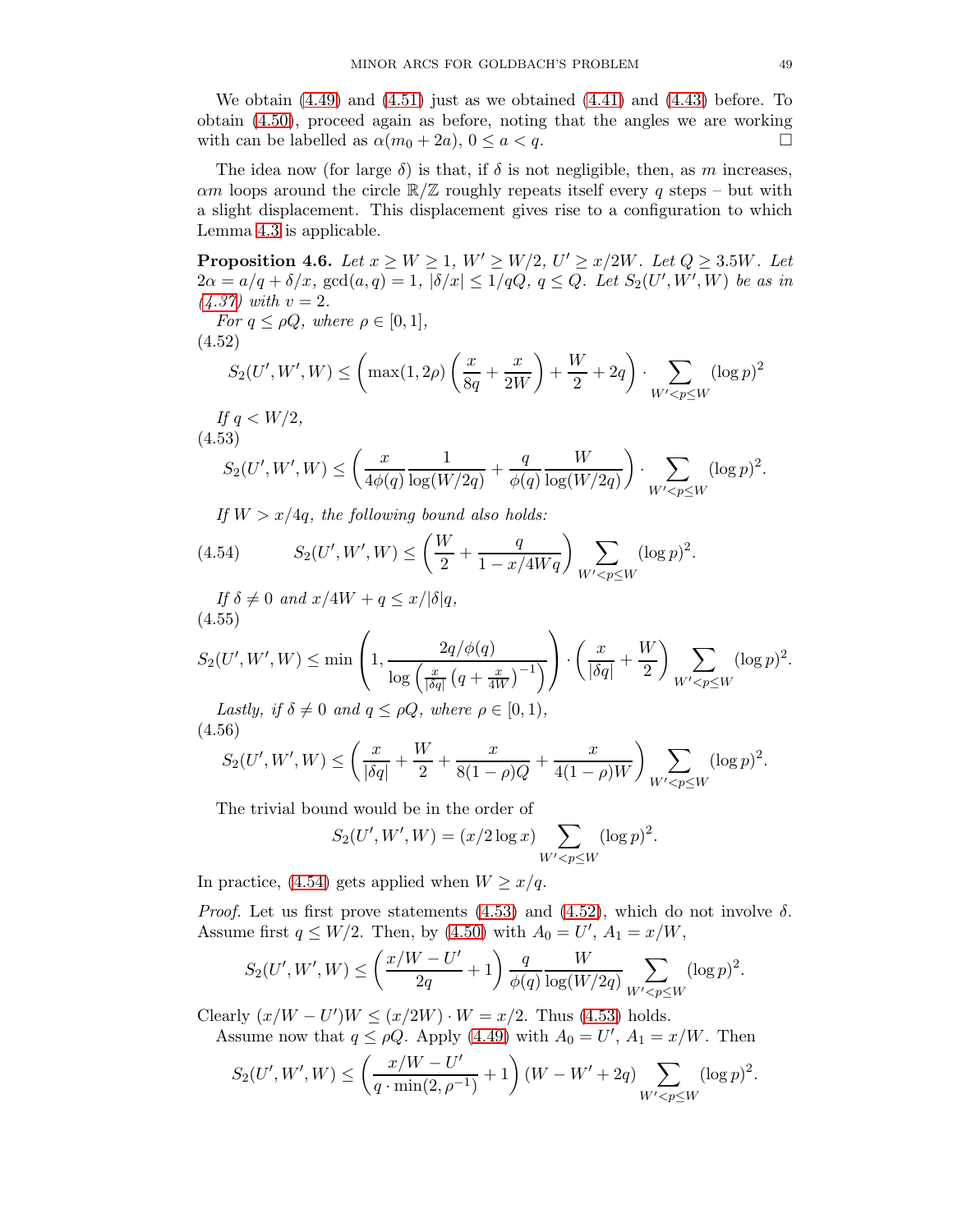Now

$$
\left(\frac{x/W - U'}{q \cdot \min(2, \rho^{-1})} + 1\right) \cdot (W - W' + 2q)
$$
\n
$$
\leq \left(\frac{x}{W} - U'\right) \frac{W - W'}{q \min(2, \rho^{-1})} + \max(1, 2\rho) \left(\frac{x}{W} - U'\right) + W/2 + 2q
$$
\n
$$
\leq \frac{x/4}{q \min(2, \rho^{-1})} + \max(1, 2\rho) \frac{x}{2W} + W/2 + 2q.
$$

This implies [\(4.52\)](#page-48-2).

If  $W > x/4q$ , apply [\(4.43\)](#page-45-0) with  $\rho = x/4Wq$ ,  $\rho = 1$ . This yields [\(4.54\)](#page-48-0).

Assume now that  $\delta \neq 0$  and  $x/4W + q \leq x/\delta q$ . Let  $Q' = x/\delta q$ . For any  $m_1$ ,  $m_2$  with  $x/2W < m_1, m_2 \le x/W$ , we have  $|m_1 - m_2| \le x/2W \le 2(Q' - q)$ , and so

(4.57) 
$$
\left| \frac{m_1 - m_2}{2} \cdot \delta/x + q \delta/x \right| \leq Q' |\delta|/x = \frac{1}{q}.
$$

The conditions of Lemma [4.3](#page-43-0) are thus fulfilled with  $v = (x/4W) \cdot |\delta|/x$  and  $\nu = |\delta q|/x$ . We obtain that  $S_2(U', W', W)$  is at most

<span id="page-49-0"></span>
$$
\min\left(1, \frac{2q}{\phi(q)}\frac{1}{\log((q(\nu+\nu))^{-1})}\right)(W - W' + \nu^{-1})\sum_{W' < p \le W} (\log p)^2.
$$

Here  $W - W' + \nu^{-1} = W - W' + x/|q\delta| \leq W/2 + x/|q\delta|$  and

$$
(q(\nu+\nu))^{-1} = \left(q\frac{|\delta|}{x}\right)^{-1} \left(q+\frac{x}{4W}\right)^{-1}.
$$

Lastly, assume  $\delta \neq 0$  and  $q \leq \rho Q$ . We let  $Q' = x/|\delta q| \geq Q$  again, and we split the range  $U' < m \le x/W$  into intervals of length  $2(Q'-q)$ , so that [\(4.57\)](#page-49-0) still holds within each interval. We apply Lemma [4.3](#page-43-0) with  $v = (Q' - q) \cdot |\delta|/x$  and  $\nu = |\delta q|/x$ . We obtain that  $S_2(U', W', W)$  is at most

$$
\left(1 + \frac{x/W - U}{2(Q' - q)}\right)(W - W' + \nu^{-1}) \sum_{W' < p \le W} (\log p)^2.
$$

Here  $W - W' + \nu^{-1} \leq W/2 + x/q|\delta|$  as before. Moreover,

$$
\left(\frac{W}{2} + \frac{x}{q|\delta|}\right)\left(1 + \frac{x/W - U}{2(Q' - q)}\right) \le \left(\frac{W}{2} + Q'\right)\left(1 + \frac{x/2W}{2(1 - \rho)Q'}\right)
$$

$$
\le \frac{W}{2} + Q' + \frac{x}{8(1 - \rho)Q'} + \frac{x}{4W(1 - \rho)}
$$

$$
\le \frac{x}{|\delta q|} + \frac{W}{2} + \frac{x}{8(1 - \rho)Q} + \frac{x}{4(1 - \rho)W}.
$$
Hence (4.56) holds.

<span id="page-49-1"></span>

#### 5. TOTALS

Let x be given. We will choose  $U, V, W$  later; assume from the start that  $2 \cdot 10^6 \le V \le x/4$  and  $UV \le x$ . Starting in section [5.2,](#page-61-0) we will also assume that  $x \geq x_0 = 10^{25}$ .

Let  $\alpha \in \mathbb{R}/\mathbb{Z}$  be given. We choose an approximation  $2\alpha = a/q + \delta/x$ ,  $gcd(a,q) = 1, q \leq Q, |\delta/x| \leq 1/qQ.$  We assume  $Q \geq \max(16, 2\sqrt{x})$  and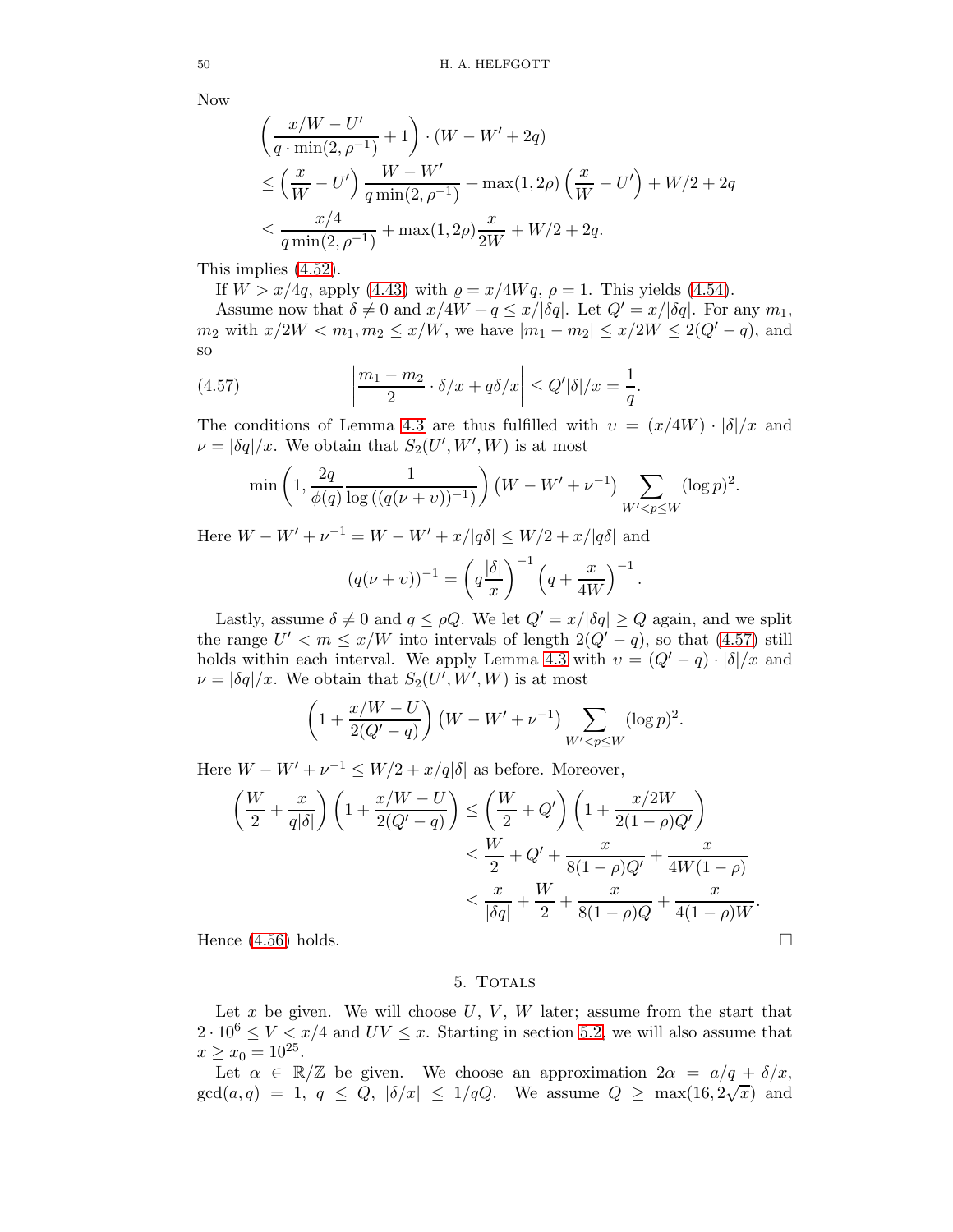$Q \ge \max(2U, x/U)$ . Let  $S_{I,1}$ ,  $S_{I,2}$ ,  $S_{II}$ ,  $S_0$  be as in [\(2.21\)](#page-8-0), with the smoothing function  $\eta = \eta_2$  as in [\(1.4\)](#page-2-0).

The term  $S_0$  is 0 because  $V < x/4$  and  $\eta_2$  is supported on  $[-1/4, 1]$ . We set  $v=2.$ 

### <span id="page-50-2"></span><span id="page-50-1"></span>5.1. Contributions of different types.

 $\overline{1}$ 

5.1.1. Type I terms:  $S_{I,1}$ . The term  $S_{I,1}$  can be handled directly by Lemma [3.6,](#page-21-0) with  $\rho_0 = 4$  and  $D = U$ . (Condition [\(3.38\)](#page-21-1) is valid thanks to [\(2.6\)](#page-6-2).) Since  $U \leq Q/2$ , the contribution of  $S_{I,1}$  gets bounded by [\(3.40\)](#page-21-2) and [\(3.41\)](#page-21-3): the absolute value of  $S_{I,1}$  is at most

 $\mathbf{r}$ 

$$
(5.1)
$$

<span id="page-50-0"></span>
$$
\frac{x}{q} \min\left(1, \frac{c_0/\delta^2}{(2\pi)^2}\right) \left| \sum_{\substack{m \leq \frac{U}{q} \\ \gcd(m,q)=1}} \frac{\mu(m)}{m} \log \frac{x}{mq} \right| + \frac{x}{q} |\widehat{\log \cdot \eta}(-\delta)| \left| \sum_{\substack{m \leq \frac{U}{q} \\ \gcd(m,q)=1}} \frac{\mu(m)}{m} \right|
$$
  
+  $\frac{2\sqrt{c_0 c_1}}{\pi} \left( U \log \frac{ex}{U} + \sqrt{3}q \log \frac{q}{c_2} + \frac{q}{2} \log \frac{q}{c_2} \log^4 \frac{2U}{q} \right) + \frac{3c_1}{2} \frac{x}{q} \log \frac{q}{c_2} \log^4 \frac{U}{\frac{c_2 x}{q}} + \frac{3c_1}{2} \sqrt{\frac{2x}{c_2}} \log \frac{2x}{c_2} + \left(\frac{c_0}{2} - \frac{2c_0}{\pi^2}\right) \left(\frac{U^2}{4qx} \log \frac{e^{1/2}x}{U} + \frac{1}{e}\right) + \frac{2|\eta'|_1}{\pi} q \max\left(1, \log \frac{c_0 e^3 q^2}{4\pi |\eta'|_{1} x}\right) \log x,$ 

where  $c_0 = 31.521$  (by Lemma [A.5\)](#page-75-0),  $c_1 = 1.0000028 > 1 + (8 \log 2)/V \ge 1 +$  $(8 \log 2)/(x/U), c_2 = 6\pi/5\sqrt{c_0} = 0.67147...$  By [\(2.1\)](#page-4-0), [\(A.17\)](#page-76-1) and Lemma [A.6,](#page-76-2)

$$
|\widehat{\log \cdot \eta}(-\delta)| \le \min \left(2 - \log 4, \frac{24 \log 2}{\pi^2 \delta^2}\right).
$$

By  $(2.7)$ ,  $(2.9)$  and  $(2.10)$ , the first line of  $(5.1)$  is at most

$$
\frac{x}{q}\min\left(1,\frac{c'_0}{\delta^2}\right)\left(\min\left(\frac{4}{5}\frac{q/\phi(q)}{\log^+\frac{U}{q^2}},1\right)\log\frac{x}{U}+1.00303\frac{q}{\phi(q)}\right) +\frac{x}{q}\min\left(2-\log 4,\frac{c''_0}{\delta^2}\right)\min\left(\frac{4}{5}\frac{q/\phi(q)}{\log^+\frac{U}{q^2}},1\right),\right)
$$

where  $c'_0 = 0.798437 > c_0/(2\pi)^2$ ,  $c''_0 = 1.685532$ . Clearly  $c''_0/c_0 > 1 > 2 - \log 4$ .

Taking derivatives, we see that  $t \mapsto (t/2) \log(t/c_2) \log^+ 2U/t$  takes its maximum (for  $t \in [1, 2U]$ ) when  $\log(t/c_2) \log^+ 2U/t = \log t/c_2 - \log^+ 2U/t$ ; since  $t \to \log t/c_2 - \log^+ 2U/t$  is increasing on [1, 2U], we conclude that

$$
\frac{q}{2}\log\frac{q}{c_2}\log^+\frac{2U}{q}\leq U\log\frac{2U}{c_2}.
$$

Similarly,  $t \mapsto t \log(x/t) \log^+(U/t)$  takes its maximum at a point  $t \in [0, U$  for which  $\log(x/t) \log^+(U/t) = \log(x/t) + \log^+(U/t)$ , and so

$$
\frac{x}{q} \log \frac{q}{c_2} \log^+ \frac{U}{\frac{c_2 x}{q}} \le \frac{U}{c_2} (\log x + \log U).
$$

 $\mathbf{I}$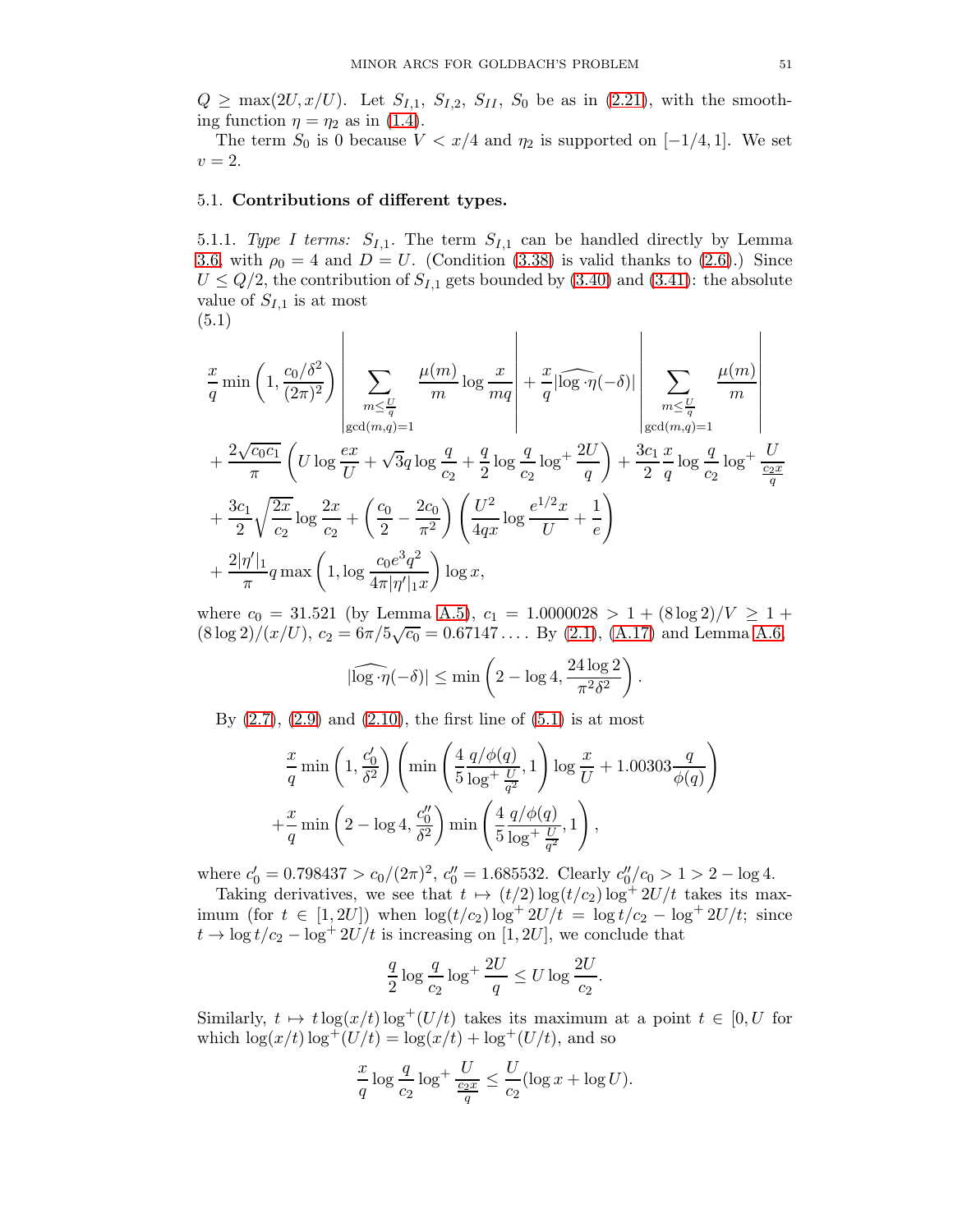We conclude that

$$
(5.2)
$$

<span id="page-51-3"></span>
$$
|S_{I,1}| \leq \frac{x}{q} \min\left(1, \frac{c'_0}{\delta^2}\right) \left(\min\left(\frac{4q/\phi(q)}{5\log^+\frac{U}{q^2}}, 1\right) \left(\log\frac{x}{U} + c_{3,I}\right) + c_{4,I} \frac{q}{\phi(q)}\right) + \left(c_{7,I} \log\frac{q}{c_2} + c_{8,I} \log x \max\left(1, \log\frac{c_{11,I}q^2}{x}\right)\right) q + c_{10,I} \frac{U^2}{4qx} \log\frac{e^{1/2}x}{U} + \left(c_{5,I} \log\frac{2U}{c_2} + c_{6,I} \log xU\right) U + c_{9,I}\sqrt{x} \log\frac{2x}{c_2} + \frac{c_{10,I}}{e},
$$

where  $c_2$  and  $c'_0$  are as above,  $c_{3,I} = 2.11104 > c''_0/c'_0$ ,  $c_{4,I} = 1.00303$ ,  $c_{5,I} =$  $3.57422 > 2\sqrt{c_0c_1}/\pi$ ,  $c_{6,I} = 2.23389 > 3c_1/2c_2$ ,  $c_{7,I} = 6.19072 > 2\sqrt{3c_0c_1}/\pi$ ,  $c_{8,I} = 3.53017 > 2(8 \log 2)/\pi$ ,  $c_{9,I} = 2.58877 > 3\sqrt{2}c_1/2\sqrt{c_2}$ ,  $c_{10,I} = 9.37301 >$  $c_0(1/2 - 2/\pi^2)$  and  $c_{11,I} = 9.0857 > c_0 e^3/(4\pi \cdot 8 \log 2)$ .

5.1.2. Type I terms:  $S_{I,2}$ . The case  $q \leq Q/V$ . If  $q \leq Q/V$ , then, for  $v \leq V$ ,

$$
2v\alpha = \frac{va}{q} + O^* \left( \frac{v}{Qq} \right) = \frac{va}{q} + O^* \left( \frac{1}{q^2} \right),
$$

and so  $va/q$  is a valid approximation to  $2v\alpha$ . (Here we are using v to label an integer variable bounded above by  $v \leq V$ ; we no longer need v to label the quantity in [\(2.22\)](#page-8-1), since that has been set equal to the constant 2.) Moreover, for  $Q_v = Q/v$ , we see that  $2v\alpha = (va/q) + O^*(1/qQ_v)$ . If  $\alpha = a/q + \delta/x$ , then  $v\alpha = va/q + \delta/(x/v)$ . Now

<span id="page-51-0"></span>(5.3) 
$$
S_{I,2} = \sum_{\substack{v \le V \\ v \text{ odd}}} \Lambda(v) \sum_{\substack{m \le U \\ m \text{ odd}}} \mu(m) \sum_{\substack{n \\ n \text{ odd}}} e((v\alpha) \cdot mn)\eta(mn/(x/v)).
$$

We can thus estimate  $S_{I,2}$  by applying Lemma [3.5](#page-18-0) to each inner double sum in [\(5.3\)](#page-51-0). We obtain that, if  $|\delta| \le 1/2c_2$ , where  $c_2 = 6\pi/5\sqrt{c_0}$  and  $c_0 = 31.521$ , then  $|S_{I,2}|$  is at most

<span id="page-51-1"></span>(5.4) 
$$
\sum_{v \leq V} \Lambda(v) \left( \frac{x/v}{2q_v} \min\left(1, \frac{c_0}{(\pi \delta)^2}\right) \left| \sum_{\substack{m \leq M_v/q \\ \gcd(m, 2q) = 1}} \frac{\mu(m)}{m} \right| + \frac{c_{10,I}q}{4x/v} \left(\frac{U}{q_v} + 1\right)^2 \right)
$$

plus (5.5)

<span id="page-51-2"></span>
$$
\sum_{v \leq V} \Lambda(v) \left( \frac{2\sqrt{c_0 c_1}}{\pi} U + \frac{3c_1}{2} \frac{x}{vq_v} \log^+ \frac{U}{\frac{c_2 x}{vq_v}} + \frac{\sqrt{c_0 c_1}}{\pi} q_v \log^+ \frac{U}{q_v/2} \right) + \sum_{v \leq V} \Lambda(v) \left( c_{8,I} \max \left( \log \frac{c_{11,I} q_v^2}{x/v}, 1 \right) q_v + \left( \frac{2\sqrt{3c_0 c_1}}{\pi} + \frac{3c_1}{2c_2} + \frac{55c_0 c_2}{6\pi^2} \right) q_v \right),
$$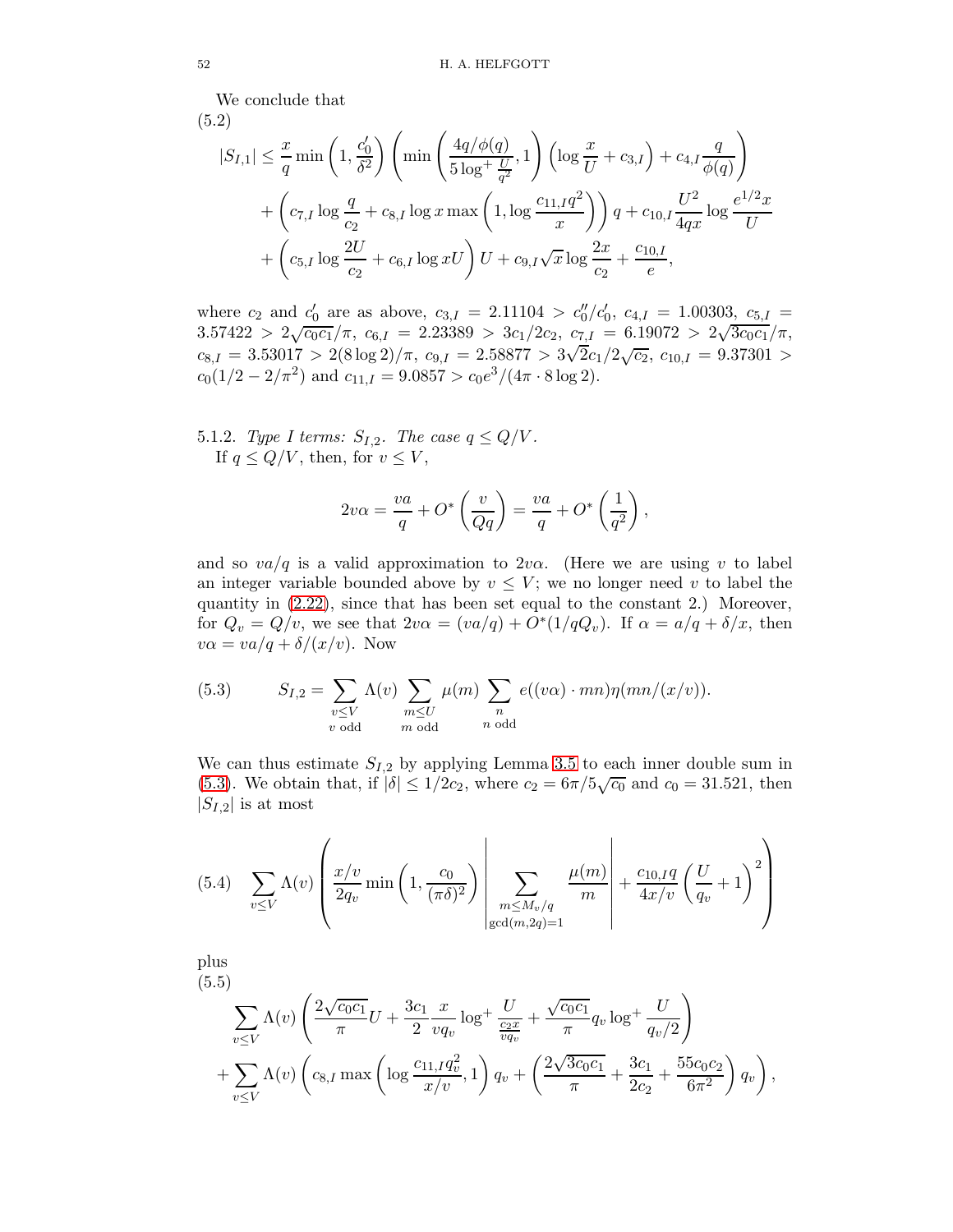where  $q_v = q/\gcd(q, v)$ ,  $M_v \in [\min(Q/2v, U), U]$  and  $c_1 = 1.0000028$ ; if  $|\delta| \ge$  $1/2c_2$ , then  $|S_{I,2}|$  is at most  $(5.4)$  plus (5.6)

<span id="page-52-2"></span>
$$
\sum_{v \le V} \Lambda(v) \left( \frac{\sqrt{c_0 c_1}}{\pi/2} U + \frac{3c_1}{2} \left( 2 + \frac{(1+\epsilon)}{\epsilon} \log^+ \frac{2U}{\frac{x/v}{|\delta|q_v}} \right) \frac{x/v}{Q/v} + \frac{35c_0 c_2}{3\pi^2} q_v \right) + \sum_{v \le V} \Lambda(v) \frac{\sqrt{c_0 c_1}}{\pi/2} (1+\epsilon) \min \left( \left\lfloor \frac{x/v}{|\delta|q_v} \right\rfloor + 1, 2U \right) \left( \sqrt{3+2\epsilon} + \frac{\log^+ \frac{2U}{\lfloor \frac{x/v}{|\delta|q_v} \rfloor + 1}}{2} \right)
$$

Write  $S_V = \sum_{v \leq V} \Lambda(v)/(vq_v)$ . By [\(2.12\)](#page-7-0),

<span id="page-52-0"></span>
$$
S_V \le \sum_{v \le V} \frac{\Lambda(v)}{vq} + \sum_{\substack{v \le V \\ \gcd(v,q) > 1}} \frac{\Lambda(v)}{v} \left( \frac{\gcd(q,v)}{q} - \frac{1}{q} \right)
$$
\n
$$
\le \frac{\log V}{q} + \frac{1}{q} \sum_{p|q} (\log p) \left( v_p(q) + \sum_{\substack{\alpha \ge 1 \\ p^{\alpha + v_p(q)} \le V}} \frac{1}{p^{\alpha}} - \sum_{\substack{\alpha \ge 1 \\ p^{\alpha} \le V}} \frac{1}{p^{\alpha}} \right)
$$
\n
$$
\le \frac{\log V}{q} + \frac{1}{q} \sum_{p|q} (\log p) v_p(q) = \frac{\log Vq}{q}.
$$

This helps us to estimate [\(5.4\)](#page-51-1). We could also use this to estimate the second term in the first line of [\(5.5\)](#page-51-2), but, for that purpose, it will actually be wiser to use the simpler bound

<span id="page-52-1"></span>(5.8) 
$$
\sum_{v \le V} \Lambda(v) \frac{x}{vq_v} \log^+ \frac{U}{\frac{c_2 x}{vq_v}} \le \sum_{v \le V} \Lambda(v) \frac{U/c_2}{e} \le \frac{1.0004}{ec_2} UV
$$

(by [\(2.14\)](#page-7-1) and the fact that  $t \log^+ A/t$  takes its maximum at  $t = A/e$ ).

We bound the sum over m in  $(5.4)$  by  $(2.7)$  and  $(2.9)$ . To bound the terms involving  $(U/q_v + 1)^2$ , we use

$$
\sum_{v \le V} \Lambda(v)v \le 0.5004V^2 \qquad \text{(by (2.17))},
$$
\n
$$
\sum_{v \le V} \Lambda(v)v \gcd(v, q)^j \le \sum_{v \le V} \Lambda(v)v + V \sum_{\substack{v \le V \\ \gcd(v, q) \ne 1}} \Lambda(v) \gcd(v, q)^j
$$

$$
\sum_{\substack{v \le V \\ \gcd(v,q) \ne 1}} \Lambda(v) \gcd(v,q) \le \sum_{p|q} (\log p) \sum_{1 \le \alpha \le \log_p V} p^{v_p(q)} \le \sum_{p|q} (\log p) \frac{\log V}{\log p} p^{v_p(q)}
$$
  

$$
\le (\log V) \sum_{p|q} p^{v_p(q)} \le q \log V
$$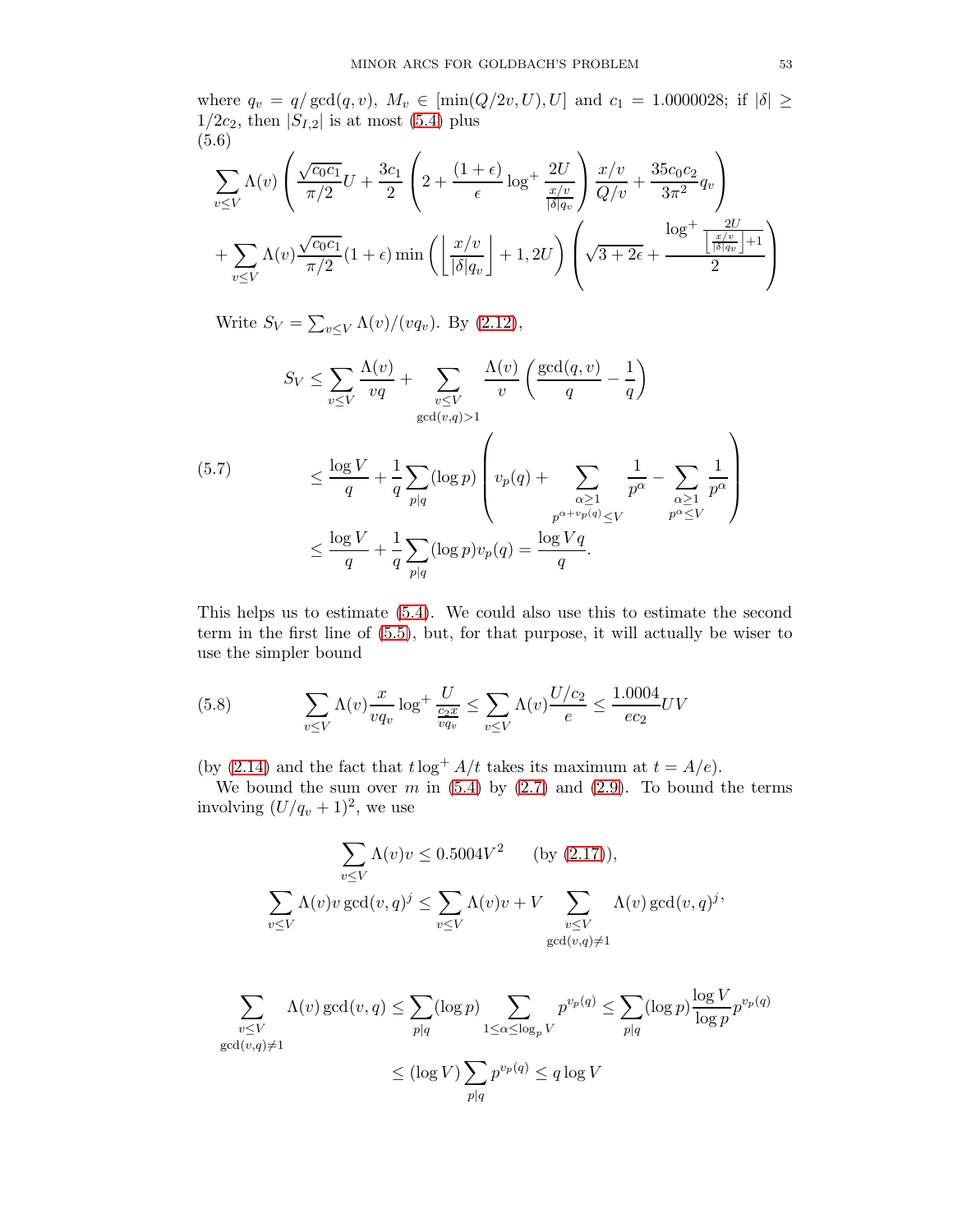and

$$
\sum_{\substack{v \le V \\ \gcd(v,q) \ne 1}} \Lambda(v) \gcd(v,q)^2 \le \sum_{p|q} (\log p) \sum_{1 \le \alpha \le \log_p V} p^{v_p(q) + \alpha}
$$
  

$$
\le \sum_{p|q} (\log p) \cdot 2p^{v_p(q)} \cdot p^{\log_p V} \le 2qV \log q.
$$

Using  $(2.14)$  and  $(5.7)$  as well, we conclude that  $(5.4)$  is at most

$$
\label{eq:11} \begin{split} &\frac{x}{2q}\min\left(1,\frac{c_0}{(\pi\delta)^2}\right)\min\left(\frac{4}{5}\frac{q/\phi(q)}{\log^+\frac{\min(Q/2V,U)}{2q}},1\right)\log Vq\\ &+\frac{c_{10,I}}{4x}\left(0.5004V^2q\left(\frac{U}{q}+1\right)^2+2UVq\log V+2U^2V\log V\right). \end{split}
$$

Assume  $Q \leq 2UV/e$ . Using [\(2.14\)](#page-7-1), [\(5.8\)](#page-52-1), [\(2.18\)](#page-8-2) and the inequality  $vq \leq Vq \leq$ Q (which implies  $q/2 \le U/e$ ), we see that [\(5.5\)](#page-51-2) is at most

$$
1.0004\left(\left(\frac{2\sqrt{c_0c_1}}{\pi} + \frac{3c_1}{2ec_2}\right)UV + \frac{\sqrt{c_0c_1}}{\pi}Q\log\frac{U}{q/2}\right) + \left(c_{5,I_2}\max\left(\log\frac{c_{11,I}q^2}{x}, 2\right) + c_{6,I_2}\right)Q,
$$

where  $c_{5,I_2} = 3.53312 > 1.0004 \cdot c_{8,I}$  and

$$
c_{6,I_2} = \frac{2\sqrt{3c_0c_1}}{\pi} + \frac{3c_1}{2c_2} + \frac{55c_0c_2}{6\pi^2}.
$$

The expressions in [\(5.6\)](#page-52-2) get estimated similarly. In particular,

$$
\sum_{v \le V} \Lambda(v) \min \left( \left\lfloor \frac{x/v}{|\delta|q_v} \right\rfloor + 1, 2U \right) \cdot \frac{1}{2} \log^+ \frac{2U}{\left\lfloor \frac{x/v}{|\delta|q_v} \right\rfloor + 1}
$$
  

$$
\le \sum_{v \le V} \Lambda(v) \max_{t > 0} t \log^+ \frac{U}{t} \le \sum_{v \le V} \Lambda(v) \frac{U}{e} = \frac{1.0004}{e} UV,
$$

but

$$
\sum_{v \le V} \Lambda(v) \min \left( \left\lfloor \frac{x/v}{|\delta|q_v} \right\rfloor + 1, 2U \right) \le \sum_{v \le \frac{x}{2U|\delta|q}} \Lambda(v) \cdot 2U
$$
\n
$$
+ \sum_{\frac{x}{2U|\delta|q} < v \le V} \Lambda(v) \frac{x/|\delta|}{vq} + \sum_{v \le V} \Lambda(v) + \sum_{v \le V} \Lambda(v) \frac{x/|\delta|}{v} \left( \frac{1}{q_v} - \frac{1}{q} \right)
$$
\n
$$
\le 1.03883 \frac{x}{|\delta|q} + \frac{x}{|\delta|q} \max \left( \log V - \log \frac{x}{2U|\delta|q} + \log \frac{3}{\sqrt{2}}, 0 \right)
$$
\n
$$
+ V + \frac{x}{|\delta|q} \sum_{p|q} (\log p)v_p(q)
$$
\n
$$
\le \frac{x}{|\delta|q} \left( 1.03883 + \log q + \log^+ \frac{6UV|\delta|q}{\sqrt{2}x} \right) + 1.0004V
$$

by  $(2.12)$ ,  $(2.13)$ ,  $(2.14)$  and  $(2.15)$ ; we are proceeding much as in  $(5.7)$ .

$$
^{54}
$$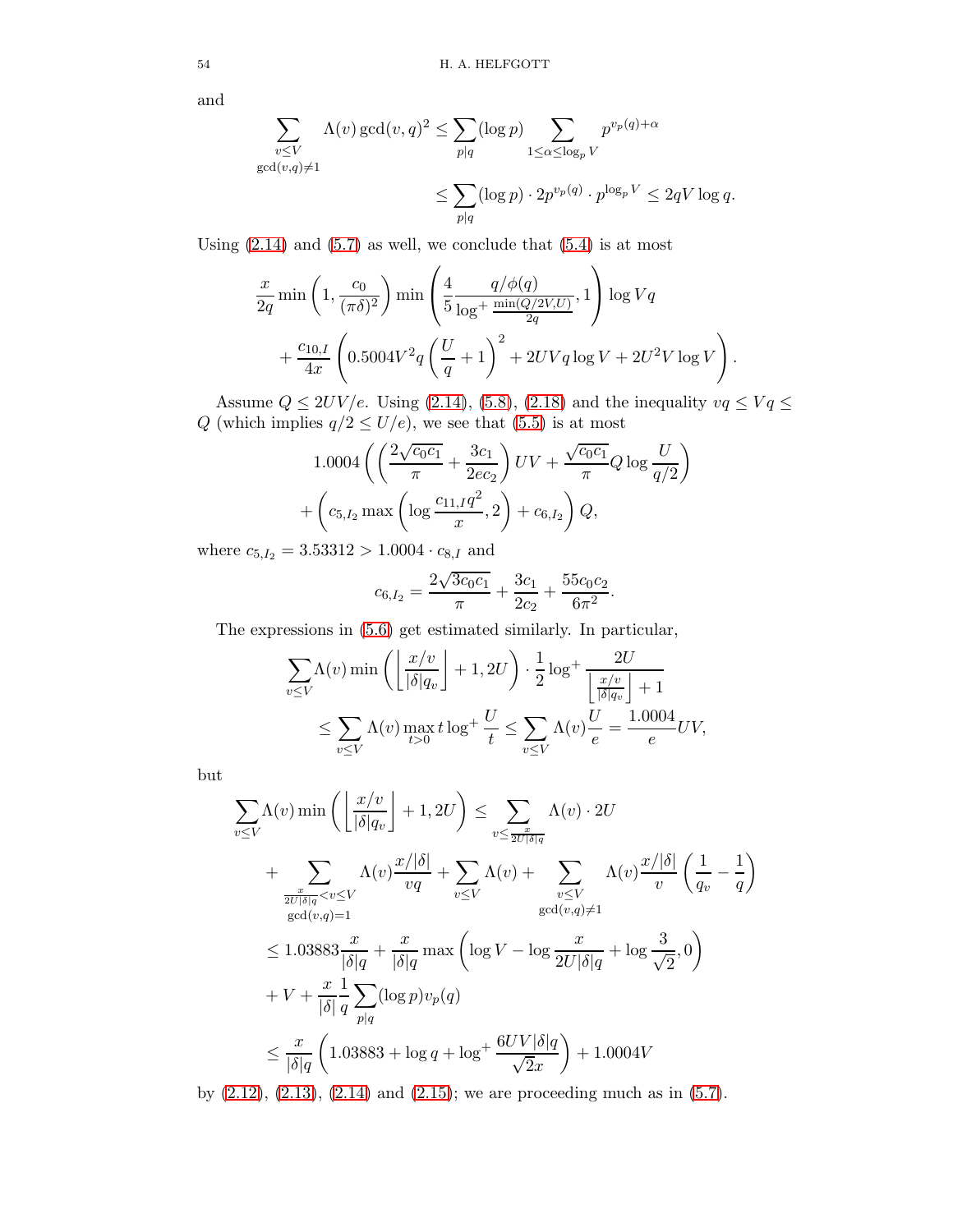If  $|\delta| \leq 1/2c_2$ , then, assuming  $Q \leq 2UV/e$ , we conclude that  $|S_{I,2}|$  is at most

<span id="page-54-0"></span>(5.9) 
$$
\frac{x}{2\phi(q)} \min\left(1, \frac{c_0}{(\pi \delta)^2}\right) \min\left(\frac{4/5}{\log^+ \frac{Q}{4Vq^2}}, 1\right) \log Vq + c_{8, I_2} \frac{x}{q} \left(\frac{UV}{x}\right)^2 \left(1 + \frac{q}{U}\right)^2 + \frac{c_{10,I}}{2} \left(\frac{UV}{x} q \log V + \frac{U^2 V}{x} \log V\right)
$$

plus

<span id="page-54-2"></span>
$$
(5.10) (c_{4,I_2} + c_{9,I_2})UV + (c_{10,I_2} \log \frac{U}{q} + c_{5,I_2} \max \left( \log \frac{c_{11,I}q^2}{x}, 2 \right) + c_{12,I_2}) \cdot Q,
$$

where

$$
c_{4,I_2} = 3.57422 > 2\sqrt{c_0 c_1}/\pi,
$$
  
\n
$$
c_{5,I_2} = 3.53312 > 1.0004 \cdot c_{8,I},
$$
  
\n
$$
c_{8,I_2} = 1.17257 > \frac{c_{10,I}}{4} \cdot 0.5004,
$$
  
\n
$$
c_{9,I_2} = 0.82214 > 3c_1 \cdot 1.0004/2ec_2,
$$
  
\n
$$
c_{10,I_2} = 1.78783 > 1.0004\sqrt{c_0 c_1}/\pi,
$$
  
\n
$$
c_{12,I_2} = 28.26771 > c_{6,I_2} + c_{10,I_2} \log 2.
$$

If  $|\delta| \geq 1/2c_2$ , then  $|S_{I,2}|$  is at most [\(5.9\)](#page-54-0) plus (5.11)  $\sim$  $\overline{ }$ 

<span id="page-54-3"></span>
$$
(c_{4,I_2} + (1+\epsilon)c_{13,I_2})UV + c_{\epsilon} \left(c_{14,I_2} \left(\log q + \log^+ \frac{6UV|\delta|q}{\sqrt{2}x}\right) + c_{15,I_2}\right) \frac{x}{|\delta|q} + c_{16,I_2} \left(2 + \frac{1+\epsilon}{\epsilon} \log^+ \frac{2UV|\delta|q}{x}\right) \frac{x}{Q/V} + c_{17,I_2}Q + c_{\epsilon} \cdot c_{18,I_2}V,
$$

where

$$
c_{13,I_2} = 1.31541 > \frac{2\sqrt{c_0c_1}}{\pi} \cdot \frac{1.0004}{e},
$$
  
\n
$$
c_{14,I_2} = 3.57422 > \frac{2\sqrt{c_0c_1}}{\pi},
$$
  
\n
$$
c_{15,I_2} = 3.71301 > \frac{2\sqrt{c_0c_1}}{\pi} \cdot 1.03883,
$$
  
\n
$$
c_{16,I_2} = 1.50061 > 1.0004 \cdot 3c_1/2
$$
  
\n
$$
c_{17,I_2} = 25.0295 > 1.0004 \cdot \frac{35c_0c_2}{3\pi^2},
$$
  
\n
$$
c_{18,I_2} = 3.57565 > \frac{2\sqrt{c_0c_1}}{\pi} \cdot 1.0004,
$$

and  $c_{\epsilon} = (1 + \epsilon)\sqrt{3 + 2\epsilon}$ . We recall that  $c_2 = 6\pi/5\sqrt{c_0} = 0.67147...$  We will choose  $\epsilon \in (0,1)$  later.

The case  $q > Q/V$ . We use Lemma [3.7](#page-25-0) in this case.

<span id="page-54-1"></span>5.1.3. *Type II terms.* As we showed in (4.1)–(4.6), 
$$
S_{II}
$$
 (given in (4.1)) is at most  
(5.12)  $4 \int_{V}^{x/U} \sqrt{S_1(U,W) \cdot S_2(U,V,W)} \frac{dW}{W} + 4 \int_{V}^{x/U} \sqrt{S_1(U,W) \cdot S_3(W)} \frac{dW}{W},$ 

where  $S_1$ ,  $S_2$  and  $S_3$  are as in [\(4.5\)](#page-31-1) and [\(4.6\)](#page-31-0). We bounded  $S_1$  in [\(4.33\)](#page-42-2) and [\(4.34\)](#page-42-3),  $S_2$  in Prop. [4.6](#page-48-4) and  $S_3$  in [\(4.6\)](#page-31-0).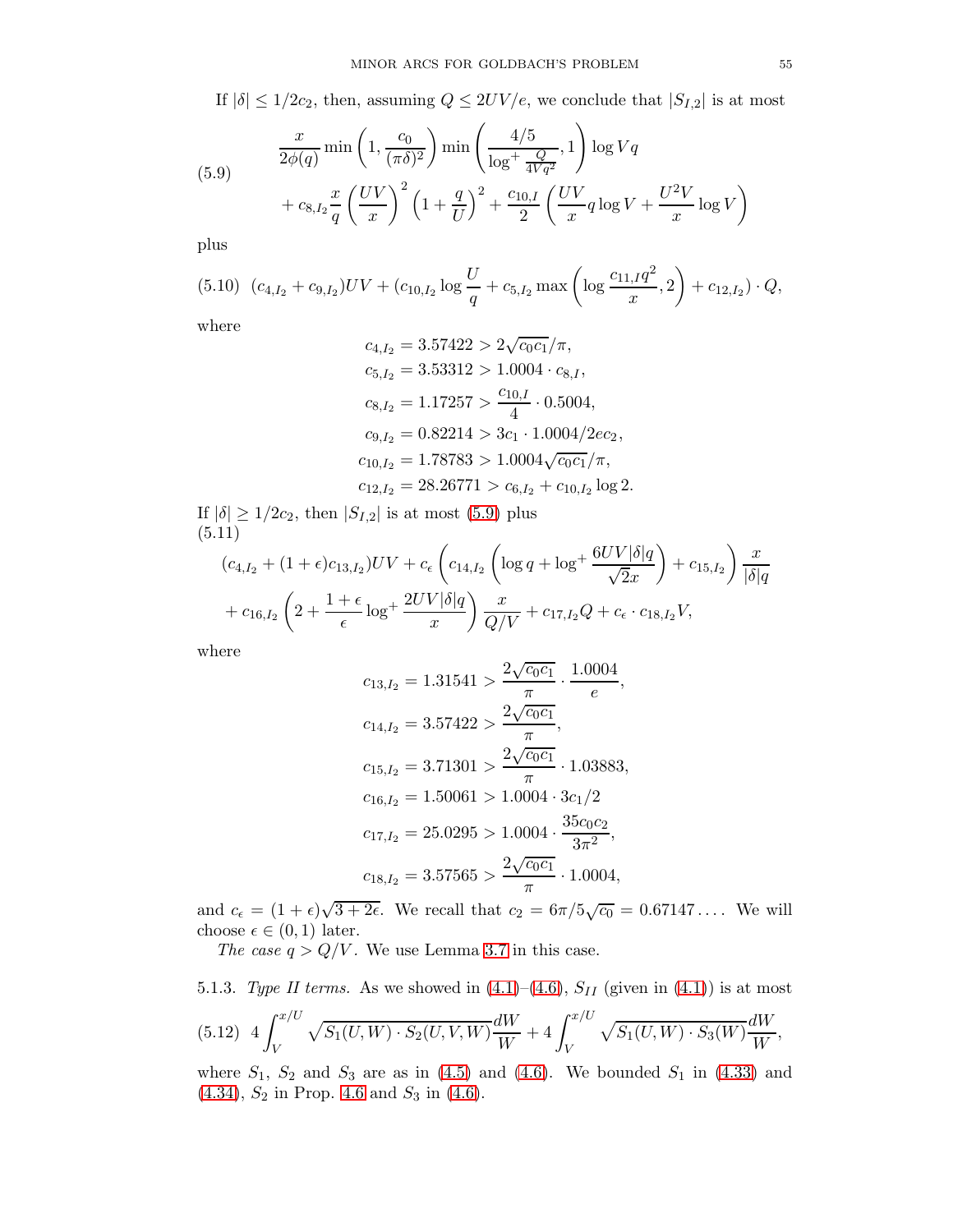We first recall our estimate for  $S_1$ . In the whole range  $[V, x/U]$  for W, we know from  $(4.33)$  and  $(4.34)$  that  $S_1(U, W)$  is at most

(5.13) 
$$
\frac{2}{\pi^2} \frac{x}{W} + \kappa_0 \zeta (3/2)^3 \frac{x}{W} \sqrt{\frac{x/WU}{U}},
$$

where

<span id="page-55-0"></span>
$$
\kappa_0=1.27.
$$

(We recall we are working with  $v = 2$ .)

We have better estimates for the constant in front in some parts of the range; in what is usually the main part,  $(4.34)$  and  $(4.36)$  give us a constant of  $0.15107$ instead of  $2/\pi^2$ . Note that  $1.27\zeta(3/2)^3 = 22.6417...$  We should choose U, V so that the first term dominates. For the while being, assume only

$$
(5.14) \t\t U \ge 5 \cdot 10^5 \frac{x}{VU};
$$

then [\(5.13\)](#page-55-0) gives

(5.15) 
$$
S_1(U, W) \leq \kappa_1 \frac{x}{W},
$$

where

<span id="page-55-2"></span><span id="page-55-1"></span>
$$
\kappa_1 = \frac{2}{\pi^2} + \frac{22.6418}{\sqrt{10^6/2}} \le 0.2347.
$$

This will suffice for our cruder estimates.

The second integral in [\(5.12\)](#page-54-1) is now easy to bound. By [\(4.6\)](#page-31-0),

 $S_3(W) \le 1.0171x + 2.0341W \le 1.0172x$ ,

since  $W \le x/U \le x/5 \cdot 10^5$ . Hence

$$
4\int_{V}^{x/U} \sqrt{S_1(U,W) \cdot S_3(W)} \frac{dW}{W} \le 4\int_{V}^{x/U} \sqrt{\kappa_{w,1} \frac{x}{W} \cdot 1.0172x} \frac{dW}{W}
$$

$$
\le \kappa_9 \frac{x}{\sqrt{V}},
$$

where

$$
\kappa_9 = 8 \cdot \sqrt{1.0172 \cdot \kappa_1} \le 3.9086.
$$

(We are using the easy bound  $\sqrt{a+b+c} \leq \sqrt{a} + \sqrt{b} + \sqrt{c}$ .)

Let us now examine  $S_2$ , which was bounded in Prop. [4.6.](#page-48-4) Recall  $W' =$  $\max(V,W/2), U' = \max(U,x/2W).$  Since  $W' \ge W/2$  and  $W \ge V \ge 117$ , we can always bound

(5.16) 
$$
\sum_{W' < p \le W} (\log p)^2 \le \frac{1}{2} W (\log W).
$$

by [\(2.19\)](#page-8-3).

*Bounding*  $S_2$  *for*  $\delta$  *arbitrary*. We set

<span id="page-55-3"></span>
$$
W_0 = \min(\max(2\theta q, V), x/U),
$$

where  $\theta \geq e$  is a parameter that will be set later. For  $V \leq W < W_0$ , we use the bound [\(4.52\)](#page-48-2):

$$
S_2(U', W', W) \le \left(\max(1, 2\rho)\left(\frac{x}{8q} + \frac{x}{2W}\right) + \frac{W}{2} + 2q\right) \cdot \frac{1}{2}W(\log W)
$$
  

$$
\le \max\left(\frac{1}{2}, \rho\right)\left(\frac{W}{8q} + \frac{1}{2}\right)x\log W + \frac{W^2\log W}{4} + qW\log W,
$$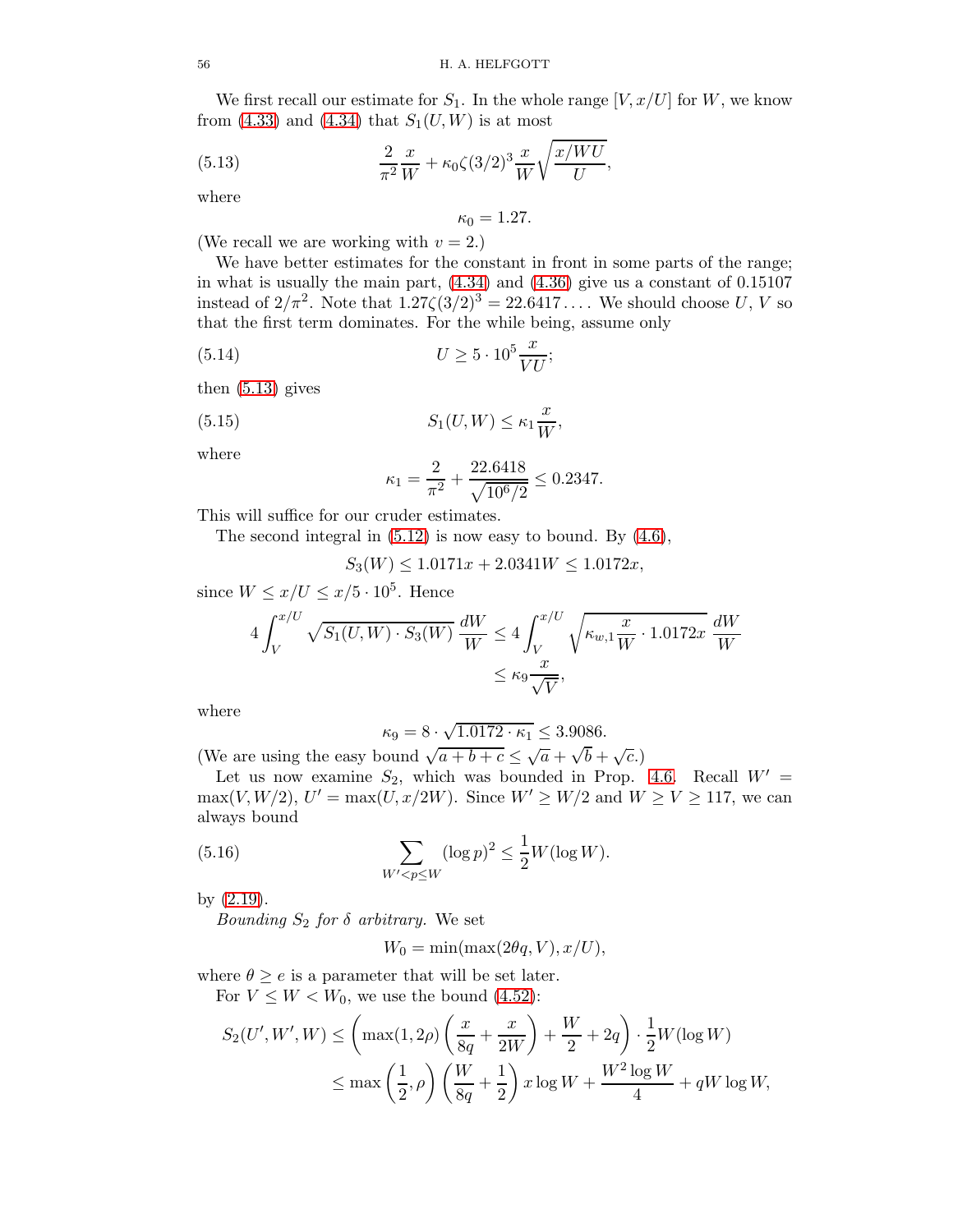where  $\rho = q/Q$ .

If  $W_0 > V$ , the contribution of the terms with  $V \leq W < W_0$  to [\(5.12\)](#page-54-1) is (by [5.15\)](#page-55-1) bounded by

$$
4 \int_{V}^{W_{0}} \sqrt{\kappa_{1} \frac{x}{W} \left(\frac{\rho_{0}}{4} \left(\frac{W}{4q} + 1\right) x \log W + \frac{W^{2} \log W}{4} + qW \log W\right)} \frac{dW}{W}
$$
  
\n
$$
\leq \frac{\kappa_{2}}{2} \sqrt{\rho_{0}} x \int_{V}^{W_{0}} \frac{\sqrt{\log W}}{W^{3/2}} dW + \frac{\kappa_{2}}{2} \sqrt{x} \int_{V}^{W_{0}} \frac{\sqrt{\log W}}{W^{1/2}} dW
$$
  
\n(5.17) 
$$
+ \kappa_{2} \sqrt{\frac{\rho_{0} x^{2}}{16q}} + qx \int_{V}^{W_{0}} \frac{\sqrt{\log W}}{W} dW
$$
  
\n
$$
\leq \left(\kappa_{2} \sqrt{\rho_{0}} \frac{x}{\sqrt{V}} + \kappa_{2} \sqrt{xW_{0}}\right) \sqrt{\log W_{0}}
$$
  
\n
$$
+ \frac{2\kappa_{2}}{3} \sqrt{\frac{\rho_{0} x^{2}}{16q}} + qx \left((\log W_{0})^{3/2} - (\log V)^{3/2}\right),
$$

where  $\rho_0 = \max(1, 2\rho)$  and

$$
\kappa_2 = 4\sqrt{\kappa_1} \le 1.93768.
$$

We now examine the terms with  $W \geq W_0$ . (If  $\theta q > x/U$ , then  $W_0 = U/x$ , then contribution of the case is nil, and the computations below can be ignored.)

We use [\(4.53\)](#page-48-1):

$$
S_2(U',W',W) \leq \left(\frac{x}{4\phi(q)}\frac{1}{\log(W/2q)} + \frac{q}{\phi(q)}\frac{W}{\log(W/2q)}\right) \cdot \frac{1}{2}W\log W.
$$

By  $\sqrt{a+b} \leq \sqrt{a} + \sqrt{b}$ , we can take out the  $q/\phi(q) \cdot W/\log(W/2q)$  term and estimate its contribution on its own; it is at most

<span id="page-56-0"></span>
$$
4\int_{W_0}^{x/U} \sqrt{\kappa_1 \frac{x}{W} \cdot \frac{q}{\phi(q)} \cdot \frac{1}{2} W^2 \frac{\log W}{\log W/2q}} \frac{dW}{W}
$$
  
\n
$$
= \frac{\kappa_2}{\sqrt{2}} \sqrt{\frac{q}{\phi(q)}} \int_{W_0}^{x/U} \sqrt{\frac{x \log W}{W \log W/2q}} dW
$$
  
\n
$$
\leq \frac{\kappa_2}{\sqrt{2}} \sqrt{\frac{qx}{\phi(q)}} \int_{W_0}^{x/U} \frac{1}{\sqrt{W}} \left(1 + \sqrt{\frac{\log 2q}{\log W/2q}}\right) dW
$$

Now

$$
\int_{W_0}^{x/U} \frac{1}{\sqrt{W}} \sqrt{\frac{\log 2q}{\log W/2q}} dW \leq \sqrt{2q \log 2q} \int_{\max(\theta, V/2q)}^{x/2Uq} \frac{1}{\sqrt{t \log t}} dt.
$$

We bound this last integral somewhat crudely: for  $T \geq e$ ,

(5.19) 
$$
\int_{e}^{T} \frac{1}{\sqrt{t \log t}} dt \leq 2.3 \sqrt{\frac{T}{\log T}}
$$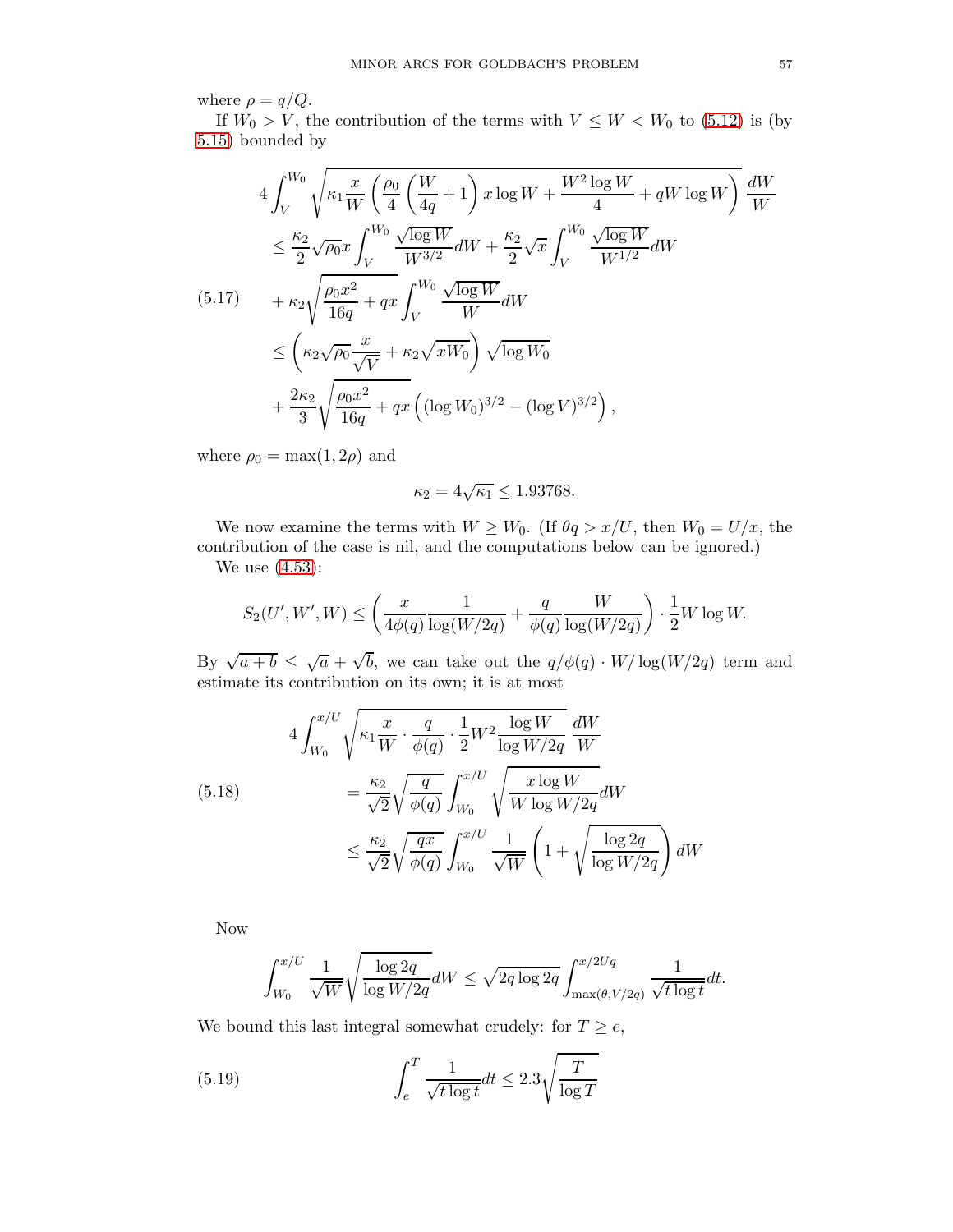(by numerical work for  $e \leq T \leq T_0$  and by comparison of derivatives for  $T > T_0$ , where  $T_0 = e^{(1-2/2.3)^{-1}} = 2135.94...$ ). Since  $\theta \ge e$ , this gives us that

$$
\int_{W_0}^{x/U} \frac{1}{\sqrt{W}} \left( 1 + \sqrt{\frac{\log 2q}{\log W/2q}} \right) dW
$$
  

$$
\leq 2\sqrt{\frac{x}{U}} + 2.3\sqrt{2q \log 2q} \cdot \sqrt{\frac{x/2Uq}{\log x/2Uq}},
$$

and so  $(5.18)$  is at most

$$
\sqrt{2}\kappa_2\sqrt{\frac{q}{\phi(q)}}\left(1+1.15\sqrt{\frac{\log 2q}{\log x/2Uq}}\right)\frac{x}{\sqrt{U}}.
$$

We are left with what will usually be the main term, viz.,

(5.20) 
$$
4 \int_{W_0}^{x/U} \sqrt{S_1(U, W) \cdot \left(\frac{x}{8\phi(q)} \frac{\log W}{\log W/2q}\right) W} \frac{dW}{W},
$$

which, by [\(4.34\)](#page-42-3), is at most  $x/\sqrt{\phi(q)}$  times the integral of

<span id="page-57-1"></span>
$$
\frac{1}{W}\sqrt{\left(2H_2\left(\frac{x}{WU}\right)+\frac{\kappa_4}{2}\sqrt{\frac{x/WU}{U}}\right)\frac{\log W}{\log W/2q}}
$$

for W going from  $W_0$  to  $x/U$ , where  $H_2$  is as in [\(4.35\)](#page-43-3) and

$$
\kappa_4 = 4\kappa_0 \zeta (3/2)^3 \le 90.5671.
$$

By the arithmetic/geometric mean inequality, the integrand is at most  $1/W$  times

<span id="page-57-0"></span>(5.21) 
$$
\frac{\beta + \beta^{-1} \cdot 2H_2(x/WU)}{2} + \frac{\beta^{-1} \kappa_4}{2} \sqrt{\frac{x/WU}{U}} + \frac{\beta}{2} \frac{\log 2q}{\log W/2q}
$$

for any  $\beta > 0$ . We will choose  $\beta$  later.

The first summand in [\(5.21\)](#page-57-0) gives what we can think of as the main or worst term in the whole paper; let us compute it first. The integral is

(5.22) 
$$
\int_{W_0}^{x/U} \frac{\beta + \beta^{-1} \cdot 2H_2(x/WU)}{2} \frac{dW}{W} = \int_1^{x/UW_0} \frac{\beta + \beta^{-1} \cdot 2H_2(s)}{2} \frac{ds}{s} \le \left(\frac{\beta}{2} + \frac{\kappa_6}{4\beta}\right) \log \frac{x}{UW_0}
$$

by  $(4.36)$ , where

$$
\kappa_6=0.60428.
$$

Thus the main term is simply

(5.23) 
$$
\left(\frac{\beta}{2} + \frac{\kappa_6}{4\beta}\right) \frac{x}{\sqrt{\phi(q)}} \log \frac{x}{U W_0}.
$$

The integral of the second summand is at most

$$
\beta^{-1}\cdot \frac{\kappa_4}{4}\frac{\sqrt{x}}{U}\int_V^{x/U}\frac{dW}{W^{3/2}}\leq \beta^{-1}\cdot \frac{\kappa_4}{2}\sqrt{\frac{x/UV}{U}}.
$$

By  $(5.14)$ , this is at most

$$
\frac{\beta^{-1}}{\sqrt{2}} \cdot 10^{-3} \cdot \kappa_4 \le \beta^{-1} \kappa_7/2,
$$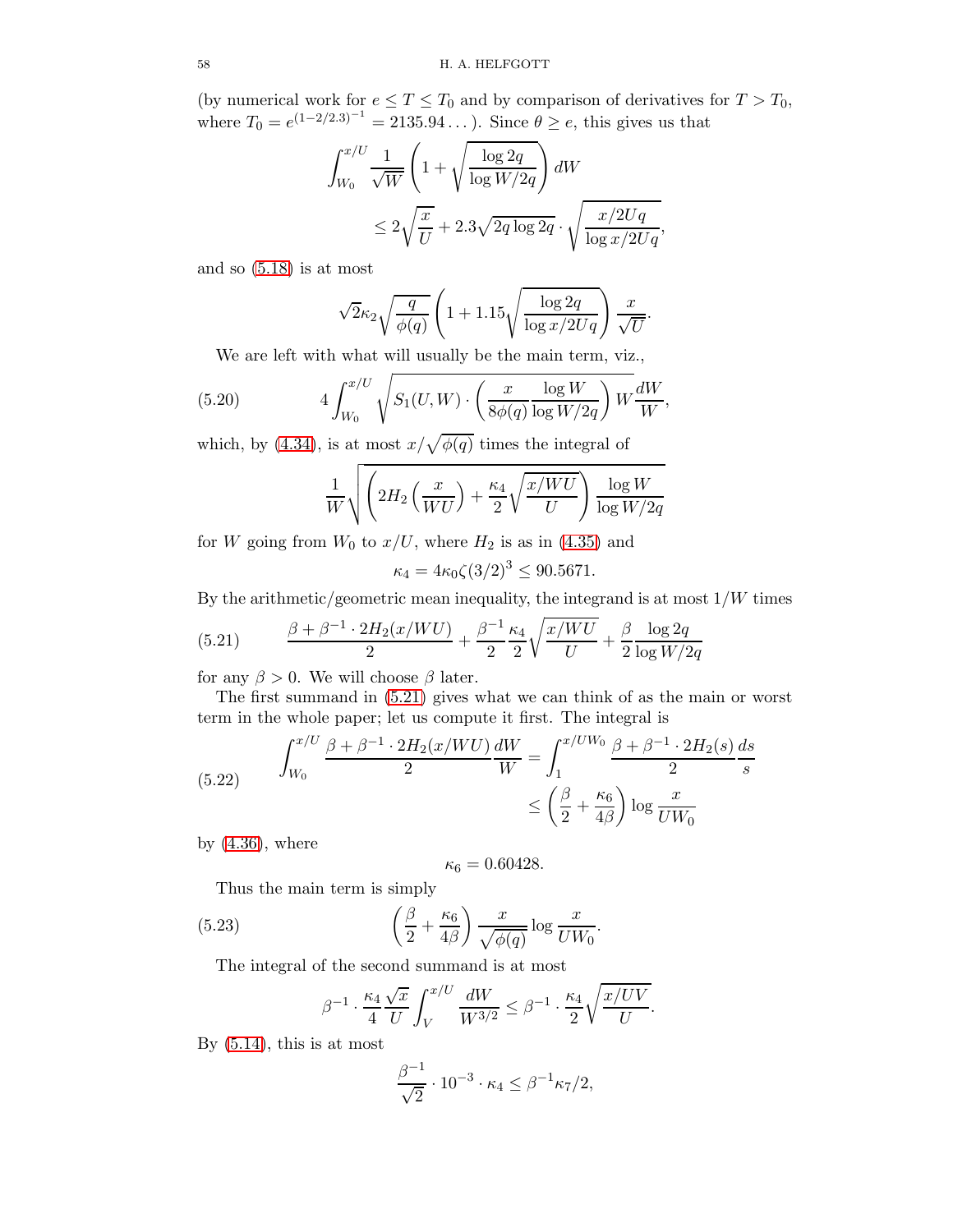where

$$
\kappa_7 = \frac{\sqrt{2}\kappa_4}{1000} \le 0.1281.
$$

Thus the contribution of the second summand is at most

<span id="page-58-0"></span>
$$
\frac{\beta^{-1}\kappa_7}{2}\cdot\frac{x}{\sqrt{\phi(q)}}.
$$

The integral of the third summand in [\(5.21\)](#page-57-0) is

(5.24) 
$$
\frac{\beta}{2} \int_{W_0}^{x/U} \frac{\log 2q}{\log W/2q} \frac{dW}{W}.
$$

If  $V < 2\theta q \leq x/U$ , this is

$$
\frac{\beta}{2} \int_{2\theta q}^{x/U} \frac{\log 2q}{\log W/2q} \frac{dW}{W} = \frac{\beta}{2} \log 2q \cdot \int_{\theta}^{x/2Uq} \frac{1}{\log t} \frac{dt}{t}
$$

$$
= \frac{\beta}{2} \log 2q \cdot \left( \log \log \frac{x}{2Uq} - \log \log \theta \right).
$$

If  $2\theta q > x/U$ , the integral is over an empty range and its contribution is hence 0. If  $2\theta q \leq V$ , [\(5.24\)](#page-58-0) is

$$
\frac{\beta}{2} \int_{V}^{x/U} \frac{\log 2q}{\log W/2q} \frac{dW}{W} = \frac{\beta \log 2q}{2} \int_{V/2q}^{x/2Uq} \frac{1}{\log t} \frac{dt}{t}
$$

$$
= \frac{\beta \log 2q}{2} \cdot (\log \log \frac{x}{2Uq} - \log \log V/2q)
$$

$$
= \frac{\beta \log 2q}{2} \cdot \log \left(1 + \frac{\log x/UV}{\log V/2q}\right).
$$

(Of course,  $\log(1 + (\log x/UV)/(\log V/2q)) \leq (\log x/UV)/(\log V/2q)$ ; this is smaller than  $(\log x/UV)/\log 2q$  when  $V/2q > 2q$ .)

The total bound for [\(5.20\)](#page-57-1) is thus

(5.25) 
$$
\frac{x}{\sqrt{\phi(q)}} \cdot \left( \beta \cdot \left( \frac{1}{2} \log \frac{x}{UW_0} + \frac{\Phi}{2} \right) + \beta^{-1} \left( \frac{1}{4} \kappa_6 \log \frac{x}{UW_0} + \frac{\kappa_7}{2} \right) \right),
$$

where

<span id="page-58-1"></span>(5.26) 
$$
\Phi = \begin{cases} \log 2q \left( \log \log \frac{x}{2Uq} - \log \log \theta \right) & \text{if } V/2\theta < q < x/(2\theta U). \\ \log 2q \log \left( 1 + \frac{\log x/UV}{\log V/2q} \right) & \text{if } q \le V/2\theta. \end{cases}
$$

Choosing  $\beta$  optimally, we obtain that [\(5.20\)](#page-57-1) is at most

<span id="page-58-2"></span>(5.27) 
$$
\frac{x}{\sqrt{2\phi(q)}}\sqrt{\left(\log\frac{x}{UW_0}+\Phi\right)\left(\kappa_6\log\frac{x}{UW_0}+2\kappa_7\right)},
$$

where  $\Phi$  is as in [\(5.26\)](#page-58-1).

Bounding  $S_2$  for  $|\delta| \geq 8$ . Let us see how much a non-zero  $\delta$  can help us. It makes sense to apply [\(4.55\)](#page-48-5) only when  $|\delta| \geq 4$ ; otherwise [\(4.53\)](#page-48-1) is almost certainly better. Now, by definition,  $|\delta|/x \leq 1/qQ$ , and so  $|\delta| \geq 8$  can happen only when  $q \leq x/8Q$ .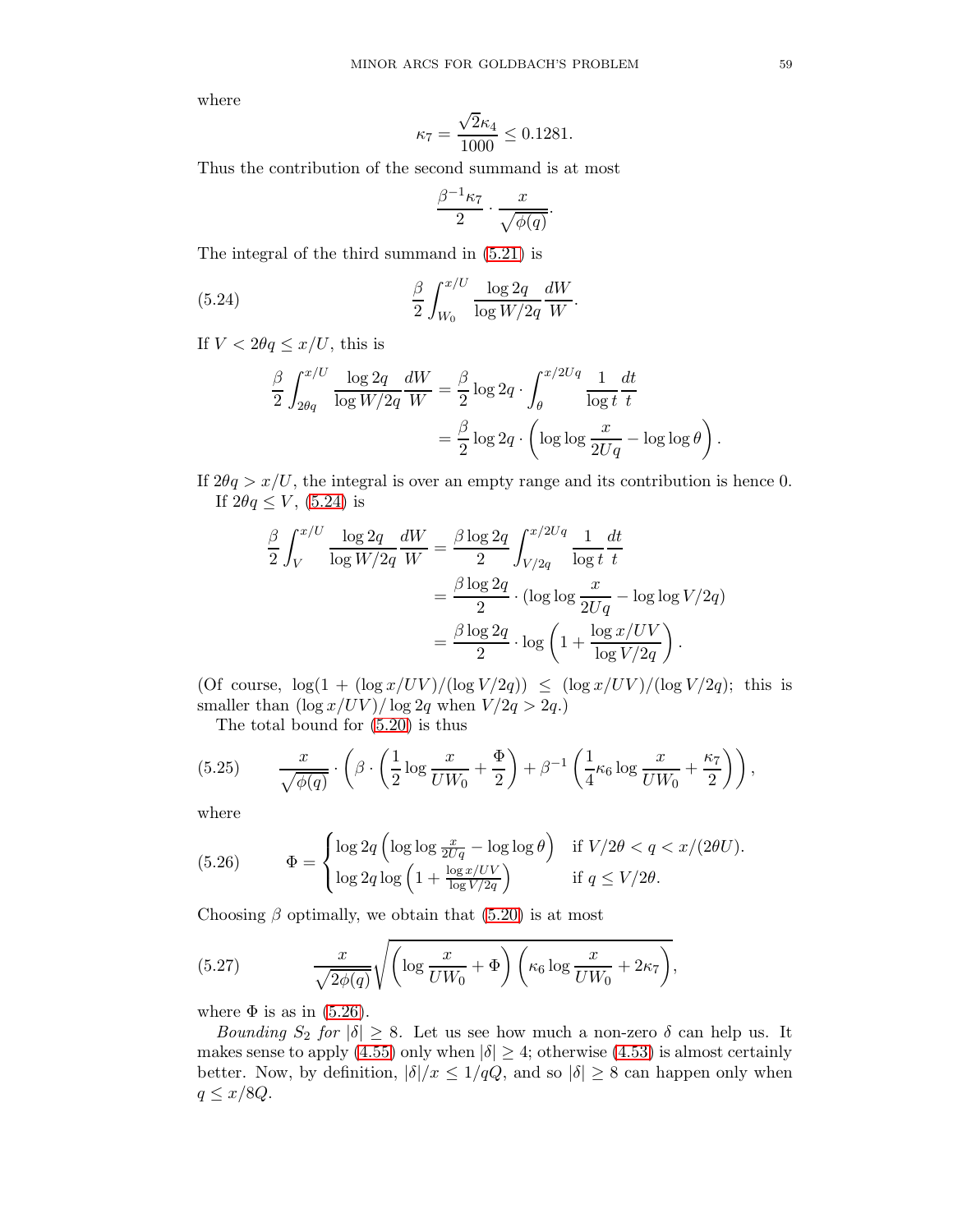With this in mind, let us apply [\(4.55\)](#page-48-5). Note first that

$$
\frac{x}{|\delta q|} \left( q + \frac{x}{4W} \right)^{-1} \ge \frac{1/|\delta q|}{\frac{q}{x} + \frac{1}{4W}} \ge \frac{4/|\delta q|}{\frac{1}{2Q} + \frac{1}{W}}
$$

$$
\ge \frac{4W}{|\delta|q} \cdot \frac{1}{1 + \frac{W}{2Q}} \ge \frac{4W}{|\delta|q} \cdot \frac{1}{1 + \frac{x/U}{2Q}}.
$$

This is at least  $2 \min(2Q, W)/|\delta q|$ . Thus we may apply  $(4.55)-(4.56)$  $(4.55)-(4.56)$  when  $|\delta q| \le$  $2 \min(2Q, W)$ . Since  $Q \ge x/U$ , we know that  $\min(2Q, W) = W$  for all  $W \le x/U$ , and so it is enough to assume that  $|\delta q| \leq 2W$ .

Recalling also  $(5.16)$ , we see that  $(4.55)$  gives us (5.28)

$$
S_2(U',W',W)\leq \min\left(1,\frac{2q/\phi(q)}{\log\left(\frac{4W}{|\delta|q}\cdot\frac{1}{1+\frac{x/U}{2Q}}\right)}\right)\left(\frac{x}{|\delta q|}+\frac{W}{2}\right)\cdot\frac{1}{2}W(\log W).
$$

Similarly to before, we define  $W_0 = \max(V, \theta | \delta q|)$ , where  $\theta \geq 1$  will be set later. For  $W \geq W_0$ , we certainly have  $|\delta q| \leq 2W$ . Hence the part of [\(5.12\)](#page-54-1) coming from the range  $W_0 \leq W < x/U$  is

<span id="page-59-0"></span>
$$
\begin{split} 4\int_{W_0}^{x/U} \sqrt{S_1(U, W) \cdot S_2(U, V, W)} \frac{dW}{W} \\ &\leq 4\sqrt{\frac{q}{\phi(q)}} \int_{W_0}^{x/U} \sqrt{S_1(U, W) \cdot \frac{\log W}{\log\left(\frac{4W}{|\delta|q} \cdot \frac{1}{1 + \frac{x/U}{2Q}}\right)}} \left(\frac{Wx}{|\delta q|} + \frac{W^2}{2}\right) \frac{dW}{W} .\end{split}
$$

By [\(4.34\)](#page-42-3), the contribution of the term  $Wx/|\delta q|$  to [\(5.29\)](#page-59-0) is at most

$$
\frac{4x}{\sqrt{|\delta|\phi(q)}} \int_{W_0}^{x/U} \sqrt{\left( H_2\left(\frac{x}{WU}\right) + \frac{\kappa_4}{4} \sqrt{\frac{x/WU}{U}} \right) \frac{\log W}{\log \left( \frac{4W}{|\delta|q} \cdot \frac{1}{1 + \frac{x/U}{2Q}} \right)}} \frac{dW}{W}
$$

Note that  $1 + \frac{x}{U} \cdot 2Q \leq \frac{3}{2}$ . Proceeding as in  $(5.20)$ – $(5.27)$ , we obtain that this is at most

$$
\frac{2x}{\sqrt{|\delta|\phi(q)}}\sqrt{\left(\log\frac{x}{UW_0}+\Phi\right)\left(\kappa_6\log\frac{x}{UW_0}+2\kappa_7\right)},
$$

where

(5.30) 
$$
\Phi = \begin{cases} \log \frac{(1+\epsilon_1)|\delta q|}{4} \log \left(1 + \frac{\log x / UV}{\log 4V/|\delta|(1+\epsilon_1)q}\right) & \text{if } |\delta q| \le V/\theta, \\ \log \frac{3|\delta q|}{8} \left(\log \log \frac{8x}{3U|\delta q|} - \log \log \frac{8\theta}{3}\right) & \text{if } V/\theta < |\delta q| \le x/\theta U, \end{cases}
$$

where  $\epsilon_1 = x/2UQ$ . This is what we think of as the main term.

By [\(5.15\)](#page-55-1), the contribution of the term  $W^2/2$  to [\(5.29\)](#page-59-0) is at most

<span id="page-59-1"></span>(5.31) 
$$
4\sqrt{\frac{q}{\phi(q)}} \int_{V}^{x/U} \sqrt{\frac{\kappa_1}{2} x} \frac{dW}{\sqrt{W}} \cdot \max_{V \leq W \leq \frac{x}{U}} \sqrt{\frac{\log W}{\max(\log \frac{2W}{|\delta q|}, 2)}}.
$$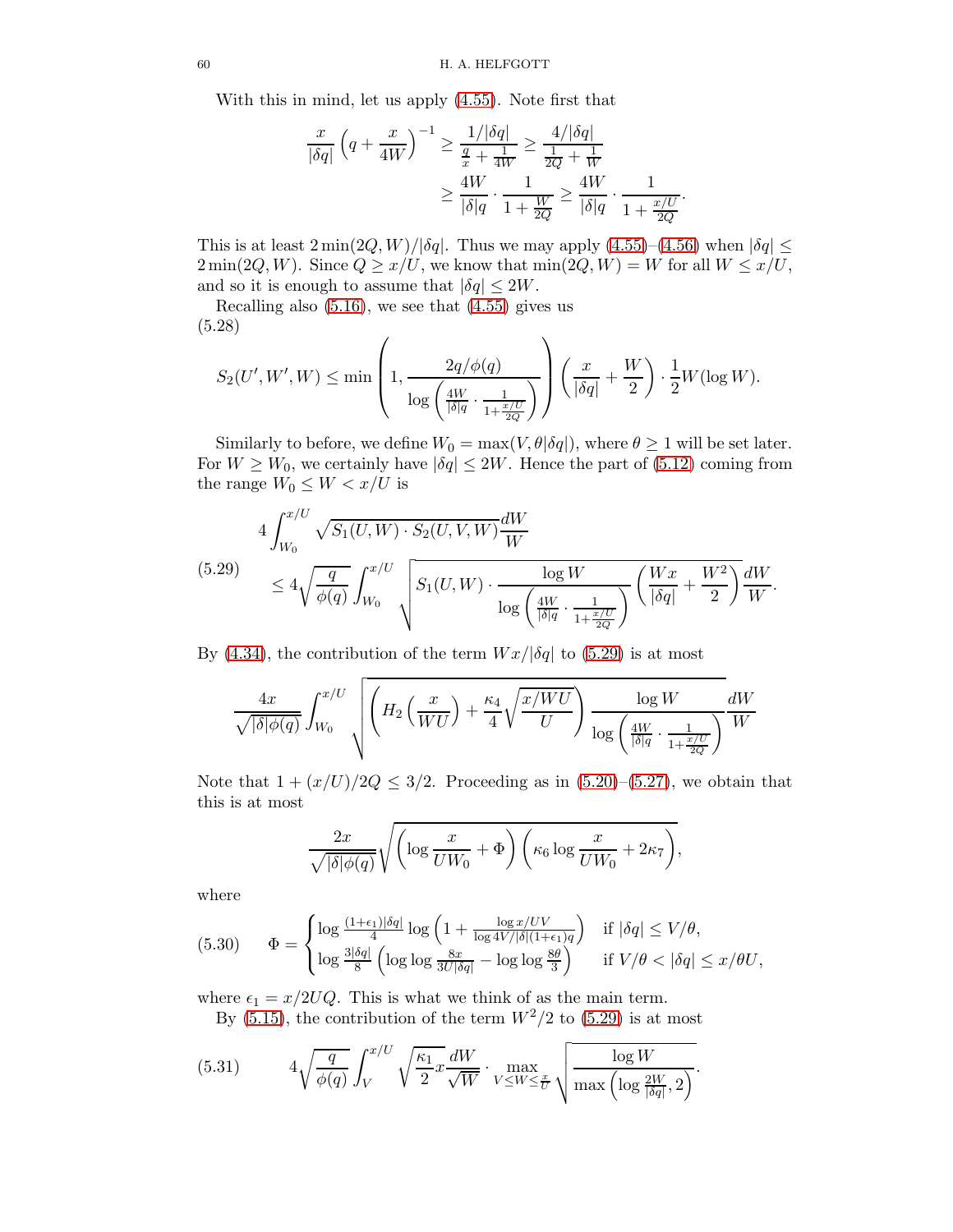Since  $t \to (\log t)/(\log t/c)$  is decreasing for  $t > c$ , [\(5.31\)](#page-59-1) is at most

$$
4\sqrt{2\kappa_1}\sqrt{\frac{q}{\phi(q)}}\frac{x}{\sqrt{U}}\sqrt{\frac{\log W_0}{\max\left(\log \frac{8W_0}{3|\delta q|},\frac{8}{3}\right)}}.
$$

If  $W_0 > V$ , we also have to consider the range  $V \leq W < W_0$ . The part of [\(5.12\)](#page-54-1) coming from this is

$$
4 \int_V^{\theta \vert \delta q \vert} \sqrt{S_1(U,W) \cdot (\log W) \left( \frac{Wx}{2 \vert \delta q \vert} + \frac{W^2}{4} + \frac{Wx}{16(1-\rho)Q} + \frac{x}{8(1-\rho)} \right)} \frac{dW}{W}.
$$

We have already counted the contribution of  $W^2/4$  in the above. The terms  $Wx/2|\delta|q$  and  $Wx/(16(1-\rho)Q)$  contribute at most

$$
4\sqrt{\kappa_1} \int_V^{\theta|\delta q|} \sqrt{\frac{x}{W} \cdot (\log W)W \left(\frac{x}{2|\delta q|} + \frac{x}{16(1-\rho)Q}\right)} \frac{dW}{W}
$$
  
=  $4\sqrt{\kappa_1} x \left(\frac{1}{\sqrt{2|\delta|q}} + \frac{1}{4\sqrt{(1-\rho)Q}}\right) \int_V^{\theta|\delta q|} \sqrt{\log W} \frac{dW}{W}$   
 $\leq \frac{2\kappa_2}{3} x \left(\frac{1}{\sqrt{2|\delta|q}} + \frac{1}{4\sqrt{(1-\rho)Q}}\right) \left((\log \theta|\delta|q)^{3/2} - (\log V)^{3/2}\right).$ 

The term  $x/8(1-\rho)$  contributes

$$
\begin{aligned} \sqrt{\kappa_1}x\int_V^{\theta|\delta q|}\sqrt{\frac{\log W}{W(1-\rho)}}\frac{dW}{W} &\leq \frac{\sqrt{\kappa_1}x}{\sqrt{1-\rho}}\int_V^\infty \frac{\sqrt{\log W}}{W^{3/2}}dW \\ &\leq \frac{\kappa_2 x}{2\sqrt{(1-\rho)V}}(\sqrt{\log V}+\sqrt{1/\log V}), \end{aligned}
$$

where we use the estimate

$$
\int_{V}^{\infty} \frac{\sqrt{\log W}}{W^{3/2}} dW = \frac{1}{\sqrt{V}} \int_{1}^{\infty} \frac{\sqrt{\log u + \log V}}{u^{3/2}} du
$$
  
\n
$$
\leq \frac{1}{\sqrt{V}} \int_{1}^{\infty} \frac{\sqrt{\log V}}{u^{3/2}} du + \frac{1}{\sqrt{V}} \int_{1}^{\infty} \frac{1}{2\sqrt{\log V}} \frac{\log u}{u^{3/2}} du
$$
  
\n
$$
= 2 \frac{\sqrt{\log V}}{\sqrt{V}} + \frac{1}{2\sqrt{V \log V}} \cdot 4 \leq \frac{2}{\sqrt{V}} \left( \sqrt{\log V} + \sqrt{1/\log V} \right).
$$
  
\n
$$
***
$$

It is time to collect all type II terms. Let us start with the case of general  $\delta$ . We will set  $\theta \ge e$  later. If  $q \le V/2\theta$ , then  $|S_{II}|$  is at most (5.32)

<span id="page-60-0"></span>
$$
\frac{x}{\sqrt{2\phi(q)}} \cdot \sqrt{\left(\log \frac{x}{UV} + \log 2q \log \left(1 + \frac{\log x/UV}{\log V/2q}\right)\right) \left(\kappa_6 \log \frac{x}{UV} + 2\kappa_7\right)} + \sqrt{2}\kappa_2 \sqrt{\frac{q}{\phi(q)}} \left(1 + 1.15\sqrt{\frac{\log 2q}{\log x/2Uq}}\right) \frac{x}{\sqrt{U}} + \kappa_9 \frac{x}{\sqrt{V}}.
$$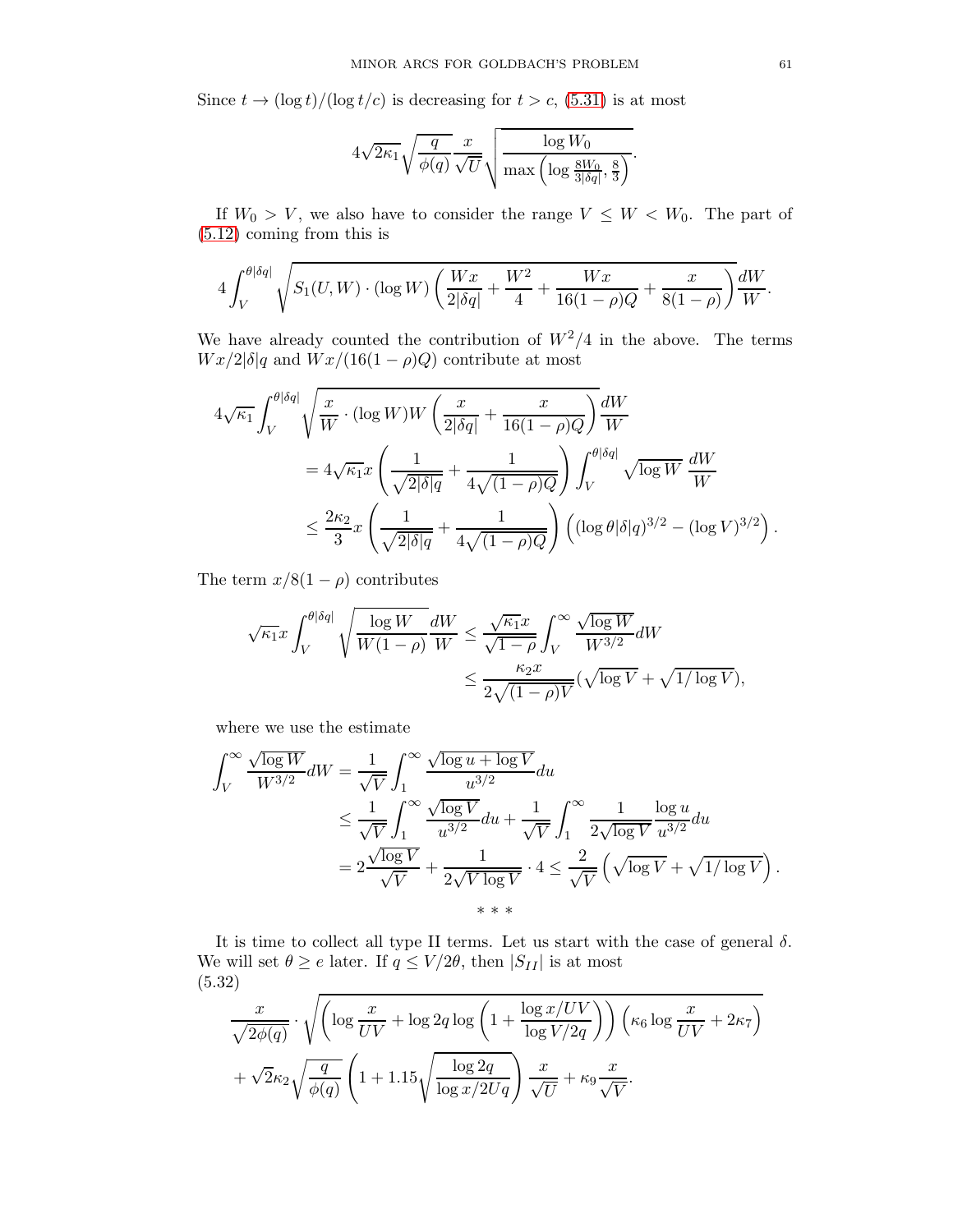If  $V/2\theta < q \leq x/2\theta U$ , then  $|S_{II}|$  is at most (5.33)

<span id="page-61-2"></span>
$$
\frac{x}{\sqrt{2\phi(q)}} \cdot \sqrt{\left(\log \frac{x}{U \cdot 2\theta q} + \log 2q \log \frac{\log x/2Uq}{\log \theta}\right) \left(\kappa_6 \log \frac{x}{U \cdot 2\theta q} + 2\kappa_7\right)}
$$
  
+ 
$$
\sqrt{2}\kappa_2 \sqrt{\frac{q}{\phi(q)}} \left(1 + 1.15\sqrt{\frac{\log 2q}{\log x/2Uq}}\right) \frac{x}{\sqrt{U}} + (\kappa_2 \sqrt{\log 2\theta q} + \kappa_9) \frac{x}{\sqrt{V}}
$$
  
+ 
$$
\frac{\kappa_2}{6} \left( (\log 2\theta q)^{3/2} - (\log V)^{3/2} \right) \frac{x}{\sqrt{q}}
$$
  
+ 
$$
\kappa_2 \left(\sqrt{2\theta \cdot \log 2\theta q} + \frac{2}{3} ((\log 2\theta q)^{3/2} - (\log V)^{3/2})\right) \sqrt{qx},
$$

where we use the fact that  $Q \ge x/U$  (implying that  $\rho_0 = \max(1, 2q/Q)$  equals 1 for  $q \leq x/2U$ ). Finally, if  $q > x/2\theta U$ ,

<span id="page-61-3"></span>(5.34)  

$$
|S_{II}| \le (\kappa_2 \sqrt{2 \log x / U} + \kappa_9) \frac{x}{\sqrt{V}} + \kappa_2 \sqrt{\log x / U} \frac{x}{\sqrt{U}} + \frac{2\kappa_2}{3} ((\log x / U)^{3/2} - (\log V)^{3/2}) \left( \frac{x}{2\sqrt{2q}} + \sqrt{qx} \right).
$$

Now let us examine the alternative bounds for  $|\delta| \geq 8$ . If  $|\delta q| \leq V/\theta$ , then  $|S_{II}|$  is at most

<span id="page-61-1"></span>(5.35) 
$$
\frac{2x}{\sqrt{|\delta|\phi(q)}} \sqrt{\log \frac{x}{UV} + \log \frac{|\delta q|(1+\epsilon_1)}{4} \log \left(1 + \frac{\log x/UV}{\log \frac{4V}{|\delta|(1+\epsilon_1)q}}\right)} \cdot \sqrt{\kappa_6 \log \frac{x}{UV} + 2\kappa_7} + \kappa_2 \sqrt{\frac{2q}{\phi(q)}} \cdot \sqrt{\frac{\log V}{\log 2V/|\delta q|}} \cdot \frac{x}{\sqrt{U}} + \kappa_9 \frac{x}{\sqrt{V}},
$$

where  $\epsilon_1 = x/2UQ$ . If  $|\delta q| > V/\theta$ , then  $|S_{II}|$  is at most (5.36)

<span id="page-61-4"></span>
$$
\frac{2x}{\sqrt{|\delta|\phi(q)}}\sqrt{\left(\log\frac{x}{U\cdot\theta|\delta|q} + \log\frac{3|\delta q|}{8}\log\frac{\log\frac{8x}{3U|\delta q|}}{\log 8\theta/3}\right)\left(\kappa_6\log\frac{x}{U\cdot\theta|\delta q|} + 2\kappa_7\right)} \n+ \frac{2\kappa_2}{3}\left(\frac{x}{\sqrt{2|\delta q|}} + \frac{x}{4\sqrt{Q-q}}\right)\left((\log\theta|\delta q|)^{3/2} - (\log V)^{3/2}\right) \n+ \left(\frac{\kappa_2}{\sqrt{2(1-\rho)}}\left(\sqrt{\log V} + \sqrt{1/\log V}\right) + \kappa_9\right)\frac{x}{\sqrt{V}} \n+ \kappa_2\sqrt{\frac{q}{\phi(q)}}\cdot\sqrt{\log\theta|\delta q|}\cdot\frac{x}{\sqrt{U}},
$$

where  $\rho = q/Q$ . (Note that  $|\delta| \le x/Qq$  implies  $\rho \le x/4Q^2$ , and so  $\rho$  will be very small and  $Q - q$  will be very close to  $Q$ .)

<span id="page-61-0"></span>5.2. Adjusting parameters. Calculations. We must bound the exponential sum  $\sum_{n} \Lambda(n) e(\alpha n) \eta(n/x)$ . By [\(2.20\)](#page-8-4), it is enough to sum the bounds we obtained in §[5.1.](#page-50-1) We will now see how it will be best to set  $U, V$  and other parameters.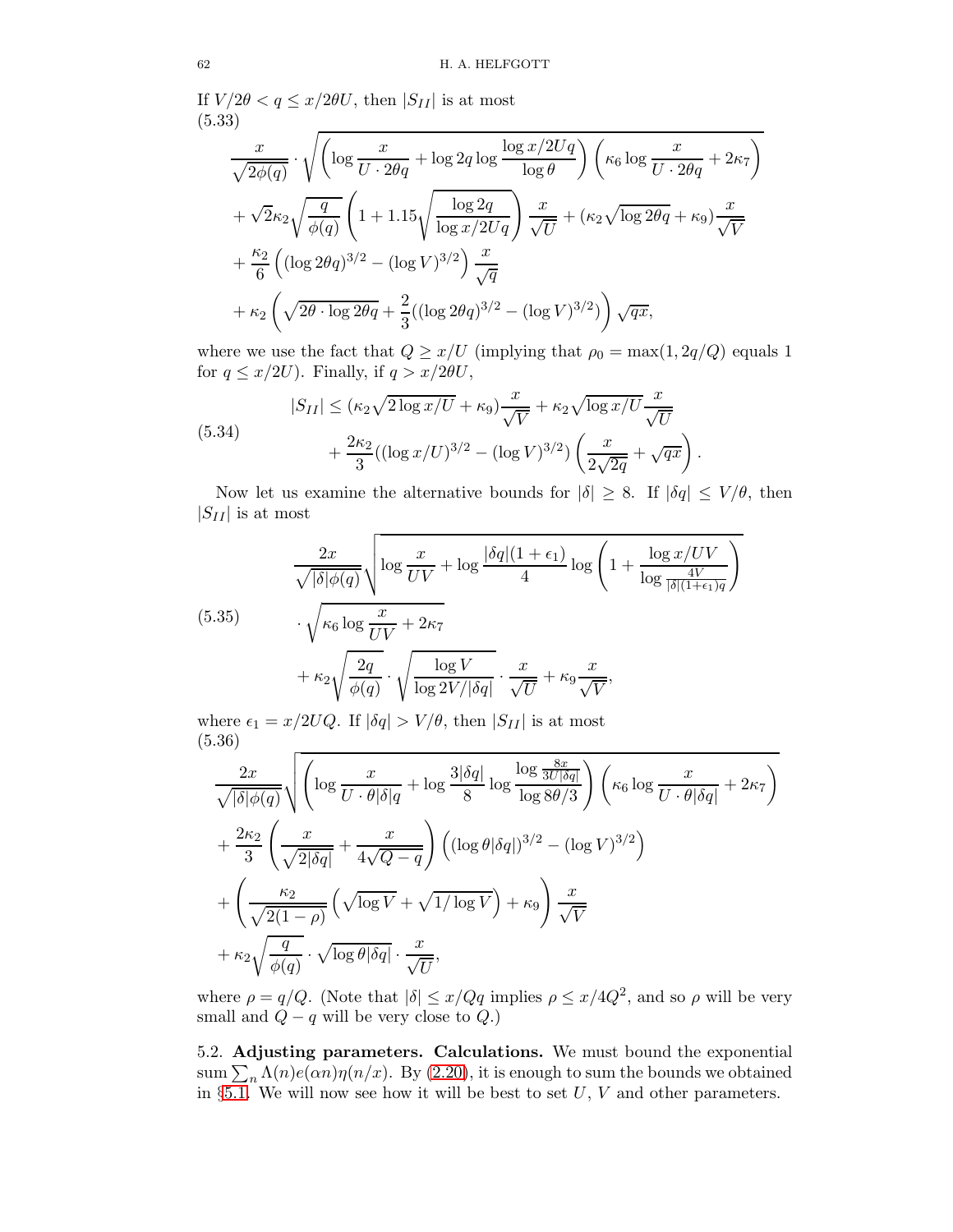Usually, the largest terms will be

$$
(5.37) \t C_0 UV,
$$

where (5.38)

$$
C_0 = \begin{cases} c_{4,I_2} + c_{9,I_2} = 4.39636 & \text{if } |\delta| \le 1/2c_2 \sim 0.74463, \\ c_{4,I_2} + (1+\epsilon)c_{13,I_2} = 4.88963 + 1.31541\epsilon & \text{if } |\delta| > 1/2c_2 \end{cases}
$$

(from  $(5.10)$  and  $(5.11)$ , type I;  $\epsilon \in (0,1)$  will be set later) and (5.39)

<span id="page-62-1"></span>
$$
\frac{x}{\sqrt{\delta_0 \phi(q)}} \sqrt{\log \frac{x}{UV} + (\log \delta_0(1 + \epsilon_1)q) \log \left(1 + \frac{\log \frac{x}{UV}}{\log \frac{V}{\delta_0(1 + \epsilon_1)q}}\right)} \sqrt{\kappa_6 \log \frac{x}{UV} + 2\kappa_7}
$$

(from [\(5.32\)](#page-60-0) and [\(5.35\)](#page-61-1), type II; here  $\delta_0 = \max(2, |\delta|/4)$ , while  $\epsilon_1 = x/2UQ$  for  $|\delta| > 8$  and  $\epsilon_1 = 0$  for  $|\delta| < 8$ .

We set  $UV = \frac{\kappa}{\kappa} \sqrt{\sqrt{q\delta_0}}$ ; we must choose  $\varkappa > 0$ .

Let us first optimise  $\varkappa$  in the case  $|\delta| \leq 4$ , so that  $\delta_0 = 2$  and  $\epsilon_1 = 0$ . For the purpose of choosing  $\chi$ , we replace  $\sqrt{\phi(q)}$  by  $\sqrt{q}/C_1$ , where  $C_1 = 2.3536 \sim$  $510510/\phi(510510)$ , and also replace V by  $q^2/c$ , c a constant. We use the approximation

$$
\log\left(1+\frac{\log\frac{x}{UV}}{\log\frac{V}{|2q|}}\right) = \log\left(1+\frac{\log(\sqrt{2q}/\varkappa)}{\log(q/2c)}\right) = \log\left(\frac{3}{2}+\frac{\log 2\sqrt{c}/\varkappa}{\log q/2c}\right)
$$

$$
\sim \log\frac{3}{2}+\frac{2\log 2\sqrt{c}/\varkappa}{3\log q/2c}.
$$

What we must minimize, then, is (5.40)

<span id="page-62-0"></span>
$$
\frac{C_0 \varkappa}{\sqrt{2q}} + \frac{C_1}{\sqrt{2q}} \sqrt{\left( \log \frac{\sqrt{2q}}{\varkappa} + \log 2q \left( \log \frac{3}{2} + \frac{2 \log \frac{2\sqrt{c}}{\varkappa}}{3 \log \frac{q}{2c}} \right) \right) \left( \kappa_6 \log \frac{\sqrt{2q}}{\varkappa} + 2\kappa_7 \right)}
$$
\n
$$
\leq \frac{C_0 \varkappa}{\sqrt{2q}} + \frac{C_1}{2\sqrt{q}} \frac{\sqrt{\kappa_6}}{\sqrt{\kappa_1'}} \sqrt{\kappa_1' \log q - \left( \frac{5}{3} + \frac{2 \log 4c}{3 \log \frac{q}{2c}} \right) \log \varkappa + \kappa_2'}
$$
\n
$$
\cdot \sqrt{\kappa_1' \log q - 2\kappa_1' \log \varkappa + \frac{4\kappa_1' \kappa_7}{\kappa_6} + \kappa_1' \log 2}
$$
\n
$$
\leq \frac{C_0}{\sqrt{2q}} \left( \varkappa + \kappa_4' \left( \kappa_1' \log q - \left( \left( \frac{5}{6} + \kappa_1' \right) + \frac{1}{3} \frac{\log 4c}{\log \frac{q}{2c}} \right) \log \varkappa + \kappa_3' \right) \right),
$$

where

$$
\kappa'_1 = \frac{1}{2} + \log \frac{3}{2}, \quad \kappa'_2 = \log \sqrt{2} + \log 2 \log \frac{3}{2} + \frac{\log 4c \log 2q}{3 \log q/2c},
$$
  
\n
$$
\kappa'_3 = \frac{1}{2} \left( \kappa'_2 + \frac{4\kappa'_1 \kappa_7}{\kappa_6} + \kappa'_1 \log 2 \right) = \frac{\log 4c}{6} + \frac{(\log 4c)^2}{6 \log \frac{q}{2c}} + \kappa'_5,
$$
  
\n
$$
\kappa'_4 = \frac{C_1}{C_0} \sqrt{\frac{\kappa_6}{2\kappa'_1}} \sim \begin{cases} 0.30925 & \text{if } |\delta| \le 4\\ \frac{0.27805}{1+0.26902\epsilon} & \text{if } |\delta| > 4, \end{cases}
$$
  
\n
$$
\kappa'_5 = \frac{1}{2} (\log \sqrt{2} + \log 2 \log \frac{3}{2} + \frac{4\kappa'_1 \kappa_7}{\kappa_6} + \kappa'_1 \log 2) \sim 1.01152.
$$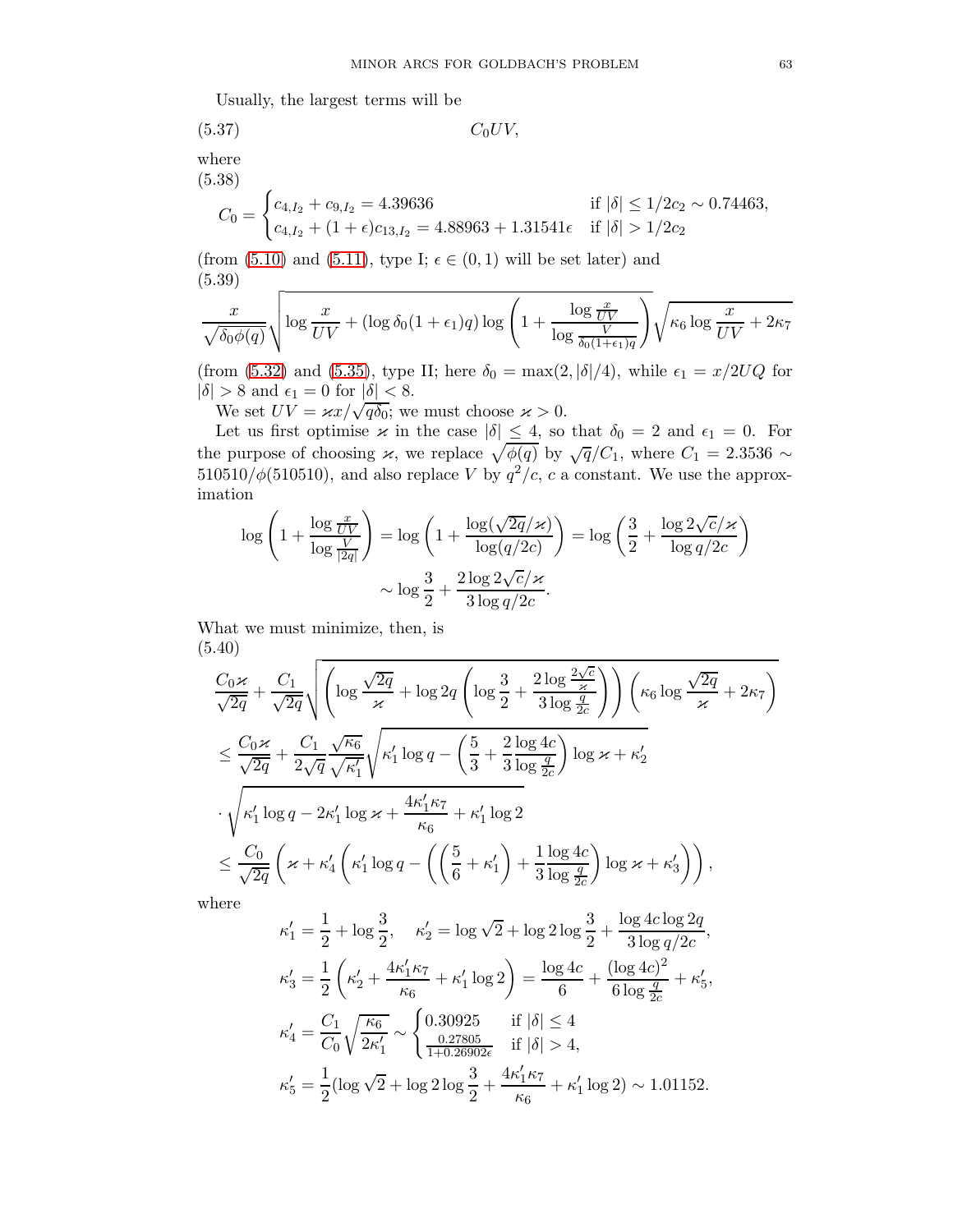Taking derivatives, we see that the minimum is attained when

(5.41) 
$$
\varkappa = \left(\frac{5}{6} + \kappa_1' + \frac{1}{3} \frac{\log 4c}{\log \frac{q}{2c}}\right) \kappa_4' \sim \left(1.7388 + \frac{\log 4c}{3 \log \frac{q}{2c}}\right) \cdot 0.30925
$$

provided that  $|\delta| \leq 4$ . (What we obtain for  $|\delta| > 4$  is essentially the same, only with  $\log \delta_0 q = \log |\delta| q/4$  instead of  $\log q$ , and  $0.27805/(1 + 0.26902\epsilon)$  in place of 0.30925.) For  $q = 5 \cdot 10^5$ ,  $c = 2.5$  and  $|\delta| \le 4$  (typical values in the most delicate range), we get that  $\varkappa$  should be  $0.55834...$ , and the last line of  $(5.40)$  is then  $0.02204...$ ; for  $q = 10^6$ ,  $c = 10$ ,  $|\delta| \le 4$ , we get that  $\varkappa$  should be  $0.57286...$ , and the last line of [\(5.40\)](#page-62-0) is then  $0.01656...$  If  $|\delta| > 4$ ,  $|\delta|q = 5 \cdot 10^5$ ,  $c = 2.5$  and  $\epsilon = 0.2$  (say), then  $\varkappa = 0.47637...$ , and the last line of [\(5.40\)](#page-62-0) is 0.02243...; if  $|\delta| > 4$ ,  $|\delta|q = 10^6$ ,  $c = 10$  and  $\epsilon = 0.2$ , then  $\varkappa = 0.48877...$ , and the last line of  $(5.40)$  is  $0.01684...$ 

(A back-of-the-envelope calculation suggests that choosing  $w = 1$  instead of  $w = 2$  would have given bounds worse by about 15 percent.)

We make the choices

$$
\varkappa = 1/2
$$
, and so  $UV = \frac{1}{2\sqrt{q\delta_0}}$ 

for the sake of simplicity. (Unsurprisingly, [\(5.40\)](#page-62-0) changes very slowly around its minimum.)

Now we must decide how to choose  $U, V$  and  $Q$ , given our choice of  $UV$ . We will actually make two sets of choices. First, we will use the  $S_{I,2}$  estimates for  $q \leq Q/V$  to treat all  $\alpha$  of the form  $\alpha = a/q + O^*(1/qQ)$ ,  $q \leq y$ . (Here y is a parameter satisfying  $y \leq Q/V$ .) The remaining  $\alpha$  then get treated with the (coarser)  $S_{I,2}$  estimate for  $q > Q/V$ , with Q reset to a lower value (call it Q'). If  $\alpha$  was not treated in the first go (so that it must be dealt with the coarser estimate) then  $\alpha = a'/q' + \delta'/x$ , where either  $q' > y$  or  $\delta'q' > x/Q$ . (Otherwise,  $\alpha = a'/q' + O^*(1/q'Q)$  would be a valid estimate with  $q' \leq y$ .

The value of  $Q'$  is set to be smaller than  $Q$  both because this is helpful (it diminishes error terms that would be large for large  $q$ ) and because this is now harmless (since we are no longer assuming that  $q \leq Q/V$ ).

5.2.1. First choice of parameters:  $q \leq y$ . The largest items affected strongly by our choices at this point are (5.42)

$$
c_{16,I_2} \left(2 + \frac{1+\epsilon}{\epsilon} \log^+ \frac{2UV|\delta|q}{x}\right) \frac{x}{Q/V} + c_{17,I_2}Q \qquad \text{(from } S_{I,2}, |\delta| > 1/2c_2),
$$

$$
\left(c_{10,I_2} \log \frac{U}{q} + 2c_{5,I_2} + c_{12,I_2}\right)Q \qquad \text{(from } S_{I,2}, |\delta| \le 1/2c_2),
$$

and

(5.43) 
$$
\kappa_2 \sqrt{\frac{2q}{\phi(q)}} \left( 1 + 1.15 \sqrt{\frac{\log 2q}{\log x/2Uq}} \right) \frac{x}{\sqrt{U}} + \kappa_9 \frac{x}{\sqrt{V}} \quad \text{(from } S_{II}\text{).}
$$

In addition, we have a relatively mild but important dependence on  $V$  in the main term [\(5.39\)](#page-62-1). We must also respect the condition  $q \leq Q/V$ , the lower bound on  $U$  given by  $(5.14)$  and the assumptions made at the beginning of section [5](#page-49-1) (e.g.  $Q \ge x/U$ ,  $V \ge 2 \cdot 10^6$ ). Recall that  $UV = x/\sqrt{q\delta}$ .

We set

$$
Q = \frac{x}{8y}
$$

,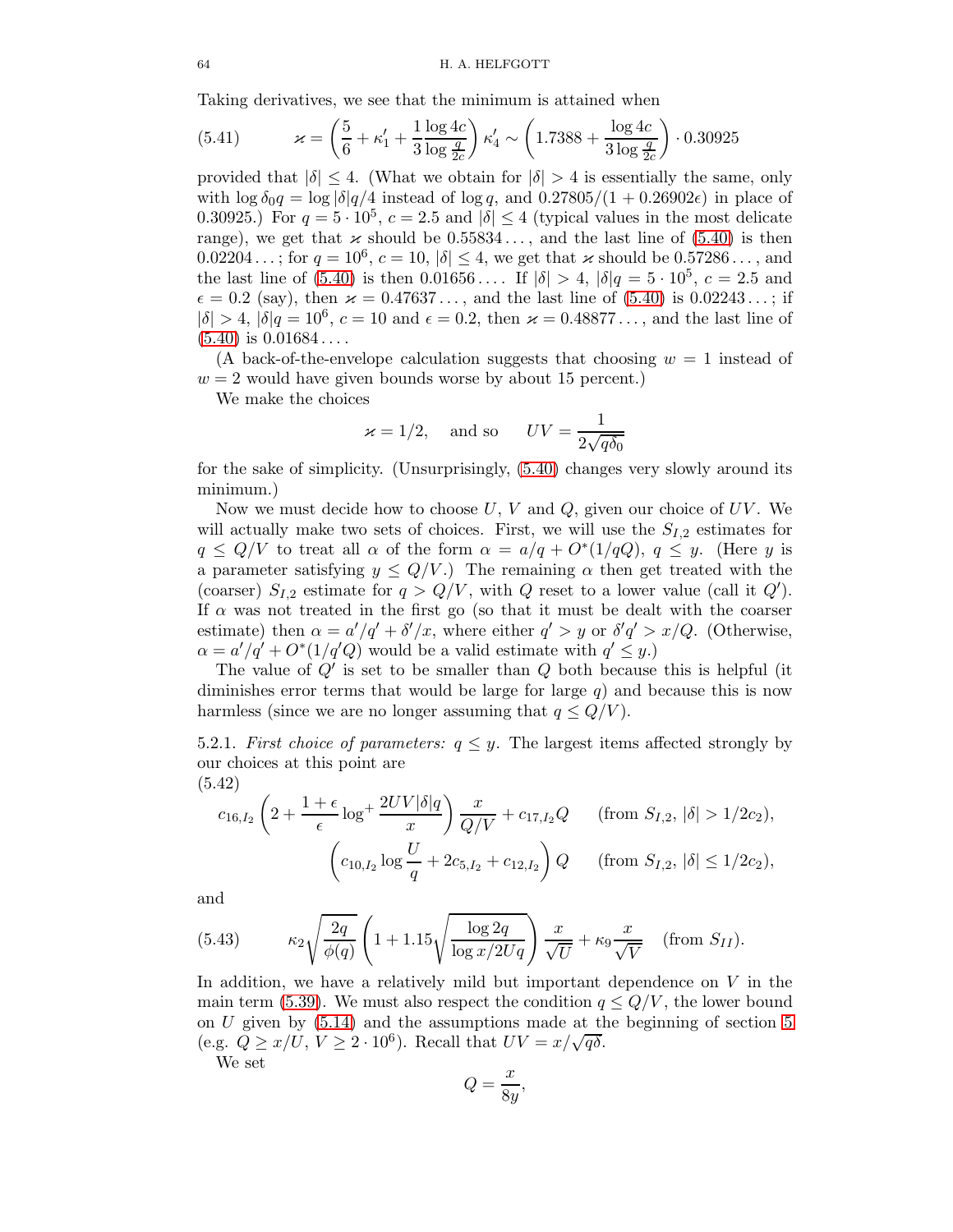since we will then have not just  $q \leq y$  but also  $q|\delta| \leq x/Q = 8y$ , and so  $q\delta_0 \leq 4y$ . We want  $q \leq Q/V$  to be true whenever  $q \leq y$ ; this means that

$$
q \le \frac{Q}{V} = \frac{QU}{UV} = \frac{QU}{x/2\sqrt{q\delta_0}} = \frac{U\sqrt{q\delta_0}}{4y}
$$

must be true when  $q \leq y$ , and so it is enough to set  $U = \frac{4y^2}{\sqrt{q\delta_0}}$ . The following choices make sense: we will work with the parameters

(5.44) 
$$
y = \frac{x^{1/3}}{6}, \qquad Q = \frac{x}{8y} = \frac{3}{4}x^{2/3}, \qquad x/UV = 2\sqrt{q\delta_0} \le 2\sqrt{2y},
$$

$$
U = \frac{4y^2}{\sqrt{q\delta_0}} = \frac{x^{2/3}}{9\sqrt{q\delta_0}}, \qquad V = \frac{x}{(x/UV) \cdot U} = \frac{x}{8y^2} = \frac{9x^{1/3}}{2},
$$

where, as before,  $\delta_0 = \max(2, |\delta|/4)$ . Thus  $\epsilon_1 \leq x/2UQ \leq 2\sqrt{6}/x^{1/6}$ . Assuming

<span id="page-64-0"></span>
$$
(5.45) \t\t x \ge 2.16 \cdot 10^{20},
$$

we obtain that  $U/(x/UV) \ge (x^{3/2}/9\sqrt{q\delta_0})/(2\sqrt{q\delta_0}) = x^{2/3}/18q\delta_0 \ge x^{1/3}/6 \ge$  $5 \cdot 10^5$ , and so [\(5.14\)](#page-55-2) holds. We also get that  $\epsilon_1 \leq 0.002$ .

Since  $V = x/8y^2 = (9/2)x^{1/3}$ , [\(5.45\)](#page-64-0) also implies that  $V \ge 2 \cdot 10^6$  (in fact,  $V \geq 27 \cdot 10^6$ ). It is easy to check that

<span id="page-64-4"></span>(5.46) 
$$
V < x/4
$$
,  $UV \leq x$ ,  $Q \geq \sqrt{ex}$ ,  $Q \geq \max(U, x/U)$ ,

as stated at the beginning of section [5.](#page-49-1) Let  $\theta = (3/2)^3 = 27/8$ . Then

<span id="page-64-3"></span>(5.47) 
$$
\frac{V}{2\theta q} = \frac{x/8y^2}{2\theta q} \ge \frac{x}{16\theta y^3} = \frac{x}{54y^3} = 4 > 1,
$$

$$
\frac{V}{\theta |\delta q|} = \frac{x/8y^2}{8\theta y} \ge \frac{x}{64\theta y^3} = \frac{x}{216y^3} = 1.
$$

The first type I bound is (5.48)

<span id="page-64-1"></span>
$$
|S_{I,1}| \leq \frac{x}{q} \min\left(1, \frac{c'_0}{\delta^2}\right) \left(\min\left(\frac{\frac{4}{5}\frac{q}{\phi(q)}}{\log^{\frac{1}{5}}\frac{x^{2/3}}{\delta_0^{\frac{1}{2}}}}, 1\right) \left(\log 9x^{\frac{1}{3}}\sqrt{q\delta_0} + c_{3,I}\right) + \frac{c_{4,I}q}{\phi(q)}\right) + \left(c_{7,I}\log\frac{y}{c_2} + c_{8,I}\log x\right)y + \frac{c_{10,I}x^{1/3}}{3^4 2^2 q^{3/2} \delta_0^{\frac{1}{2}}} (\log 9x^{1/3}\sqrt{eq\delta_0}) + \left(c_{5,I}\log\frac{2x^{2/3}}{9c_2\sqrt{q\delta_0}} + c_{6,I}\log\frac{x^{5/3}}{9\sqrt{q\delta_0}}\right) \frac{x^{2/3}}{9\sqrt{q\delta_0}} + c_{9,I}\sqrt{x}\log\frac{2x}{c_2} + \frac{c_{10,I}}{e},
$$

where the constants are as in §[5.1.1.](#page-50-2) The function  $x \to (\log cx)/(\log x/R)$ ,  $c, R \ge$ 1, attains its maximum on  $[R', \infty]$ ,  $R' > R$ , at  $x = R'$ . Hence, for  $q\delta_0$  fixed,

<span id="page-64-2"></span>(5.49) 
$$
\min \left( \frac{4/5}{\log^+ \frac{4x^{2/3}}{9(\delta_0 q)^{\frac{5}{2}}}}, 1 \right) \left( \log 9x^{\frac{1}{3}} \sqrt{q \delta_0} + c_{3,I} \right)
$$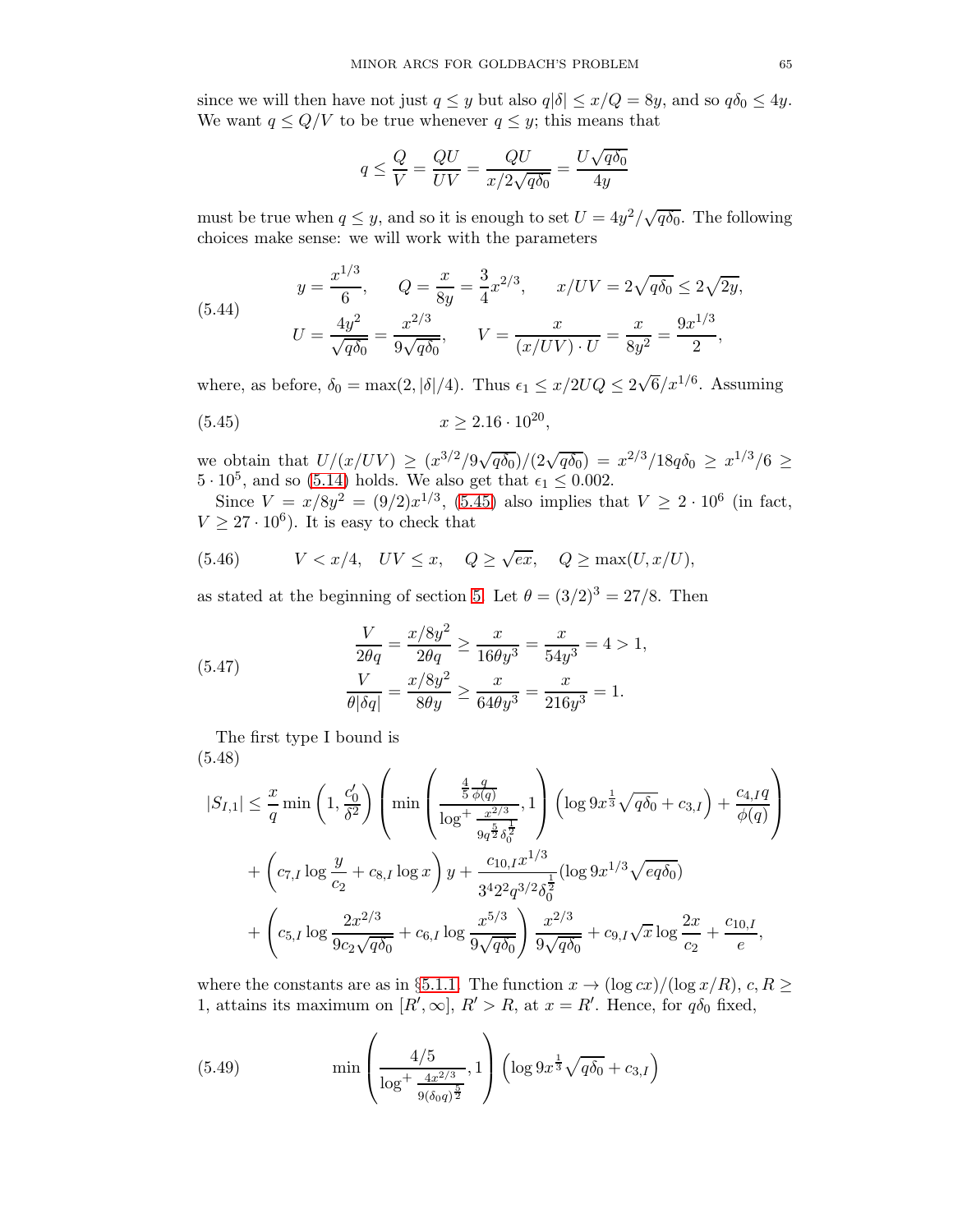attains its maximum at  $x = (27/8)e^{6/5} (q \delta_0)^{15/4}$ , and so

$$
\min\left(\frac{4/5}{\log^+\frac{4x^{2/3}}{9(\delta_0 q)^{\frac{5}{2}}}}, 1\right)\left(\log 9x^{\frac{1}{3}}\sqrt{q\delta_0} + c_{3,I}\right) + c_{4,I}
$$
  

$$
\leq \log \frac{27}{2}e^{2/5}(\delta_0 q)^{7/4} + c_{3,I} + c_{4,I} \leq \frac{7}{4}\log \delta_0 q + 6.11676.
$$

Examining the other terms in [\(5.48\)](#page-64-1) and using [\(5.45\)](#page-64-0), we conclude that (5.50)

<span id="page-65-1"></span>
$$
|S_{I,1}| \leq \frac{x}{q} \min\left(1, \frac{c'_0}{\delta^2}\right) \cdot \min\left(\frac{q}{\phi(q)} \left(\frac{7}{4} \log \delta_0 q + 6.11676\right), \frac{1}{2} \log x + 5.65787\right) + \frac{x^{2/3}}{\sqrt{q\delta_0}} (0.67845 \log x - 1.20818) + 0.0507x^{2/3},
$$

where we are using [\(5.45\)](#page-64-0) to simplify the smaller error terms. (The bound  $(1/2)$  log  $x + 5.65787$  comes from a trivial bound on  $(5.49)$ .) We recall that  $c'_0 = 0.798437 > c_0/(2\pi)^2$ .

Let us now consider  $S_{I,2}$ . The terms that appear both for  $|\delta|$  small and  $|\delta|$ large are given in [\(5.9\)](#page-54-0). The second line in [\(5.9\)](#page-54-0) equals

$$
c_{8,I_2} \left( \frac{x}{4q^2 \delta_0} + \frac{2UV^2}{x} + \frac{qV^2}{x} \right) + \frac{c_{10,I_2}}{2} \left( \frac{q}{2\sqrt{q\delta_0}} + \frac{x^{2/3}}{18q\delta_0} \right) \log \frac{9x^{1/3}}{2}
$$
  
\n
$$
\leq c_{8,I_2} \left( \frac{x}{4q^2 \delta_0} + \frac{9x^{1/3}}{2\sqrt{2}} + \frac{27}{8} \right) + \frac{c_{10,I_2}}{2} \left( \frac{y^{1/6}}{2^{3/2}} + \frac{x^{2/3}}{18q\delta_0} \right) \left( \frac{1}{3} \log x + \log \frac{9}{2} \right)
$$
  
\n
$$
\leq 0.29315 \frac{x}{q^2 \delta_0} + (0.00828 \log x + 0.03735) \frac{x^{2/3}}{\sqrt{q\delta_0}} + 0.00153 \sqrt{x},
$$

where we are using [\(5.45\)](#page-64-0) to simplify. Now

<span id="page-65-0"></span>(5.51) 
$$
\min\left(\frac{4/5}{\log^+\frac{Q}{4Vq^2}}, 1\right) \log Vq = \min\left(\frac{4/5}{\log^+\frac{y}{4q^2}}, 1\right) \log \frac{9x^{1/3}q}{2}
$$

can be bounded trivially by  $\log(9x^{1/3}q/2) \leq (2/3)\log x + \log 3/4$ . We can also bound [\(5.51\)](#page-65-0) as we bounded [\(5.49\)](#page-64-2) before, namely, by fixing q and finding the maximum for x variable. In this way, we obtain that  $(5.51)$  is maximal for  $y = 4e^{4/5}q^2$ ; since, by definition,  $x^{1/3}/6 = y$ , [\(5.51\)](#page-65-0) then equals

$$
\log \frac{9(6 \cdot 4e^{4/5}q^2)q}{2} = 3\log q + \log 108 + \frac{4}{5} \le 3\log q + 5.48214.
$$

If  $|\delta| \leq 1/2c_2$ , we must consider [\(5.10\)](#page-54-2). This is at most

$$
(c_{4,I_2} + c_{9,I_2})\frac{x}{2\sqrt{q\delta_0}} + (c_{10,I_2} \log \frac{x^{2/3}}{9q^{3/2}\sqrt{\delta_0}} + 2c_{5,I_2} + c_{12,I_2}) \cdot \frac{3}{4}x^{2/3}
$$
  

$$
\leq \frac{2.19818x}{\sqrt{q\delta_0}} + (0.89392 \log x + 23.0896)x^{2/3}.
$$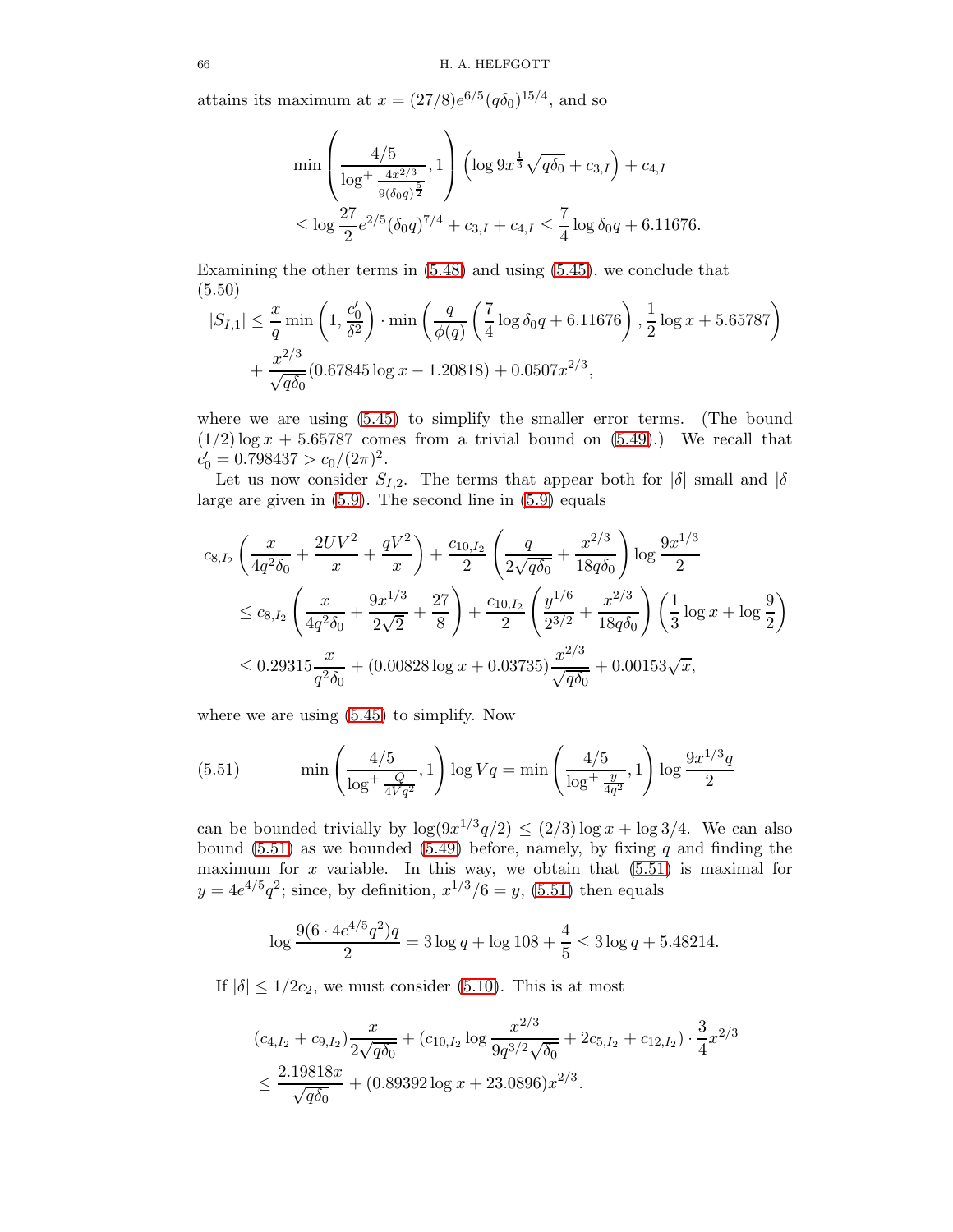If  $|\delta| > 1/2c_2$ , we must consider [\(5.11\)](#page-54-3) instead. For  $\epsilon = 0.07$ , that is at most

$$
(c_{4,I_2} + (1+\epsilon)c_{13,I_2})\frac{x}{2\sqrt{q\delta_0}} + (3.30386 \log \delta q^3 + 16.4137)\frac{x}{|\delta|q}
$$
  
+ 
$$
(68.8137 \log |\delta|q + 36.7795)x^{2/3} + 29.7467x^{1/3}
$$
  
= 
$$
2.49086\frac{x}{\sqrt{q\delta_0}} + (3.30386 \log \delta q^3 + 16.4137)\frac{x}{|\delta|q} + (22.9379 \log x + 56.576)x^{\frac{2}{3}}.
$$

Hence

<span id="page-66-1"></span>
$$
|S_{I,2}| \le 2.49086 \frac{x}{\sqrt{q\delta_0}}
$$
  
(5.52) 
$$
+ x \cdot \min\left(1, \frac{4c'_0}{\delta^2}\right) \min\left(\frac{\frac{3}{2}\log q + 2.74107}{\phi(q)}, \frac{\frac{1}{3}\log x + \frac{1}{2}\log\frac{3}{4}}{q}\right)
$$

$$
+ 0.29315 \frac{x}{q^2\delta_0} + (22.9462\log x + 56.6134)x^{2/3}
$$

plus a term  $(3.30386 \log \delta q^2 + 16.4137) \cdot (x/\delta|q)$  that appears if and only if  $|\delta| \ge$  $1/2c_2$ .

For type II, we have to consider two cases: (a)  $|\delta| < 8$ , and (b)  $|\delta| \geq 8$ . Consider first  $|\delta| < 8$ . Then  $\delta_0 = 2$ . Recall that  $\theta = 27/8$ . We have  $q \le V/2\theta$ and  $|\delta q| \leq V/\theta$  thanks to [\(5.47\)](#page-64-3). We apply [\(5.32\)](#page-60-0), and obtain that, for  $|\delta| < 8$ , (5.53)

<span id="page-66-0"></span>
$$
|S_{II}| \leq \frac{x}{\sqrt{2\phi(q)}} \cdot \sqrt{\frac{1}{2} \log 4q \delta_0 + \log 2q \log \left(1 + \frac{\frac{1}{2} \log 4q \delta_0}{\log \frac{V}{2q}}\right)}
$$
  

$$
\cdot \sqrt{0.30214 \log 4q \delta_0 + 0.2562}
$$
  

$$
+ 8.22088 \sqrt{\frac{q}{\phi(q)}} \left(1 + 1.15 \sqrt{\frac{\log 2q}{\log \frac{9x^{1/3}\sqrt{\delta_0}}{2\sqrt{q}}}}\right) (q\delta_0)^{1/4} x^{2/3} + 1.84251 x^{5/6}
$$
  

$$
\leq \frac{x}{\sqrt{2\phi(q)}} \cdot \sqrt{C_{x,2q} \log 2q + \frac{\log q}{2}} \cdot \sqrt{0.30214 \log 2q + 0.67506}
$$
  

$$
+ 16.404 \sqrt{\frac{q}{\phi(q)}} x^{3/4} + 1.84251 x^{5/6}
$$

where we define

$$
C_{x,t} := \log \left( 1 + \frac{\log 4t}{2 \log \frac{9x^{1/3}}{2.004t}} \right)
$$

for  $0 < t < 9x^{1/3}/2$ . (We have 2.004 here instead of 2 because we want a constant  $\geq 2(1+\epsilon_1)$  in later occurences of  $C_{x,t}$ , for reasons that will soon become clear.)

For purposes of later comparison, we remark that  $16.404 \le 1.5785x^{3/4-4/5}$  for  $x \ge 2.16 \cdot 10^{20}$ .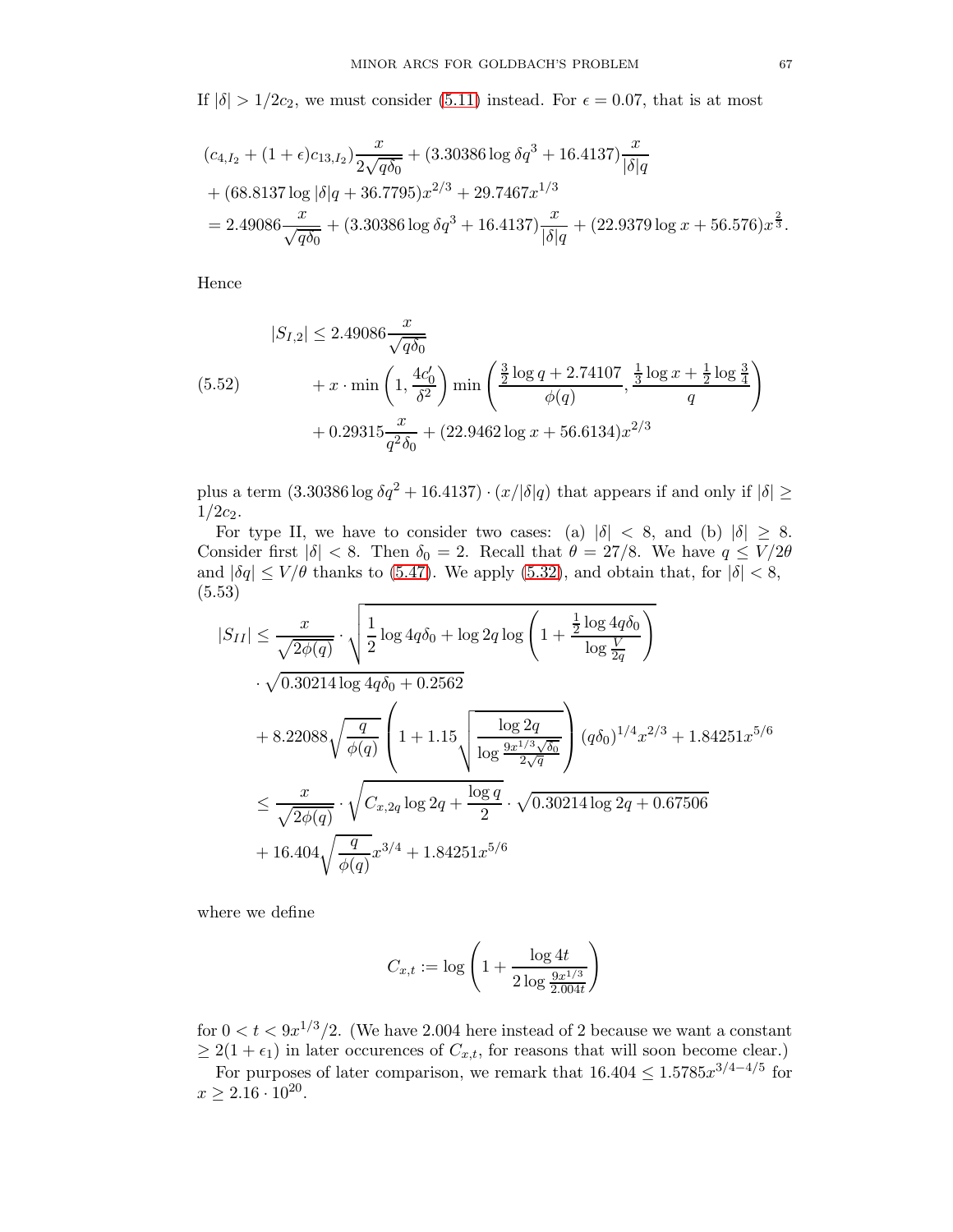Consider now case (b), namely,  $|\delta| \geq 8$ . Then  $\delta_0 = |\delta|/4$ . By [\(5.47\)](#page-64-3),  $|\delta q| \leq V/\theta$ . Hence, [\(5.35\)](#page-61-1) gives us that (5.54)

<span id="page-67-0"></span>
$$
|S_{II}| \leq \frac{2x}{\sqrt{|\delta|\phi(q)}} \cdot \sqrt{\frac{1}{2} \log |\delta q| + \log \frac{|\delta q|(1+\epsilon_1)}{4} \log \left(1 + \frac{\log |\delta| q}{2 \log \frac{18x^{1/3}}{|\delta|(1+\epsilon_1)q}}\right)}
$$
  

$$
\cdot \sqrt{0.30214 \log |\delta| q + 0.2562}
$$
  

$$
+ 8.22088 \sqrt{\frac{q}{\phi(q)}} \sqrt{\frac{\log \frac{9x^{1/3}}{2}}{\log \frac{12x^{1/3}}{|\delta q|}} \cdot (q\delta_0)^{1/4} x^{2/3} + 1.84251x^{5/6}}
$$
  

$$
\leq \frac{x}{\sqrt{\delta_0 \phi(q)}} \sqrt{C_{x,\delta_0 q} \log \delta_0 (1+\epsilon_1) q + \frac{\log 4\delta_0 q}{2} \sqrt{0.30214 \log \delta_0 q + 0.67506}}
$$
  

$$
+ 1.68038 \sqrt{\frac{q}{\phi(q)}} x^{4/5} + 1.84251x^{5/6},
$$

since

$$
8.22088\sqrt{\frac{\log \frac{9x^{1/3}}{2}}{\log \frac{12x^{1/3}}{\delta q\vert}}}\cdot (q\delta_0)^{1/4}\leq 8.22088\sqrt{\frac{\log \frac{9x^{1/3}}{2}}{\log 9}}\cdot (x^{1/3}/3)^{1/4}\leq 1.68038x^{4/5-2/3}
$$

for  $x \geq 2.16 \cdot 10^{20}$ . Clearly

<span id="page-67-1"></span>
$$
\log \delta_0 (1 + \epsilon_1) q \le \log \delta_0 q + \log(1 + \epsilon_1) \le \log \delta_0 q + \epsilon_1.
$$

Now note the fact ([\[RS62,](#page-78-1) Thm. 15]) that  $q/\phi(q) < F(q)$ , where

(5.55) 
$$
F(q) = e^{\gamma} \log \log q + \frac{2.50637}{\log \log q}
$$

Moreover,  $q/\phi(q) \leq 3$  for  $q < 30$ . Since  $\mathcal{F}(30) > 3$  and  $\mathcal{F}(t)$  is increasing for  $t \geq 30$ , we conclude that, for any q and for any  $r \geq \max(q, 30)$ ,  $q/\phi(q) < F(r)$ . In particular,  $q/\phi(q) \leq F(y) = F(x^{1/3}/6)$  (since, by [\(5.45\)](#page-64-0),  $x \geq 180^3$ ). It is easy to check that  $x \to \sqrt{F(x^{1/3}/6)}x^{4/5-5/6}$  is decreasing for  $x \ge 180^3$ . Using [\(5.45\)](#page-64-0), we conclude that  $1.67718\sqrt{\frac{q}{\phi(q)}}x^{4/5} \leq 0.83574x^{5/6}$ . This allows us to simplify the last lines of  $(5.53)$  and  $(5.54)$ .

.

It is time to sum up  $S_{I,1}$ ,  $S_{I,2}$  and  $S_{II}$ . The main terms come from the first lines of [\(5.53\)](#page-66-0) and [\(5.54\)](#page-67-0) and the first term of [\(5.52\)](#page-66-1). Lesser-order terms can be dealt with roughly: we bound  $\min(1, c'_0/\delta^2)$  and  $\min(1, 4c'_0/\delta^2)$  from above by  $2/\delta_0$  (somewhat brutally) and  $1/q^2\delta_0$  by  $1/q\delta_0$  (again, coarsely). For  $|\delta| \ge 1/2c_2$ ,

$$
\frac{1}{|\delta|} \le \frac{4c_2}{\delta_0}, \qquad \frac{\log|\delta|}{|\delta|} \le \frac{2}{e\log 2} \cdot \frac{\log \delta_0}{\delta_0};
$$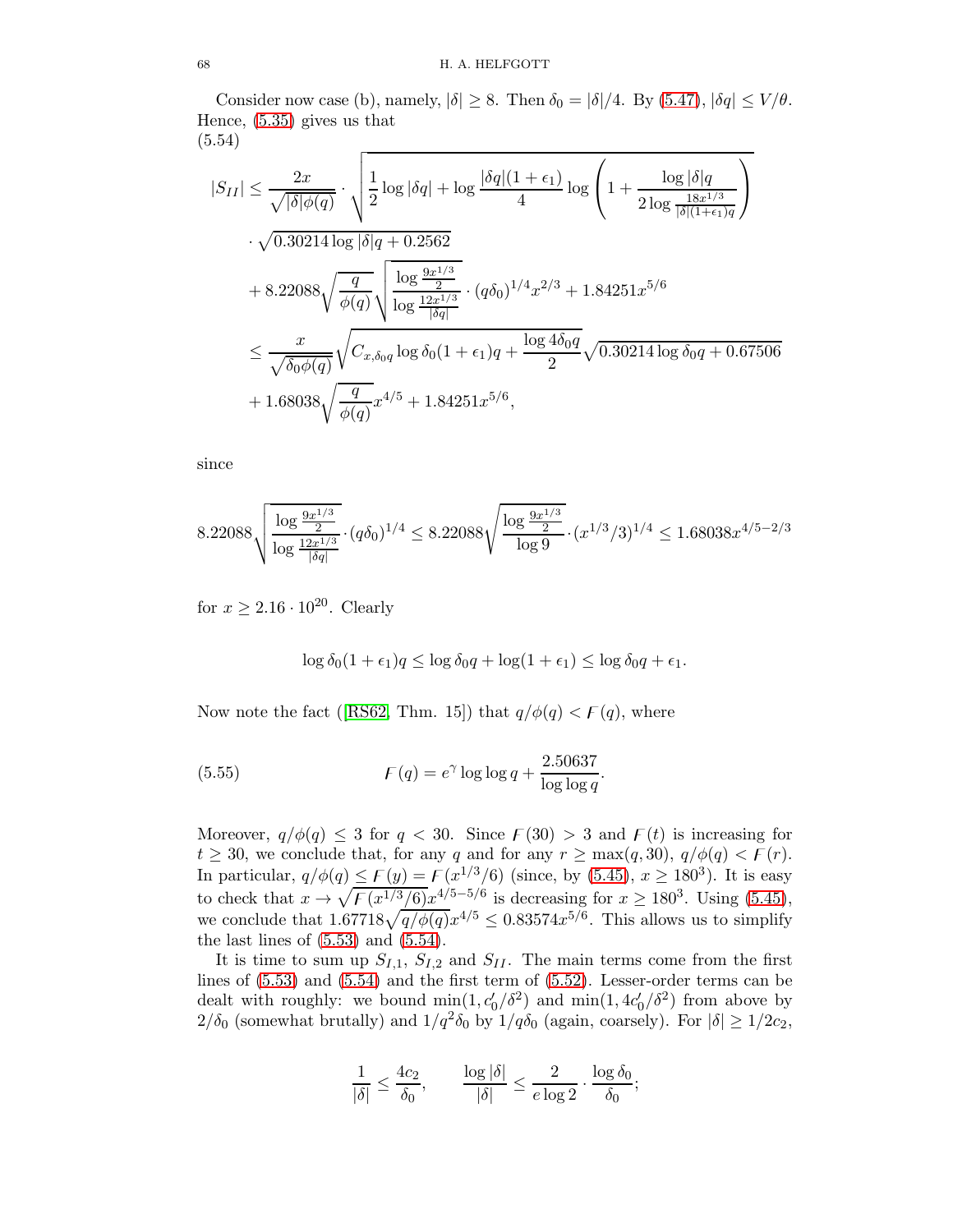we use this to bound the term in the comment after [\(5.52\)](#page-66-1). The terms inversely proportional to q,  $\phi(q)$  or  $q^2$  thus add up to at most

$$
\frac{2x}{\delta_0} \cdot \min\left(\frac{\frac{7}{4}\log\delta_0 q + 6.11676}{\phi(q)}, \frac{\frac{1}{2}\log x + 5.65787}{q}\right) \n+ \frac{2x}{\delta_0} \cdot \min\left(\frac{\frac{3}{2}\log q + 2.74107}{\phi(q)}, \frac{\frac{1}{3}\log x + \frac{1}{2}\log\frac{3}{4}}{q}\right) \n+ 0.29315\frac{x}{q\delta_0} + \frac{4c_2x}{q\delta_0}(3.30386 \log q^2 + 16.4137) + \frac{2x}{(e\log 2)q\delta_0} \cdot 3.30386 \log \delta_0 \n\leq \frac{2x}{\delta_0} \min\left(\frac{\log \delta_0^{7/4} q^{13/4} + 8.858}{\phi(q)}, \frac{\frac{5}{6}\log x + 5.515}{q}\right) \n+ \frac{2x}{\delta_0 q}(8.874 \log q + 1.7535 \log \delta_0 + 22.19) \n\leq \frac{2x}{\delta_0}\left(\min\left(\frac{\log \delta_0^{7/4} q^{13/4} + 8.858}{\phi(q)}, \frac{\frac{5}{6}\log x + 5.515}{q}\right) + \frac{\log q^{\frac{80}{9}}\delta_0^{\frac{16}{9}} + 22.19}{q}\right).
$$

As for the other terms – we use [\(5.45\)](#page-64-0) to bound  $x^{2/3}$  and  $x^{2/3}$  log x by a small constant times  $x^{5/6}$ . We bound  $x^{2/3}/\sqrt{q\delta_0}$  by  $x^{2/3}/\sqrt{2}$  (in [\(5.50\)](#page-65-1)).

The sums 
$$
S_{0,\infty}
$$
 and  $S_{0,w}$  in (2.23) are 0 (by (5.45)). We conclude that, for  
\n $q \leq y = x^{1/3}/6$ ,  $x \geq 2.16 \cdot 10^{20}$  and  $\eta = \eta_2$  as in (1.4),  
\n(5.56)  
\n $|S_{\eta}(x,\alpha)| \leq |S_{I,1}| + |S_{I,2}| + |S_{II}|$   
\n $\leq \frac{x}{\sqrt{\phi(q)\delta_0}} \sqrt{C_{x,\delta_0q} (\log \delta_0q + 0.002) + \frac{\log 4\delta_0q}{2}} \sqrt{0.30214 \log \delta_0q + 0.67506}$   
\n $+ \frac{2.49086x}{\sqrt{q\delta_0}} + \frac{2x}{\delta_0} \min\left(\frac{\log \delta_0^{\frac{7}{4}}q^{\frac{13}{4}} + \frac{80}{9}}{\phi(q)}, \frac{\frac{5}{6} \log x + \frac{50}{9}}{q}\right) + \frac{2x}{\delta_0} \frac{\log q^{\frac{80}{9}}\delta_0^{\frac{16}{9}} + \frac{111}{5}}{\delta_0}$   
\n $+ 3.14624x^{5/6},$ 

<span id="page-68-1"></span>where

<span id="page-68-0"></span>(5.57) 
$$
\delta_0 = \max(2, |\delta|/4), \qquad C_{x,t} = \log\left(1 + \frac{\log 4t}{2\log \frac{9x^{1/3}}{2.004t}}\right).
$$

Since  $C_{x,t}$  is an increasing function as a function of t (for x fixed and  $t \leq$  $9x^{1/3}/2.004$ ) and  $\delta_0 q \leq 2y$ , we see that  $C_{x,t} \leq C_{x,2y}$ . It is clear that  $x \mapsto C_{x,t}$ (fixed t) is decreasing function of x. For  $x = 2.16 \cdot 10^{20}$ ,  $C_{x,2y} = 1.39942...$ Also, compare the value  $C_{3.1\cdot10^{28},2\cdot10^6} = 0.64020...$  given by [\(5.57\)](#page-68-0) to the value of  $1.196... - 0.5 = 0.696...$  for  $C_{3.1 \cdot 10^{28}, 2 \cdot 10^6}$  in a previous version [\[Helb\]](#page-77-8) of the present paper. (The largest gains are elsewhere.)

5.2.2. Second choice of parameters. If, with the original choice of parameters, we obtained  $q > y = x^{1/3}/6$ , we now reset our parameters  $(Q, U, \text{ and } V)$ . Recall that, while the value of  $q$  may now change (due to the change in  $Q$ ), we will be able to assume that either  $q > y$  or  $|\delta q| > x/(x/8y) = 8y$ .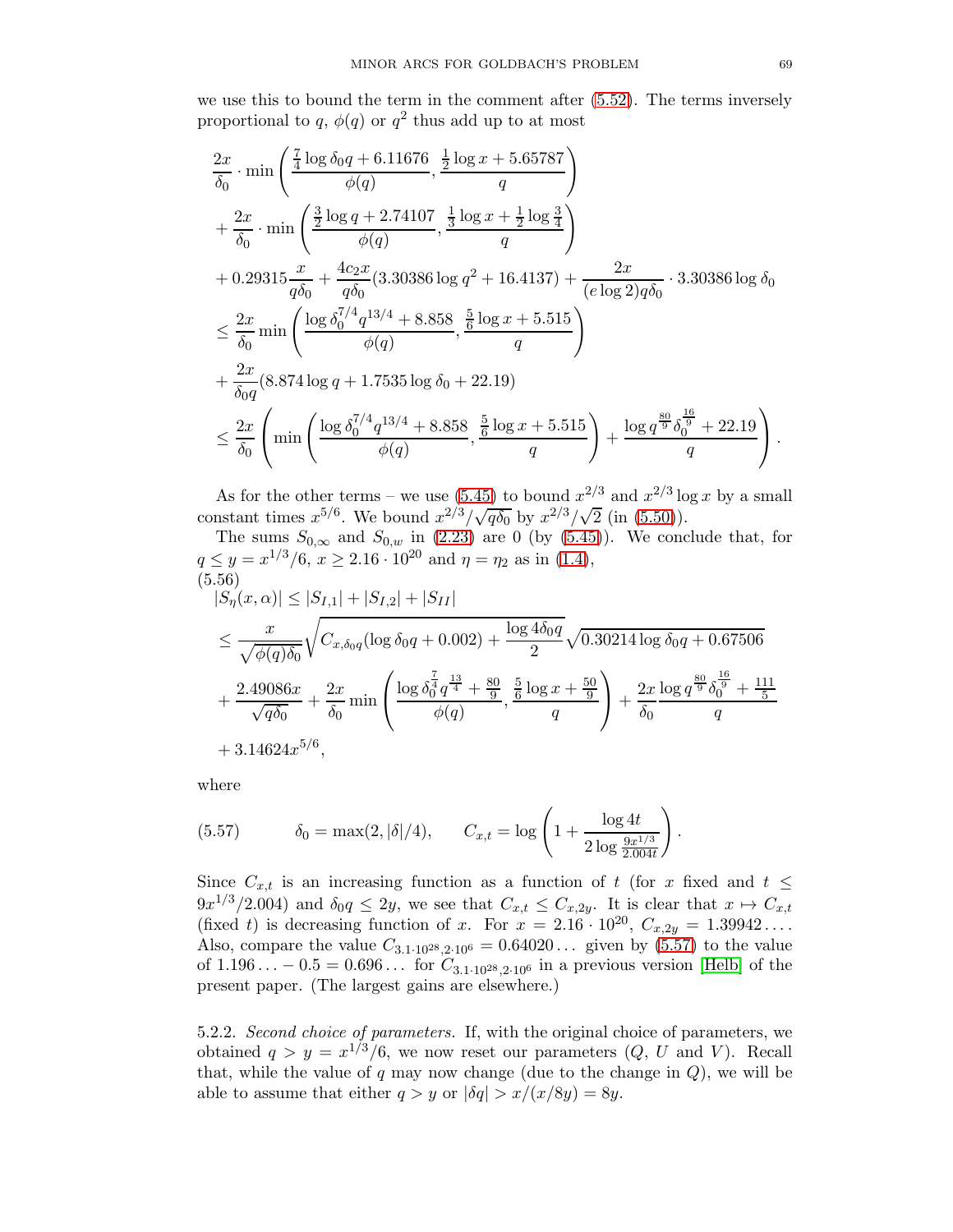We want  $U/(x/UV) \ge 5 \cdot 10^5$  (this is [\(5.14\)](#page-55-2)). We also want UV small. With this in mind, we let

$$
V = \frac{x^{1/3}}{3}
$$
,  $U = 500\sqrt{6}x^{1/3}$ ,  $Q = \frac{x}{U} = \frac{x^{2/3}}{500\sqrt{6}}$ .

Then [\(5.14\)](#page-55-2) holds (as an equality). Since we are assuming [\(5.45\)](#page-64-0), we have  $V \geq$ 2 · 10<sup>6</sup>. It is easy to check that [\(5.45\)](#page-64-0) also implies that  $U < \sqrt{x}$  and  $Q > \sqrt{ex}$ , and so the inequalities in [\(5.46\)](#page-64-4) hold.

Write  $2\alpha = a/q + \delta/x$  for the new approximation; we must have either  $q > y$ or  $|\delta| > 8y/q$ , since otherwise  $a/q$  would already be a valid approximation under the first choice of parameters. Thus, either (a)  $q > y$ , or both (b1)  $|\delta| > 8$  and (b2)  $|\delta|q > 8y$ . Since now  $V = 2y$ , we have  $q > V/2\theta$  in case (a) and  $|\delta q| > V/\theta$ in case (b) for any  $\theta \ge 1$ . We set  $\theta = e^2$ .

By [\(5.2\)](#page-51-3),

$$
|S_{I,1}| \leq \frac{x}{q} \min\left(1, \frac{c'_0}{\delta^2}\right) \left(\log x^{2/3} - \log 500\sqrt{6} + c_{3,I} + c_{4,I} \frac{q}{\phi(q)}\right)
$$
  
+  $\left(c_{7,I} \log \frac{Q}{c_2} + c_{8,I} \log x \log c_{11,I} \frac{Q^2}{x}\right) Q + c_{10,I} \frac{U^2}{4x} \log \frac{e^{1/2}x^{2/3}}{500\sqrt{6}} + \frac{c_{10,I}}{e}$   
+  $\left(c_{5,I} \log \frac{1000\sqrt{6}x^{1/3}}{c_2} + c_{6,I} \log 500\sqrt{6}x^{4/3}\right) \cdot 500\sqrt{6}x^{1/3} + c_{9,I}\sqrt{x} \log \frac{2x}{c_2}$   
 $\leq \frac{x}{q} \min\left(1, \frac{c'_0}{\delta^2}\right) \left(\frac{2}{3} \log x - 4.99944 + 1.00303 \frac{q}{\phi(q)}\right) + \frac{1.063}{10000}x^{2/3} (\log x)^2,$ 

where we are bound  $\log c_{11,I} Q^2/x$  by  $\log x^{1/3}$ . Just as before, we use the assump-tion [\(5.45\)](#page-64-0) when we have to bound a lower-order term (such as  $x^{1/2} \log x$ ) by a multiple of a higher-order term (such as  $x^{2/3}(\log x)^2$ ).

We have  $q/\phi(q) \leq F(Q)$  (where F is as in [\(5.55\)](#page-67-1)) and we can check that

 $1.00303F(Q) \le 0.0327 \log x + 4.99944$ 

for all  $x \ge 10^6$ . We have either  $q > y$  or  $q|\delta| > 8y$ ; if  $q|\delta| > 8y$  but  $q \le y$ , then  $|\delta| \ge 8$ , and so  $c'_0/\delta^2 q < 1/8|\delta| q < 1/64y < 1/y$ . Hence

$$
|S_{I,1}| \le 4.1962x^{2/3} \log x + 0.090843x^{2/3} + 0.001063x^{2/3} (\log x)^2
$$
  
\n
$$
\le 4.1982x^{2/3} \log x + 0.001063x^{2/3} (\log x)^2.
$$

We bound  $|S_{I,2}|$  using Lemma [3.7.](#page-25-0) First we bound [\(3.49\)](#page-25-1): this is at most

$$
\frac{x}{2q} \min\left(1, \frac{4c'_0}{\delta^2}\right) \log \frac{x^{1/3}q}{3} + c_0 \left(\frac{1}{4} - \frac{1}{\pi^2}\right) \left(\frac{(UV)^2 \log \frac{x^{1/3}}{3}}{2x} + \frac{3c_4}{2} \frac{500\sqrt{6}}{9} + \frac{(500\sqrt{6}x^{1/3} + 1)^2 x^{1/3}}{3x}\right),
$$

where  $c_4 = 1.03884$ . We bound the second line of this using  $(5.45)$ . As for the first line, we have either  $q \ge y$  (and so the first line is at most  $(x/2y)(\log x^{1/3}y/3)$ ) or  $q < y$  and  $4c'_0/\delta^2 q < 1/16y < 1/y$  (and so the same bound applies). Hence [\(3.49\)](#page-25-1) is at most

$$
\frac{3}{2}x^{2/3}\left(\frac{2}{3}\log x - \log 9\right) + 0.02017x^{2/3}\log x.
$$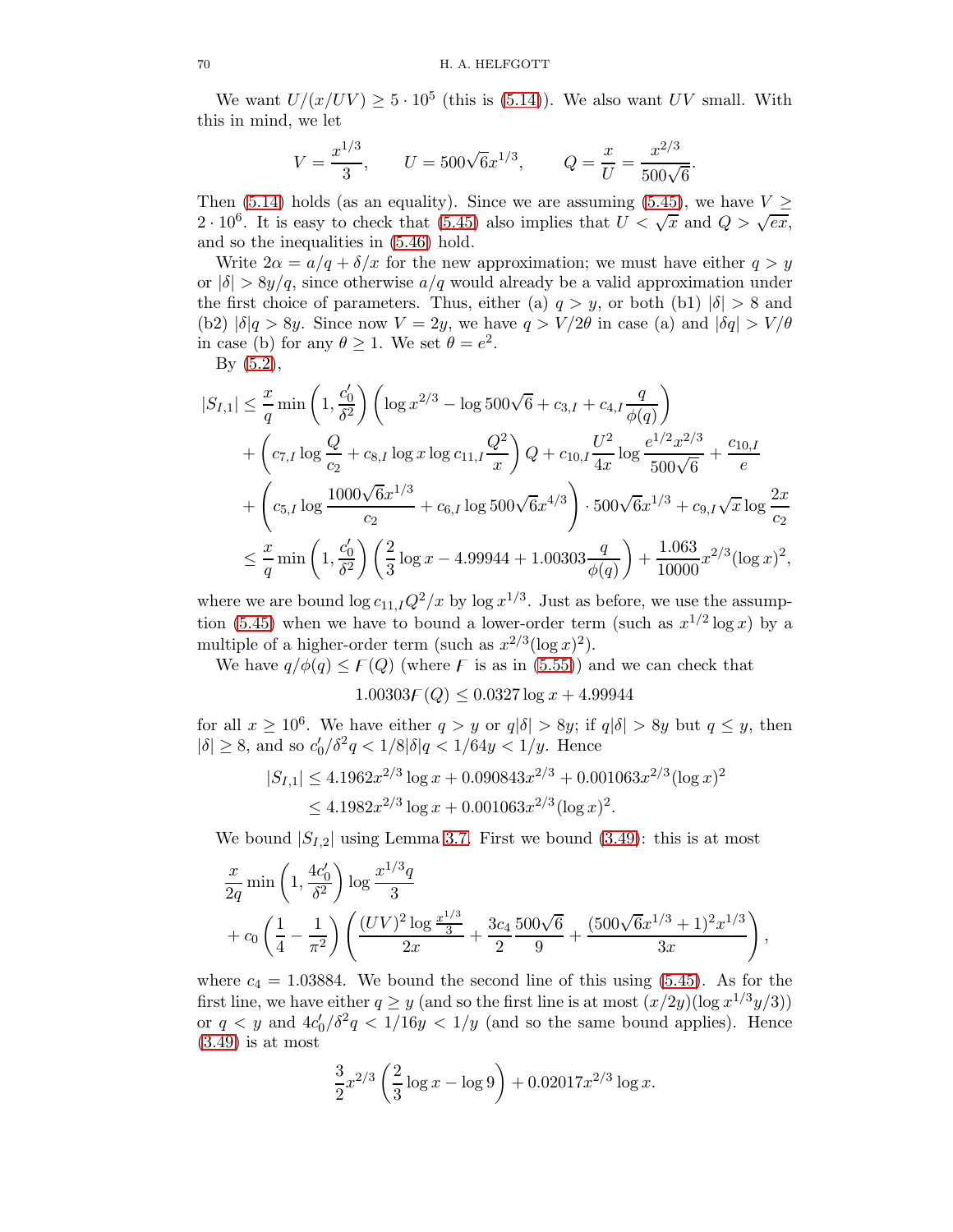Now we bound [\(3.50\)](#page-25-2), which comes up when  $|\delta| \leq 1/2c_2$ , where  $c_2 = 6\pi/5\sqrt{c_0}$ ,  $c_0 = 31.521$  (and so  $c_2 = 0.6714769...$ ). Since  $1/2c_2 < 8$ , it follows that  $q > y$ (the alternative  $q \leq y$ ,  $|\delta q| > 2y$  is impossible). Then [\(3.50\)](#page-25-2) is at most

<span id="page-70-0"></span>
$$
\frac{2\sqrt{c_0c_1}}{\pi} \left( UV \log \frac{UV}{\sqrt{e}} + Q \left( \sqrt{3} \log \frac{c_2x}{Q} + \frac{\log UV}{2} \log \frac{UV}{Q/2} \right) \right) \n+ \frac{3c_1}{2} \frac{x}{y} \log UV \log \frac{UV}{c_2x/y} + \frac{16 \log 2}{\pi} Q \log \frac{c_0 e^3 Q^2}{4\pi \cdot 8 \log 2 \cdot x} \log \frac{Q}{2} \n+ \frac{3c_1}{2\sqrt{2c_2}} \sqrt{x} \log \frac{c_2x}{2} + \frac{25c_0}{4\pi^2} (3c_2)^{1/2} \sqrt{x} \log x,
$$

where  $c_1 = 1.0000028 > 1 + (8 \log 2)/V$ . Here  $\log(c_0 e^3 Q^2/(4\pi \cdot 8 \log 2 \cdot x)) \log Q/2$ is at most  $\log x^{1/3} \log x^{2/3}$ . Using this and [\(5.45\)](#page-64-0), we get that [\(5.58\)](#page-70-0) is at most

$$
1177.617x^{2/3} \log x + 0.0006406x^{2/3} (\log x)^2 + 29.5949x^{1/2} \log x
$$
  
 
$$
\leq 1177.64x^{2/3} \log x + 0.0006406x^{2/3} (\log x)^2.
$$

If  $|\delta| > 1/2c_2$ , then we know that  $|\delta q| > \max(y/2c_2, 2y) = y/2c_2$ . Thus [\(3.51\)](#page-25-3) (with  $\epsilon = 0.01$ ) is at most

$$
\frac{2\sqrt{c_0c_1}}{\pi}UV\log\frac{UV}{\sqrt{e}}
$$
  
+
$$
\frac{2.02\sqrt{c_0c_1}}{\pi}\left(\frac{x}{y/2c_2}+1\right)\left((\sqrt{3.02}-1)\log\frac{\frac{x}{y/2c_2}+1}{\sqrt{2}}+\frac{1}{2}\log UV\log\frac{e^2UV}{\frac{x}{y/2c_2}}\right)
$$
  
+
$$
\left(\frac{3c_1}{2}\left(\frac{1}{2}+\frac{3.03}{0.16}\log x\right)+\frac{20c_0}{3\pi^2}(2c_2)^{3/2}\right)\sqrt{x}\log x.
$$

Again by [\(5.45\)](#page-64-0), this simplifies to

$$
\leq 1212.591x^{2/3}\log x + 29.131x^{1/2}\log x \leq 1213.15x^{2/3}(\log x)^2.
$$

Hence, in total and for any  $|\delta|$ ,

$$
|S_{I,2}| \le 1213.15x^{2/3} (\log x) + 0.0006406x^{2/3} (\log x)^2.
$$

Now we must estimate  $S_{II}$ . As we said before, either (a)  $q > y/4$ , or both (b1)  $|\delta| > 8$  and (b2)  $|\delta|q > 8y$ . Recall that  $\theta = e^2$ . In case (a), we use [\(5.33\)](#page-61-2), and obtain that, if  $y/4 < q \leq x/2e^2U$ ,  $|S_{II}|$  is at most (5.59)

<span id="page-70-1"></span>
$$
\frac{x\sqrt{F(q)}}{\sqrt{2q}}\sqrt{\left(\log\frac{x}{U\cdot 2e^{2}q} + \log 2q \log\frac{\log x/(2Uq)}{\log e^{2}}\right)\left(\kappa_{6}\log\frac{x}{U\cdot 2e^{2}q} + 2\kappa_{7}\right)}
$$
  
+  $\sqrt{2}\kappa_{2}\sqrt{F\left(\frac{x}{2e^{2}U}\right)}\left(1 + 1.15\sqrt{\frac{\log x/e^{2}U}{2}}\right)\frac{x}{\sqrt{U}} + (\kappa_{2}\sqrt{\log x/U} + \kappa_{9})\frac{x}{\sqrt{V}}$   
+  $\frac{\kappa_{2}}{6}\left((\log(e^{2}y/2))^{3/2} - (\log y)^{3/2}\right)\frac{x}{\sqrt{y}}$   
+  $\kappa_{2}\left(\sqrt{2e^{2}\cdot\log x/U} + \frac{2}{3}((\log x/U)^{3/2} - (\log V)^{3/2})\right)\frac{x}{\sqrt{2e^{2}U}},$ 

where F is as in [\(5.55\)](#page-67-1). It is easy to check that  $q \to (\log 2q)(\log \log q)/q$  is decreasing for  $q \ge y$  (indeed for  $q \ge 9$ ), and so the first line of [\(5.59\)](#page-70-1) is minimal for  $q = y$ . Asymptotically, the largest term in [\(5.59\)](#page-70-1) comes from the last line (of order  $x^{5/6}(\log x)^{3/2}$ , even if the first line is larger in practice (while being of order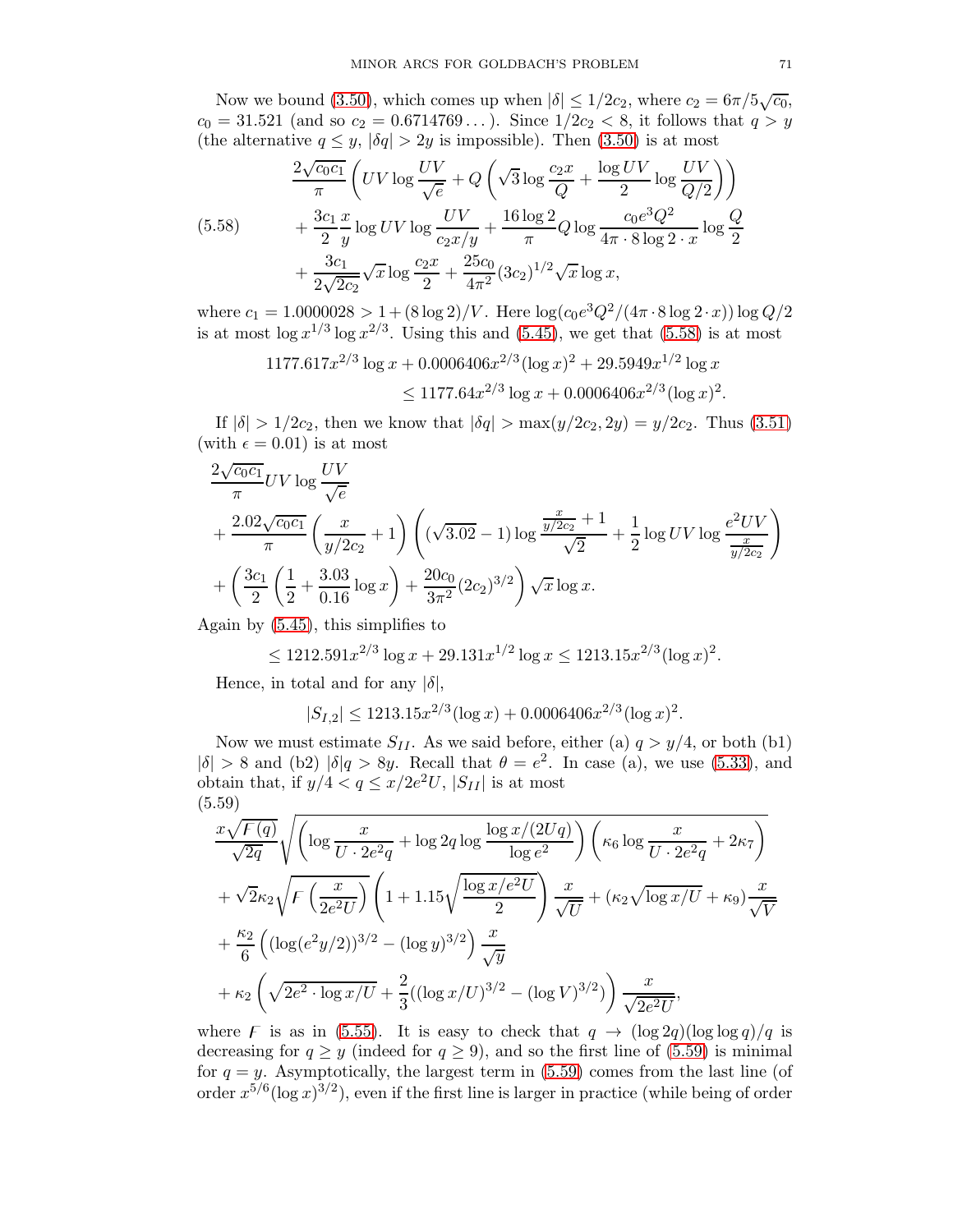$x^{5/6}(\log x) \log \log x$ . The ratio of [\(5.59\)](#page-70-1) (for  $q = y = x^{1/3}/6$ ) to  $x^{5/6}(\log x)^{3/2}$  is descending for  $x \ge x_0 = 2.16 \cdot 10^{20}$ ; its value at  $x = x_0$  gives

(5.60) 
$$
|S_{II}| \leq 0.272652x^{5/6}(\log x)^{3/2}
$$

in case (a), for  $q \leq x/2e^2U$ .

If  $x/2e^{2}U < q \le Q$ , we use [\(5.34\)](#page-61-3). In this range,  $x/2\sqrt{2q} + \sqrt{qx}$  adopts its maximum at  $q = Q$  (because  $x/2\sqrt{2q}$  for  $q = x/2e^2U$  is smaller than  $\sqrt{qx}$  for  $q = Q$ , by [\(5.45\)](#page-64-0)). A brief calculation starting from [\(5.34\)](#page-61-3) then gives that

<span id="page-71-0"></span>
$$
|S_{II}| \le 0.10198x^{5/6} (\log x)^{3/2},
$$

where we use  $(5.45)$  yet again to simplify.

Finally, let us treat case (b), that is,  $|\delta| > 8$  and  $|\delta| \geq 8y$ ; we can also assume  $q \leq y$ , as otherwise we are in case (a), which has already been treated. Since  $|\delta/x| \leq x/Q$ , we know that  $|\delta q| \leq x/Q = U$ . From [\(5.36\)](#page-61-4), we obtain that  $|S_{II}|$  is at most

$$
\frac{2x\sqrt{F(y)}}{\sqrt{8y}}\sqrt{\left(\log\frac{x}{U\cdot e^2\cdot 8y} + \log 3y \log \frac{\log x/3Uy}{\log 8e^2/3}\right)\left(\kappa_6 \log \frac{x}{U\cdot e^2\cdot 2y} + 2\kappa_7\right)} + \frac{2\kappa_2}{3}\left(\frac{x}{\sqrt{16y}}((\log 8e^2y)^{3/2} - (\log y)^{3/2}) + \frac{x/4}{\sqrt{Q-y}}((\log e^2U)^{3/2} - (\log y)^{3/2})\right) + \left(\frac{\kappa_2}{\sqrt{2(1-y/Q)}}\left(\sqrt{\log V} + \sqrt{1/\log V}\right) + \kappa_9\right)\frac{x}{\sqrt{V}} + \kappa_2\sqrt{2F(y)}\cdot\sqrt{\frac{\log e^2U}{\log 8e^2/3}}\cdot\frac{x}{\sqrt{U}},
$$

We take the maximum of the ratio of this to  $x^{5/6}(\log x)^{3/2}$ , and obtain

$$
|S_{II}| \le 0.24956 x^{5/6} (\log x)^{3/2}.
$$

Thus [\(5.60\)](#page-71-0) gives the worst case.

We now take totals, and obtain (5.61)

<span id="page-71-1"></span>
$$
S_{\eta}(x,\alpha) \le |S_{I,1}| + |S_{I,2}| + |S_{II}|
$$
  
\n
$$
\le (4.1982 + 1213.15)x^{2/3} \log x + (0.001063 + 0.0006406)x^{2/3} (\log x)^2
$$
  
\n
$$
+ 0.272652x^{5/6} (\log x)^{3/2}
$$
  
\n
$$
\le 0.27266x^{5/6} (\log x)^{3/2} + 1217.35x^{2/3} \log x,
$$

where we use  $(5.45)$  yet again.

## 5.3. Conclusion.

*Proof of main theorem.* We have shown that  $|S_n(\alpha, x)|$  is at most [\(5.56\)](#page-68-1) for  $q \leq$  $x^{1/3}/6$  and at most [\(5.61\)](#page-71-1) for  $q > x^{1/3}/6$ . It remains to simplify [\(5.56\)](#page-68-1) slightly. Let

$$
\rho = \frac{C_{x_1,2q_0}(\log 2q_0 + 0.002) + \frac{\log 8q_0}{2}}{0.30214 \log 2q_0 + 0.67506} = 3.61407\dots,
$$

where  $x_1 = 10^{25}$ ,  $q_0 = 2 \cdot 10^5$ . (We will be optimizing matters for  $x = x_1$ ,  $\delta_0 q =$  $2q_0$ , with very slight losses in nearby ranges.) By the geometric mean/arithmetic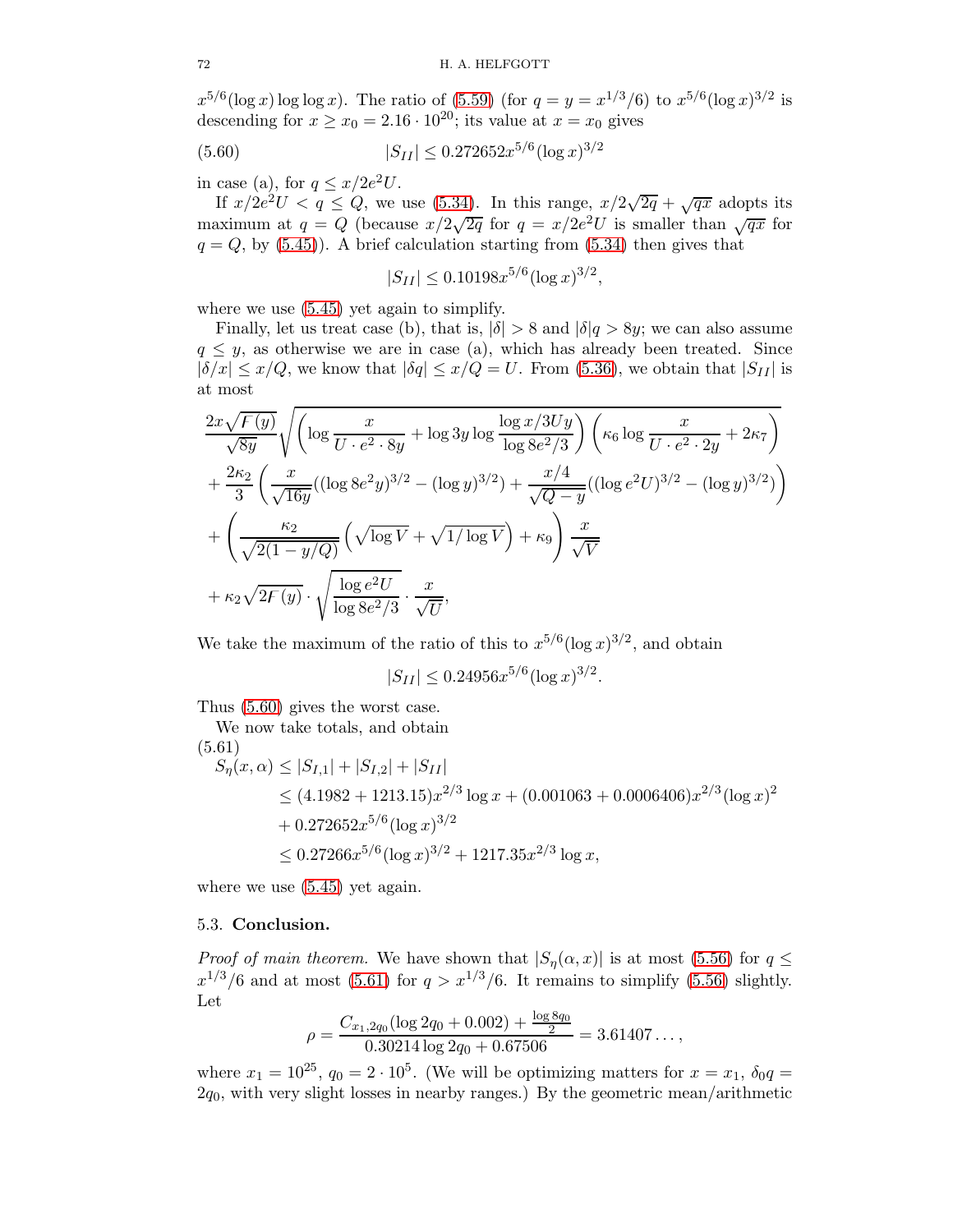mean inequality,

$$
\sqrt{C_{x_1,\delta_0 q}(\log \delta_0 q + 0.002) + \frac{\log 4\delta_0 q}{2}} \sqrt{0.30214 \log \delta_0 q + 0.67506}.
$$

is at most

$$
\frac{1}{2} \left( \frac{1}{\sqrt{\rho}} \left( C_{x_1, \delta_0 q} (\log \delta_0 q + 0.002) + \frac{\log 4 \delta_0 q}{2} \right) + \sqrt{\rho} (0.30214 \log \delta_0 q + 0.67506) \right)
$$
\n
$$
\leq \frac{C_{x, \delta_0 q}}{2\sqrt{\rho}} (\log \delta_0 q + 0.002) + \left( \frac{1}{4\sqrt{\rho}} + \frac{\sqrt{\rho} \cdot 0.30214}{2} \right) \log \delta_0 q
$$
\n
$$
+ \frac{1}{2} \left( \frac{\log 2}{\sqrt{\rho}} + \frac{\sqrt{\rho}}{2} \cdot 0.67506 \right)
$$
\n
$$
\leq 0.27125 \log \left( 1 + \frac{\log 4t}{2 \log \frac{9x^{1/3}}{2.004t}} \right) (\log \delta_0 q + 0.002) + 0.4141 \log \delta_0 q + 0.49911.
$$

Now, for  $x \ge x_0 = 2.16 \cdot 10^{20}$ ,

$$
\frac{C_{x,t}}{\log t} \le \frac{C_{x_0,t}}{\log t} \le 0.08659
$$

for  $t \leq 10^6$ , and

$$
\frac{C_{x,t}}{\log t} \le \frac{C_{6t^3,t}}{\log t} \le \frac{1}{\log t} \log \left( 1 + \frac{\log 4t}{2 \log \frac{27}{1.002}} \right) \le 0.08659
$$

if  $10^6 < t \leq x^{1/3}/6$ . Hence

$$
0.27125 \cdot C_{x, \delta_0 q} \cdot 0.002 \le 0.000047 \log \delta_0 q.
$$

We conclude that, for  $q \leq x^{1/3}/6$ ,

$$
|S_{\eta}(\alpha, x)| \leq \frac{R_{x, \delta_0 q} \log \delta_0 q + 0.49911}{\sqrt{\phi(q)\delta_0}} \cdot x + \frac{2.491x}{\sqrt{q\delta_0}} + \frac{2x}{\delta_0} \min\left(\frac{\log \delta_0^{\frac{7}{4}} q^{\frac{13}{4}} + \frac{80}{9}}{\phi(q)}, \frac{\frac{5}{6} \log x + \frac{50}{9}}{q}\right) + \frac{2x}{\delta_0} \frac{\log q^{\frac{80}{9}} \delta_0^{\frac{16}{9}} + \frac{111}{5}}{q} + 3.2x^{5/6},
$$

where

$$
R_{x,t} = 0.27125 \log \left( 1 + \frac{\log 4t}{2 \log \frac{9x^{1/3}}{2.004t}} \right) + 0.41415.
$$

## Appendix A. Norms of Fourier transforms

Our aim here is to give upper bounds on  $|\eta''_2|_{\infty}$ , where  $\eta_2$  is as in [\(1.4\)](#page-2-0). We will do considerably better than the trivial bound  $|\eta''|_{\infty} \leq |\eta''|_1$ .

## <span id="page-72-0"></span>**Lemma A.1.** For every  $t \in \mathbb{R}$ ,

(A.1) 
$$
|4e(-t/4) - 4e(-t/2) + e(-t)| \le 7.87052.
$$

We will describe an extremely simple, but rigorous, procedure to find the maximum. Since  $|g(t)|^2$  is  $C^2$  (in fact smooth), there are several more efficient and equally rigourous algorithms – for starters, the bisection method with error bounded in terms of  $\left| (|g|^2)''|_{\infty} \right|$ .

 $\Box$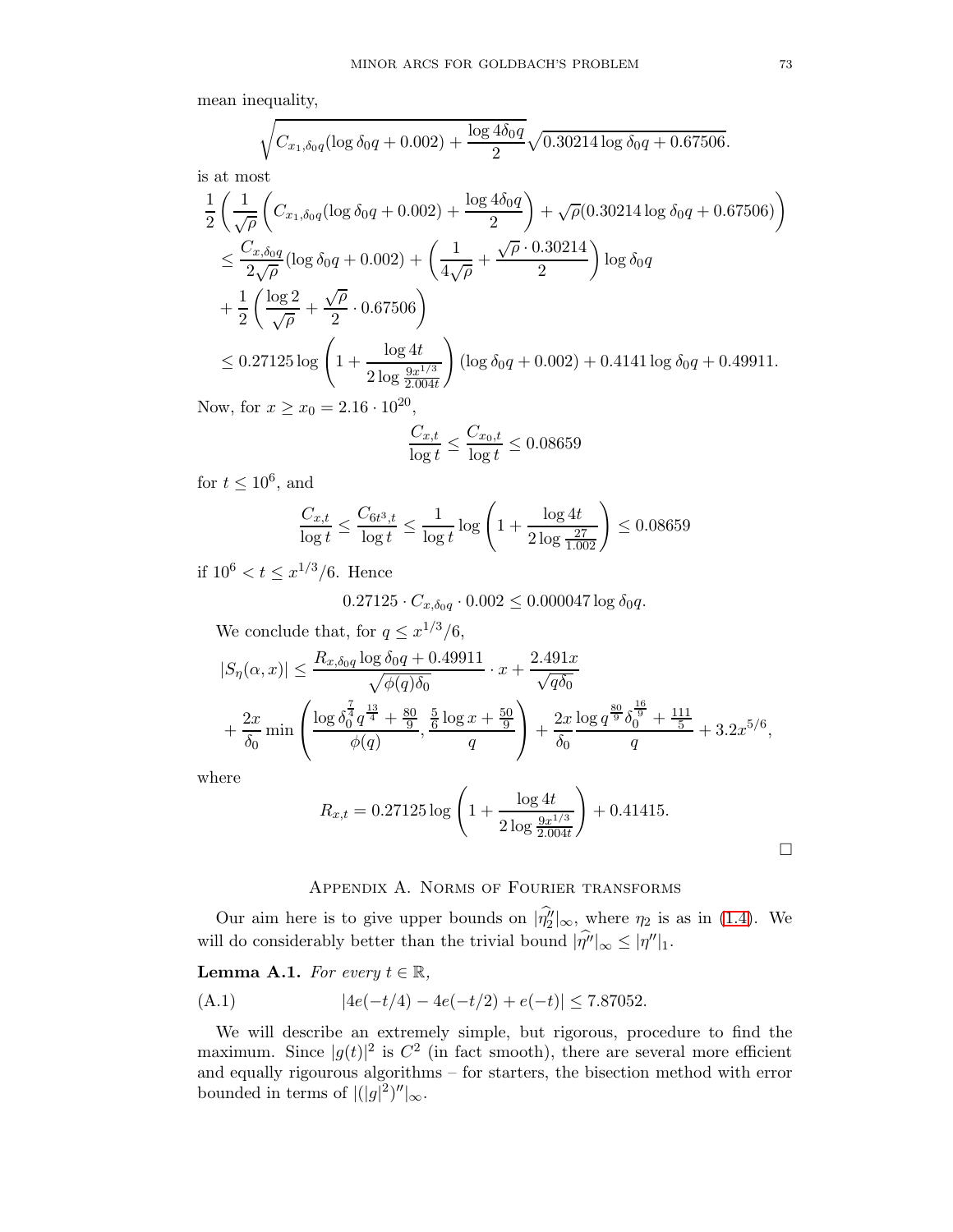Proof. Let

<span id="page-73-3"></span>(A.2) 
$$
g(t) = 4e(-t/4) - 4e(-t/2) + e(-t).
$$

For  $a \leq t \leq b$ ,

<span id="page-73-0"></span>(A.3) 
$$
g(t) = g(a) + \frac{t-a}{b-a}(g(b) - g(a)) + \frac{1}{8}(b-a)^2 \cdot O^*(\max_{v \in [a,b]} |g''(v)|).
$$

(This formula, in all likelihood well-known, is easy to derive. First, we can assume without loss of generality that  $a = 0$ ,  $b = 1$  and  $g(a) = g(b) = 0$ . Dividing by g by  $q(t)$ , we see that we can also assume that  $q(t)$  is real (and in fact 1). We can also assume that g is real-valued, in that it will be enough to prove  $(A.3)$  for the real-valued function  $\Re g$ , as this will give us the bound  $g(t) = \Re g(t) \leq (1/8) \max_v |(\Re g)''(v)| \leq \max_v |g''(v)|$  that we wish for. Lastly, we can assume (by symmetry) that  $0 \le t \le 1/2$ , and that g has a local maximum or minimum at t. Writing  $M = \max_{u \in [0,1]} |g''(u)|$ , we then have:

$$
g(t) = \int_0^t g'(v)dv = \int_0^t \int_t^v g''(u)du dv = O^*\left(\int_0^t \left| \int_t^v Mdu \right| dv\right)
$$
  
=  $O^*\left(\int_0^t (v-t)M dv\right) = O^*\left(\frac{1}{2}t^2M\right) = O^*\left(\frac{1}{8}M\right),$ 

as desired.)

<span id="page-73-1"></span>We obtain immediately from [\(A.3\)](#page-73-0) that

$$
(A.4) \qquad \max_{t \in [a,b]} |g(t)| \le \max(|g(a)|, |g(b)|) + \frac{1}{8}(b-a)^2 \cdot \max_{v \in [a,b]} |g''(v)|.
$$

<span id="page-73-2"></span>For any  $v \in \mathbb{R}$ ,

(A.5) 
$$
|g''(v)| \le \left(\frac{\pi}{2}\right)^2 \cdot 4 + \pi^2 \cdot 4 + (2\pi)^2 = 9\pi^2.
$$

Clearly  $q(t)$  depends only on t mod  $4\pi$ . Hence, by  $(A.4)$  and  $(A.5)$ , to estimate max<sub>t∈R</sub> |g(t)| with an error of at most  $\epsilon$ , it is enough to subdivide [0,4 $\pi$ ] into intervals of length  $\langle \sqrt{8\epsilon/9\pi^2} \text{ each}$ . We set  $\epsilon = 10^{-6}$  and compute. intervals of length  $\leq \sqrt{8\epsilon/9\pi^2}$  each. We set  $\epsilon = 10^{-6}$  and compute.

<span id="page-73-7"></span>**Lemma A.2.** Let  $\eta_2 : \mathbb{R}^+ \to \mathbb{R}$  be as in [\(1.4\)](#page-2-0). Then

$$
|\hat{\eta_2'}|_{\infty} \le 31.521.
$$

This should be compared with  $|\eta''_2|_1 = 48$ .

Proof. We can write

(A.7) 
$$
\eta_2''(x) = 4(4\delta_{1/4}(x) - 4\delta_{1/2}(x) + \delta_1(x)) + f(x),
$$

where  $\delta_{x_0}$  is the point measure at  $x_0$  of mass 1 (Dirac delta function) and

<span id="page-73-6"></span><span id="page-73-5"></span><span id="page-73-4"></span>
$$
f(x) = \begin{cases} 0 & \text{if } x < 1/4 \text{ or } x \ge 1, \\ -4x^{-2} & \text{if } 1/4 \le x < 1/2, \\ 4x^{-2} & \text{if } 1/2 \le x < 1. \end{cases}
$$

Thus  $\eta''_2(t) = 4g(t) + f(t)$ , where g is as in [\(A.2\)](#page-73-3). It is easy to see that  $|f'|_1 =$  $2 \max_x f(x) - 2 \min_x f(x) = 160$ . Therefore,

(A.8) 
$$
\left|\widehat{f}(t)\right| = \left|\widehat{f}'(t)/(2\pi it)\right| \le \frac{|f'|_1}{2\pi|t|} = \frac{80}{\pi|t|}.
$$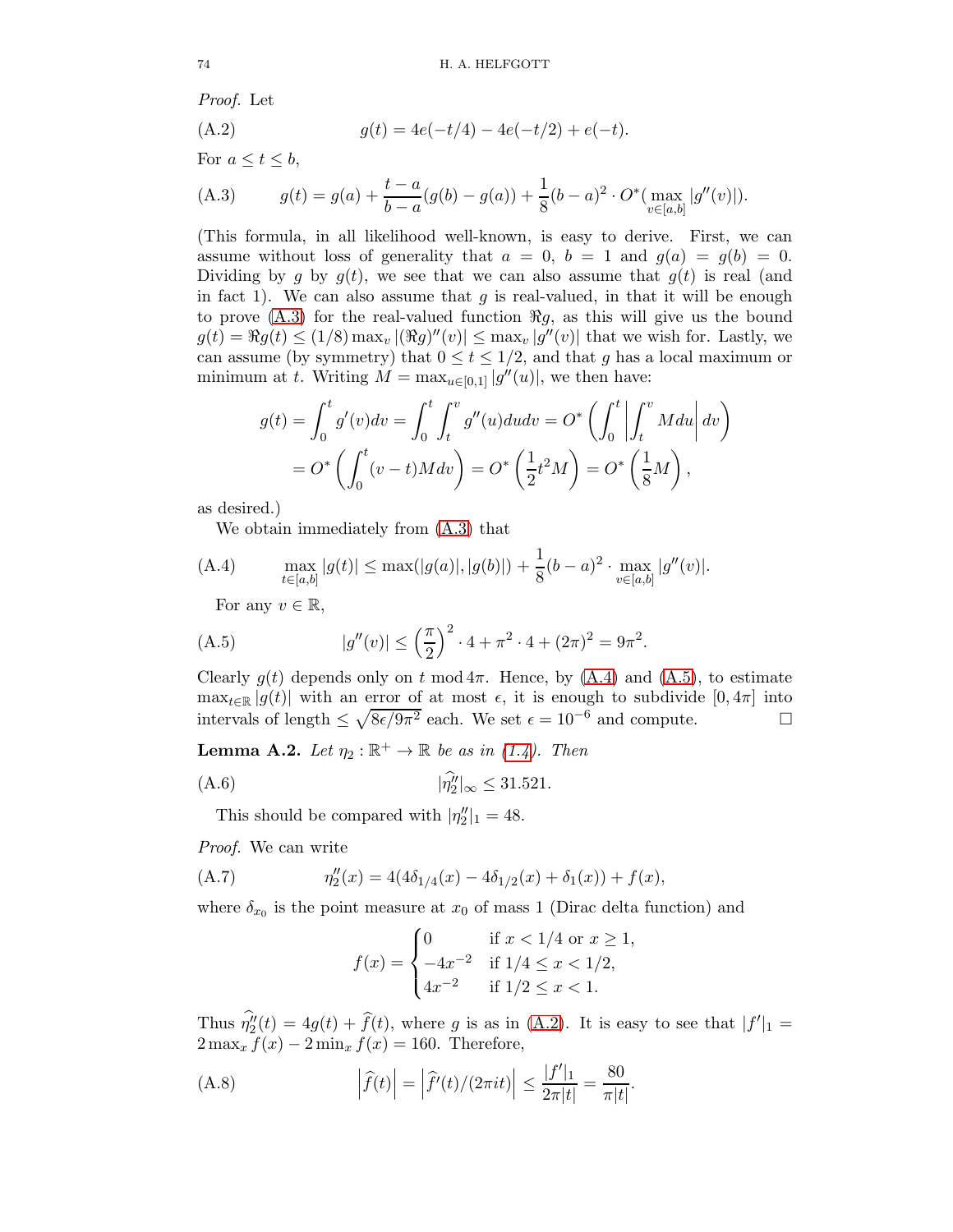Since  $31.521 - 4 \cdot 7.87052 = 0.03892$ , we conclude that  $(A.6)$  follows from Lemma [A.1](#page-72-0) and [\(A.8\)](#page-73-5) for  $|t| \ge 655 > 80/(\pi \cdot 0.03892)$ .

It remains to check the range  $t \in (-655, 655)$ ; since  $4g(-t) + \hat{f}(-t)$  is the complex conjugate of  $4g(t) + \hat{f}(t)$ , it suffices to consider t non-negative. We use [\(A.4\)](#page-73-1) (with  $4g + \hat{f}$  instead of g) and obtain that, to estimate  $\max_{t \in \mathbb{R}} |4g + \hat{f}(t)|$ with an error of at most  $\epsilon$ , it is enough to subdivide [0,655) into intervals of length  $\leq \sqrt{2\epsilon/|(4g+\hat{f})''|_{\infty}}$  each and check  $|4g+\hat{f}(t)|$  at the endpoints. Now, for every  $t \in \mathbb{R}$ ,

$$
\left| \left( \widehat{f} \right)^{\prime\prime}(t) \right| = \left| (-2\pi i)^2 \widehat{x^2 f}(t) \right| = (2\pi)^2 \cdot O^* \left( |x^2 f|_1 \right) = 12\pi^2.
$$

By this and  $(A.5)$ ,  $|(4g+\hat{f})^{\prime\prime}|_{\infty} \leq 48\pi^2$ . Thus, intervals of length  $\delta_1$  give an error term of size at most  $24\pi^2 \delta_1^2$ . We choose  $\delta_1 = 0.001$  and obtain an error term less than 0.000237 for this stage.

To evaluate  $\widehat{f}(t)$  (and hence  $4g(t) + \widehat{f}(t)$ ) at a point, we use Simpson's rule on subdivisions of the intervals  $[1/4, 1/2]$ ,  $[1/2, 1]$  into  $200 \cdot \max(1, \lfloor\sqrt{|t|}\rfloor)$  sub-intervals each.<sup>[6](#page-74-0)</sup> The largest value of  $\hat{f}(t)$  we find is 31.52065..., with an error term of at most  $4.5 \cdot 10^{-5}$ . term of at most  $4.5 \cdot 10^{-5}$ . . В последните при последните последните последните последните последните последните последните последните по<br>В последните последните последните последните последните последните последните последните последните последнит

**Lemma A.3.** Let  $\eta_2 : \mathbb{R}^+ \to \mathbb{R}$  be as in [\(1.4\)](#page-2-0). Let  $\eta_y(t) = \log(yt)\eta_2(t)$ , where  $y \geq 4$ . Then

(A.9) 
$$
|\eta'_y|_1 < (\log y)|\eta'_2|_1.
$$

This was sketched in [\[Helb,](#page-77-0) (2.4)].

*Proof.* Recall that  $\text{supp}(\eta_2) = (1/4, 1)$ . For  $t \in (1/4, 1/2)$ ,

$$
\eta_y'(t) = (4\log(yt)\log 4t)' = \frac{4\log 4t}{t} + \frac{4\log yt}{t} \ge \frac{8\log 4t}{t} > 0,
$$

whereas, for  $t \in (1/2, 1)$ ,

$$
\eta_y'(t) = (-4\log(yt)\log t)' = -\frac{4\log yt}{t} - \frac{4\log t}{t} = -\frac{4\log yt^2}{t} < 0,
$$

where we are using the fact that  $y \geq 4$ . Hence  $\eta_y(t)$  is increasing on  $(1/4, 1/2)$  and decreasing on  $(1/2, 1)$ ; it is also continuous at  $t = 1/2$ . Hence  $|\eta'_y|_1 = 2|\eta_y(1/2)|$ . We are done by

$$
2|\eta_y(1/2)| = 2\log\frac{y}{2} \cdot \eta_2(1/2) = \log\frac{y}{2} \cdot 8\log 2 < \log y \cdot 8\log 2 = (\log y)|\eta_2'|_1.
$$

<span id="page-74-2"></span>**Lemma A.4.** Let  $y \ge 4$ . Let  $g(t) = 4e(-t/4) - 4e(-t/2) + e(-t)$  and  $k(t) =$  $2e(-t/4) - e(-t/2)$ . Then, for every  $t \in \mathbb{R}$ ,

(A.10) 
$$
|g(t) \cdot \log y - k(t) \cdot 4 \log 2| \le 7.87052 \log y.
$$

*Proof.* By Lemma [A.1,](#page-72-0)  $|g(t)| \le 7.87052$ . Since  $y \ge 4$ ,  $k(t) \cdot (4 \log 2)/\log y \le 6$ . For any complex numbers  $z_1$ ,  $z_2$  with  $|z_1|, |z_2| \leq \ell$ , we can have  $|z_1 - z_2| > \ell$  only if  $|\arg(z_1/z_2)| > \pi/3$ . It is easy to check that, for all  $t \in [-2, 2]$ ,

<span id="page-74-1"></span>
$$
\left| \arg \left( \frac{g(t) \cdot \log y}{4 \log 2 \cdot k(t)} \right) \right| = \left| \arg \left( \frac{g(t)}{k(t)} \right) \right| < 0.7 < \frac{\pi}{3}.
$$

<span id="page-74-0"></span> ${}^{6}$ The author's code uses D. Platt's implementation [\[Pla11\]](#page-77-1) of double-precision interval arithmetic (based on Lambov's [\[Lam08\]](#page-77-2) ideas).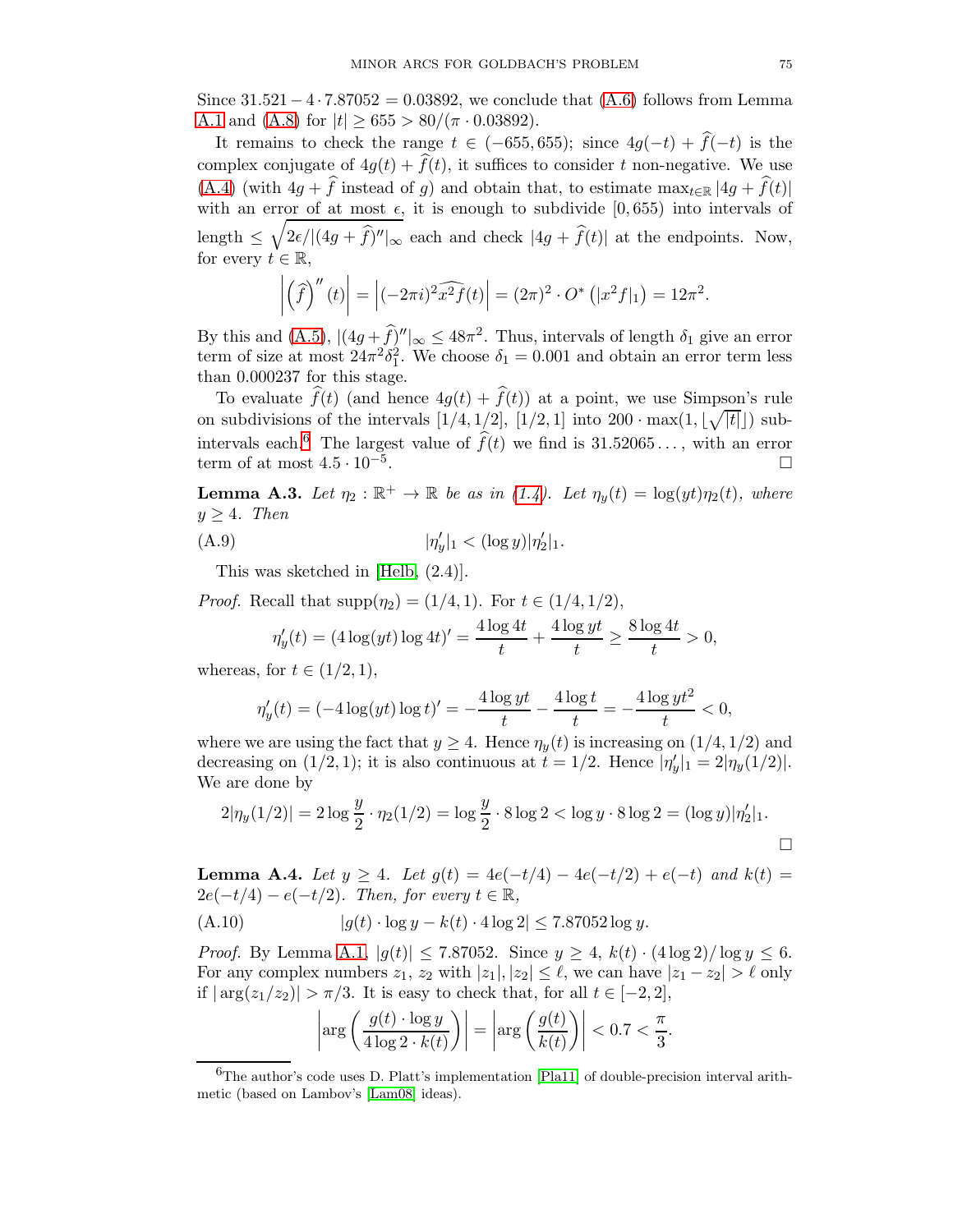(It is possible to bound maxima rigorously as in  $(A.4)$ .) Hence  $(A.10)$  holds.  $\Box$ **Lemma A.5.** Let  $\eta_2 : \mathbb{R}^+ \to \mathbb{R}$  be as in [\(1.4\)](#page-2-0). Let  $\eta_{(y)}(t) = (\log y t) \eta_2(t)$ , where  $y \geq 4$ . Then

$$
\widehat{|\eta''_{(y)}}|_{\infty} < 31.521 \cdot \log y.
$$

Proof. Clearly

$$
\eta''_{(y)}(x) = \eta''_2(x)(\log y) + \left( (\log x)\eta''_2(x) + \frac{2}{x}\eta'_2(x) - \frac{1}{x^2}\eta_2(x) \right)
$$
  
=  $\eta''_2(x)(\log y) + 4(\log x)(4\delta_{1/4}(x) - 4\delta_{1/2}(x) + \delta_1(x)) + h(x),$ 

where

<span id="page-75-0"></span>
$$
h(x) = \begin{cases} 0 & \text{if } x < 1/4 \text{ or } x > 1, \\ \frac{4}{x^2}(2 - 2\log 2x) & \text{if } 1/4 \le x < 1/2, \\ \frac{4}{x^2}(-2 + 2\log x) & \text{if } 1/2 \le x < 1. \end{cases}
$$

(Here we are using the expression [\(A.7\)](#page-73-6) for  $\eta_2''(x)$ .) Hence

(A.12) 
$$
\widehat{\eta''_{(y)}}(t) = (4g(t) + \widehat{f}(t))(\log y) + (-16\log 2 \cdot k(t) + \widehat{h}(t)),
$$

where  $k(t) = 2e(-t/4) - e(-t/2)$ . Just as in the proof of Lemma [A.2,](#page-73-7)

(A.13) 
$$
|\widehat{f}(t)| \le \frac{|f'|_1}{2\pi|t|} \le \frac{80}{\pi|t|}, \quad |\widehat{h}(t)| \le \frac{160(1 + \log 2)}{\pi|t|}.
$$

Again as before, this implies that [\(A.11\)](#page-75-0) holds for

<span id="page-75-1"></span>
$$
|t| \ge \frac{1}{\pi \cdot 0.03892} \left( 80 + \frac{160(1 + \log 2)}{(\log 4)} \right) = 2252.51.
$$

Note also that it is enough to check  $(A.11)$  for  $t \ge 0$ , by symmetry. Our remaining task is to prove [\(A.11\)](#page-75-0) for  $0 \le t \le 2252.21$ .

Let  $I = [0.3, 2252.21] \setminus [3.25, 3.65]$ . For  $t \in I$ , we will have

(A.14) 
$$
\arg\left(\frac{4g(t) + \widehat{f}(t)}{-16\log 2 \cdot k(t) + \widehat{h}(t)}\right) \subset \left(-\frac{\pi}{3}, \frac{\pi}{3}\right).
$$

(This is actually true for  $0 \le t \le 0.3$  as well, but we will use a different strategy in that range in order to better control error terms.) Consequently, by Lemma [A.2](#page-73-7) and  $\log y \ge \log 4$ ,

<span id="page-75-2"></span>
$$
\begin{aligned} |\widehat{\eta_{(y)}''}(t)|&<\max(|4g(t)+\widehat{f}(t)|\cdot(\log y),|16\log 2\cdot k(t)-\widehat{h}(t)|)\\ &<\max(31.521(\log y),|48\log 2+25|)=31.521\log y,\end{aligned}
$$

where we bound  $\hat{h}(t)$  by [\(A.13\)](#page-75-1) and by a numerical computation of the maximum of  $|\hat{h}(t)|$  for  $0 \le t \le 4$  as in the proof of Lemma [A.2.](#page-73-7)

It remains to check [\(A.14\)](#page-75-2). Here, as in the proof of Lemma [A.4,](#page-74-2) the allowable error is relatively large (the expression on the left of  $(A.14)$ ) is actually contained in  $(-1, 1)$  for  $t \in I$ ). We decide to evaluate the argument in  $(A.14)$  at all  $t \in$  $0.005\mathbb{Z} \cap I$ , computing  $\widehat{f}(t)$  and  $\widehat{h}(t)$  by numerical integration (Simpson's rule) with a subdivision of  $[-1/4, 1]$  into 5000 intervals. Proceeding as in the proof of Lemma [A.1,](#page-72-0) we see that the sampling induces an error of at most

(A.15) 
$$
\frac{1}{2} 0.005^2 \max_{v \in I}((4|g''(v)| + |(\hat{f})''(t)|) \le \frac{0.0001}{8} 48\pi^2 < 0.00593
$$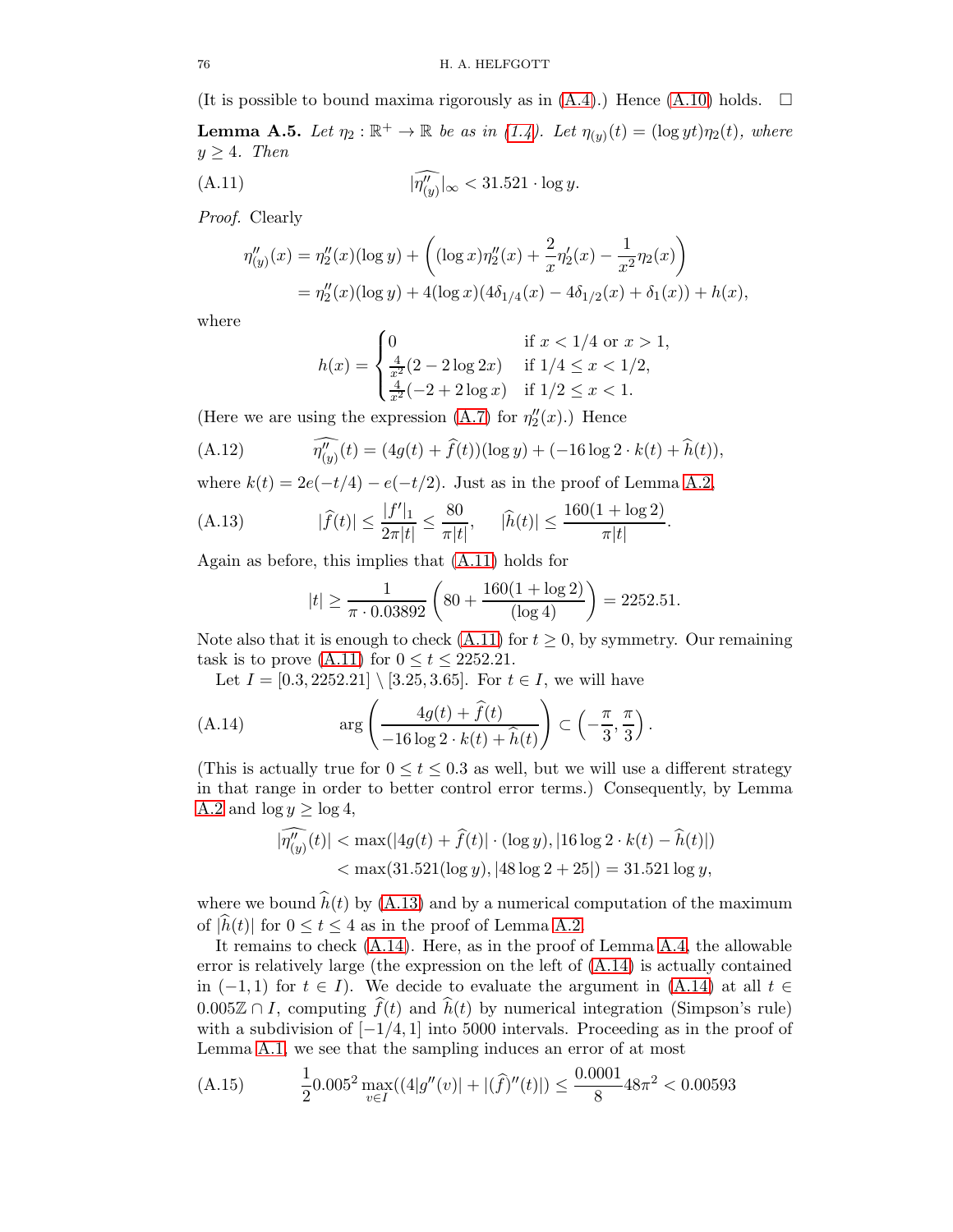in the evaluation of  $4g(t) + \hat{f}(t)$ , and an error of at most

$$
\frac{1}{2}0.005^2 \max_{v \in I}((16 \log 2 \cdot |k''(v)| + |(\hat{h})''(t)|)
$$
  
 
$$
\leq \frac{0.0001}{8}(16 \log 2 \cdot 6\pi^2 + 24\pi^2 \cdot (2 - \log 2)) < 0.0121
$$

in the evaluation of  $16 \log 2 \cdot |k''(v)| + |(h)''(t)|$ .

Running the numerical evaluation just described for  $t \in I$ , the estimates for the left side of [\(A.14\)](#page-75-2) at the sample points are at most 0.99134 in absolute value; the absolute values of the estimates for  $4g(t) + \hat{f}(t)$  are all at least 2.7783, and the absolute values of the estimates for  $|-16 \log 2 \cdot \log k(t) + \widehat{h}(t)|$  are all at least 2.1166. Numerical integration by Simpson's rule gives errors bounded by 0.17575 percent. Hence the absolute value of the left side of [\(A.14\)](#page-75-2) is at most

$$
0.99134 + \arcsin\left(\frac{0.00593}{2.7783} + 0.0017575\right) + \arcsin\left(\frac{0.0121}{2.1166} + 0.0017575\right) \le 1.00271 < \frac{\pi}{3}
$$

for  $t \in I$ .

Lastly, for  $t \in [0, 0.3] \cup [3.25, 3.65]$ , a numerical computation (samples at 0.001 $\mathbb{Z}$ ; interpolation as in Lemma [A.2;](#page-73-7) integrals computed by Simpson's rule with a subdivision into 1000 intervals) gives

$$
\max_{t \in [0,0.3] \cup [3.25,3.65]} \left( |(4g(t) + \hat{f}(t))| + \frac{| - 16\log 2 \cdot k(t) + \hat{h}(t)|}{\log 4} \right) < 29.08,
$$

and so  $\max_{t \in [0,0.3] \cup [3.25,3.65]} |\widehat{\eta''_{(y)}}|_{\infty} < 29.1 \log y < 31.521 \log y.$ 

An easy integral gives us that the function  $\log \eta_2$  satisfies

(A.17) 
$$
|\log \cdot \eta_2|_1 = 2 - \log 4
$$

The following function will appear only in a lower-order term; thus, an  $\ell_1$  estimate will do.

**Lemma A.6.** Let  $\eta_2 : \mathbb{R}^+ \to \mathbb{R}$  be as in [\(1.4\)](#page-2-0). Then

(A.18) 
$$
|(\log \cdot \eta_2)^{\prime\prime}|_1 = 96 \log 2.
$$

*Proof.* The function  $\log \eta(t)$  is 0 for  $t \notin [1/4, 1]$ , is increasing and negative for  $t \in (1/4, 1/2)$  and is decreasing and positive for  $t \in (1/2, 1)$ . Hence

$$
|(\log \eta_2)''|_{\infty} = 2\left((\log \eta_2)'\left(\frac{1}{2}\right) - (\log \eta_2)'\left(\frac{1}{4}\right)\right)
$$
  
= 2(16 log 2 - (-32 log 2)) = 96 log 2.

 $\Box$ 

## **REFERENCES**

- [AS64] M. Abramowitz and I. A. Stegun. *Handbook of mathematical functions with formulas, graphs, and mathematical tables*, volume 55 of *National Bureau of Standards Applied Mathematics Series*. For sale by the Superintendent of Documents, U.S. Government Printing Office, Washington, D.C., 1964.
- [BR02] G. Bastien and M. Rogalski. Convexité, complète monotonie et inégalités sur les fonctions zêta et gamma, sur les fonctions des opérateurs de Baskakov et sur des fonctions arithm´etiques. *Canad. J. Math.*, 54(5):916–944, 2002.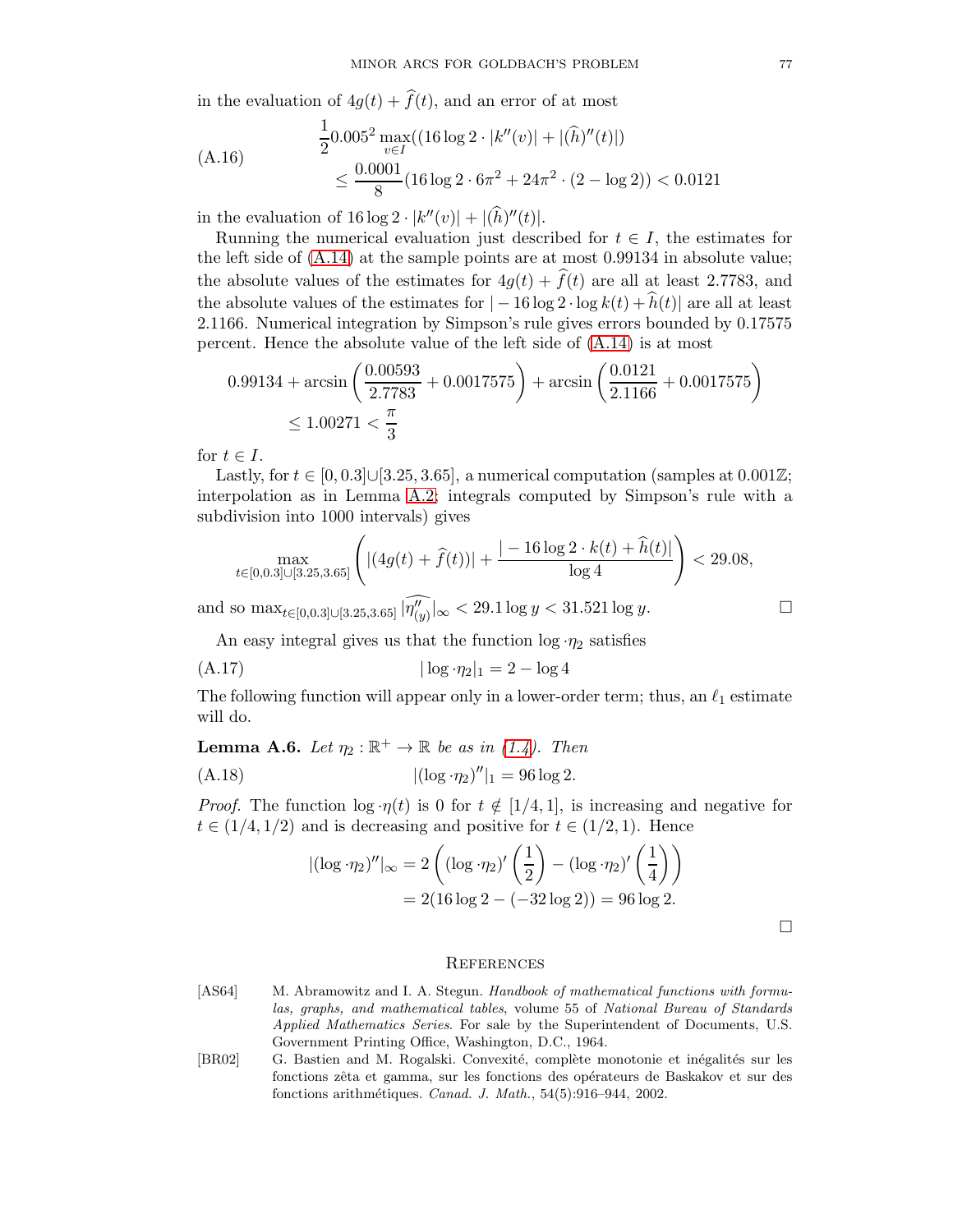- [But11] Y. Buttkewitz. Exponential sums over primes and the prime twin problem. *Acta Math. Hungar.*, 131(1-2):46–58, 2011.
- [CW89] J. R. Chen and T. Z. Wang. On the Goldbach problem. *Acta Math. Sinica*, 32(5):702–718, 1989.
- [Dab96] H. Daboussi. Effective estimates of exponential sums over primes. In *Analytic number theory, Vol. 1 (Allerton Park, IL, 1995)*, volume 138 of *Progr. Math.*, pages 231–244. Birkh¨auser Boston, Boston, MA, 1996.
- [DEtRZ97] J.-M. Deshouillers, G. Effinger, H. te Riele, and D. Zinoviev. A complete Vinogradov 3-primes theorem under the Riemann hypothesis. *Electron. Res. Announc. Amer. Math. Soc.*, 3:99–104, 1997.
- [DR01] H. Daboussi and J. Rivat. Explicit upper bounds for exponential sums over primes. *Math. Comp.*, 70(233):431–447 (electronic), 2001.
- [EM95] M. El Marraki. Fonction sommatoire de la fonction de Möbius. III. Majorations asymptotiques effectives fortes. *J. Th´eor. Nombres Bordeaux*, 7(2):407–433, 1995.
- [EM96] M. El Marraki. Majorations de la fonction sommatoire de la fonction  $\frac{\mu(n)}{n}$ . Univ. Bordeaux 1, preprint (96-8), 1996.
- [GR96] A. Granville and O. Ramaré. Explicit bounds on exponential sums and the scarcity of squarefree binomial coefficients. *Mathematika*, 43(1):73–107, 1996.
- [HB85] D. R. Heath-Brown. The ternary Goldbach problem. *Rev. Mat. Iberoamericana*, 1(1):45–59, 1985.
- [HB11] H. Hong and Ch. W. Brown. QEPCAD B Quantifier elimination by partial cylindrical algebraic decomposition, May 2011. version 1.62.
- [Hela] H. A. Helfgott. Major arcs for Goldbach's problem. Preprint.
- <span id="page-77-0"></span>[Helb] H. A. Helfgott. Minor arcs for Goldbach's problem. Preprint. Available as arXiv:1205.5252.
- [HL23] G. H. Hardy and J. E. Littlewood. Some problems of 'Partitio numerorum'; III: On the expression of a number as a sum of primes. *Acta Math.*, 44(1):1–70, 1923.
- [Hux72] M. N. Huxley. Irregularity in sifted sequences. *J. Number Theory*, 4:437–454, 1972.
- [IK04] H. Iwaniec and E. Kowalski. *Analytic number theory*, volume 53 of *American Mathematical Society Colloquium Publications*. American Mathematical Society, Providence, RI, 2004.
- <span id="page-77-2"></span>[Lam08] B. Lambov. Interval arithmetic using SSE-2. In *Reliable Implementation of Real Number Algorithms: Theory and Practice. International Seminar Dagstuhl Castle, Germany, January 8-13, 2006*, volume 5045 of *Lecture Notes in Computer Science*, pages 102–113. Springer, Berlin, 2008.
- [LW02] M.-Ch. Liu and T. Wang. On the Vinogradov bound in the three primes Goldbach conjecture. *Acta Arith.*, 105(2):133–175, 2002.
- [Mon68] H. L. Montgomery. A note on the large sieve. *J. London Math. Soc.*, 43:93–98, 1968.
- [Mon71] H. L. Montgomery. *Topics in multiplicative number theory*. Lecture Notes in Mathematics, Vol. 227. Springer-Verlag, Berlin, 1971.
- [MV73] H. L. Montgomery and R. C. Vaughan. The large sieve. *Mathematika*, 20:119–134, 1973.
- [MV74] H. L. Montgomery and R. C. Vaughan. Hilbert's inequality. *J. London Math. Soc. (2)*, 8:73–82, 1974.
- <span id="page-77-1"></span>[Pla11] D. Platt. *Computing degree* 1 *L-functions rigorously*. PhD thesis, Bristol University, 2011.
- [Rama] O. Ramaré. Explicit estimates on several summatory functions involving the Moebius function. Preprint.
- [Ramb] O. Ramaré. Explicit estimates on the summatory functions of the moebius function with coprimality restrictions. Preprint.
- [Ramc] O. Ramaré. From explicit estimates for the primes to explicit estimates for the Moebius function. Preprint.
- [Ramd] O. Ramaré. A sharp bilinear form decomposition for primes and moebius function. Preprint. To appear in Acta. Math. Sinica.
- [Ram10] O. Ramar´e. On Bombieri's asymptotic sieve. *J. Number Theory*, 130(5):1155–1189, 2010.
- [RR96] O. Ramaré and R. Rumely. Primes in arithmetic progressions. *Math. Comp.*, 65(213):397–425, 1996.